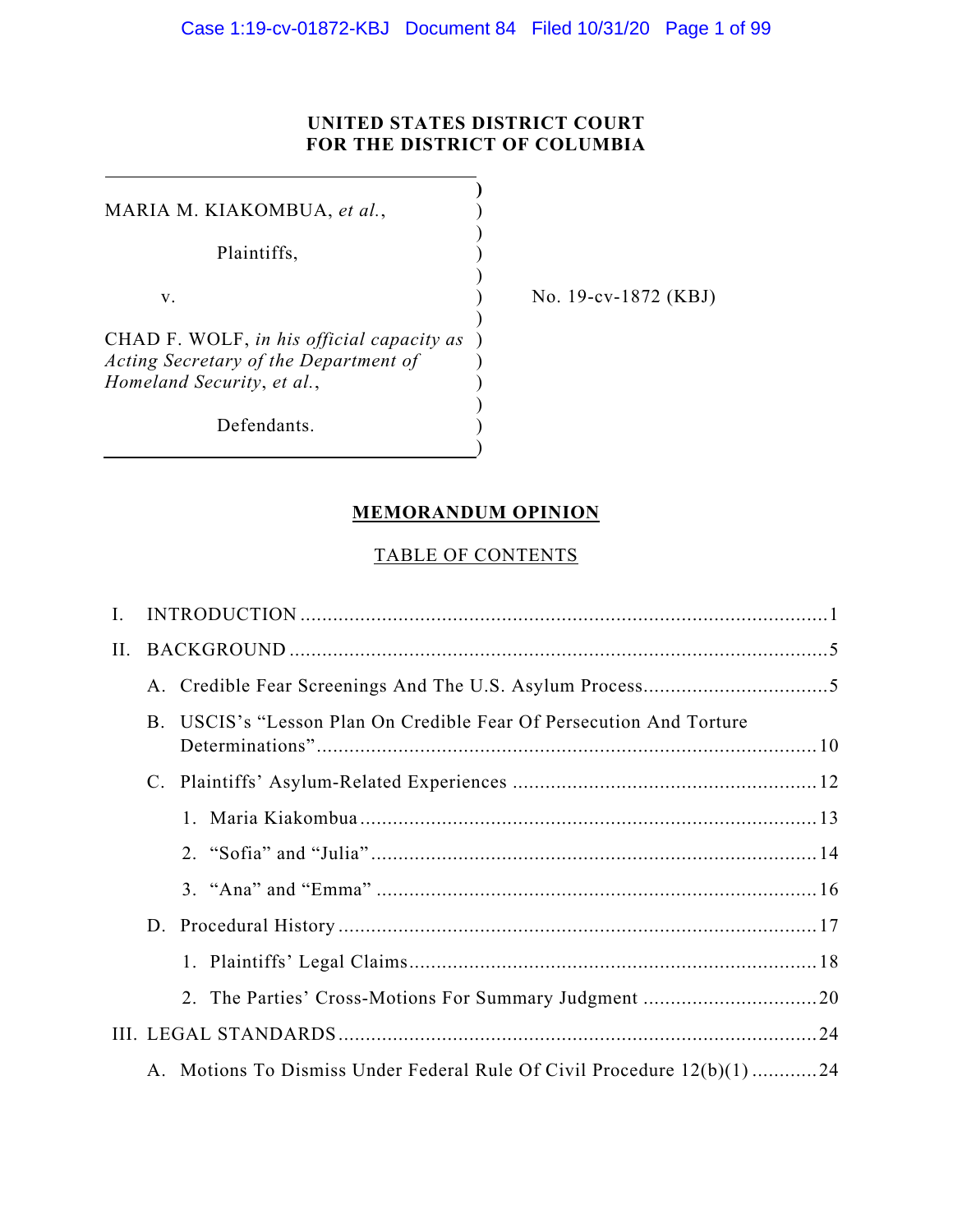| A. Plaintiffs Have Article III Standing To Challenge The Lesson Plan, And<br>Defendants Have Not Established That Plaintiffs' Claims Are Moot 29<br>The Lesson Plan, And May Be Redressed By An Order Vacating The<br>Lesson Plan And Requiring New Credible Fear Determinations29<br>2. Defendants Have Not Persuasively Demonstrated Mootness 34 |  |  |  |  |  |
|----------------------------------------------------------------------------------------------------------------------------------------------------------------------------------------------------------------------------------------------------------------------------------------------------------------------------------------------------|--|--|--|--|--|
|                                                                                                                                                                                                                                                                                                                                                    |  |  |  |  |  |
|                                                                                                                                                                                                                                                                                                                                                    |  |  |  |  |  |
|                                                                                                                                                                                                                                                                                                                                                    |  |  |  |  |  |
|                                                                                                                                                                                                                                                                                                                                                    |  |  |  |  |  |
|                                                                                                                                                                                                                                                                                                                                                    |  |  |  |  |  |
|                                                                                                                                                                                                                                                                                                                                                    |  |  |  |  |  |
|                                                                                                                                                                                                                                                                                                                                                    |  |  |  |  |  |
| The Lesson Plan Violates The INA And Its Implementing Regulations53                                                                                                                                                                                                                                                                                |  |  |  |  |  |
| 1. The INA And Its Regulations Plainly Establish A Two-Stage<br>Framework To Demonstrate Asylum Eligibility In The Expedited<br>Removal Context, And Provide Standards For Making The Required                                                                                                                                                     |  |  |  |  |  |
| 2. Certain Provisions Of The Lesson Plan Conflate The Initial Credible                                                                                                                                                                                                                                                                             |  |  |  |  |  |
| The Lesson Plan Requires That A Noncitizen "Identify More Than<br>Significant Evidence That The Applicant Is A Refugee Entitled To<br>Asylum" In Order To Pass The Credible Fear Screening  60                                                                                                                                                     |  |  |  |  |  |
| The Lesson Plan Imports Factors That Are Relevant For Asylum<br>Relief During The Full Removal Proceeding Stage Into The Initial                                                                                                                                                                                                                   |  |  |  |  |  |
| Suffered Past Persecution To Show Unchanged Country Conditions                                                                                                                                                                                                                                                                                     |  |  |  |  |  |
| The Lesson Plan Places A Burden On The Asylum Seeker Who<br>And The Unavailability Of Internal Relocation As Prerequisites                                                                                                                                                                                                                         |  |  |  |  |  |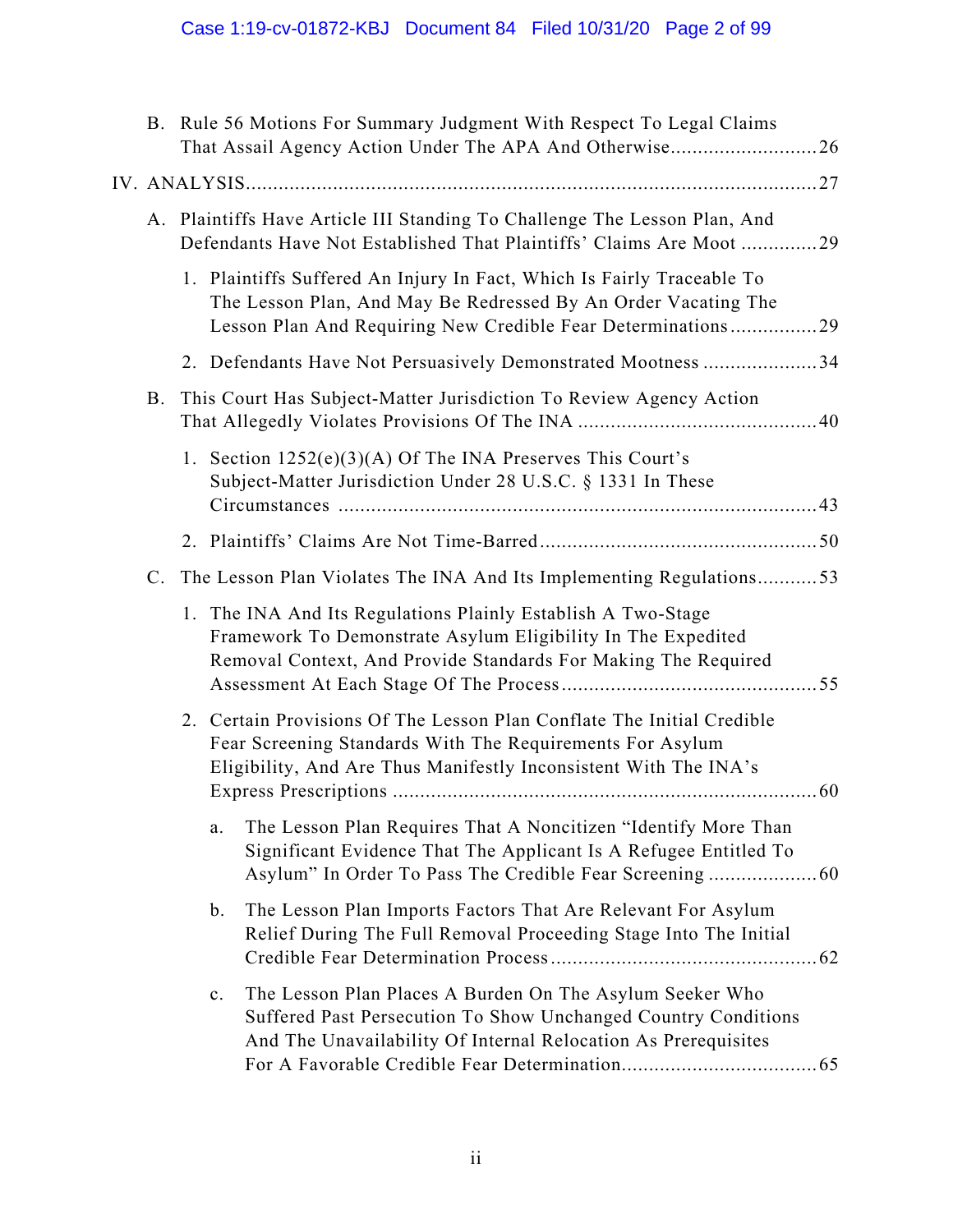# Case 1:19-cv-01872-KBJ Document 84 Filed 10/31/20 Page 3 of 99

|  |             | 3. Certain Provisions Of The Lesson Plan Are Based Upon An<br>Unreasonable Interpretation Of The INA's Asylum Review Process  67                                                                                      |  |
|--|-------------|-----------------------------------------------------------------------------------------------------------------------------------------------------------------------------------------------------------------------|--|
|  | a.          | The Lesson Plan's Mandate That Noncitizens Provide "Evidence"<br>And "Facts" That Pertain To "Every Element" Of Their Asylum<br>Claim Is Plainly Unreasonable Given The Statutory Requirements67                      |  |
|  | b.          | The Lesson Plan Unreasonably Permits Asylum Officers To<br>Require Corroboration In The Context Of The Credible Fear                                                                                                  |  |
|  | $c_{\cdot}$ | The Lesson Plan Unreasonably Requires The Screening Officer<br>To Consider Whether The Noncitizen's Home Government Has                                                                                               |  |
|  |             | D. The Unlawful Provisions Of The Lesson Plan Cannot Be Severed From The<br>Remainder Of The Document, So The Court Will Exercise Its Equitable<br>Authority To Vacate The Entire Lesson Plan And Will Also Order New |  |
|  |             | 1. Vacatur Is An Appropriate Remedy Under These Circumstances 78                                                                                                                                                      |  |
|  |             | 2. The Unlawful Provisions Of The Lesson Plan Are Not Severable<br>From The Remainder Of The Document, Such That Vacatur Of                                                                                           |  |
|  |             | 3. Plaintiffs Are Entitled To New Credible Fear Determinations92                                                                                                                                                      |  |
|  |             |                                                                                                                                                                                                                       |  |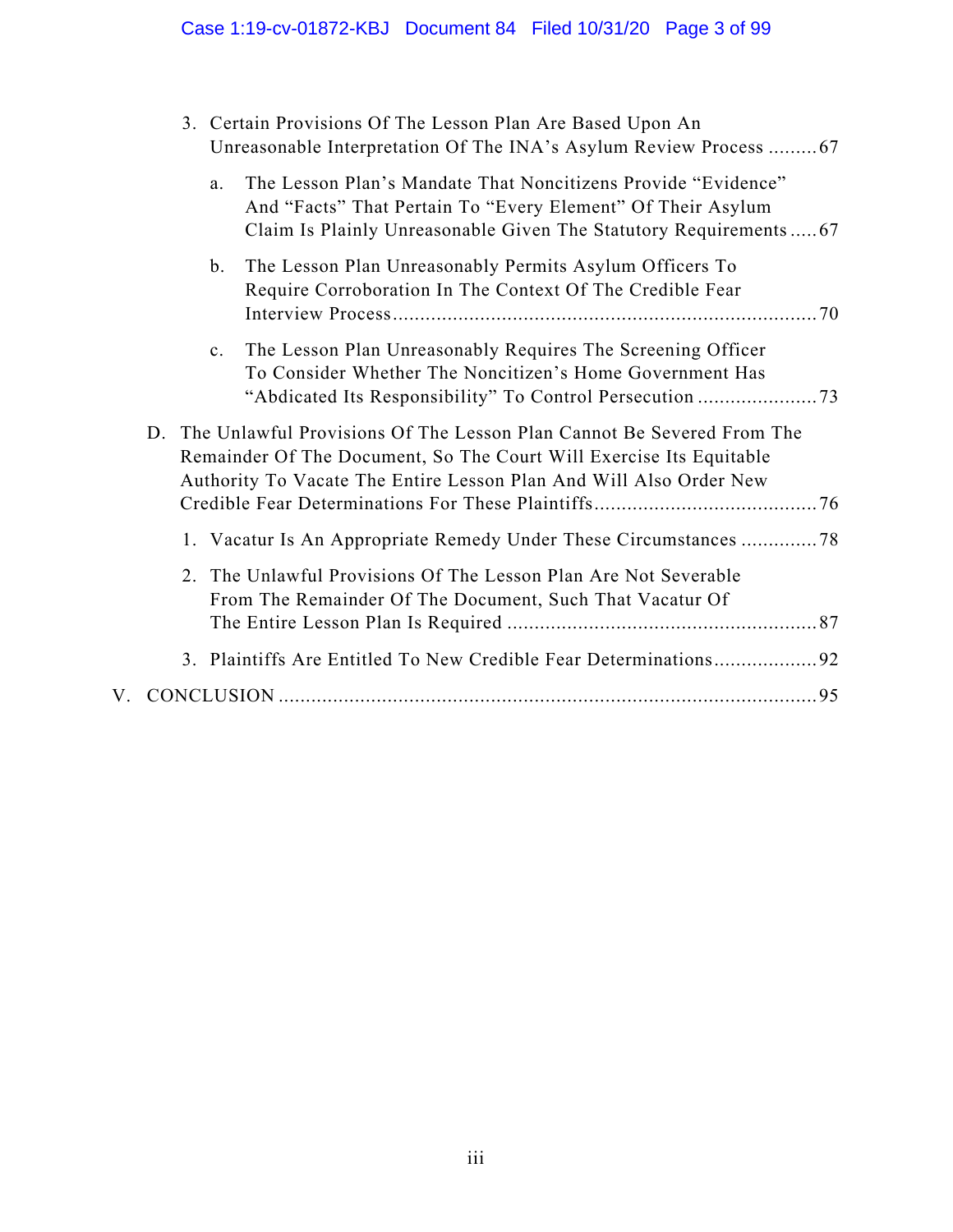## **I. INTRODUCTION**

The Department of Homeland Security ("DHS")—and, in particular, DHS's subagency, the United States Citizenship and Immigration Services ("USCIS")—is tasked with the responsibility of training federal employees to make sensitive and consequential judgments concerning the asylum eligibility of noncitizens seeking refuge in the United States.<sup>1</sup> Federal law specifically prescribes the substantive standards that front-line asylum officers apply in order to identify those noncitizens designated for expedited removal who have a "credible fear or persecution" in their home countries and are thus entitled to a more probing evaluation of their asylum request in the context of a full removal hearing. *See, e.g.*, 8 U.S.C. § 1225(b)(1)(B); 8 C.F.R. § 208.30; *see also* Illegal Immigration Reform and Immigrant Responsibility Act of 1996 ("IIRIRA"), Pub. L. No. 104-208, div. C, 110 Stat. 3009-546 (amending 8 U.S.C. § 1101 *et seq*.). USCIS has also developed a related training course for its screening officers, which utilizes a manual titled the "Lesson Plan on Credible Fear of Persecution and Torture Determinations." (Ex. 1 to Admin. Record ("Lesson Plan"), ECF No. 61-1, at 2-38.)<sup>2</sup> That document—which the agency colloquially refers to as "the Lesson Plan"—purports "to explain [to asylum officers] how to determine whether an alien subject to expedited removal or an arriving stowaway has a credible fear of persecution or torture." (*Id.* at 2.) According to USCIS, the Lesson Plan enables asylum officers "to correctly make a

<sup>&</sup>lt;sup>1</sup> This Memorandum Opinion employs the term "noncitizen" in lieu of the term "alien" to refer to "any person who is not a citizen or national of the United States." *Pereira v. Sessions*, 138 S. Ct. 2105, 2110 n.1 (2018). The latter is commonly used in immigration-related statutes and regulations. *See, e.g.*, 8 U.S.C.  $\S$  1101(a)(3).

<sup>&</sup>lt;sup>2</sup> Page-number citations to the documents that the parties and the Court have filed refer to the page numbers that the Court's Electronic Case Filing ("ECF") system automatically assigns.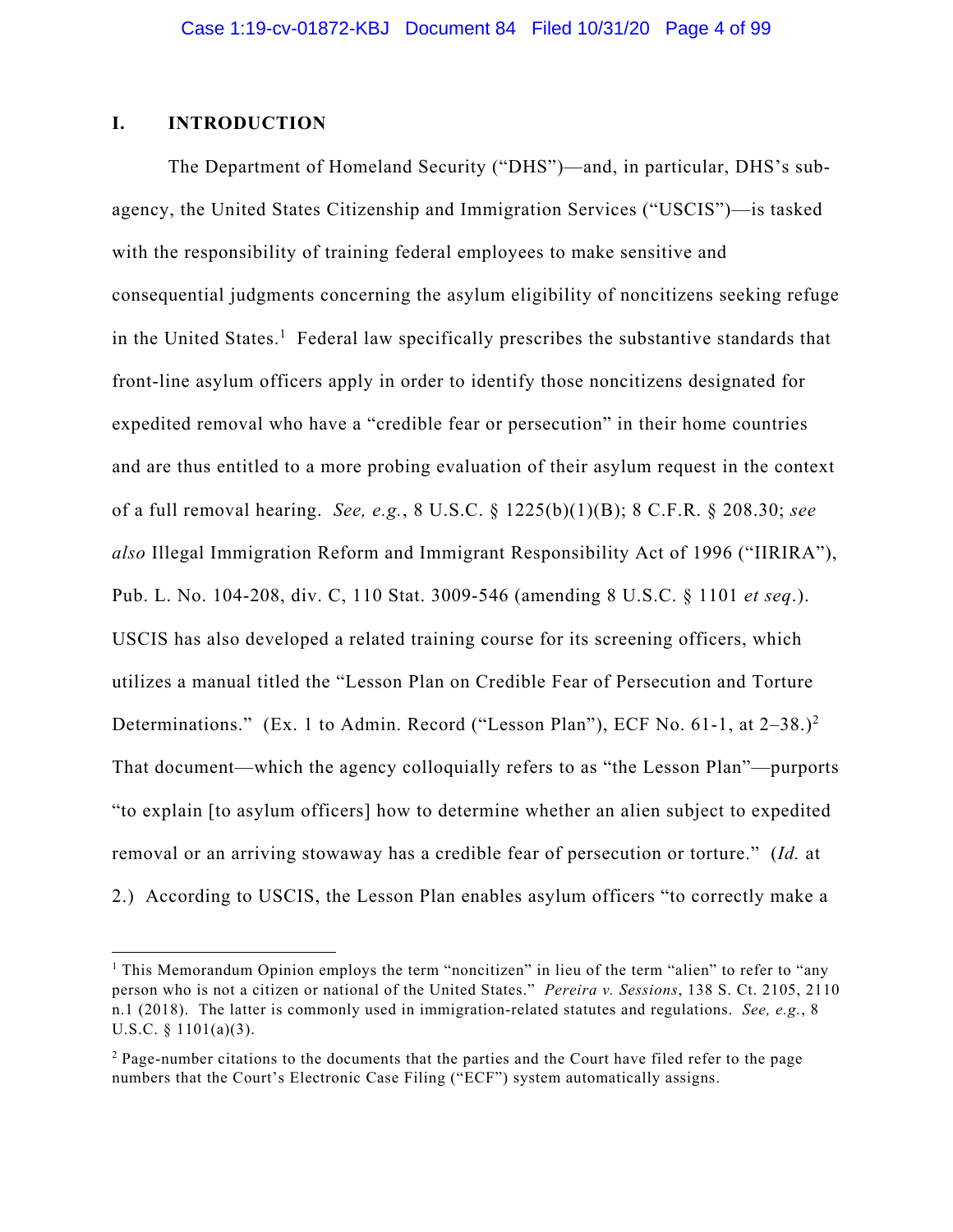#### Case 1:19-cv-01872-KBJ Document 84 Filed 10/31/20 Page 5 of 99

credible fear determination consistent with the statutory provisions, regulations, policies, and procedures that govern whether the applicant has established a credible fear of persecution or a credible fear of torture." (*Id.*)

The instant action challenges that proposition. Plaintiffs Maria Kiakombua, Ana, Emma, Sofia, and Julia (collectively "Plaintiffs") are noncitizens subject to expedited removal who allege that, sometime between May and June of 2019, USCIS screening officers made adverse credible fear determinations with respect to each of them pursuant to the Lesson Plan's directives. (*See* Suppl. First Am. Compl. ("Am. Compl."), ECF No. 62-2, ¶¶ 8, 14, 21, 23, 25, 27.) Plaintiffs assert, *inter alia*, that the current version of the Lesson Plan is unlawfully designed "to drive down the rate at which asylum seekers pass the screenings and avoid summary deportation<sup>[1]</sup>, and that it does so by, among other things, directing asylum officers to make credible fear determinations in a manner that is manifestly inconsistent with the governing statutory and regulatory requirements. (*Id.* ¶ 72; *see, e.g.*, *id*. ¶ 85 ("[T]he Lesson Plan misrepresents the substantive law to be considered by the asylum officer to evaluate potential eligibility for asylum or other humanitarian protection[.]").) For example, according to Plaintiffs, the Lesson Plan "converts the credible fear determination from an inquiry into whether an asylum seeker *could* establish eligibility for relief in the future" (*id*. ¶ 81), as the Immigration and Nationality Act ("INA") provides, *see* 8 U.S.C. § 1225(b)(1)(B)(v), "into an adjudication on whether the asylum seeker actually *has* established eligibility" during the initial screening phase (Am. Compl. ¶ 81). Similarly, Plaintiffs allege that the Lesson Plan "increases the evidentiary burden the asylum seeker must carry to pass a credible fear screening" insofar as it "impos[es] an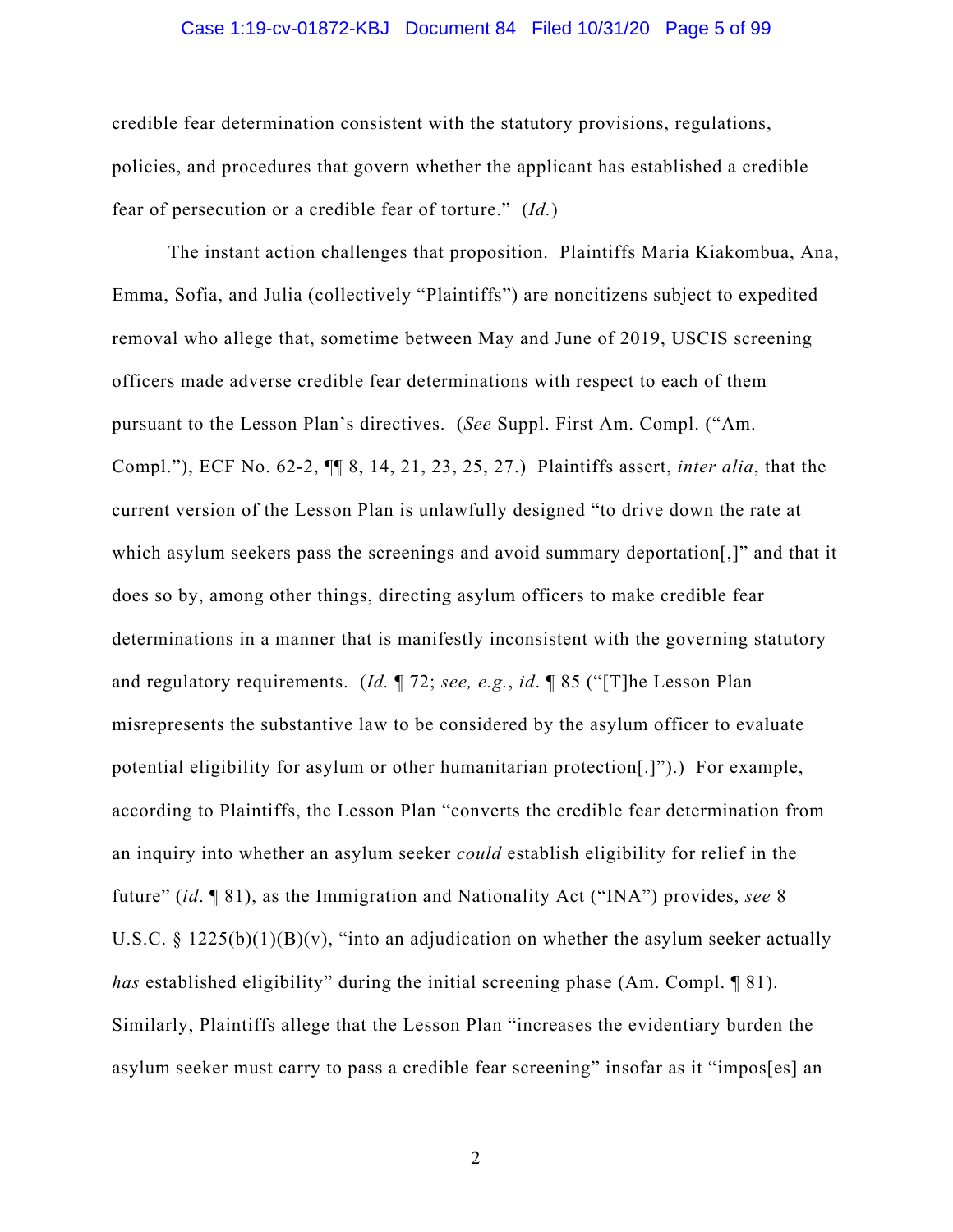#### Case 1:19-cv-01872-KBJ Document 84 Filed 10/31/20 Page 6 of 99

unlawful corroboration requirement; requir[es] the asylum seeker to present more than significant evidence of eligibility  $\dots$ ; and plac[es] the onus on the asylum seeker to produce testimony that is in fact the officer's duty to elicit." (*Id.* ¶ 83 (internal quotation marks omitted).)

Plaintiffs' three-count lawsuit, which has been filed against the Attorney General, DHS, USCIS, the Refugee, Asylum, and International Operations ("RAIO") Directorate, and United States Customs and Border Protection ("CBP") (collectively, "Defendants"), claims that: (1) the current Lesson Plan is inconsistent with the provisions of certain immigration-related statutes, other federal laws, and customary international law (*see* Am. Compl. ¶¶ 89–98 ("First Claim for Relief")); (2) Defendants failed to follow notice-and-comment rulemaking procedures when they crafted the current Lesson Plan, in violation of the procedural requirements of the Administrative Procedure Act ("APA") (*id*. ¶¶ 99–103 ("Second Claim for Relief")); and (3) as it is currently constituted, the Lesson Plan transgresses the Due Process Clause of the Fifth Amendment to the United States Constitution (*see id*. ¶¶ 104–08 ("Third Claim for Relief")).

Before this Court at present are the parties' cross motions for summary judgment concerning Plaintiffs' legal claims. (*See* Defs.' Mem. in Supp. of Mot. for Summ. J. ("Defs.' Mot."), ECF No. 31-1; Pls.' Mem. in Supp. of Cross-Mot. for Summ. J. and in Opp'n to Defs.' Mot. ("Pls.' Mot."), ECF No. 36-1; Defs.' Mem. of Law in Opp'n to Pls.' Mot. and Reply in Supp. of Defs.' Mot. ("Defs.' Reply"), ECF No. 49; Pls.' Reply Mem. of Law in Supp. of Pls.' Mot. ("Pls.' Reply"), ECF No. 60.) In their motion, Defendants make a host of threshold arguments, including that Plaintiffs lack Article III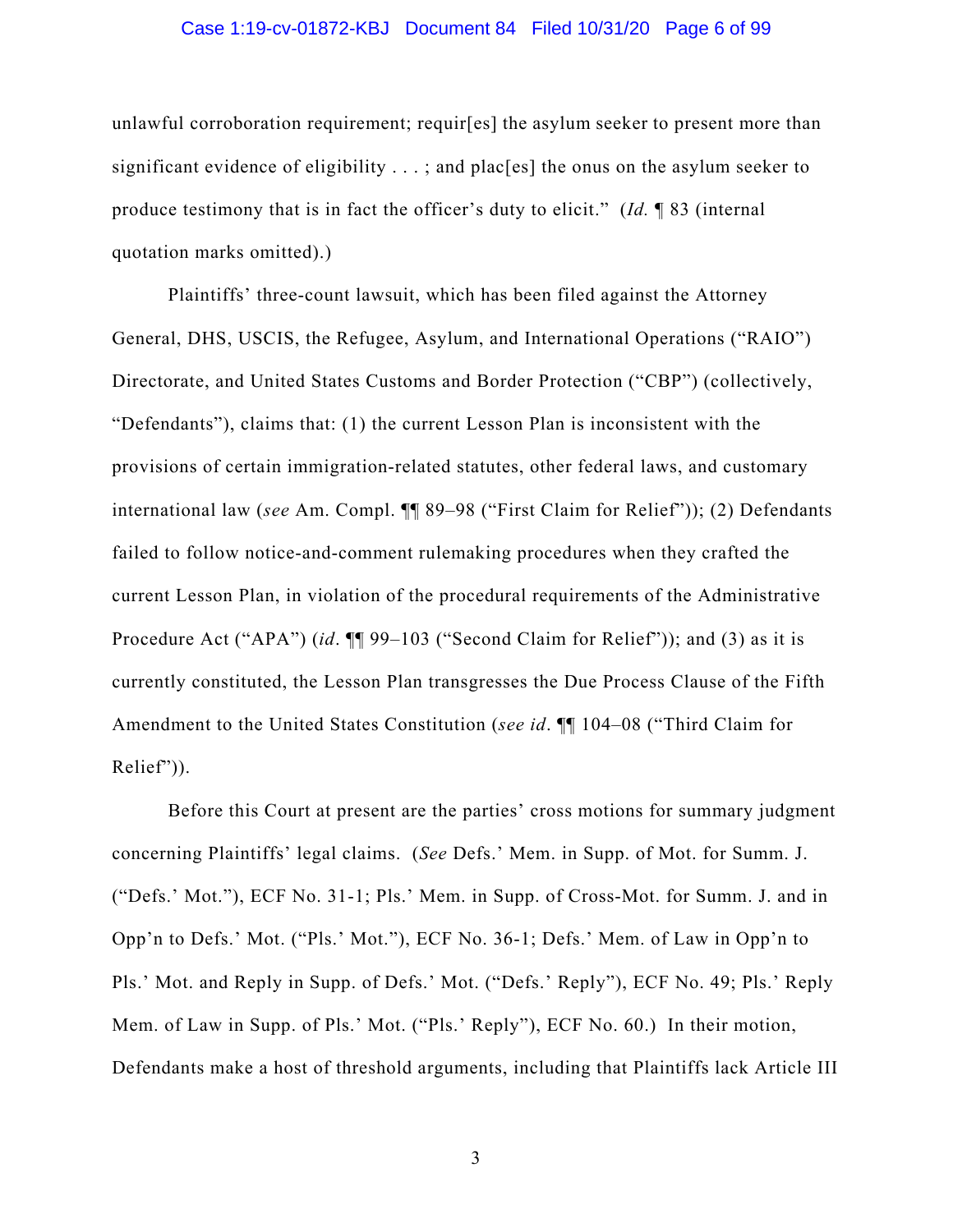#### Case 1:19-cv-01872-KBJ Document 84 Filed 10/31/20 Page 7 of 99

standing (*see* Defs.' Mot. at 24), that Plaintiffs' claims are moot (*see* Defs.' Reply at 13), and that the Court does not have subject-matter jurisdiction over the claims in Plaintiffs' pleading (*see* Defs.' Mot. at 30–31). Defendants also contend that "the Lesson Plan is not actionable under either the APA or the INA" (*id*. at 37) and that Plaintiffs' claims fail on the merits in any event (*id.* at 47). Defendants further maintain that, even if the Court finds that Plaintiffs' claims are meritorious, the only available remedy is a declaration that the Lesson Plan is unlawful. (*Id.* at 63.) Plaintiffs' filings counter each of Defendants' threshold arguments (*see, e.g.*, Pls.' Mot. at 22–23, 32), and insist that there are "numerous independent grounds" for concluding that the Lesson Plan is unlawful (*id*. at 39 (asserting that the Lesson Plan contradicts the INA, was revised in an arbitrary and capricious manner, was not amended through notice-and-comment rulemaking, and/or violates the Due Process Clause)). Plaintiffs also maintain that the INA does not curtail this Court's authority to issue any appropriate equitable remedy. (*See id.* at 63.)

For the reasons explained fully below, the Court concludes that there is no threshold impediment to its reaching the merits of Plaintiffs' legal claims, and that certain provisions of the Lesson Plan are manifestly inconsistent with the INA and its implementing regulations as a matter of law. Moreover, because the unlawful provisions of the Lesson Plan cannot be severed from the remainder of the document, this Court finds that the entire document must be vacated, which is a remedy that the Court retains full equitable power to order under the circumstances presented in this case. In addition, to remedy the application of unlawful standards in the context of the screening processes that USCIS undertook to evaluate Plaintiffs' asylum eligibility, the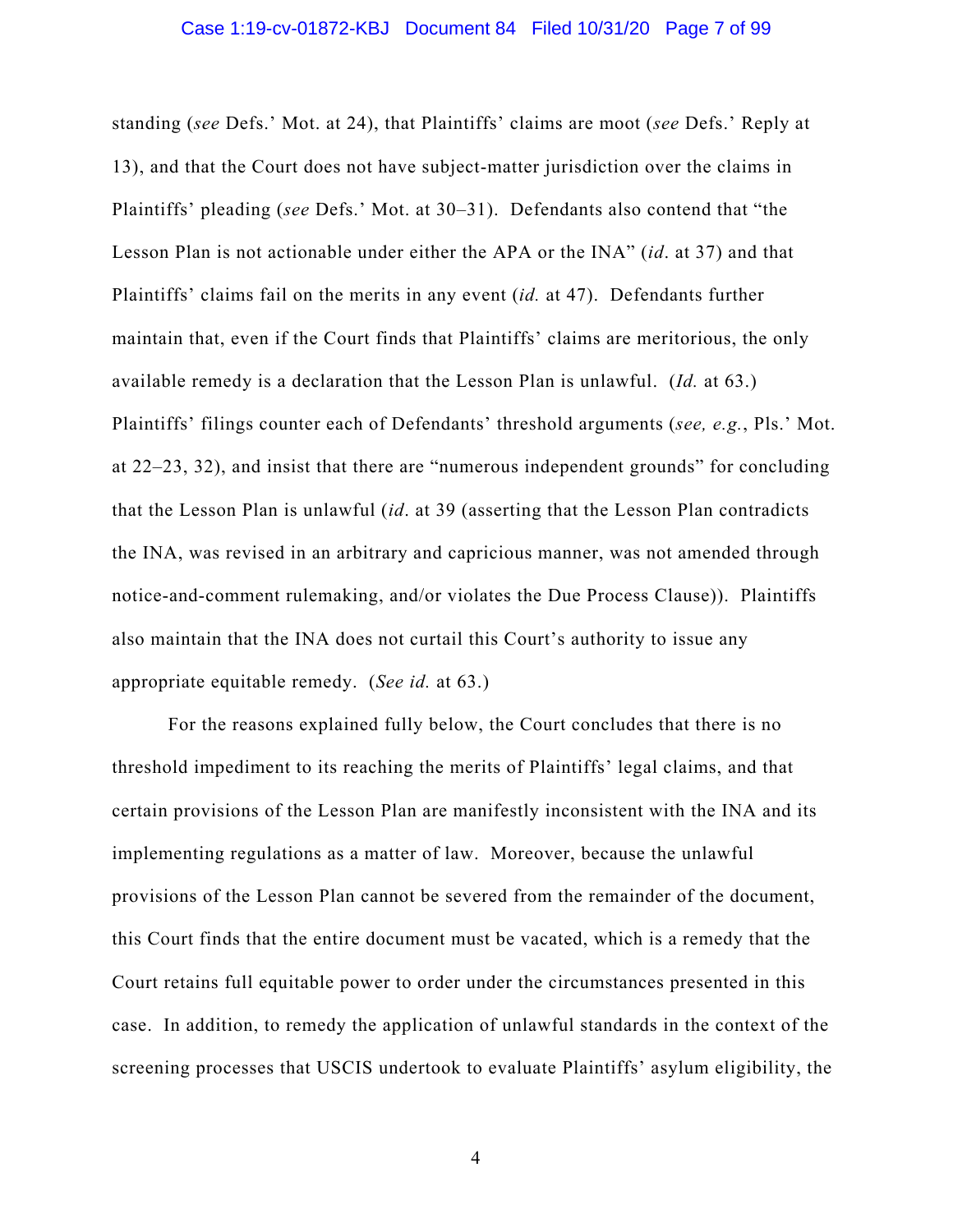Court will require USCIS to provide new credible fear determinations for each Plaintiff.

Thus, Plaintiffs' motion for summary judgment will be **GRANTED** with respect to their first claim for relief, and Defendant's cross-motion for summary judgment will be **DENIED**. Furthermore, the Lesson Plan will be **VACATED** in its entirety, and Defendants will be **ENJOINED** to void each Plaintiff's existing credible fear determination and provide Plaintiffs with new credible fear interviews, as necessary for Defendants to make a lawful determination regarding whether each Plaintiff has a credible fear of persecution that entitles her to a full removal hearing. A separate Order consistent with this Memorandum Opinion will follow.

#### **II. BACKGROUND**

## **A. Credible Fear Screenings And The U.S. Asylum Process**

For almost a century, Congress has recognized that citizens of foreign states are sometimes forced to flee from persecution in their home countries, and it has been the policy of the United States government that this country ought to serve as a place of refuge for persons who are in such distress. "[T]he language through which Congress has implemented this policy since 1947 has changed slightly from time to time[,]" but "the basic policy has remained constant—to provide a haven for homeless refugees and to fulfill American responsibilities in connection with the International Refugee Organization of the United Nations." *Rosenberg v. Yee Chien Woo*, 402 U.S. 49, 52 (1971). The Refugee Act of 1980, Pub. L. No. 96-212, 94 Stat. 102 (codified at 8 U.S.C. §§ 1157–1159), specifically embraces the United States' commitment to providing safe harbor for refugees insofar as it acknowledges "the historic policy of the United States to respond to the urgent needs of persons subject to persecution in their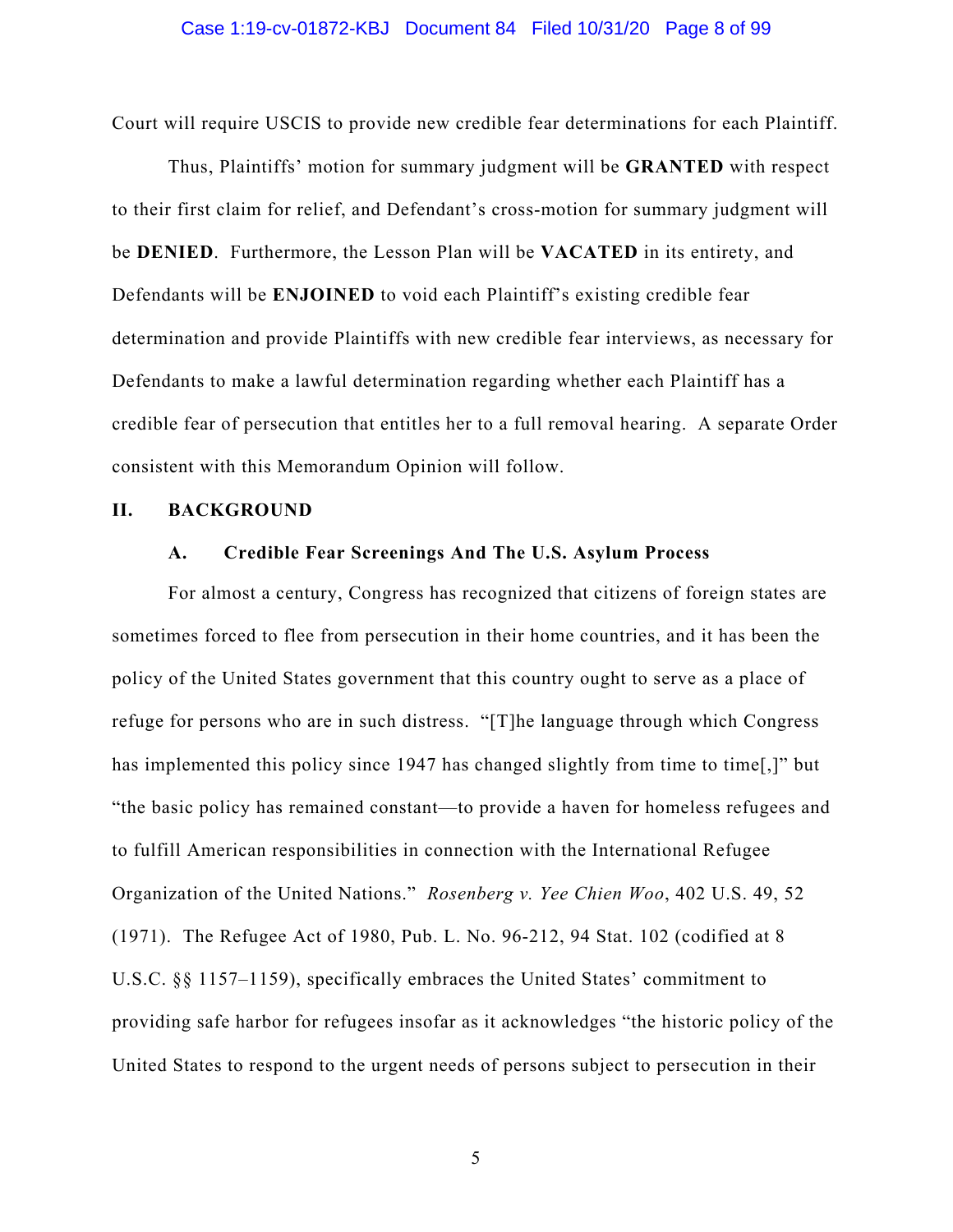#### Case 1:19-cv-01872-KBJ Document 84 Filed 10/31/20 Page 9 of 99

homelands," and "encourage[s] all nations to provide assistance and resettlement opportunities to refugees to the fullest extent possible[,]" 8 U.S.C. § 1521 note; *see also I.N.S. v. Cardoza-Fonseca*, 480 U.S. 421, 436–37 (1987).

In keeping with this well-settled policy, over the course of the last four decades, Congress has codified various procedures that govern *how* the United States will evaluate and process the admission requests of refugees. Federal law provides that "any person who is outside any country of such person's nationality" and who is "unable or unwilling to return to . . . that country because of persecution or a well-founded fear of persecution on account of race, religion, nationality, membership in a particular social group, or political opinion" qualifies as a "refugee[.]"  $8 \text{ U.S.C.} \$   $1101(a)(42)(A)$ . Statutes authorize the Attorney General to grant "asylum" to any refugee, *id.*  § 1158(b)(1)(A), and further mandate that even when a noncitizen is subject to a rapid expulsion process known as "expedited removal" (because they fit within an established category of persons who can be summarily removed without full hearings or other process), such noncitizen can only be so removed if she does *not* have "an intention to apply for asylum under [8 U.S.C. § 1158] or a fear of persecution." *Id*. § 1225(b)(1)(A)(i).<sup>3</sup>

<sup>&</sup>lt;sup>3</sup> Expedited removal is a statutorily authorized process that permits the government to reject the entry into the United States of certain categories of noncitizens "without further hearing or review." 8 U.S.C. § 1225(b)(1)(A)(i). By statute, the Attorney General has "sole and unreviewable discretion" to "designate[]" for expedited removal "any or all" noncitizens who are deemed inadmissible (as defined by sections  $1182(a)(6)(C)$  and  $(a)(7)$  of the INA) and who have "not affirmatively shown" that they have "been physically present in the United States continuously for the 2-year period immediately prior to the date of the determination of inadmissibility[.]" *Id.* § 1225(b)(1)(A)(iii)(I)–(II). The Attorney General has conferred this designation authority to DHS, *see Inspection and Expedited Removal of Aliens,* 62 Fed. Reg. 10,312, 10,355 (Mar. 6, 1997); 6 U.S.C. § 557 (2003), which, until recently, opted to designate for expedited removal only those inadmissible noncitizens who were encountered near the border and had been in the country for no longer than 14 days, *see Designating*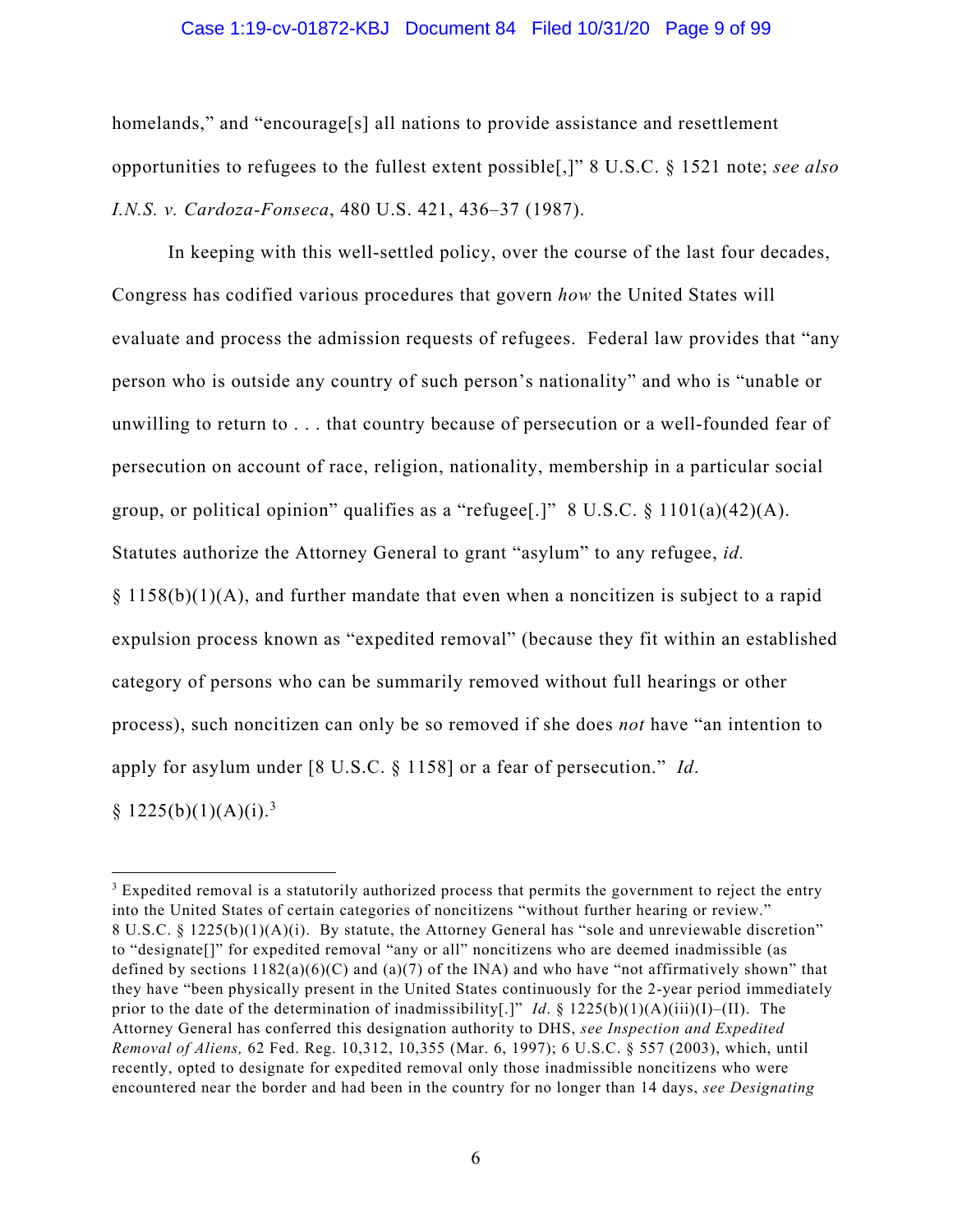#### Case 1:19-cv-01872-KBJ Document 84 Filed 10/31/20 Page 10 of 99

Significantly for present purposes, federal immigration law plainly establishes that, for those noncitizens who are designated for expedited removal—such as the five individual plaintiffs in this case—applying for asylum is a two-stage process. To start, if a noncitizen encounters a CPB agent or other immigration officer and "indicates either an intention to apply for asylum . . . or a fear of persecution" in their home country, the immigration officer is required to "refer the alien for an interview by a[] [USCIS] asylum officer," who has the responsibility of determining whether or not the individual has a credible "fear of persecution." 8 U.S.C.  $\S$  1225(b)(1)(A)(ii). This initial evaluation is a "screening interview[,]" *Dep't of Homeland Sec. v. Thuraissigiam*, 140 S. Ct. 1959, 1965 (2020), and it poses a "low bar" for asylum applicants, *id.* at 1967; *see also Regulations Concerning the Convention Against Torture*, 64 Fed. Reg. 8,478, 8,479 (Feb. 19, 1999) (noting that the credible fear determination merely permits a screening officer to "quickly identify potentially meritorious claims to protection and to resolve frivolous ones with dispatch"). Thus, for the purpose of an asylum officer's credible fear assessment, the noncitizen need not demonstrate "that he or she *is in fact eligible* for asylum[.]" *Thuraissigiam*, 140 S. Ct. at 1965 (emphasis in original). Rather, according to the statute, "the term 'credible fear of persecution' means that there is a significant possibility, taking into account the credibility of the statements made by the alien in support of the alien's claim and such

*Aliens for Expedited Removal*, 69 Fed. Reg. 48,877, 48,880 (Aug. 11, 2004). In July of 2019, DHS issued a notice that expands the categories of individuals who are subject to expedited removal, to include all inadmissible noncitizens located "anywhere in the United States" who have "not been physically present in the United States continuously for the [preceding] two-year period[.]" *Designating Aliens for Expedited Removal*, 84 Fed. Reg. 35,409, 35,414 (July 23, 2019).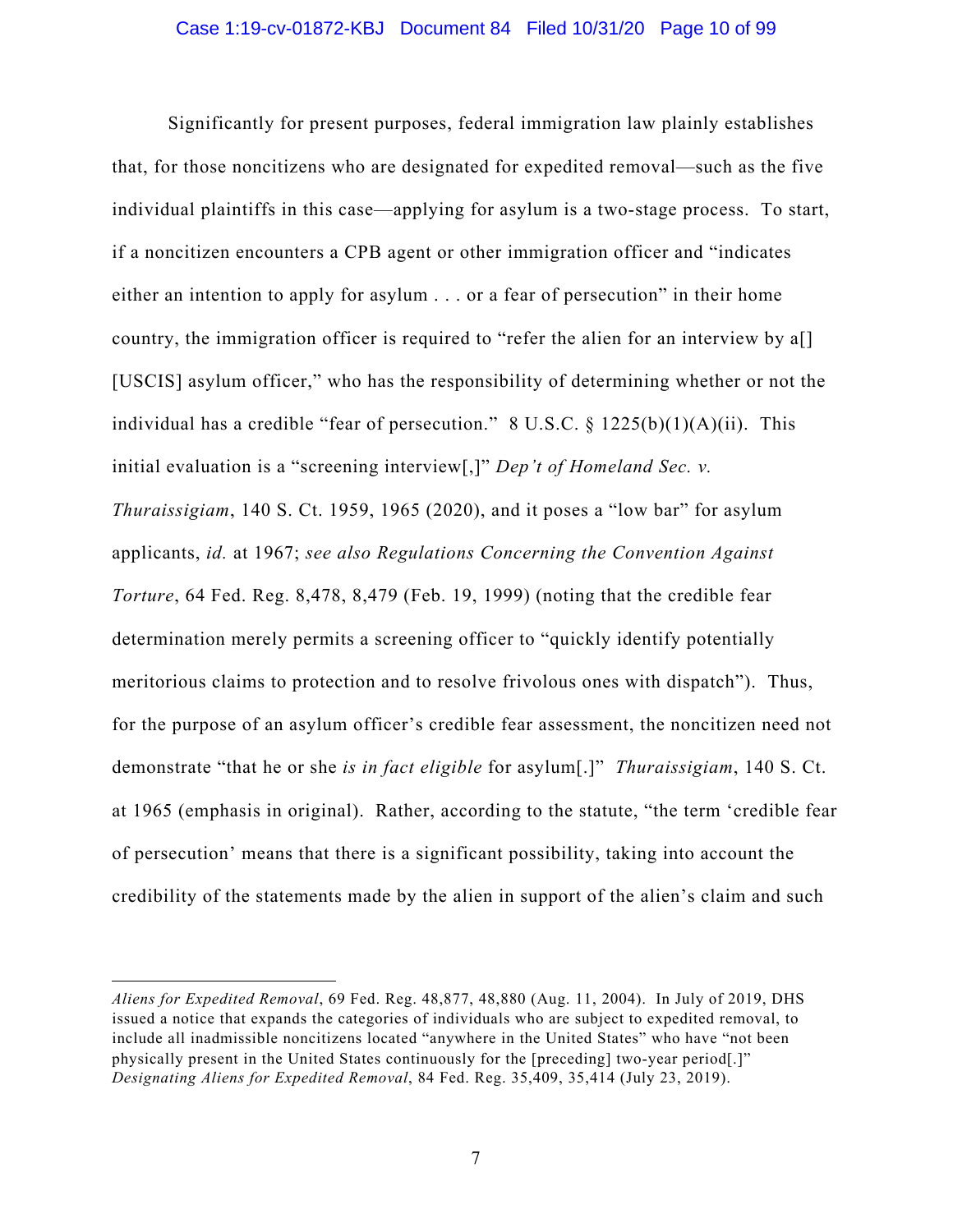#### Case 1:19-cv-01872-KBJ Document 84 Filed 10/31/20 Page 11 of 99

other facts as are known to the officer, that the alien could establish eligibility for asylum[.]" 8 U.S.C.  $\S$  1225(b)(1)(B)(v).

The applicable statute, *i.e.*, section 1225(b) of Title 8 of the United States Code, also plainly addresses the consequences of a positive or adverse credible fear finding during this initial screening process. If the asylum officer determines that the noncitizen has a credible fear of persecution, the individual "shall be detained for further consideration of the application for asylum,"  $8 \text{ U.S.C. } 8 \frac{1225(b)(1)(B)(ii)}{100(1)(B)(iii)}$ , and, thus, shall proceed to the full proceeding stage of the asylum application process, *see* 8 C.F.R. § 208.30(f) ("If an alien . . . is found to have a credible fear of persecution or torture, the asylum officer will . . . issue a Form I-862, Notice to Appear, for full consideration of the asylum and withholding of removal claim in proceedings" under section 1229a of Title 8 of the United States Code). By contrast, if the asylum officer determines that the noncitizen does *not* have a credible fear of persecution, "the officer shall order the alien removed from the United States without further hearing or review." 8 U.S.C. § 1225(b)(1)(B)(iii)(I). At that point, the noncitizen can ask an immigration judge to review the negative credible fear determination, *see id.*  $\S 1225(b)(1)(B)(iii)$ (I)–(III), and if such a review is requested, the immigration judge reviews the matter *de novo*, based on the "record of the [asylum officer's] negative credible fear determination," 8 C.F.R. § 1208.30(g)(2)(ii), supplemented with any additional "oral or written statement" that the immigration judge decides, in her sole discretion, to receive into evidence, *id*. § 1003.42(c). The immigration judge must also give the noncitizen the opportunity to be heard and questioned, either in person or via remote connection. *See* 8 U.S.C. § 1225(b)(1)(B)(iii)(III). However, with or without additional evidence,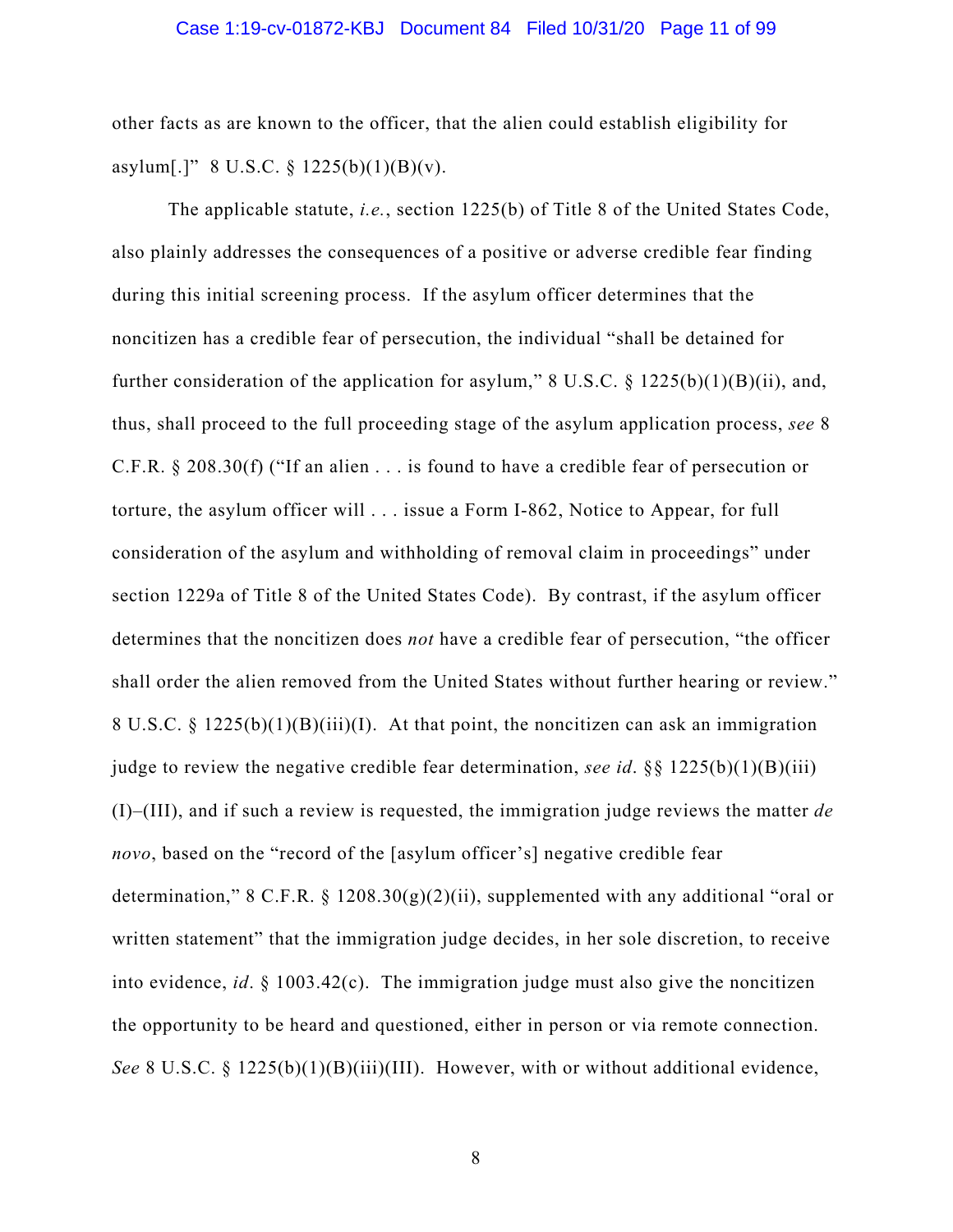#### Case 1:19-cv-01872-KBJ Document 84 Filed 10/31/20 Page 12 of 99

the immigration judge's review is a "highly expedited" affair that "is meant to conclude within 24 hours." *Make the Rd. New York v. Wolf* ("*MTRNY II*"), 962 F.3d 612, 619 (D.C. Cir. 2020).

Ultimately, if the immigration judge concludes that the noncitizen has a credible fear of persecution, the asylum officer's negative credible fear determination will be vacated, and the agency will place the individual into full removal proceedings, *see* 8 C.F.R. §§ 208.30(e)(5), 1003.42(f), 1208.30(g)(2)(iv)(B); *see also* 8 U.S.C.  $\S 1225(b)(1)(B)(ii)$ , by serving on the noncitizen and filing with the immigration court a Notice to Appear, *see* 8 C.F.R. § 235.6(a)(1)(iii); *id*. § 1239.1(a). 4 But if the immigration judge concurs with the asylum officer's decision that the noncitizen does not have a credible fear of persecution, then the individual will be "removed from the United States without further hearing or review." 8 U.S.C. § 1225(b)(1)(B)(iii)(I); *see*  also 8 C.F.R.  $\S$  1208.30(g)(2)(iv)(A). Moreover, and importantly, the noncitizen's bid for asylum ends there, because the INA expressly prohibits further review of the negative credible fear determination, whether by the Board of Immigration Appeals ("BIA") or in federal court. *See* 8 U.S.C. §§ 1225(b)(1)(C), 1252(a)(2)(A)(iii), (e)(2); *see also* 8 C.F.R. § 1003.42(f).

<sup>4</sup> This Court takes judicial notice of the fact that, at the time that Plaintiffs were evaluated for credible fear, 47% of those who received a negative credible fear determination sought review by an immigration judge, and only 20% of those were overturned upon review. *See* Executive Office for Immigration Review, Adjudication Statistics, *Credible Fear and Asylum Process: Fiscal Year (FY) 2019 Quarter 2* (June 21, 2019), http://perma.cc/9DSX-LDUE. *Cf. Cannon v. District of Columbia*, 717 F.3d 200, 205 n.2 (D.C. Cir. 2013) (taking judicial notice of the contents of a document posted on a government website).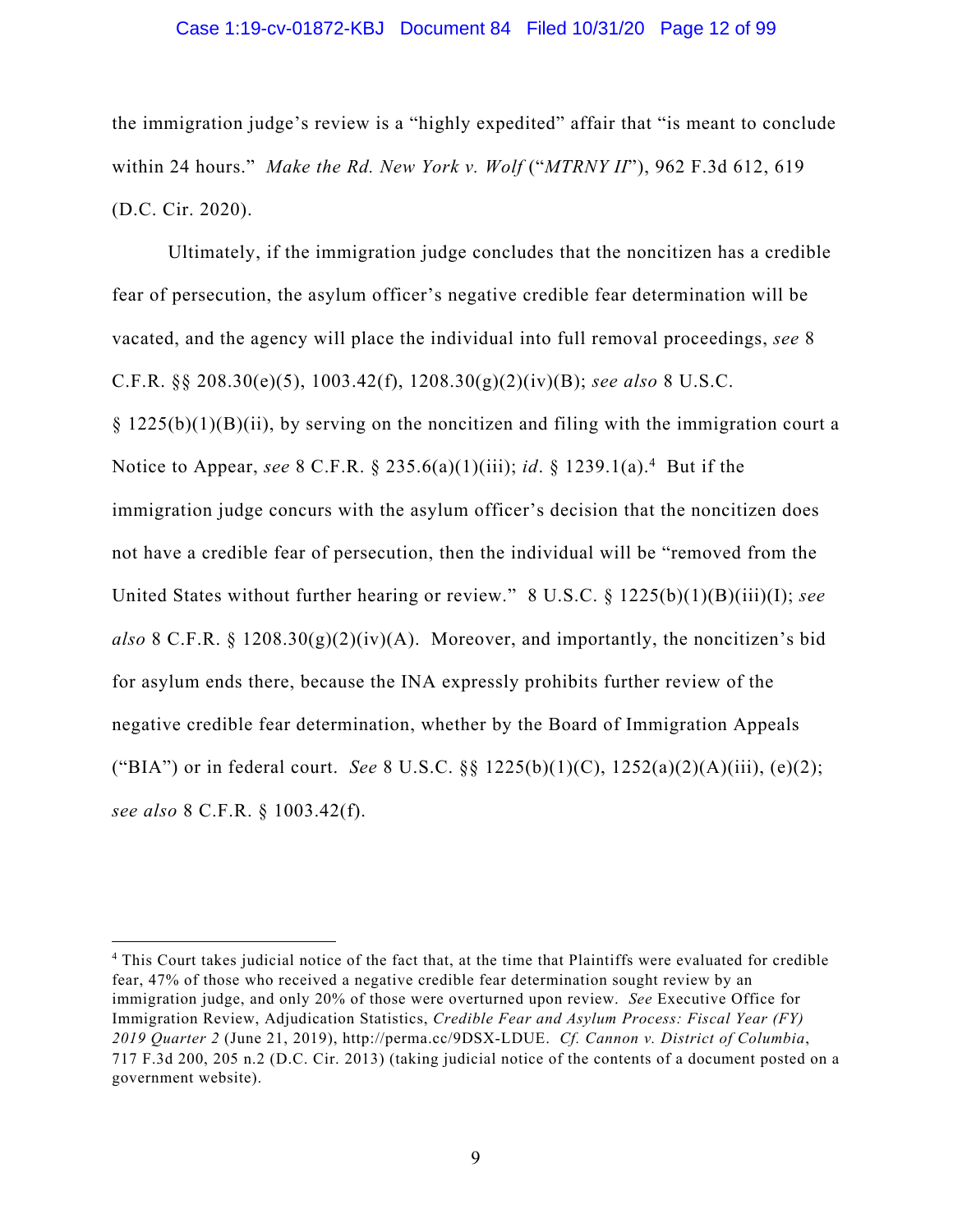## **B. USCIS's "Lesson Plan On Credible Fear Of Persecution And Torture Determinations"**

Given the significance of the credible fear determination with respect to the asylum process, it is not surprising that Congress has authorized the agency that is responsible for executing immigration policy (that is, DHS) to "establish such regulations" as it deems "necessary for carrying out" the asylum-screening process described above, *see* 8 U.S.C. § 1103(a)(3), and also to "issue such instructions" as are necessary to "control, direct[], and supervis[e] . . . all employees" of DHS, so as to ensure that the complex statutory immigration system is being administered properly, *id.*  $\S$  1103(a)(1)–(3). The importance of proper training for agency officials is expressly acknowledged by statute: the INA specifically states that training must be provided for all "officers adjudicating asylum cases under section 1158[,]" *id*. § 1157(f), and with respect to the "asylum officer[s]" who conduct credible fear interviews in particular, the INA requires such officers to receive "professional training in country conditions, asylum law, and interview techniques comparable to that provided to full-time adjudicators of [asylum] applications[,]" *id*. § 1225(b)(1)(E)(i). DHS has also promulgated regulations that require asylum officers to receive "special training in international human rights law, nonadversarial interview techniques, and other relevant national and international refugee laws and principles." 8 C.F.R. § 208.1(b). Indeed, "[a]s of February 2020, training for [USCIS] asylum officers consisted of at least 9 weeks of formal training and 3 to 4 weeks of additional credible fear training for asylum officers in offices with heavy credible fear caseloads[,]" as well as "4 hours per week of ongoing training." *A.B.-B. v. Morgan*, No. 20-cv-846, 2020 WL 5107548, at \*7 (D.D.C. Aug. 31, 2020).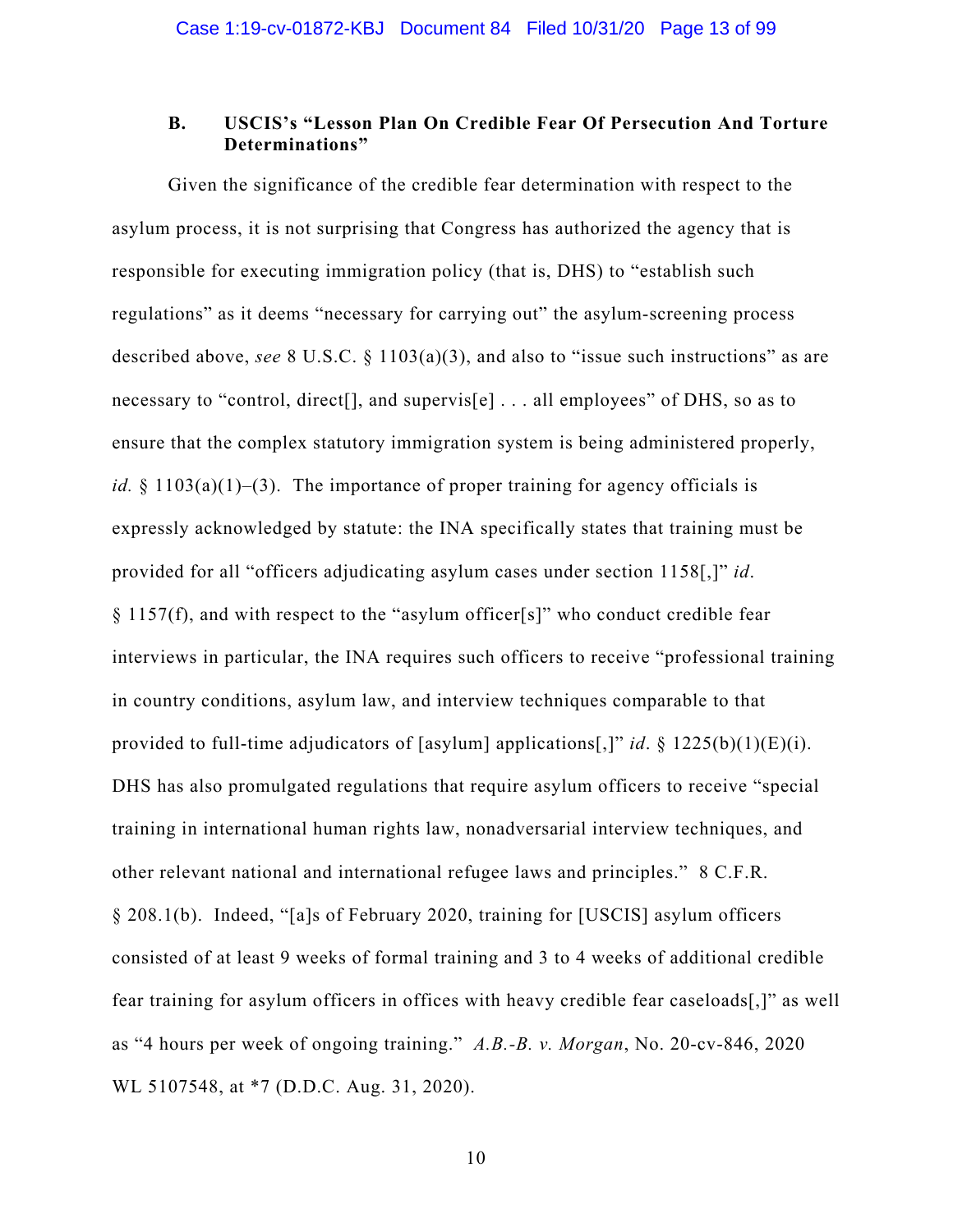#### Case 1:19-cv-01872-KBJ Document 84 Filed 10/31/20 Page 14 of 99

In accordance with its statutory and regulatory obligation to train its asylum officers, USCIS publishes a guidance document that it calls the "Lesson Plan on Credible Fear of Persecution and Torture Determinations." (*See* Lesson Plan at 2–38.) To this Court's knowledge, there have been at least six versions of this particular Lesson Plan, dated April 14, 2006 (*see* ECF No. 61-3, at 2), March 7, 2013 (*see* ECF No. 61-5, at 2–40), February 28, 2014 (*see* ECF No. 61-4, at 2–48), February 13, 2017 (ECF No. 61-2, at 2–48), April 30, 2019 (*see* ECF No. 61-1, at 2–38), and September 30, 2019 (*see* ECF No. 58-1, at 2–39). The April 2019 version of the Lesson Plan was in effect when asylum officers made the adverse credible fear determinations in Plaintiffs' cases. (*See* Am. Compl. ¶ 8.)5

The April 2019 Lesson Plan is 37 pages long, and is divided into eleven sections. At the outset, the document purports "to explain how to determine whether an alien subject to expedited removal or an arriving stowaway has a credible fear of persecution or torture[,]" so that asylum officers "will be able to correctly make a credible fear determination consistent with the statutory provisions, regulations, policies, and procedures that govern whether the applicant has established a credible fear of persecution or a credible fear of torture." (Lesson Plan at 2.) The Lesson Plan then proceeds to instruct asylum officers how to "[i]dentify which persons are subject to expedited removal" (*id.*; *see id.* at 7–10), and then discusses the function of the credible

<sup>5</sup> Plaintiffs have requested that their claims with respect to the allegedly unlawful aspects of the April 2019 Lesson Plan be applied to the now-effective September 2019 version of the Lesson Plan as well, given that the document did not change in any relevant respect when the September 2019 version issued. (*See* Pls.' Mot. for Leave to File Suppl. Pleading, ECF No. 62.) The Court granted Plaintiffs' request on October 31, 2020 (*see* Minute Order of Oct. 31, 2020), and accordingly, throughout this Memorandum Opinion, any references to the "Lesson Plan" should be construed as a reference to both versions of that document (April 2019 and September 2019).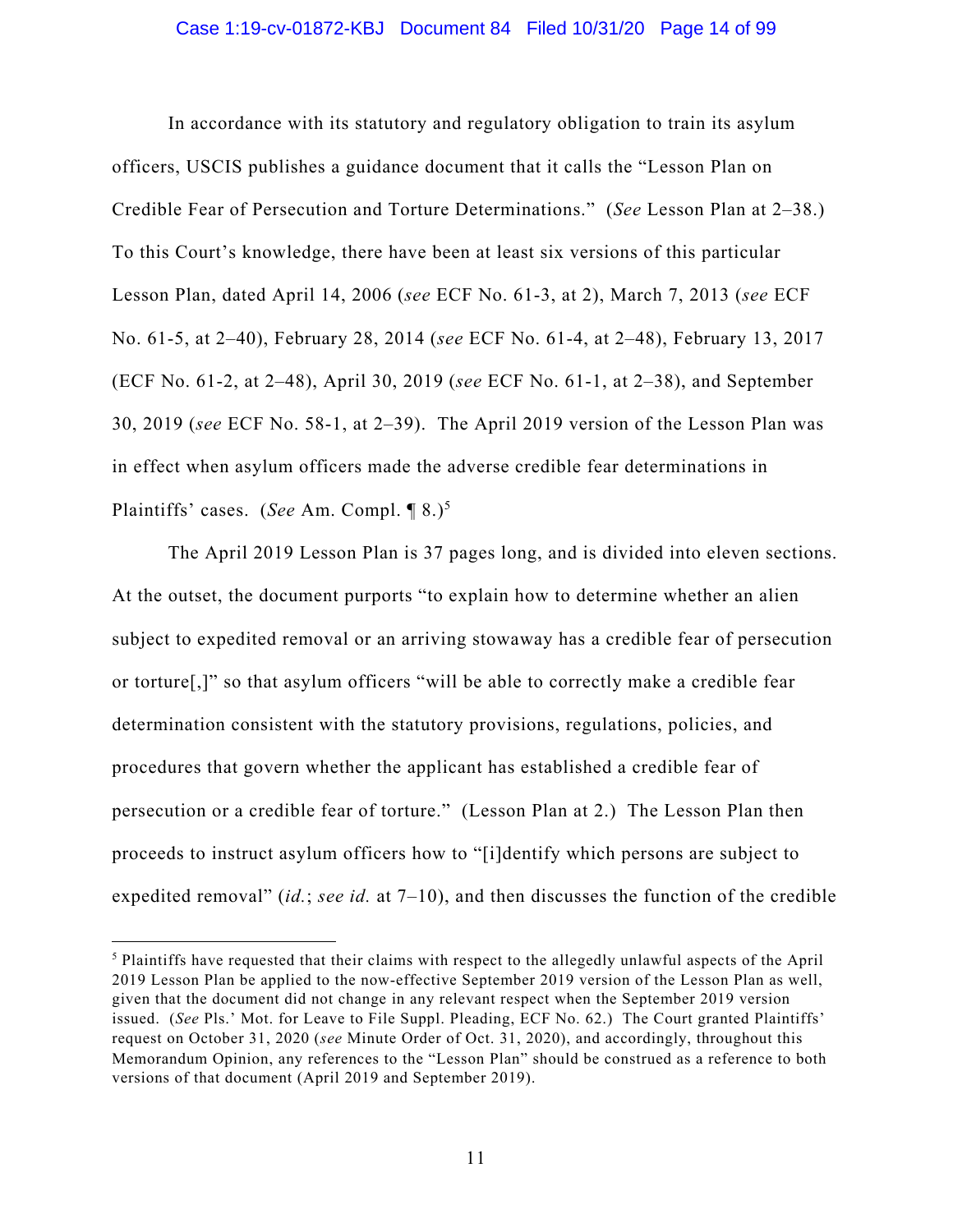fear screening (*see id.* at 10), followed by a description of the concept of a "credible fear" of persecution or torture that also addresses the standard of proof required to establish a credible fear (*see id.* 10–14). In this regard, the Lesson Plan specifically instructs that "the credible fear significant possibility standard of proof . . . requires the applicant to identify more than significant evidence that the applicant is a refugee entitled to asylum" (*id.* at 13 (internal quotation marks omitted)), and that, "even where the officer might otherwise find the testimony credible[,]" an asylum officer can require the credible fear interviewee to "provide evidence that corroborates the applicant's testimony" (*id.* at 12). The Lesson Plan focuses next on the procedures for making a credible fear determination: it directs asylum officers how to evaluate credibility in a credible fear interview (*see id.* at 14–18), and identifies the "elements" that are necessary for establishing a credible fear of persecution (*see id.* at 19–26) or a credible fear of torture (*see id.* at 26–32). The document also states that, "[i]n order to establish a credible fear of persecution, the applicant must establish each one of the elements" of her asylum claim. (*Id.* at 20.) It then moves on to addressing auxiliary matters such as the applicability of bars to asylum (*see id.* at 32–33), and the treatment of dependents (*see id.* at 33–34), before closing with a summary overview (*see id.* at 35–38).

## **C. Plaintiffs' Asylum-Related Experiences**

Beginning in the spring of 2019, at around the same time as the USCIS issued the April 2019 version of the Lesson Plan, the five individual plaintiffs in this case were deemed subject to expedited removal, after which they expressed an intention to apply for asylum. Each Plaintiff then proceeded to have a credible fear screening interview with a USCIS asylum officer, and each was found not to have a credible fear of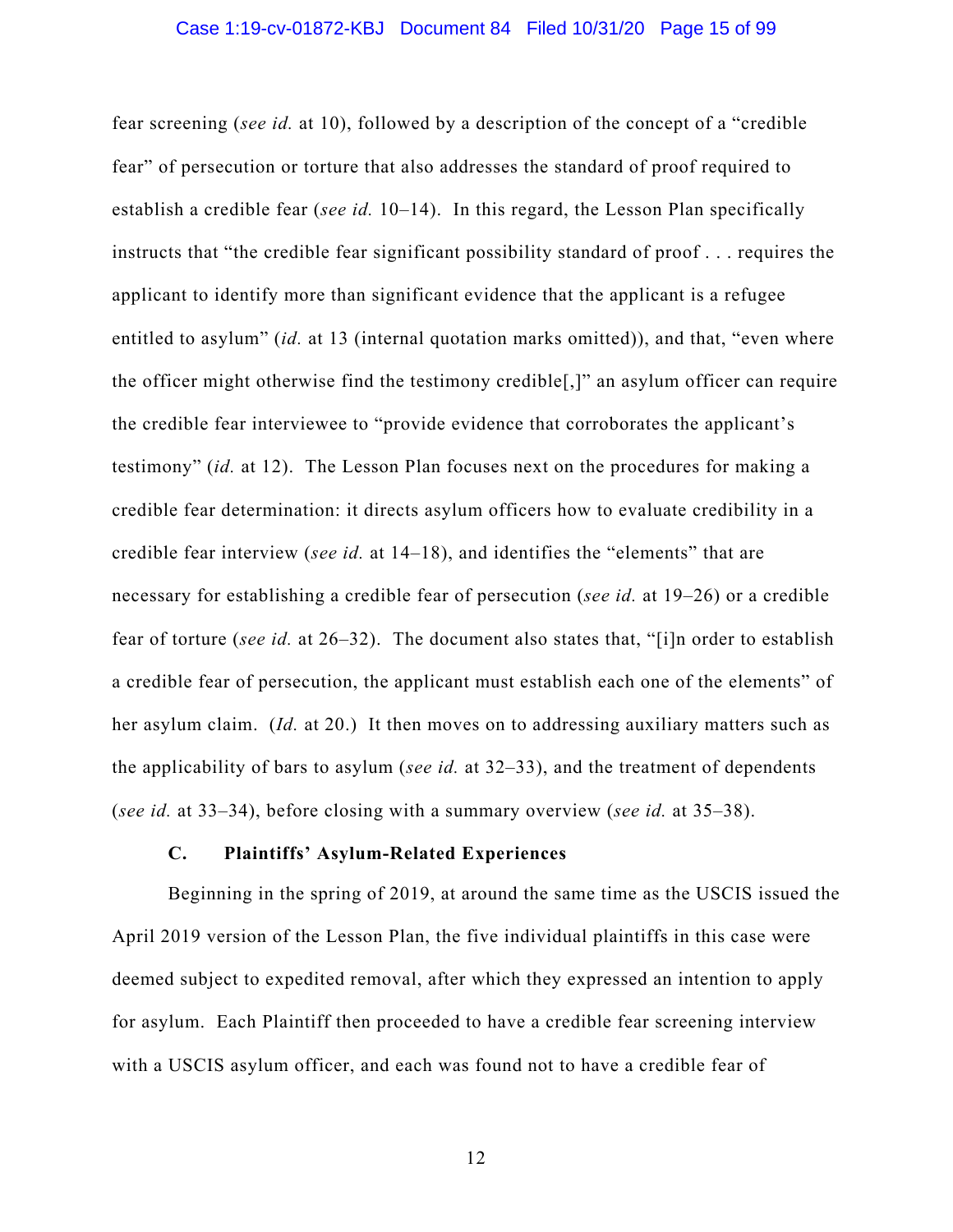#### Case 1:19-cv-01872-KBJ Document 84 Filed 10/31/20 Page 16 of 99

persecution, notwithstanding the alleged circumstances under which she had left her home country and arrived in the United States. What follows is a brief recounting of the complaint's allegations concerning each Plaintiff's asylum-related experiences, as well as her efforts to challenge the adverse credible fear determination that prevented her from proceeding to the full asylum application review process.

## 1. Maria Kiakombua

Plaintiff Maria Kiakombua allegedly "fled her home in Angola to escape her boyfriend, a member of the country's military, who beat her—sometimes with a machete—and threatened to kill her if she left him" (Compl., ECF No. 1, ¶ 8), and to find refuge from "repeated attacks . . . at the hands of government officials" (*id.*), who were "associated with Ms. Kiakombua's boyfriend [and] came to her home and raped her in the presence of her children, due in part to her failure to abide by societal norms regarding the proper role and behavior of women" (*id.* ¶ 12). According to the complaint, Kiakombua "reached the U.S. border and sought asylum" in April of 2019, "but an asylum officer found that she lacked a credible fear under the Lesson Plan." (*Id. ¶*¶ 8, 12.) In May of 2019, "[a]n immigration judge subsequently agreed" with the asylum officer's conclusion (*id.* ¶ 13), and Kiakombua was then "detained in the custody of the Department of Homeland Security" pending removal to Angola (*id.* ¶ 12). On June 6, 2019, through "the assistance of *pro bono* immigration consultant[,]" Kiakombua sought "reconsideration of the asylum officer's negative credible fear determination" (Am. Compl. ¶ 15), but that request was denied after a follow-up interview (*see id.* ¶ 16).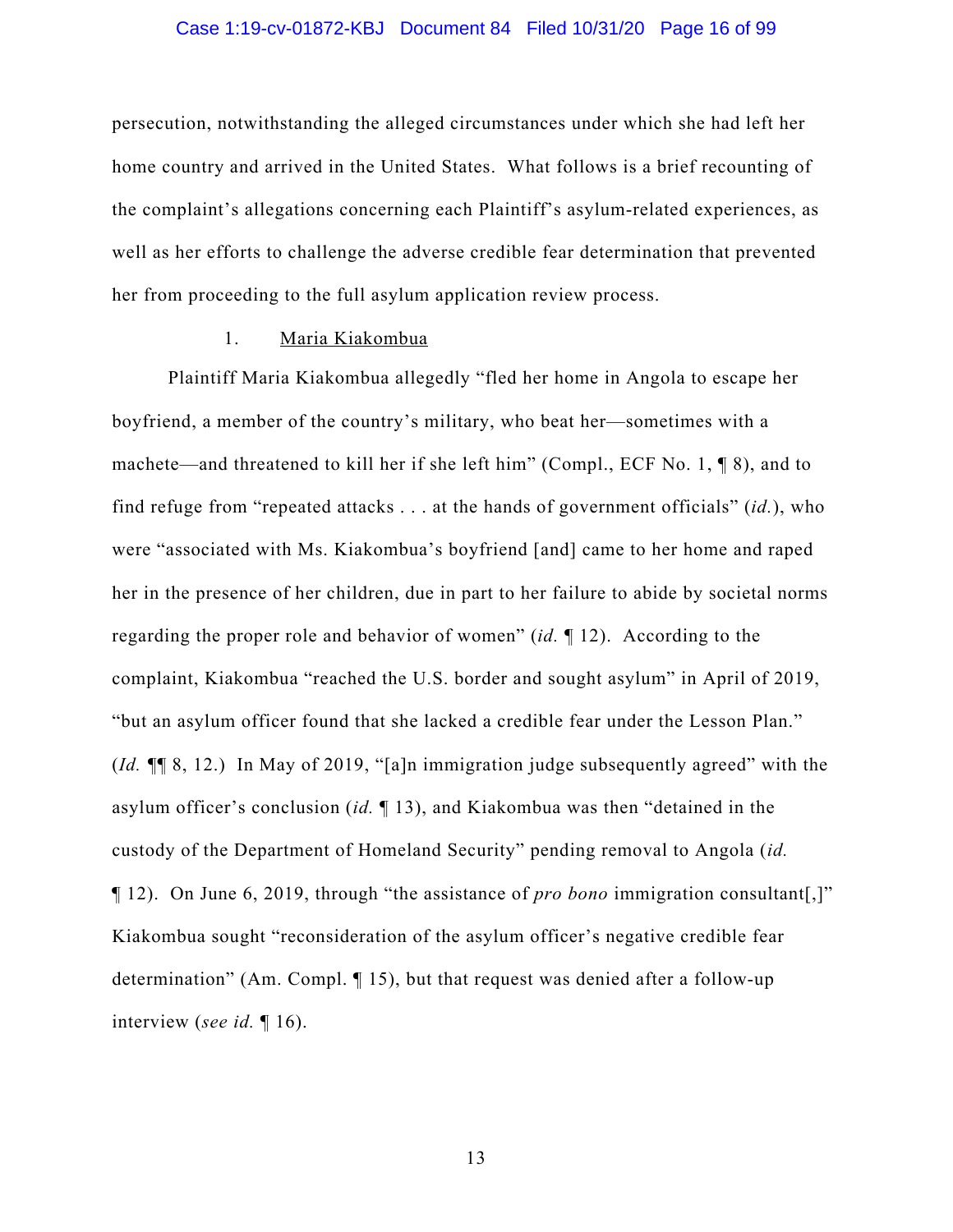Kiakombua filed the instant lawsuit on June 25, 2019. (*See id.* ¶ 17.) The following day Kiakombua (through counsel) "requested that Defendants voluntarily agree to stay [her] expedited removal, to obviate the need for Ms. Kiakombua to request that relief from the Court" (*id.* ¶ 18), and one day later, on June 27, 2019, USCIS notified Kiakombua that the agency "had *sua sponte* reconsidered its prior denial of her June 6, 2019[,] request for reconsideration, and had found that Ms. Kiakombua has a credible fear" (*id.* ¶ 19). Kiakombua remains detained in USCIS custody (*see id.* ¶ 13), and has apparently been served with a Notice to Appear for full removal proceedings at a date and time "TBD" (*see* Sealed Ex. D to Defs.' Reply ("Kiakombua NTA"), ECF No. 4, at 2).

On June 28, 2019, Kiakombua's counsel filed an amended complaint that names four additional plaintiffs, each of whom is proceeding under a pseudonym. (*See* Am. Compl.  $\P$ [ 20, 22, 24, 26.)<sup>6</sup>

## 2. "Sofia" and "Julia"

Sofia is a Cuban "medical doctor" who is married to a U.S. lawful permanent resident. (*Id.* ¶ 24.) Sofia allegedly "opposes Cuba's ruling party, [and] has made her views known through her political positions and refusal to acquiesce in demands of government officials." (*Id.*) According to the amended complaint, the Cuban government "has accused [Sofia] of being anti-revolutionary and subjected her to

<sup>6</sup> These four plaintiffs filed a motion to proceed pseudonymously on June 28, 2019. (*See* Pls.' Mot. for Leave to Proceed Under Pseudonyms, ECF No. 7.) The Court granted this motion, and determined that, "[w]hen weighed against the minimal interest in disclosure of the identities of the Pseudonymous Plaintiffs, the Pseudonymous Plaintiffs' significant interest in maintaining anonymity at this early stage in the litigation is more than sufficient to overcome any general presumption in favor of open proceedings." (*See* Order, ECF No. 12, at 9.)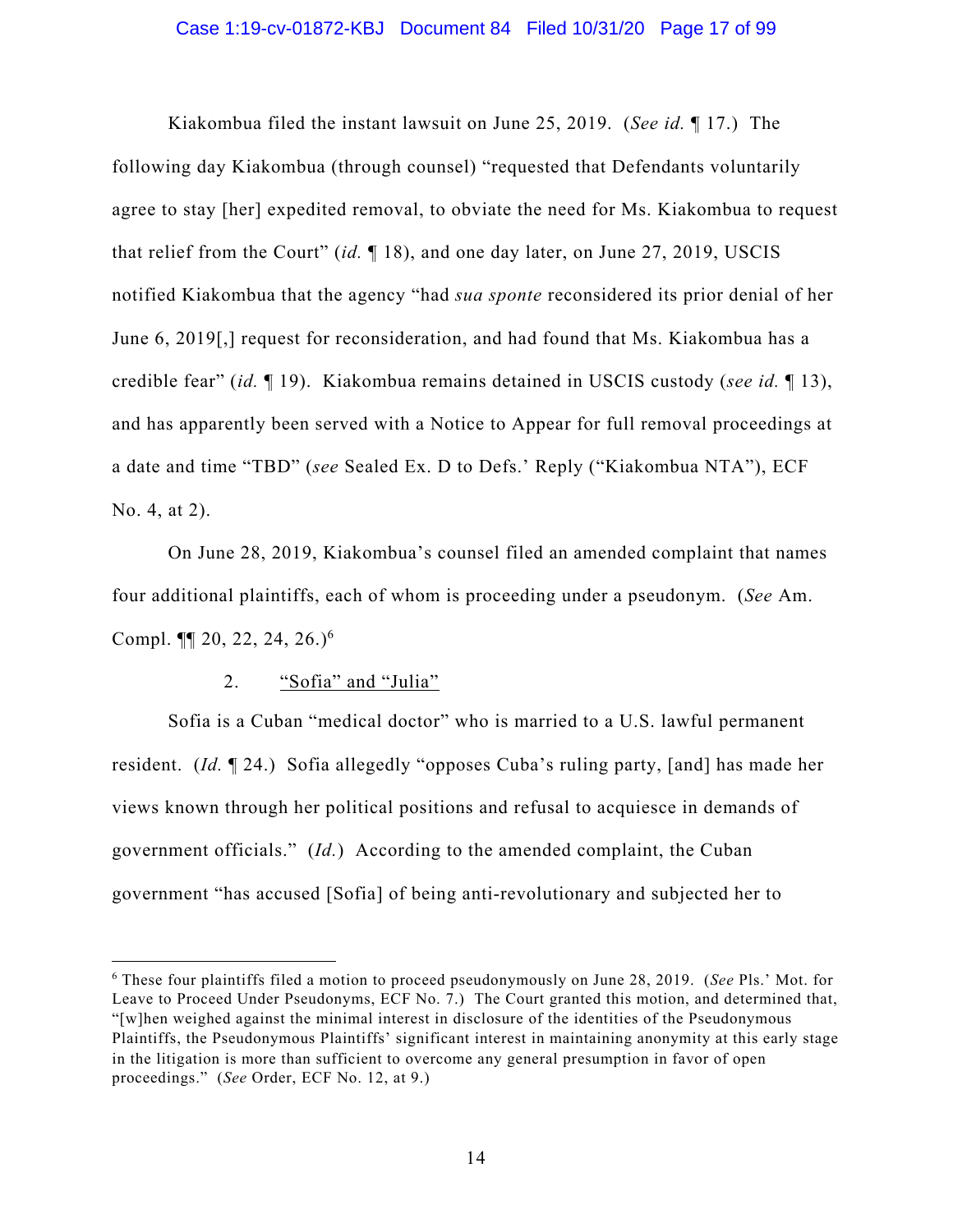#### Case 1:19-cv-01872-KBJ Document 84 Filed 10/31/20 Page 18 of 99

surveillance, threats, and detention[,]" and "[t]he fear and stress Sofia experienced as a result of the Cuban government's actions led her to miscarry a pregnancy and ultimately to decide to flee to the United States immediately, rather than risk waiting in Cuba until her husband's petition [on her behalf] was processed." (*Id.*) Sofia came to the United States in April of 2019, seeking asylum, but an "asylum officer determined—pursuant to a credible fear process governed by the unlawful standards and procedures contained in the Lesson Plan, and after an interview that lasted under ninety minutes, including interpretation—that Sofia lacked a credible fear of persecution or torture." (*Id.* ¶ 25.) "An immigration judge subsequently agreed" and Sofia's request for reconsideration was denied (*id.*); thus, Sofia "was deported to Cuba, where she has been questioned by the authorities about why she fled[,]" and where she "lives in constant fear of further governmental threats and harassment" (*id.*).

According to the amended complaint, Julia has also been deported back to her home country (El Salvador) after a negative credible fear determination in May of 2019 that was subsequently affirmed by an immigration judge. (*See id.* ¶ 27.) Julia allegedly "fled El Salvador after witnessing the murder of a neighbor committed by gang members" and after receiving multiple death threats from that gang "if she reported their crime to the police." (*Id.* ¶ 26.) The amended complaint alleges that Julia came to the United States seeking protection in April of 2019, but an asylum officer determined that she "lacked a credible fear of persecution or torture" under the newly revised Lesson Plan. (*Id.* ¶¶ 26–27.)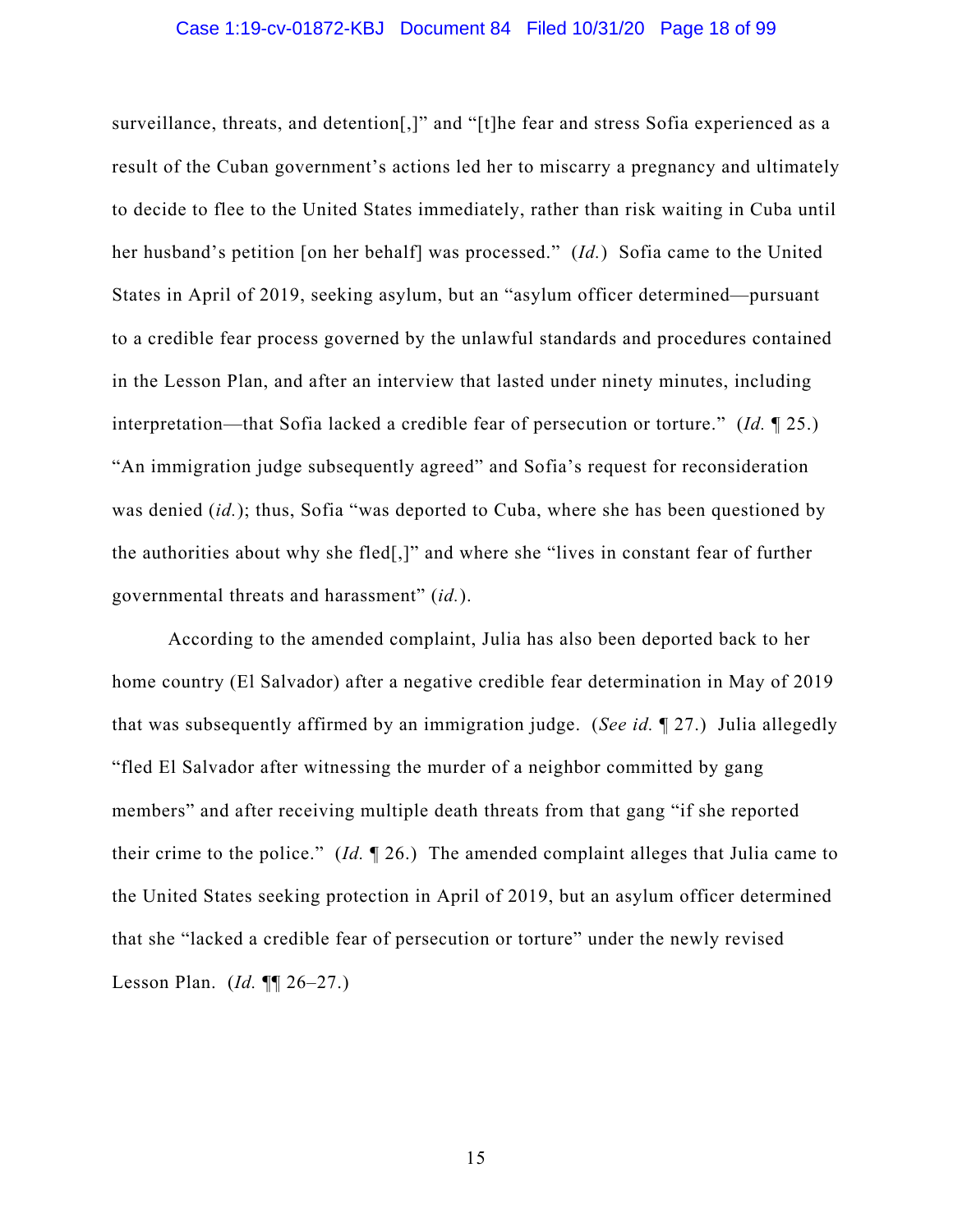## 3. "Ana" and "Emma"

Ana was allegedly "forced to flee El Salvador after receiving death threats from gang members who targeted her husband, [who is] a landowner, and his family." (*Id.*  ¶ 20.) According to the amended complaint, "[i]n addition to sending death threats to [Ana], the gang members threatened several other family members and shot her husband and her nine-year-old granddaughter, although both survived." (*Id.*) The local "police were of little assistance" and, therefore, in May of 2019, Ana sought refuge in the United States. (*Id.*) After "an asylum officer determined[,]" allegedly pursuant to the Lesson Plan, "that Ana lacked a credible fear of persecution or torture[,]" and "[a]n immigration judge subsequently agreed[,]" Ana was detained pending removal. (*Id.*   $\P 21.$ 

Emma also allegedly "fled El Salvador fearing for her life and came to the United States seeking protection in May [of] 2019." (*Id.* ¶ 22.) According to the amended complaint, Emma was "beaten and sexually abused by her brother[,]" and was also "threatened and emotionally and physically abused by the father of her daughter[,]" but she was unable to report him to the local authorities because of his "close associations with the police." (*Id.*) The amended complaint alleges that, in June of 2019, an asylum officer determined pursuant to the Lesson Plan "that Emma lacked a credible fear of persecution or torture[,]" and Emma has been ordered detained pending "her hearing with an immigration judge, who will review the negative decision issued by the asylum officer." (*Id.* ¶ 23.)

On July 8, 2019, Plaintiffs Ana and Emma filed an emergency motion for an administrative stay of their impending removals (*see* Pls.' Mot. for Admin. Stay of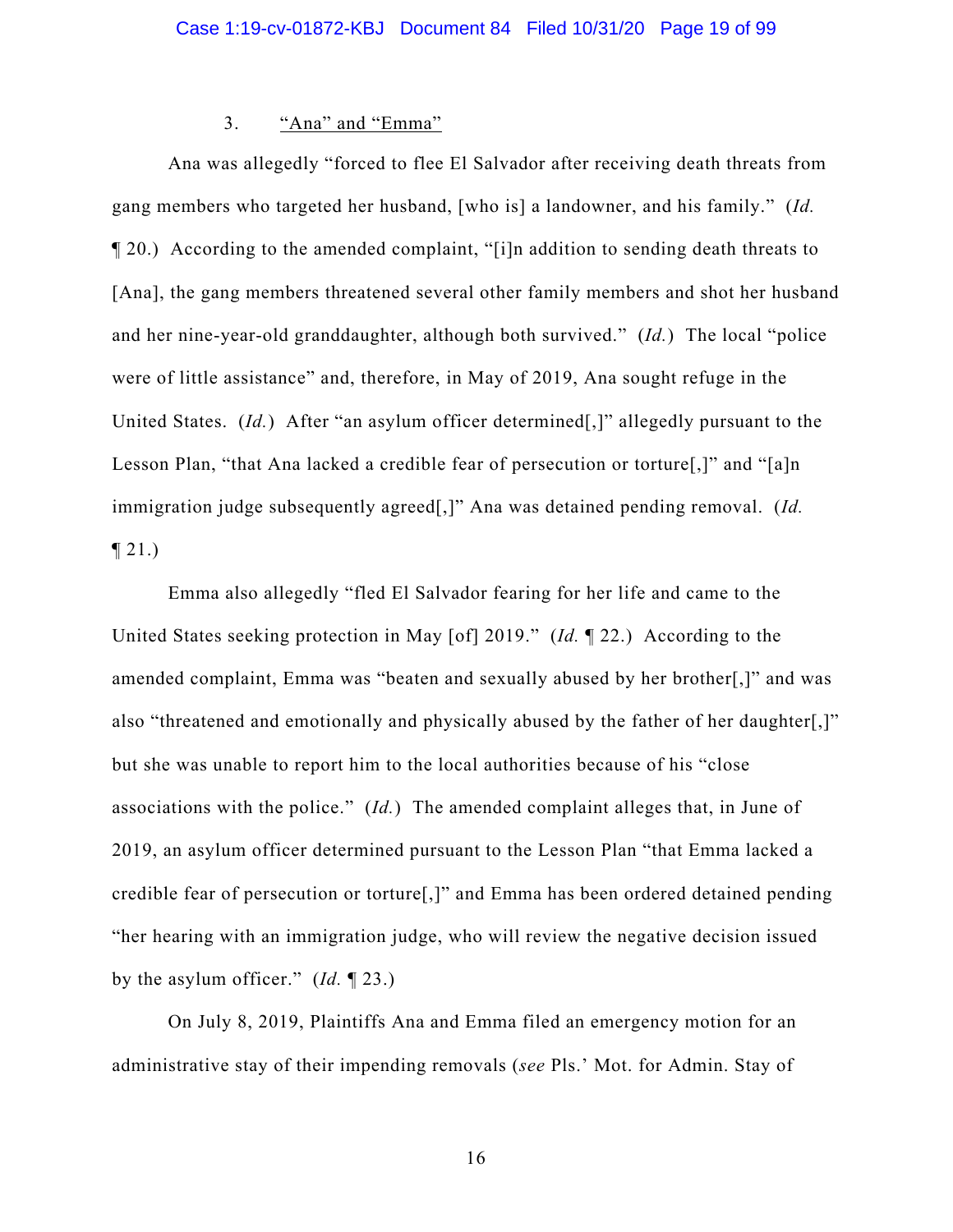Removal, ECF No. 13, at 1), which this Court granted—over Defendants' objection on jurisdictional grounds (*see* Defs.' Opp'n to Pls.' Mot. for Admin. Stay of Removal, ECF No. 16)—"pending resolution of th[e] Court's determination of whether it has jurisdiction to enter a stay of removal in this case" (Order, ECF No. 18, at 2 (citing Order Granting Temporary Stay of Removal, *Grace v. Whitaker*, No. 18-cv-1853, ECF No. 21)). The next day, on July 9, 2019, an immigration judge purportedly determined that Emma's negative credible fear determination should be vacated (*see* Ex. A to Defs.' Mot. ("*In the Matter of Emma*"), ECF No. 31-3, at 2), and it appears that around that same time Ana's negative credible fear determination was reversed by the agency *sua sponte*. Shortly thereafter, Notices to Appear for full removal proceedings at a date and time "TBD" were issued to both Ana and Emma. (*See* Sealed Ex. A to Defs.' Notice of Sealed Filing ("Ana's NTA"), ECF No. 81-1, at 2; Ex. B to Defs.' Notice of Sealed Filing ("Emma's NTA"), ECF No. 81-2, at 2.)

#### **D. Procedural History**

As mentioned above, Kiakombua filed her original complaint on June 25, 2019 (*see* Compl., ECF No. 1), and Ana, Emma, Sofia, and Julia joined with Kiakombua to file an amended complaint three days later (*see* First Am. Compl., ECF No. 6), which was subsequently supplemented and superseded (*see* Suppl. First Am. Compl. ("Am. Compl."), ECF No.  $62-2$ ).<sup>7</sup> Their pleading alleges that the asylum officers who

 $<sup>7</sup>$  There are no material differences between the first amended complaint and the supplemented first</sup> amended complaint. (*See* Ex. 2 to Pls.' Mot. for Leave to File Suppl. Pleading, ECF No. 62-3 (including a redline comparing the first amended complaint to the supplemented first amended complaint).) Accordingly, and consistent with this Court's Minute Order of October 31, 2020, any reference and citation throughout this Memorandum Opinion to the "Amended Complaint" should be construed as referring to the "Supplemented First Amended Complaint."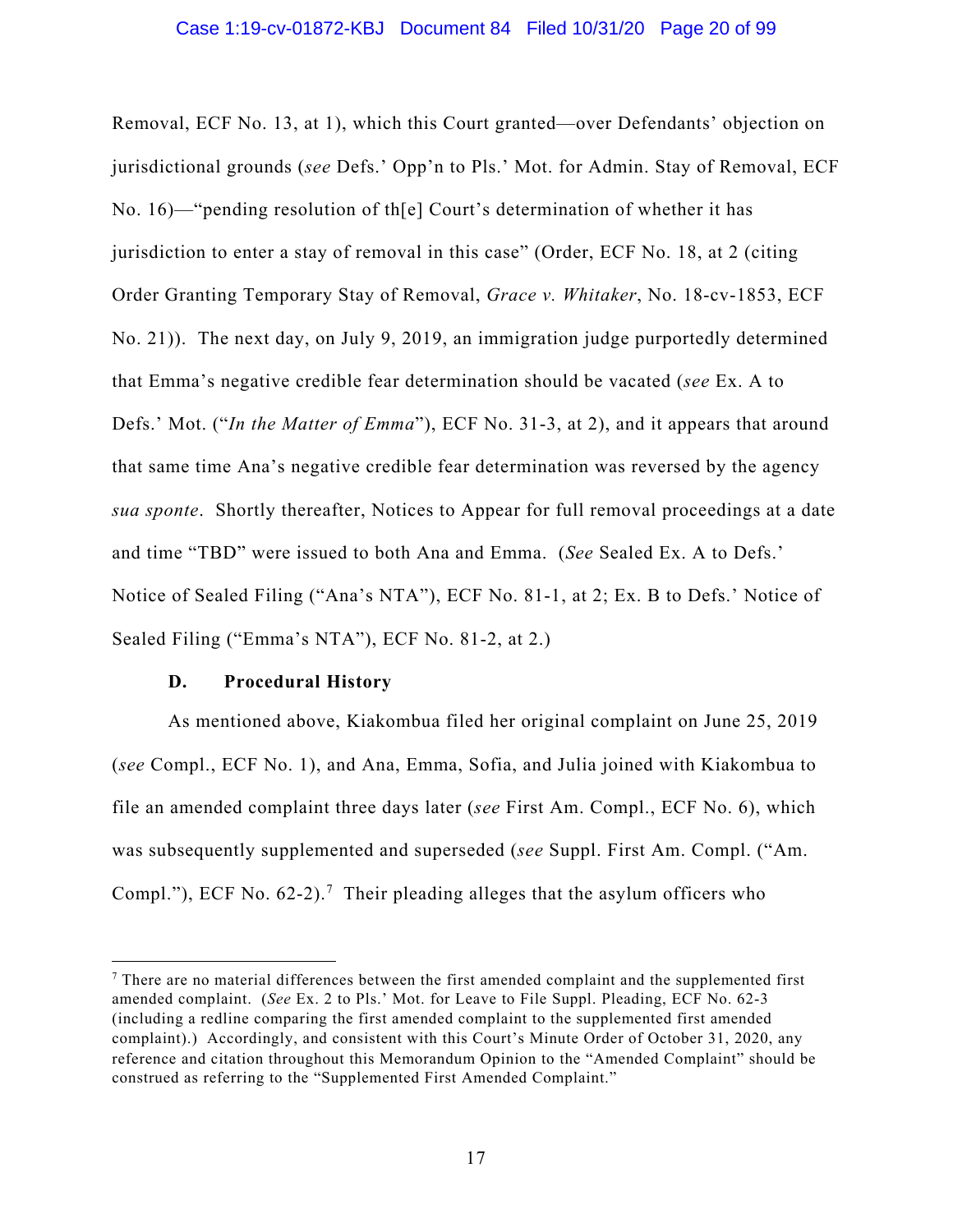#### Case 1:19-cv-01872-KBJ Document 84 Filed 10/31/20 Page 21 of 99

undertook to make their credible fear determinations relied on the April 2019 Lesson Plan (*see id*. ¶¶ 14, 21, 23, 25, 27), and that the Lesson Plan's credible fear guidance is unlawful for three "independent" reasons (Pls.' Mot. at 39).

#### 1. Plaintiffs' Legal Claims

Plaintiffs' "First Claim for Relief" (*see* Am. Compl. ¶¶ 89–98) is brought under section 1252(e)(3) of the INA: Plaintiffs allege that the Lesson Plan is one of the agency's written policies that is made reviewable pursuant to section  $1252(e)(3)$  of the INA, and that it must be "vacated" upon review (*id.* ¶ 98), because it is both not "consistent with applicable provisions of [Subchapter II of the INA]" (*id.* ¶ 90 (quoting 8 U.S.C. § 1252(e)(3)(A)(ii)) (alteration in original)), as amended by the Refugee Act (*see id.* ¶ 92), and "otherwise in violation of law" (*id.* ¶ 90 (quoting 8 U.S.C.  $§ 1252(e)(3)(A)(ii)$ , insofar as it violates the arbitrary-and-capricious prohibition of the APA (*see id.* ¶¶ 91, 96), the Convention Against Torture and its implementing regulations (*see id.* ¶ 93), and "customary international law" (*id.* ¶¶ 94–95).

Plaintiffs' "Second Claim for Relief" (*id*. ¶¶ 99–103) invokes section 706(2)(D) of the APA, which authorizes courts to hold "unlawful and set aside" agency actions that fail "to observe the procedure required by the APA" (*id.* ¶ 103 (citing 5 U.S.C.  $\S 706(2)(D)$ ). In this regard, the amended complaint alleges that the APA "requires" agency action that is substantive (or 'legislative') in nature to follow notice-andcomment procedures" (*id.* ¶ 100), and that, even though the Lesson Plan "reflects one or more substantive rules" (*id.* ¶ 101), "Defendants did not follow notice-and-comment rulemaking procedures" (*id.* ¶ 102).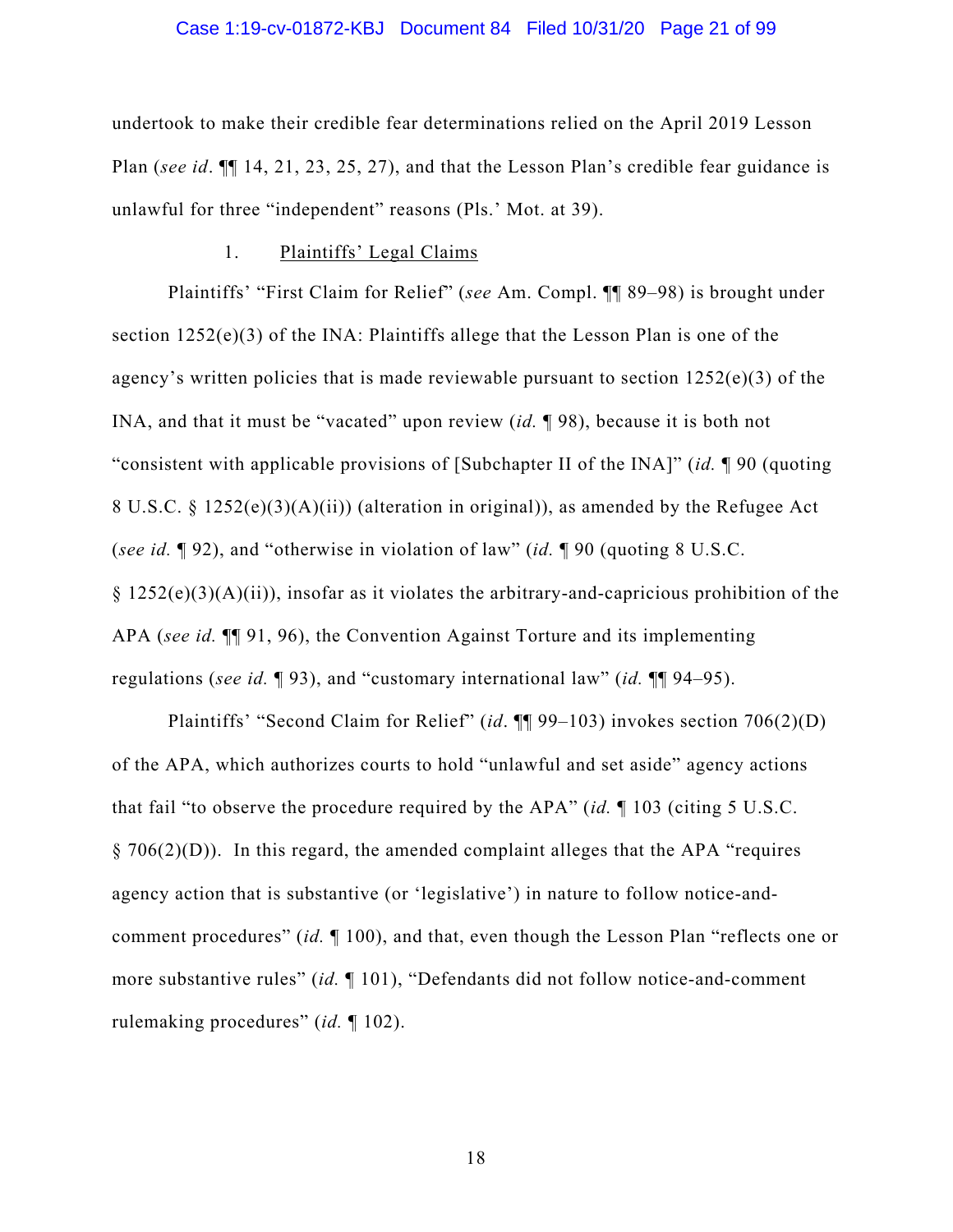#### Case 1:19-cv-01872-KBJ Document 84 Filed 10/31/20 Page 22 of 99

Plaintiffs' "Third Claim for Relief" invokes the Due Process Clause of the Fifth Amendment to the U.S. Constitution. (*Id.* ¶ 104–108.) Plaintiffs allege that they have a constitutionally "protected interest . . . in not being removed to countries where they face serious danger, persecution, and potential loss of life" (*id.* ¶ 105), and that, although the Due Process Clause entitles them to a "fair hearing of their claims, and a meaningful opportunity to establish their potential eligibility for asylum and other forms of relief from removal" (*id.* ¶ 106), the Lesson Plan violates those rights by "subjecting [Plaintiffs'] claims to unlawful, more burdensome legal standards" (*id.*  ¶ 107), and therefore should "be enjoined" (*id.* ¶ 108).

Based on these alternative grounds for relief, Plaintiffs seek various remedies (*see* Am. Compl. at 26–27 ("Prayer for Relief")), including: (1) a declaration that the Lesson Plan, all related guidance documents, and all credible fear proceedings undertaken pursuant to the Lesson Plan are not consistent with the INA (*see id.* ¶ 4); (2) an order vacating the entire Lesson Plan and prospectively enjoining its use (*see id.*  ¶¶ 5–6); (3) vacatur of any negative credible fear determinations and removal orders issued to Plaintiffs, and injunctive relief to provide them with new credible fear screenings or, in the alternative, to place them in full removal proceedings (*see id.* ¶¶ 3, 7); and (4) as to Plaintiffs Sofia and Julia, who were deported, injunctive relief to either parole them into the United States and provide them new credible fear interviews under the correct legal standards (*see id.* ¶ 7), or, alternatively, place them in full removal proceedings (*see id.*).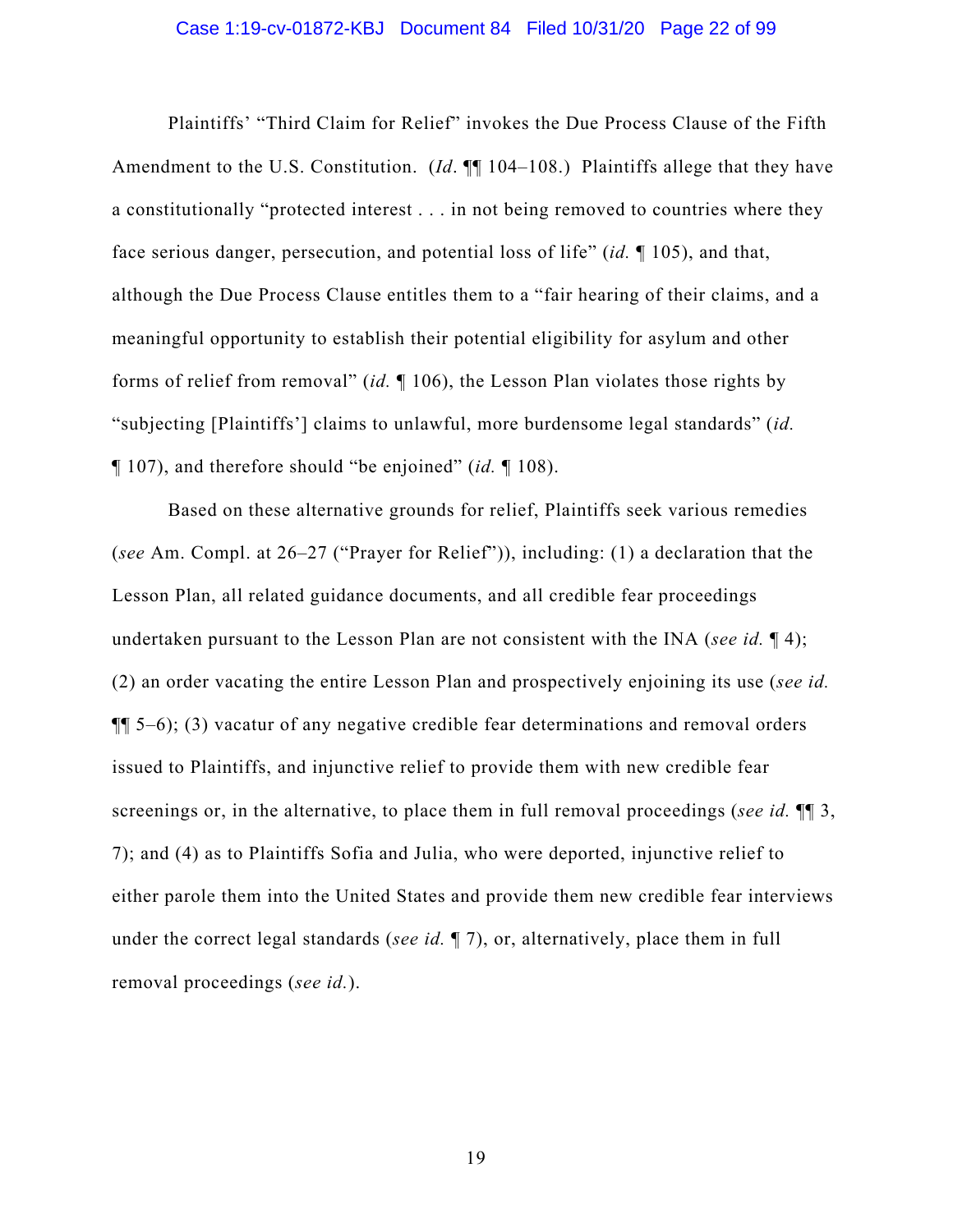## 2. The Parties' Cross-Motions For Summary Judgment

Following this Court's administrative stay of Plaintiffs Ana's and Emma's removals (*see* Order, ECF No. 18), the parties agreed to file cross-motions for summary judgment in lieu of separately briefing various jurisdictional issues that Defendants intended to raise concerning these Plaintiffs' request for a stay of removal (*see* Defs.' Mot., ECF No. 31-1; Pls.' Mot., ECF No. 36-1). The parties' cross-motions ripened on October 10, 2019. (*See* Defs.' Reply, ECF No. 49; Pls.' Reply, ECF No. 60.)8

In their motion for summary judgment, which takes a kitchen-sink approach, Defendants first raise a number of threshold arguments concerning Plaintiffs' lack of Article III standing and the Court's lack of subject-matter jurisdiction over Plaintiffs' claims. They argue, for example, that this Court "should dismiss the Amended Complaint because no Plaintiff has standing to challenge the Lesson Plan." (Defs.' Mot. at 24.) They also maintain that "the INA precludes the Court from exercising jurisdiction over this case[,]" because (1) "the Lesson Plan does not 'implement' the expedited removal statute" for the purpose of section 1252(e)(3)(A)(ii) (*id.* at 30), or (2) "the Lesson Plan is not a statute, regulation, policy directive, policy guideline, or procedure" within the meaning of section 1252(e)(3)(A)(ii) (*id.* at 30–31), or (3) the Lesson Plan does not meet the "jurisdictional requirement that these challenges be filed 'no later than 60 days after the date the challenged [action] . . . is *first* implemented'" (Defs.' Reply at 17 (quoting 8 U.S.C. § 1252(e)(3)(B))). Over the course of multiple

<sup>8</sup> In addition, on September 20 and 27, 2020, three organizations filed amicus briefs in support of Plaintiffs' position: the Advocates for Human Rights (*see* ECF No. 46); the National Citizenship and Immigration Services Council 119 (*see* ECF No. 47); and the Tahirih Justice Center (*see* ECF No. 55). The Immigration Reform Law Institute filed an amicus brief in support of Defendants on August 30, 2019. (*See* ECF No. 35.)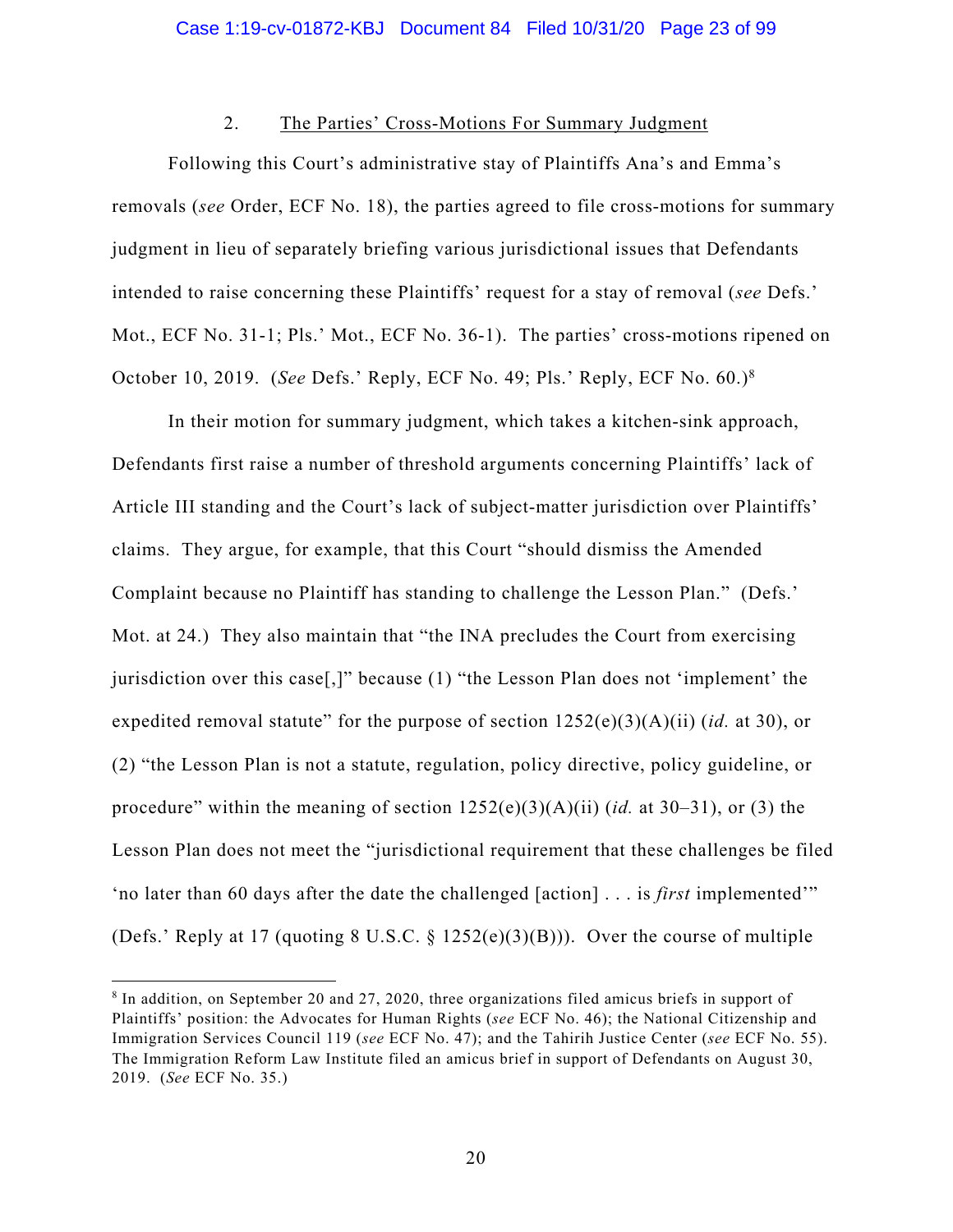#### Case 1:19-cv-01872-KBJ Document 84 Filed 10/31/20 Page 24 of 99

filings submitted over many months, Defendants have also pressed another independent ground for dismissal: that the entire dispute is moot, because "Defendants have placed [Kiakombua, Ana, and Emma] into full § 1229a removal proceedings by filing a 'Notice to Appear'" (Defs.' Reply at 13; *see also* Defs.' Status Update on Mootness ("Defs.' Mootness Notice"), ECF No. 80, at 1–2), and because Sofia and Julia "have been removed" (Defs.' Mootness Notice at 4).

With respect to the merits of Plaintiffs' claims, Defendants generally contend that "the Lesson Plan is not actionable under either the APA or the INA[,]" because it is nothing more than "a training module that agency instructors are supposed to use to train asylum officers to correctly make credible fear determinations consistent with applicable law." (Defs.' Mot. at 37.) Defendants further argue, more specifically, that the Lesson Plan is not a "'rule' as defined in the APA" (*id.*); does not "impose obligations or confer rights on anybody" (*id.*); has "no legal significance" (*id.*); and is not "final" within the meaning of the APA, and is therefore not subject to APA review (*id.*). Additionally, Defendants argue that Plaintiffs' INA claim fails because the Lesson Plan does not "misstate the immigration statutes and DHS's own regulations" (*id.* at 48) and, instead, "reasonably portrays asylum and CAT law" (*id.* at 51). Furthermore, according to Defendants, while Plaintiffs' "due process claim also fails on the merits" (*id.* at 60), Plaintiffs have not satisfied the threshold requirement of establishing that "the Lesson Plan falls short of the minimum constitutional procedures [the immigration] statutes purport to provide" (*id.* at 59 (citation omitted)). Lastly, Defendants maintain that, even if the Court agrees with Plaintiffs on the merits, the Court "may only determine the Lesson Plan's lawfulness, and lacks statutory authority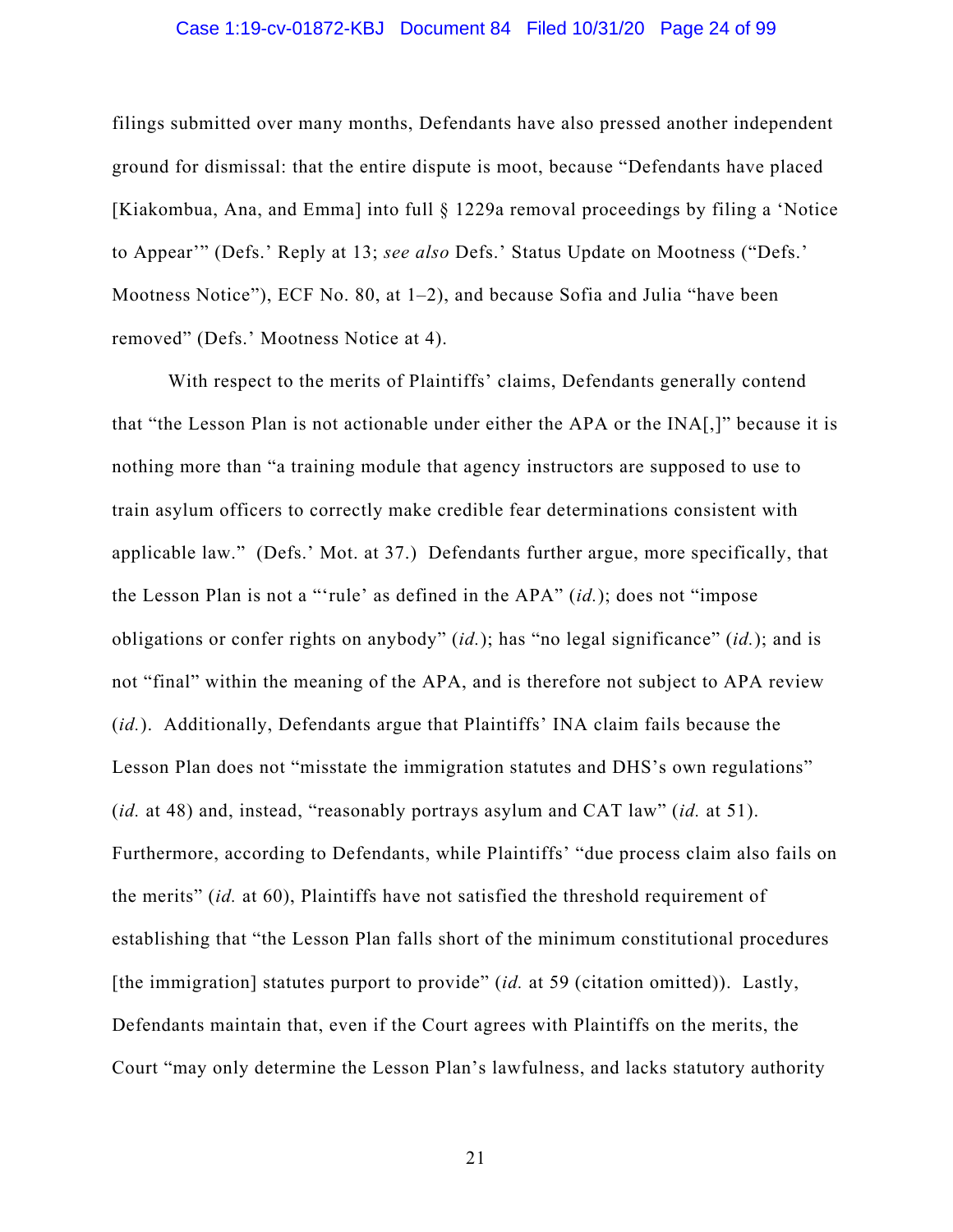#### Case 1:19-cv-01872-KBJ Document 84 Filed 10/31/20 Page 25 of 99

to enjoin or vacate the Lesson Plan or stay removals." (*Id.* at 63; *see also id.* at 67 (arguing that, accordingly, "the Court should dissolve its earlier stay [of removal] order").)

Plaintiffs' cross-motion for summary judgment argues that each Plaintiff has "the personal stake necessary to establish standing" under Article III, because each has received a negative credible fear determination, and because "all five had their protection claims evaluated under the Lesson Plan" that is being challenged in this action. (Pls.' Mot. at 32.) Thus, Plaintiffs say that their injuries are "traceable" to the Lesson Plan and can be remedied by the Court. (*Id.*) Plaintiffs also argue that this Court has jurisdiction over their claims, either pursuant to the express terms of section 1252(e)(3) of the INA, or pursuant to section 1331 of Title 28, given that section 1252 "as a whole" does not strip the Court's section 1331 jurisdiction in this context. (*Id.* at 30 (internal quotation marks and citation omitted).) Plaintiffs further reject Defendants' contention that their claims have become moot as "utterly meritless[.]" (Pls.' Resp. to Defs.' Mootness Notice, ECF No. 82, at 1.) And as to the merits of their claims, Plaintiffs contend that Defendants' arguments for why "the Lesson Plan is unreviewable" under the APA are all "red herrings" (Pls.' Mot. at 36) and, in any event, that the Court can set aside the Lesson Plan "on numerous independent grounds," including that: (1) "it is not consistent with the governing [immigration] statutes and regulations" (*id.* at 39); (2) "it was revised in an arbitrary and capricious manner" and (3) "it was required to, but did not, go through notice and comment rulemaking" (*id.*); and (4) "it is not consistent with due process" (*id.*). Finally, in closing, Plaintiffs argue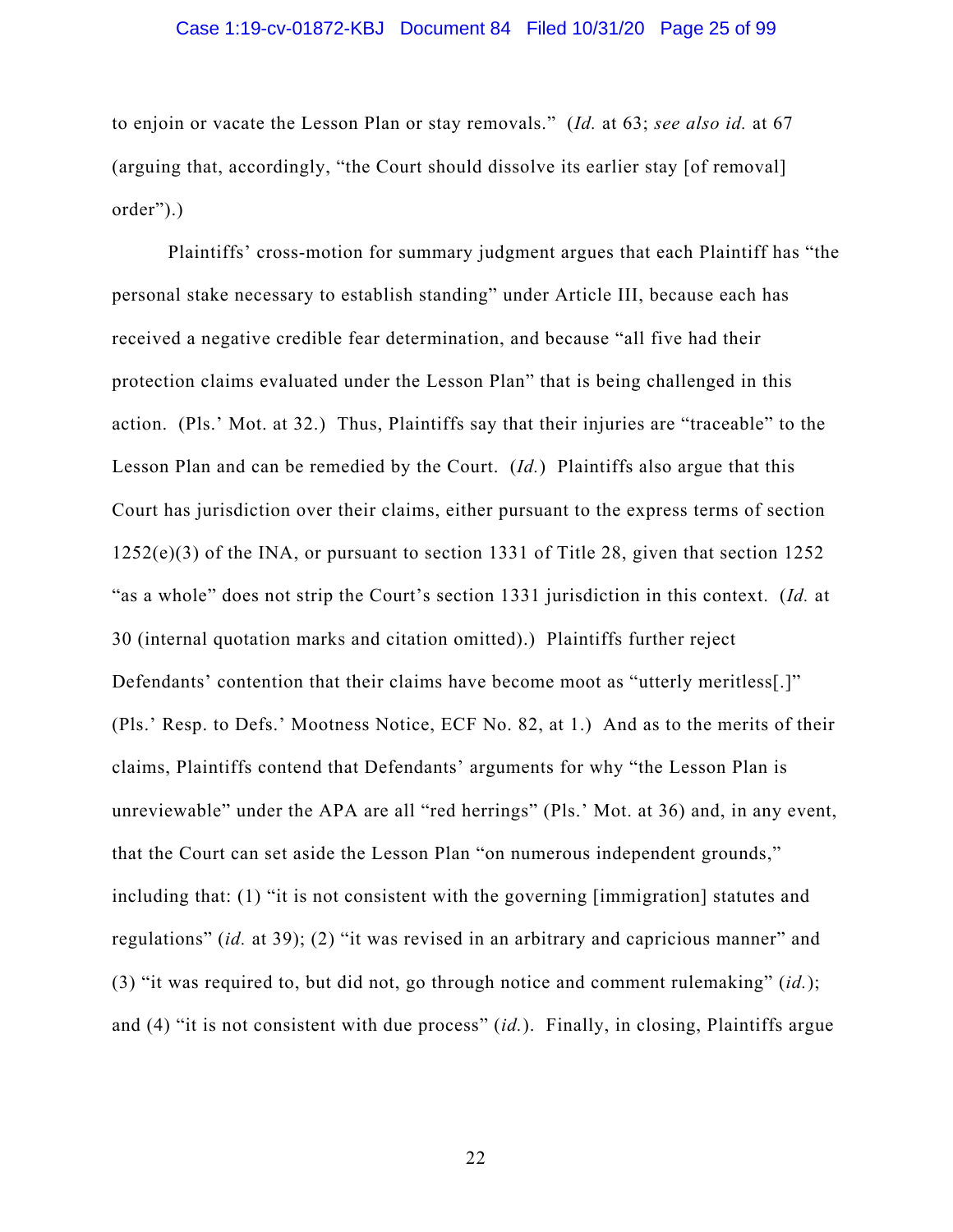#### Case 1:19-cv-01872-KBJ Document 84 Filed 10/31/20 Page 26 of 99

that section 1252 "does not curtail this Court's [traditional] authority to issue a [full] remedy" in this case. (*Id.* at 63.)

The Court held a motions hearing on October 22, 2019 (*see* Minute Entry of Oct. 22, 2019), after which it ordered the parties to file supplemental briefs on the issue of remedies, with a particular focus on whether the *entire* Lesson Plan had to be vacated if Plaintiffs were successful or whether the allegedly unlawful provisions of the Lesson Plan were severable from the remainder of the document. (*See* Pls.' Suppl. Br. on Severability, ECF No. 68; Defs.' Suppl. Br. on Severability, ECF No. 69.) The Court subsequently administratively stayed its consideration of the parties' cross-motions and supplemental briefs, pending the D.C. Circuit's decision in *Grace v. Barr ("Grace II")*, 965 F.3d 883 (D.C. Cir. 2020). (*See* Minute Order of Mar. 5, 2020 (noting that *Grace II* "present [ed] threshold issues concerning the meaning of various statutory terms" under the INA, and "substantially similar questions of law arise in the context of the present dispute").) The D.C. Circuit released its opinion in *Grace II* on July 17, 2020, after which this Court lifted its stay and ordered supplemental briefs on the impact of *Grace II* with respect to the instant dispute. (*See* Minute Order of July 22, 2020; *see also* Defs.' Suppl. Brief Regarding Grace v. Barr ("Defs.' Grace Brief"), ECF No. 72; Pls.' Suppl. Brief Regarding Grace ("Pls.' Grace Brief"), ECF No. 76; Pls.' Suppl. Responsive Brief Regarding Grace ("Pls.' Grace Reply"), ECF No. 77; Defs.' Reply Suppl. Brief Regarding Grace v. Barr ("Defs.' Grace Reply"), ECF No. 78.) The parties' cross-motions for summary judgment are now ripe for decision.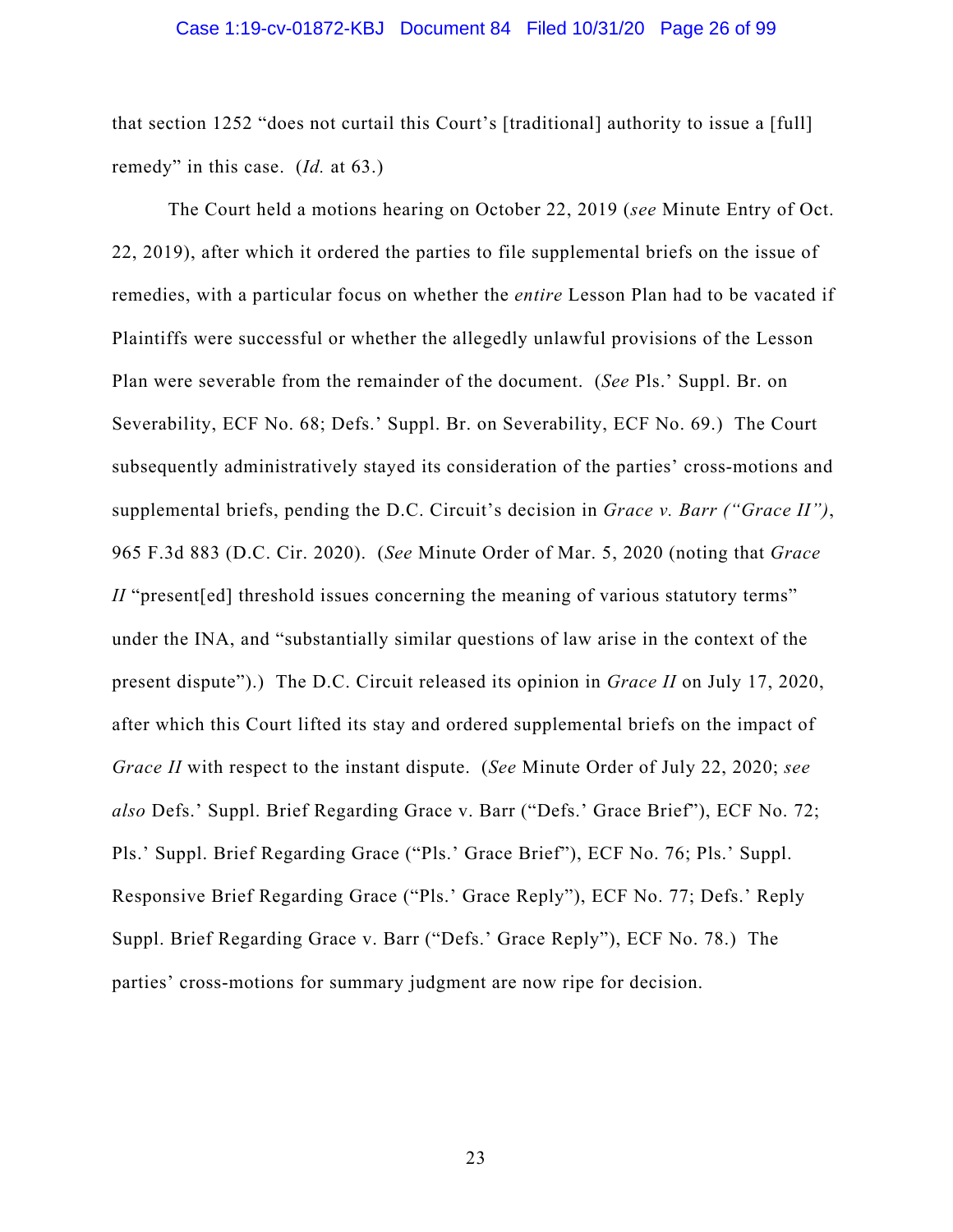#### **III. LEGAL STANDARDS**

Although Defendants' motion is formally styled as a motion for summary judgment (*see* Defs.' Mot. at 1), Defendants vigorously contend, as threshold matter, that "the Court lacks jurisdiction over this case and should dismiss it" (*id.* at 36). Consequently, Defendants' cross-motion is best construed as a motion to dismiss for lack of subject-matter jurisdiction under Rule 12(b)(1) or, *in the alternative*, a motion for summary judgment under Rule 56(a). *See, e.g.*, *Kirkham v. Société Air France*, 429 F.3d 288, 291 (D.C. Cir. 2005); *see also* 10A Charles Alan Wright, Arthur R. Miller & Mary Kay Kane, Federal Practice and Procedure § 2713 (4th ed. 2020) ("[T]he label attached to the motion should not prevent the court from deciding a summary-judgment motion challenging the court's subject-matter jurisdiction as a suggestion that the court dismiss the action on that ground."). Thus, the legal standards for both Rule  $12(b)(1)$ motions to dismiss and Rule 56 motions for summary judgment apply in the instant circumstances.

#### **A. Motions To Dismiss Under Federal Rule Of Civil Procedure 12(b)(1)**

Federal Rule of Civil Procedure 12(b)(1)—which authorizes a party to challenge by motion the "lack of subject-matter jurisdiction[,]" Fed. R. Civ. P.  $12(b)(1)$ — "imposes on the court an affirmative obligation to ensure that it is acting within the scope of its jurisdictional authority[,]" *Grand Lodge of Fraternal Order of Police v. Ashcroft*, 185 F. Supp. 2d 9, 13 (D.D.C. 2001). "The requirement that jurisdiction be established as a threshold matter springs from the nature and limits of the judicial power of the United States and is inflexible and without exception." *Steel Co. v. Citizens for a Better Env't*, 523 U.S. 83, 94–95 (1998) (internal quotation marks and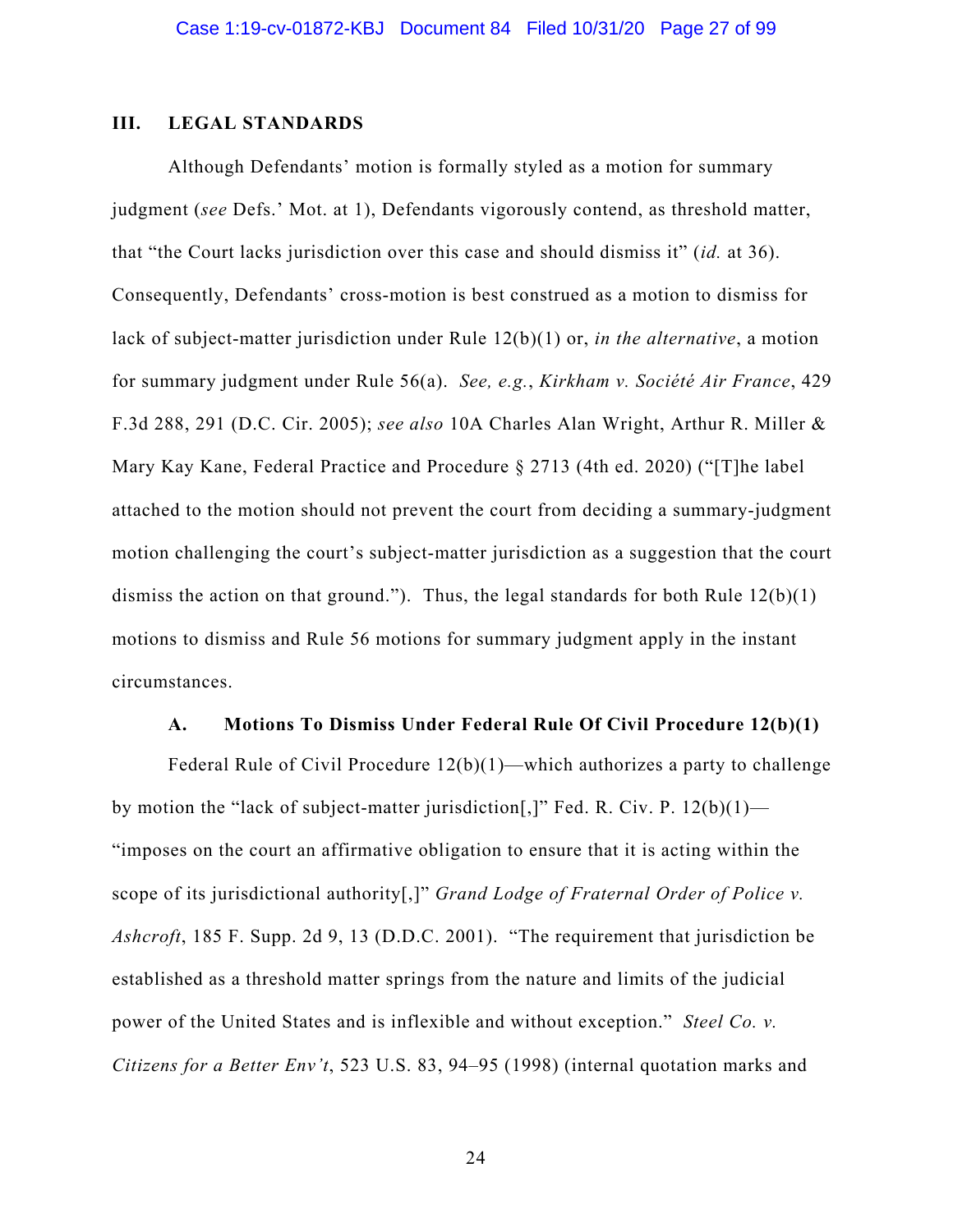#### Case 1:19-cv-01872-KBJ Document 84 Filed 10/31/20 Page 28 of 99

alterations omitted); *see also Kokkonen v. Guardian Life Ins. Co. of Am*., 511 U.S. 375, 377 (1994) (explaining that "[f]ederal courts are courts of limited jurisdiction" and, thus, "possess only that power authorized by Constitution and statute").

The doctrines of standing, mootness, and ripeness are "[t]hree inter-related" doctrines that determine the "constitutional boundaries" of a court's jurisdiction. *Worth v. Jackson*, 451 F.3d 854, 855, 857 (D.C. Cir. 2006). Indeed, "the defect of standing is a defect in subject matter jurisdiction[,]" *Haase v. Sessions*, 835 F.2d 902, 906 (D.C. Cir. 1987), and so, too, is a motion to dismiss for mootness "properly brought under Federal Rule of Civil Procedure 12(b)(1)[,]" *Friends of Animals v. Salazar*, 670 F. Supp. 2d 7, 11 (D.D.C. 2009). Likewise, because a court's subject-matter jurisdiction is "a statutory requirement[,]" *Akinseye v. District of Columbia*, 339 F.3d 970, 971 (D.C. Cir. 2003) (internal quotation marks and citation omitted), "congressional preclusion of judicial review is in effect jurisdictional" as well, *Block v. Cmty. Nutrition Inst*., 467 U.S. 340, 353 n.4 (1984).

When ruling on a Rule  $12(b)(1)$  motion, a court must "treat the complaint's factual allegations as true" and afford the plaintiff "the benefit of all inferences that can be derived from the facts alleged." *Delta Air Lines, Inc. v. Exp.-Imp. Bank of U.S*., 85 F. Supp. 3d 250, 259 (D.D.C. 2015) (internal quotation marks and citation omitted). However, those factual allegations receive "closer scrutiny" than they would in the Rule 12(b)(6) context. *Id.* (internal quotation marks and citation omitted). Moreover, unlike a Rule 12(b)(6) motion, the court may look to documents outside of the complaint in order to evaluate whether or not it has jurisdiction to entertain a claim. *See Jerome Stevens Pharms., Inc. v. F.D.A.*, 402 F.3d 1249, 1253 (D.C. Cir. 2005). If the court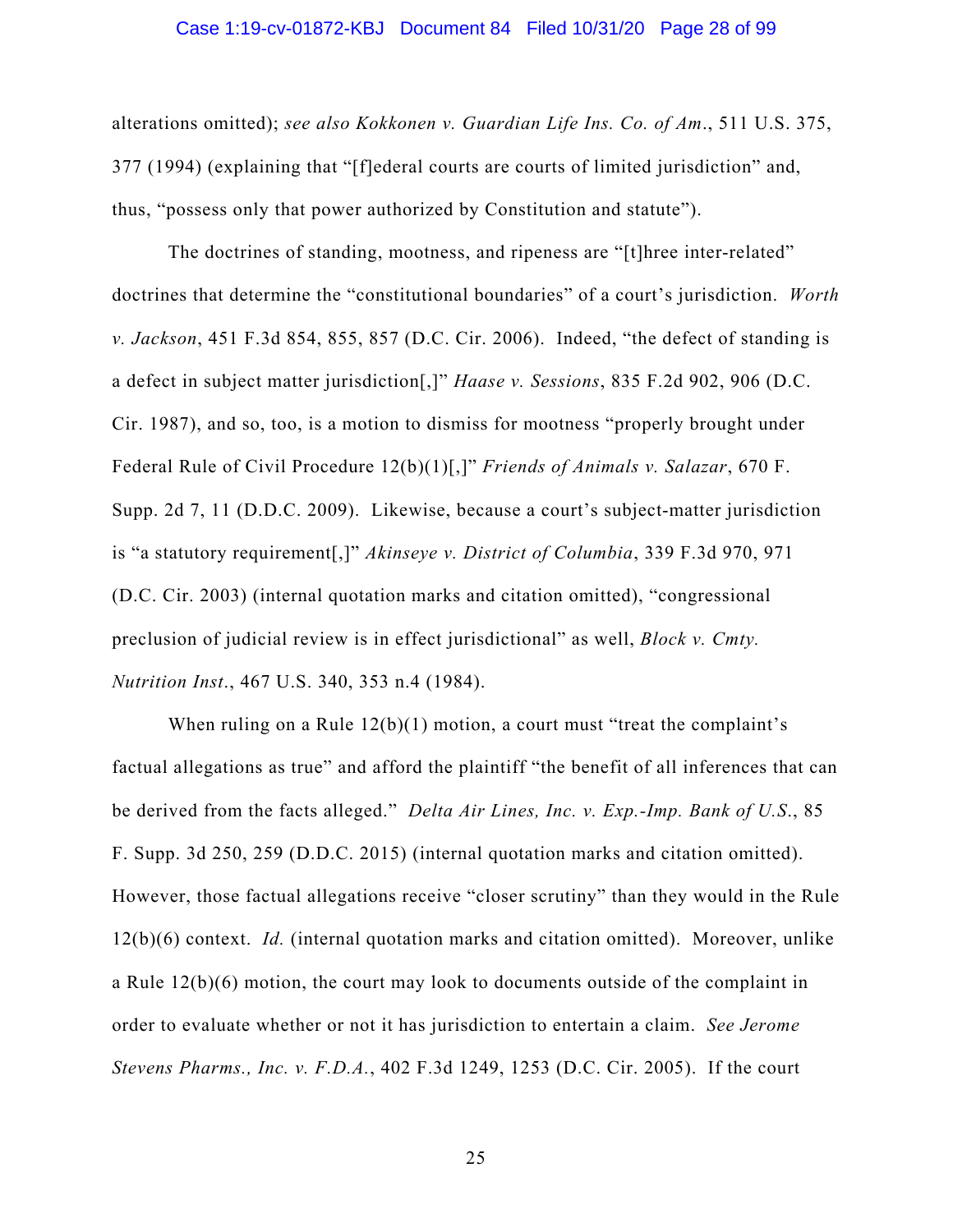#### Case 1:19-cv-01872-KBJ Document 84 Filed 10/31/20 Page 29 of 99

determines that the plaintiff lacks standing, or a claim is moot because it no longer presents a live controversy, or the court has no statutory jurisdiction, then the court lacks subject-matter jurisdiction to entertain the claim and must dismiss it. *See* Fed. R. Civ. P.  $12(b)(1)$ ,  $(h)(3)$ .

## **B. Rule 56 Motions For Summary Judgment With Respect To Legal Claims That Assail Agency Action Under The APA And Otherwise**

Pursuant to Federal Rule of Civil Procedure 56, if a case raises "no genuine dispute as to any material fact[,]" courts will ordinarily enter summary judgment in favor of the party that "is entitled to judgment as a matter of law." Fed. R. Civ. P. 56(a). And if both parties file cross-motions for summary judgment concerning issues that "are purely legal in nature[,]" then "the entry of summary judgment for the party entitled to prevail as a matter of law is appropriate." *Teva Pharms., Indus., Ltd. v. F.D.A*., 355 F. Supp. 2d 111, 116 (D.D.C. 2004), *aff'd*, 410 F.3d 51 (D.C. Cir. 2005). *But see Barr Labs., Inc. v. Thompson*, 238 F. Supp. 2d 236, 244 (D.D.C. 2002) (explaining, with respect to cross-motions for summary judgment, that "the court shall grant summary judgment only if one of the moving parties is entitled to judgment as a matter of law upon material facts that are not genuinely disputed").

Notably, with respect to cross-motions for summary judgment concerning legal claims that challenge agency action under the APA, the respective duties of the agency and the court are well established: "it is the role of the agency to resolve factual issues to arrive at a decision that is supported by the administrative record, whereas the function of the district court is to determine whether or not as a matter of law the evidence in the administrative record permitted the agency to make the decision it did." *Catholic Health Initiatives v. Sebelius*, 658 F. Supp. 2d 113, 117 (D.D.C. 2009)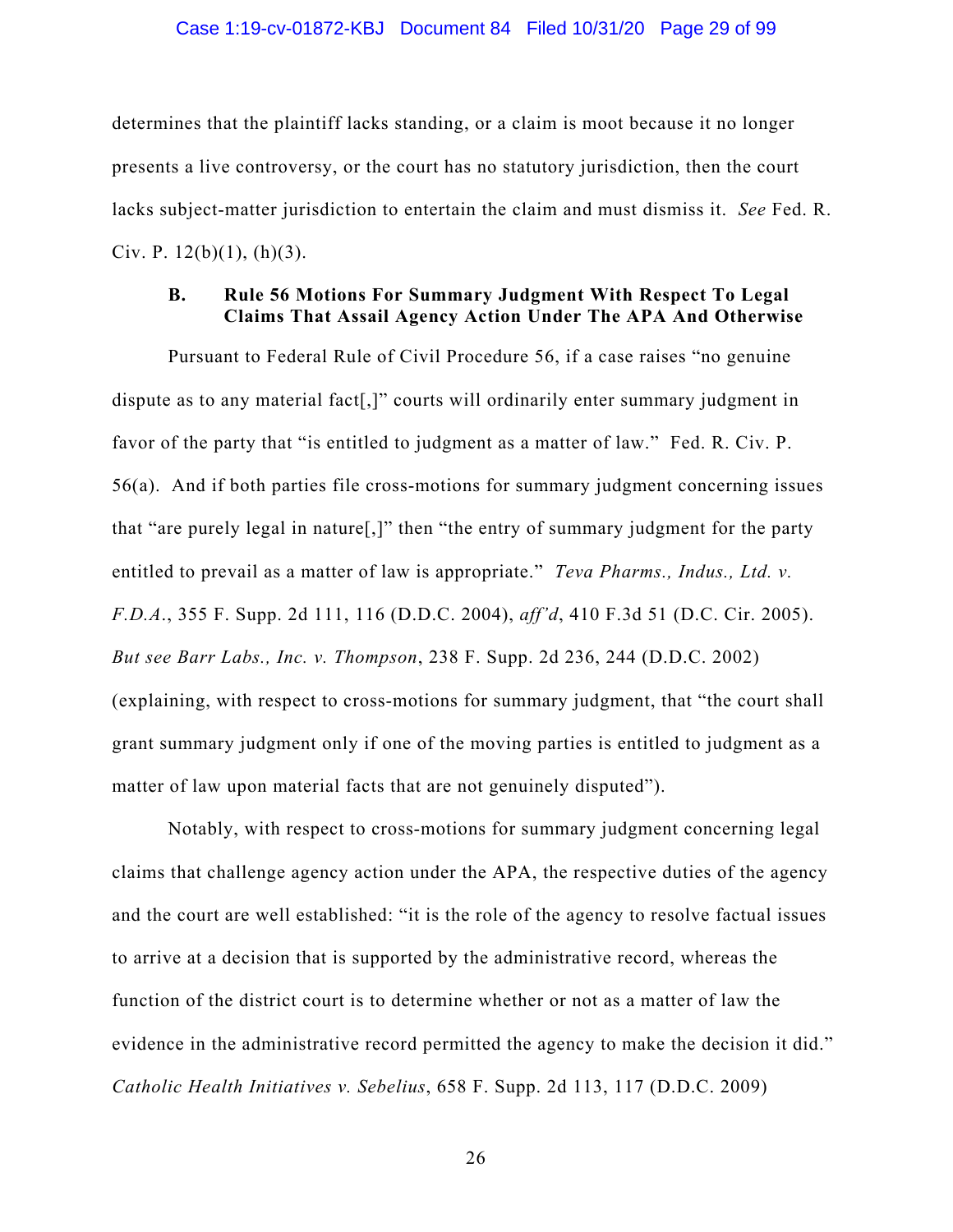#### Case 1:19-cv-01872-KBJ Document 84 Filed 10/31/20 Page 30 of 99

(internal quotation marks and citations omitted). However, if a plaintiff alleges that an agency has engaged in conduct that directly contravenes a substantive statute that has a cause of action for that violation—such as claims brought under section  $1252(e)(3)$  of the INA for agency conduct that is "not consistent with applicable provisions of this subchapter [of the INA] or is otherwise in violation of law," 8 U.S.C.

 $\S 1252(e)(3)(A)(ii)$ —"the Court is not limited to the administrative record in conducting its legal analysis[,]" and "must take into account relevant legal authority, including statutes, regulations, and agency authority[,]" *Nio v. Dep't of Homeland Sec.*, 385 F. Supp. 3d 44, 59 (D.D.C. 2019). Those legal authorities are binding on both the court and the agency, and the court will analyze them to determine which party, if any, is entitled to judgment as a matter of law with respect to the plaintiff's challenge to the agency's administrative action.

#### **IV. ANALYSIS**

The central question at issue in the instant case is whether the Lesson Plan's various pronouncements concerning the manner in which USCIS asylum officers are to make credible fear determinations are irreconcilable with the statutory and regulatory provisions that govern those screenings (*see* Am. Compl. ¶¶ 89–98) or, alternatively, whether USCIS has violated other procedural or constitutional requirements (*see id.* ¶¶ 99–108) with respect to the Lesson Plan's promulgation or its contents. As now happens with fair frequency, Defendants have presented a slew of arguments concerning various potential threshold impediments to the Court's consideration of the merits of Plaintiffs' legal claims (*see generally* Defs.' Mot. at 24–36)—sometimes all within a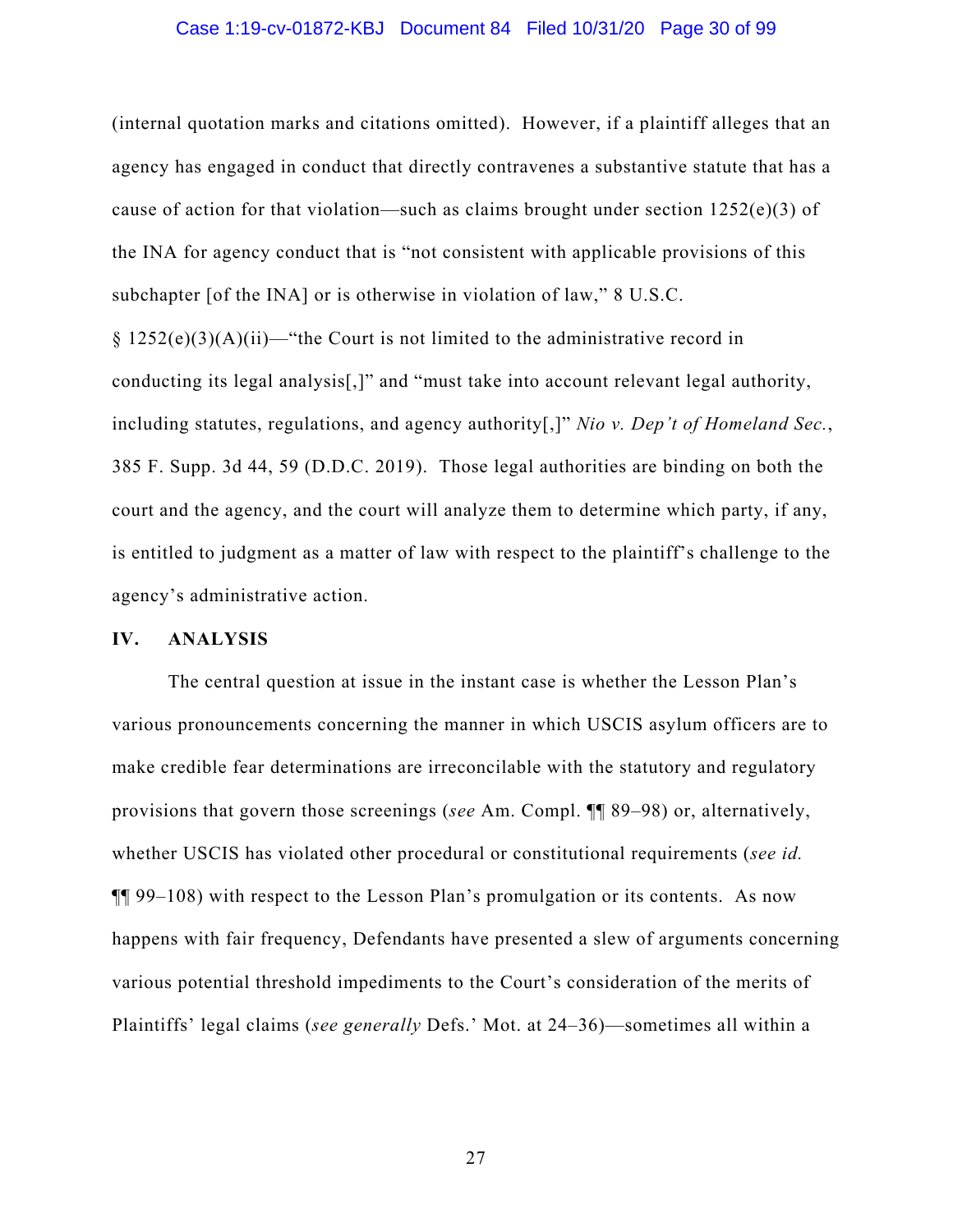#### Case 1:19-cv-01872-KBJ Document 84 Filed 10/31/20 Page 31 of 99

single paragraph.<sup>9</sup> The Court's evaluation of these sometimes conflated contentions has required a methodical analysis of myriad legal issues, some of which the D.C. Circuit has recently considered as well.

Ultimately, as explained below, the Court has determined that each of Defendants' threshold arguments fails, and that several provisions of the Lesson Plan are patently at odds with the credible fear screening scheme that Congress has crafted. Notably this fundamental flaw in the agency's training materials manifests itself in various ways—*e.g.*, at times, USCIS has imported the standards and burdens that apply only during full removal proceedings into the expedited removal screening process; at other times, the agency makes pronouncements about the law that clash with the applicable provisions of the INA itself. And because the unlawful provisions of the Lesson Plan cannot be effectively severed from the remainder of the document, the Court will exercise its standard equitable authority to vacate the entire Lesson Plan and require USCIS to make new credible fear determinations with respect to each Plaintiff.

<sup>&</sup>lt;sup>9</sup> Defendants' "Status Update on Mootness" (ECF No. 80) provides but one example of this muddled approach. In a document that purports to address the mootness of Plaintiffs' claims, Defendants write:

The claims of the remaining two Plaintiffs, Sofia and Julia, are also moot because they have been removed, as Defendants have already explained. Additionally, Sofia and Julia no longer have standing separately for each claim she seeks to press and for form of relief sought. Sofia and Julia still need to have a live controversy as to them—i.e., that their alleged injuries would be cured by the Court vacating their credible fear determinations and ordering a new credible fear determination, based on one or more out of the nine challenged provisions being unlawful as applied to them. As previously explained, Sofia and Julia cannot identify what parts of the operative Lesson Plan will be applied to them, nor can they establish that they have a likelihood of receiving a negative credible fear determination from USCIS or from an immigration judge not following the Lesson Plan. Their claims are moot, and to the extent they are not, relief must be limited to the injuries *Sofia* and *Julia* can show (e.g., which of the nine challenged Lesson Plan provisions are injuring them).

<sup>(</sup>Defs.' Mootness Notice at 4–5 (internal quotation marks, citations, and alterations omitted).) Each of these myriad assertions must be untangled from the others before it can be properly analyzed.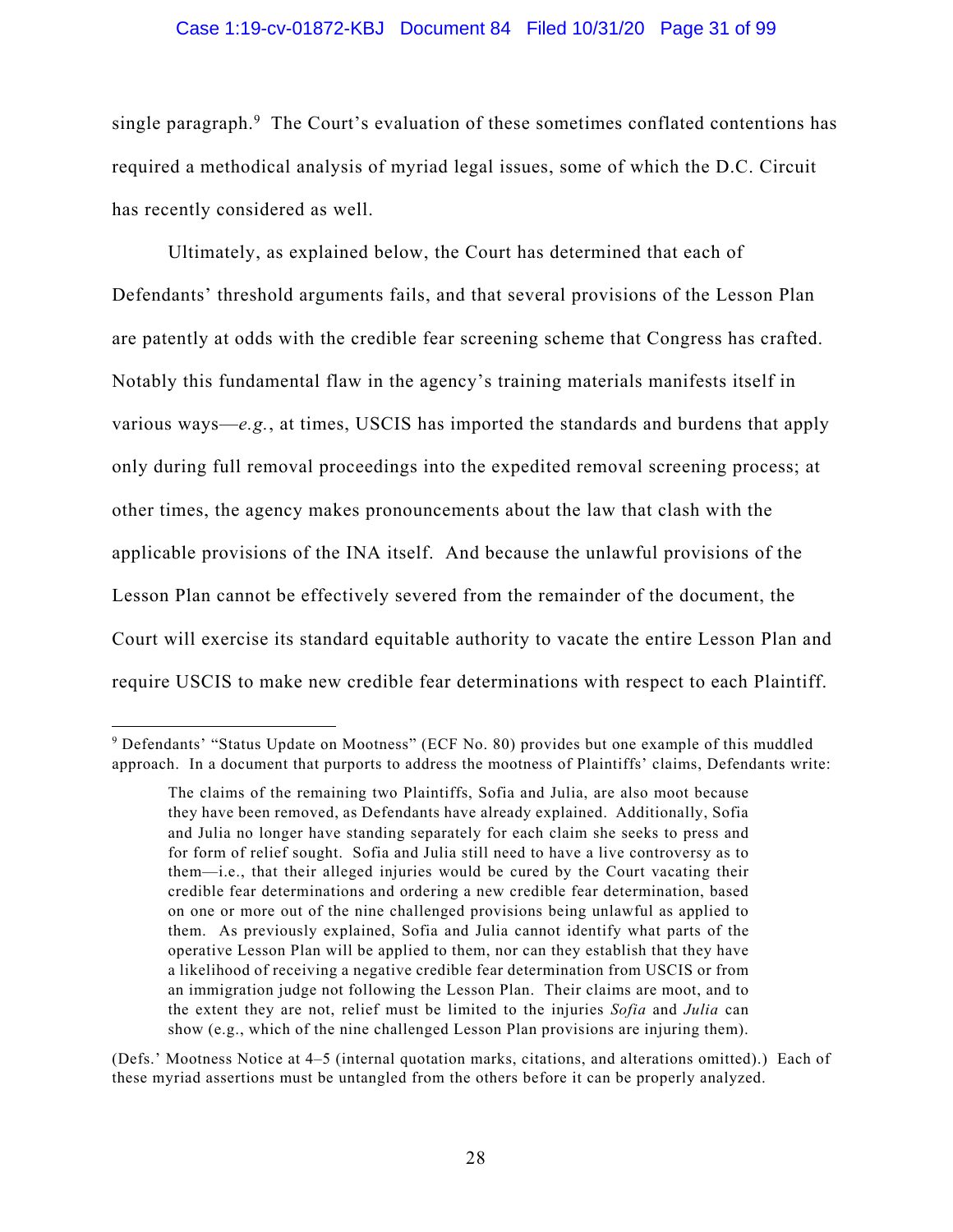# **A. Plaintiffs Have Article III Standing To Challenge The Lesson Plan, And Defendants Have Not Established That Plaintiffs' Claims Are Moot**

1. Plaintiffs Suffered An Injury In Fact, Which Is Fairly Traceable To The Lesson Plan, And May Be Redressed By An Order Vacating The Lesson Plan And Requiring New Credible Fear Determinations

Defendants' opening salvo is the contention that "no Plaintiff has standing to challenge the Lesson Plan." (Defs.' Mot. at 24.) Thus, the Court begins by assessing whether any Plaintiff has, in fact, demonstrated the "irreducible constitutional minimum" circumstances necessary to invoke a federal court's subject-matter jurisdiction over a lawsuit, *Spokeo, Inc. v. Robins*, 136 S. Ct. 1540, 1547 (2016) (internal quotation marks and citation omitted), which consist of three elements: injury in fact, causation, and redressability, *see Dominguez v. UAL Corp.*, 666 F.3d 1359, 1362 (D.C. Cir. 2012); *see also J.D. v. Azar*, 925 F.3d 1291, 1323–24 (D.C. Cir. 2019) ("It is settled that in a case involving joined, individual plaintiffs bringing a shared claim seeking a single remedy, Article III's case-or-controversy requirement is satisfied if one plaintiff can establish injury and standing." (internal citation omitted)). As further explained below, Plaintiffs are asylum seekers who underwent credible fear interviews and who maintain that USCIS evaluators applied the unlawful provisions contained in the Lesson Plan to determine that each Plaintiff lacked a credible fear. Therefore, it is clear to this Court that Plaintiffs have suffered an injury in fact that is fairly traceable to the challenged Lesson Plan and that is likely to be redressed by a favorable ruling of this Court.

To start, there is no serious dispute that these Plaintiffs—who, again, allege that USCIS officers evaluated their asylum requests pursuant to unlawful Lesson Plan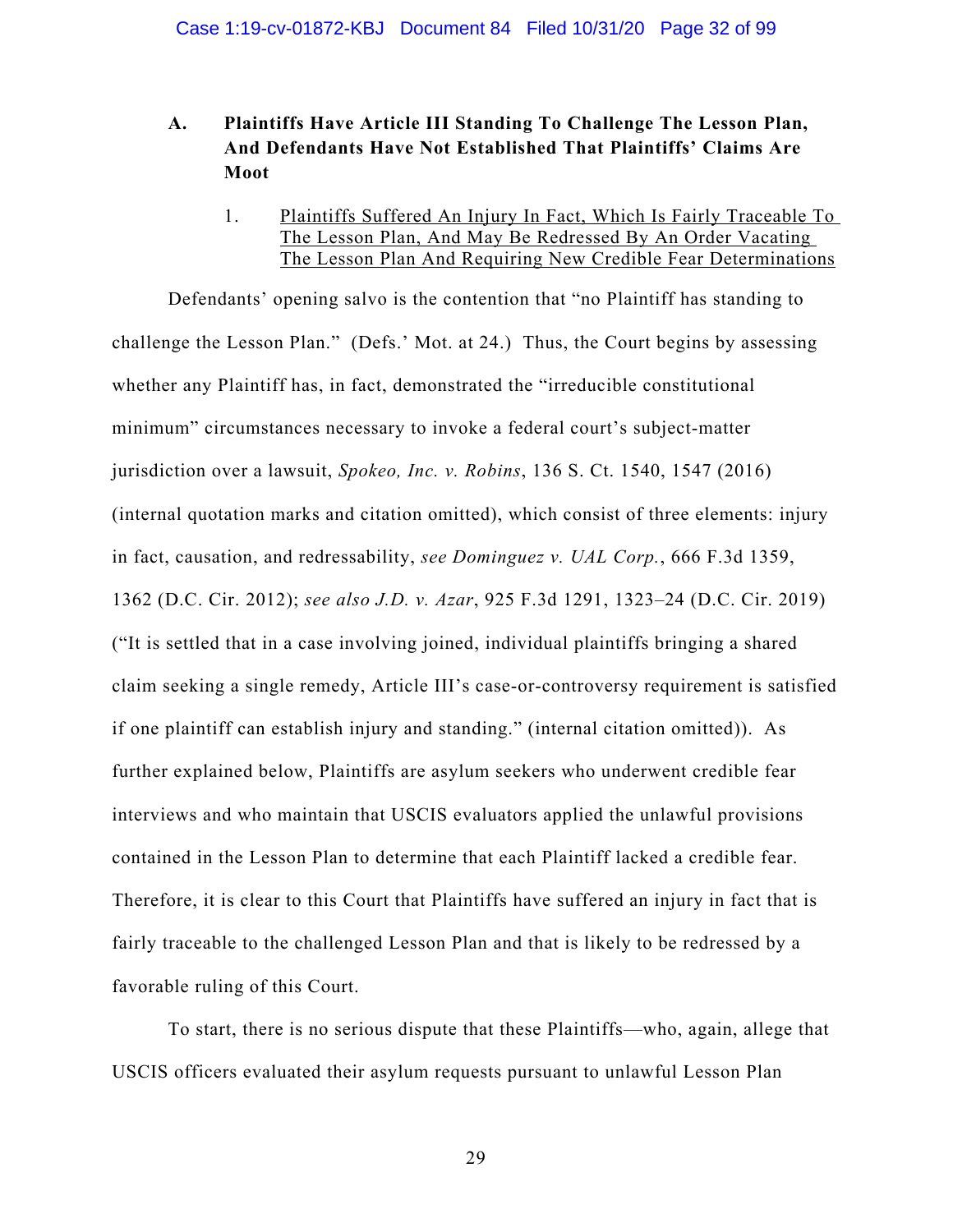#### Case 1:19-cv-01872-KBJ Document 84 Filed 10/31/20 Page 33 of 99

provisions, after which each Plaintiff was slated for expedited removal from the United States based upon the officers' negative credible fear determinations—have adequately identified an injury in fact. This is because it is well established that a plaintiff has standing to bring a claim concerning a procedural injury if she can show that the agency failed to abide by a procedural requirement that was "designed to protect some threatened concrete interest" of the plaintiff. *Lujan v. Defs. of Wildlife*, 504 U.S. 555, 573 n.8 (1992); *see also, e.g.*, *Regents of Univ. of Cal. v. Bakke*, 438 U.S. 265, 280 n.14 (1978) (concluding that an applicant for admission had standing to challenge a university's affirmative action admissions program even though the applicant "had been unable to prove that he would have been admitted in the absence of the [challenged] program"); *Grace v. Whitaker ("Grace I")*, 344 F. Supp. 3d 96, 119 (D.D.C. 2018), *aff'd in relevant part*, *Grace II*, 965 F.3d 883 (holding that plaintiffs had suffered an injury in fact because they alleged that new "credible fear policies impermissibly raise their burden and deny plaintiffs a fair opportunity to seek asylum and escape the persecution they have suffered").10

Consequently, Defendants' primary arguments with respect to Article III standing are that these Plaintiffs' alleged procedural injuries are not fairly traceable to the Lesson Plan, and that, in any event, an order from this Court vacating the Lesson Plan and requiring USCIS to undertake new credible fear determinations for these Plaintiffs would not actually redress those injuries. (*See* Defs.' Mot. at 27–29; *see also* 

<sup>&</sup>lt;sup>10</sup> Defendants' contention that Plaintiffs Kiakombua and Emma do not have an injury in fact because, sometime after the complaint was filed, the agency revisited and/or vacated the negative credible fear determination (*see* Defs.' Mot. at 25–26) sounds in mootness, not Article III standing. Thus, it is addressed in Section IV.A.2, *infra*.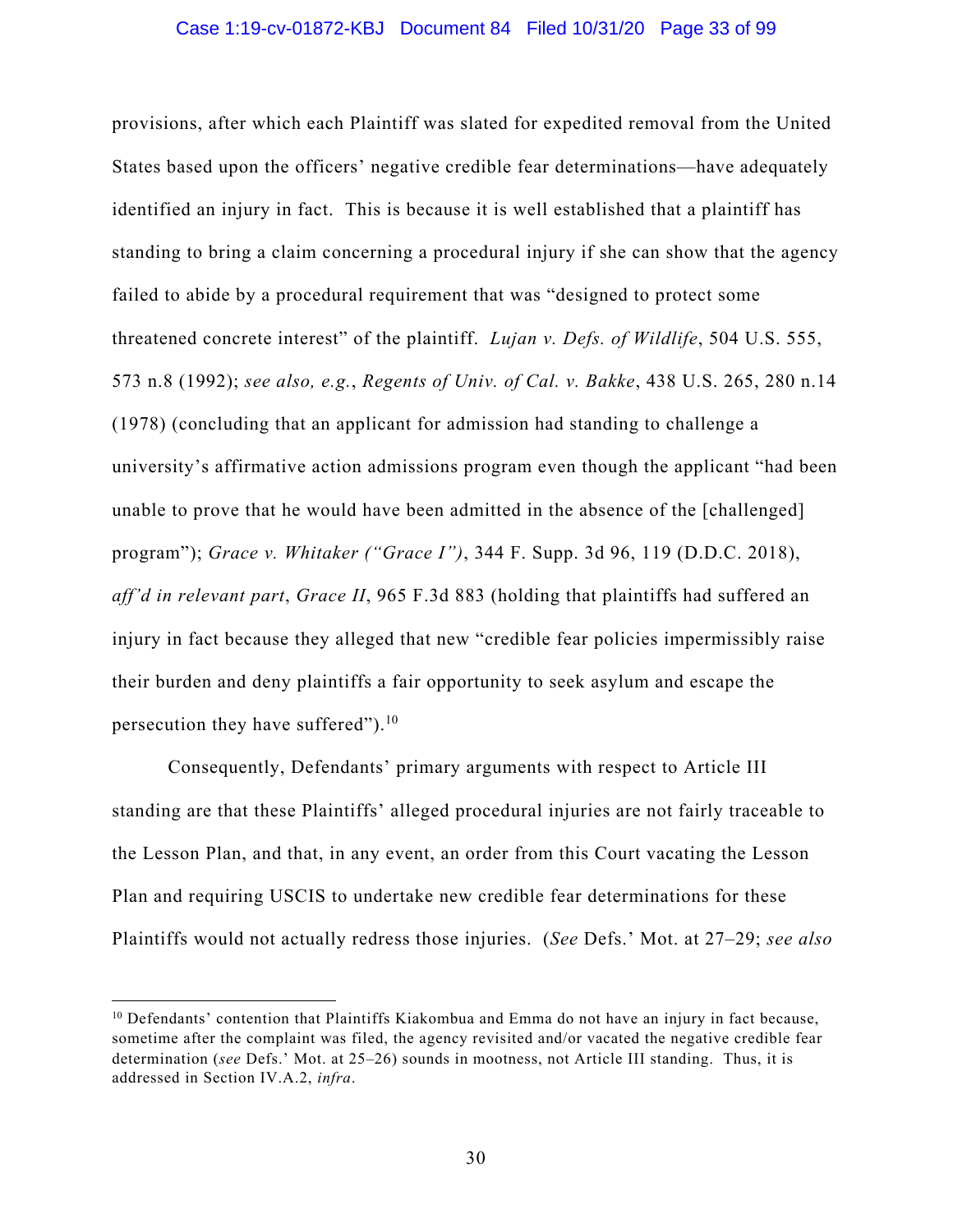Defs.' Reply at 10–12.). On the traceability front, Defendants attempt to assail the factual basis for Plaintiffs' claim that it was the Lesson Plan that caused Plaintiffs' alleged injuries; in this regard, Defendants argue that "Plaintiffs have produced zero evidence that the Lesson Plan, and the new standards it allegedly pronounced, played any role in Plaintiffs' negative credible fear determinations." (Defs.'s Mot. at 27.) But "[a] plaintiff who alleges a deprivation of a procedural protection to which he is entitled never has to prove that if he had received the [proper] procedure the substantive result would have been altered." *Sugar Cane Growers Coop. v. Veneman*, 289 F.3d 89, 94 (D.C. Cir. 2002). Instead, "[a]ll that is necessary is to show that the procedural step *was connected to* the substantive result." *Id.* at 95 (emphasis added). And, here, there is ample record evidence that connects the allegedly unlawful Lesson Plan provisions to the credible fear determinations that the agency rendered with respect to each Plaintiff.

For one thing, it is clear that the April 2019 Lesson Plan was binding guidance for USCIS asylum officers at the time that Plaintiffs' interviews were conducted. *Cf. Fed. Forest Res. Coal. v. Vilsack*, 100 F. Supp. 3d 21, 35 (D.D.C. 2015). Indeed, the April 2019 Lesson Plan became effective on April 30, 2019 (*see* Lesson Plan at 2), and Plaintiffs' credible fear determinations took place between May and June of 2019 (*see*  Am. Compl., ¶¶ 8, 14, 21, 23, 25, 27). Moreover, according to DHS, when making credible fear assessments, "Asylum Officers must continue to refer to the latest applicable RAIO Lesson Plans for the most recent guidance on determining asylum eligibility." (Ex. 3 to Admin. Record, ECF No. 61-3, at 3.) Plaintiffs have also offered the sworn declaration of a retired USCIS supervisory asylum officer as proof that the officers do, in fact, reference the Lesson Plan when making credible fear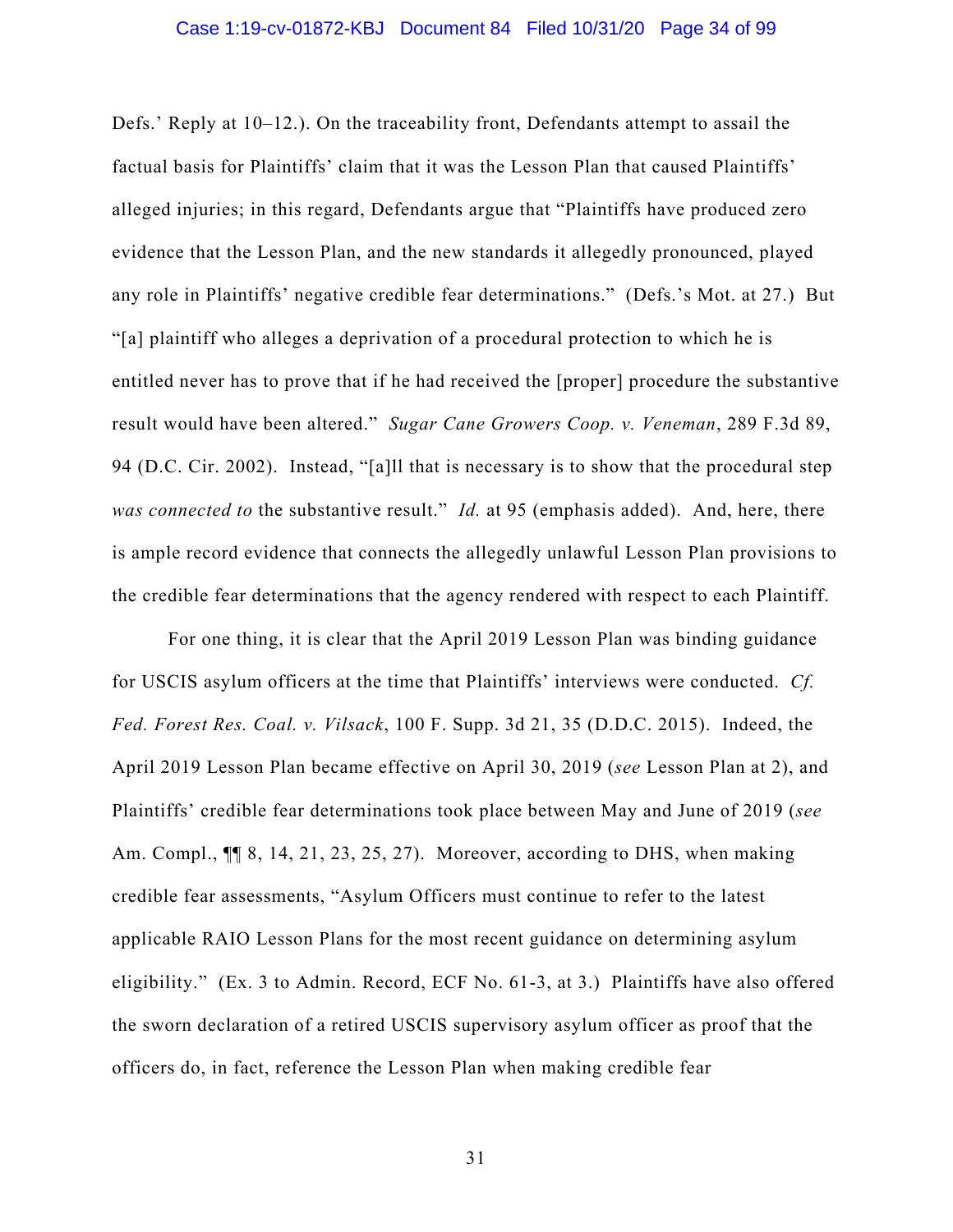#### Case 1:19-cv-01872-KBJ Document 84 Filed 10/31/20 Page 35 of 99

determinations; the declarant explains that the agency "requires" officers to follow the Lesson Plan, and that USCIS uses it not only as a training material but also for disciplinary purposes. (Ex. B to Pls.' Mot., ECF No. 36-3, at 76–78.) Internal memoranda from DHS further reveal that USCIS performs a quality assurance "review of [credible fear] determinations *based on the revised lesson plan*[.]" (Ex. 28 to Admin. Record, ECF No. 61-25, at 3 (emphasis added).) Thus, the Court finds that the record evidence is sufficient to show that the challenged version of the Lesson Plan was in effect at the time that Plaintiffs' credible fear determinations were made, and that the Lesson Plan's prescriptions are binding on USCIS asylum officers, who use them to determine whether asylum seekers have a credible fear as is necessary to establish their asylum eligibility. Accordingly, Plaintiffs have demonstrated the requisite connection between the Lesson Plan and their alleged harm, and have therefore established traceability for the purpose of the Article III standing inquiry. *See Mendoza v. Perez*, 754 F.3d 1002, 1012 (D.C. Cir. 2014) (explaining that a plaintiff "need not show the agency action would have been different had it been consummated in a procedurally valid manner—the courts will assume this portion of the causal link").

Defendants' redressability argument is likewise unavailing. Again, Plaintiffs are not asking the Court to require "DHS [to] reach any particular decision" about their credible fear of persecution or torture; instead, they are merely requesting that this Court order that the agency afford the procedures and "the consideration that they are due under the statute." *Ramirez v. I.C.E.*, 338 F. Supp. 3d 1, 31 (D.D.C. 2018). Defendants argue nevertheless that Plaintiffs' alleged injury is not redressable, because even if the Court requires USCIS asylum officers to evaluate Plaintiffs' asylum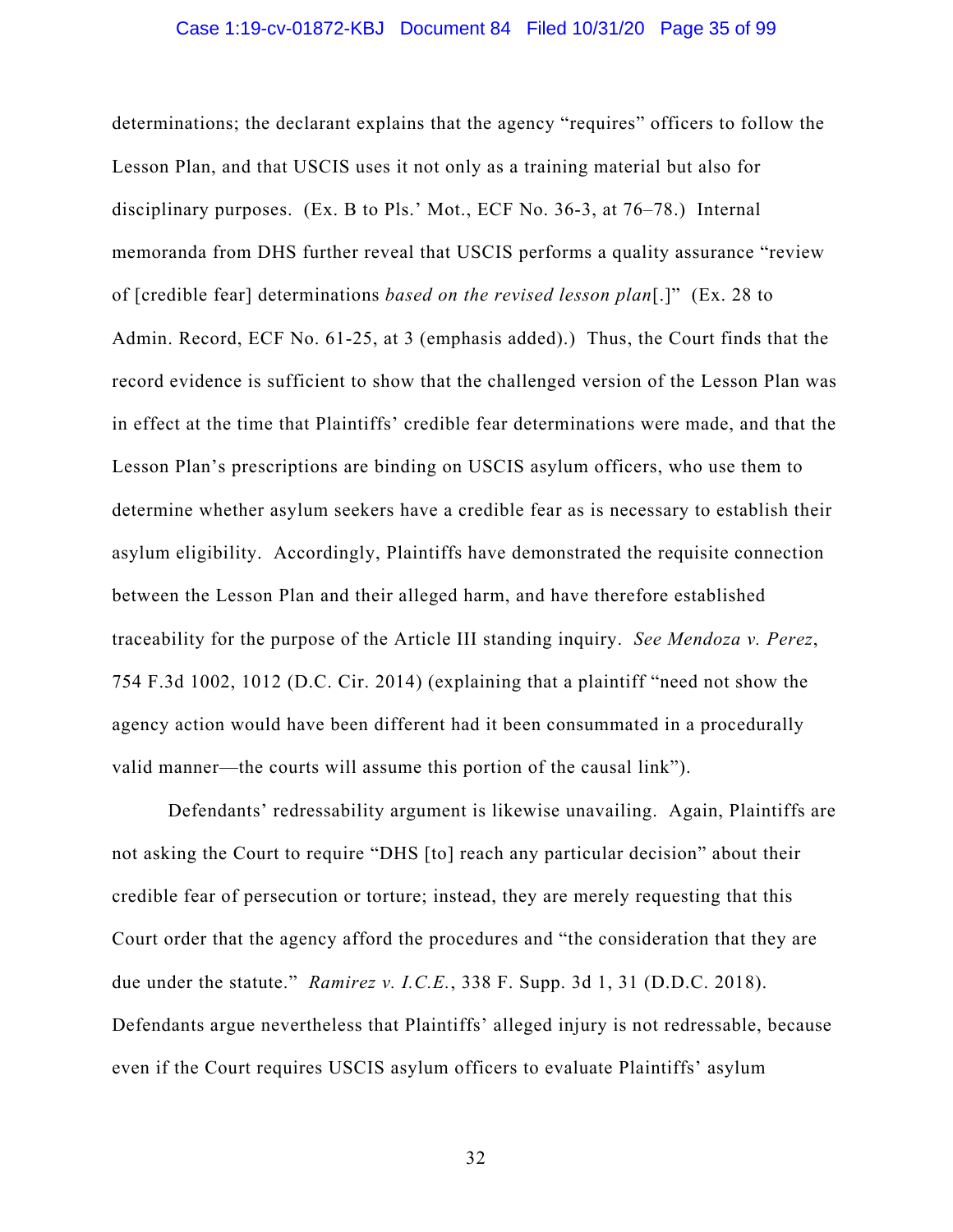#### Case 1:19-cv-01872-KBJ Document 84 Filed 10/31/20 Page 36 of 99

eligibility without reference to the allegedly tainted Lesson Plan provisions, such an order does not pertain *to the immigration judge's subsequent review* of the asylum officer's determination, and thus addresses "only one of two government actions that both independently produce the same alleged harm." *Kaspersky Lab, Inc. v. Dep't of Homeland Sec.*, 311 F. Supp. 3d 187, 219 (D.D.C. 2018). (*See also* Defs.' Mot. at 29 (emphasizing that "it was the Immigration Judge—not a USCIS asylum officer—who made the ultimate call on whether each Plaintiff had a negative credible fear of persecution or torture").) In so arguing, Defendants once again misconstrue the relevant injury, which is *not* the substantive determination regarding each Plaintiff's lack of a credible fear, but the asylum officer's application of the allegedly unlawful Lesson Plan when each Plaintiff's credible fear determination was made. *See Ctr. for Biological Diversity v. E.P.A.*, 861 F.3d 174, 184–85 (D.C. Cir. 2017). And *that* harm occurred at the point in which the asylum officer referenced the allegedly unlawful Lesson Plan provisions, so it would be fully redressed by a court order that requires new credible fear interviews for these Plaintiffs conducted by officers who do not rely upon such allegedly unlawful standards when Plaintiffs' asylum eligibility is assessed.<sup>11</sup>

 $11$  It is also worth noting that, under the current statutory scheme, the asylum officer's adverse credible fear finding and the immigration judge's affirmance of that finding are *not* wholly independent: the immigration judge's review occurs only after an asylum officer has made a negative credible fear finding, and that review is based primarily, if not exclusively, on the "record of the [asylum officer's] negative credible fear determination[.]" 8 C.F.R. § 1208.30(g)(2)(ii). Congress also intended for this "de novo" review by the immigration judge to be quite cursory—*i.e*., "[it] is meant to conclude within 24 hours" of the adverse credible fear finding, *MTRNY II*, 962 F.3d at 619—such that, in practice, the review amounts to "simply check[ing] a box on a form stating that the immigration officer's decision was 'Affirmed[,]'" *Thuraissigiam v. Dep't of Homeland Sec*., 917 F.3d 1097, 1118 (9th Cir. 2019), *rev'd on other grounds*, 140 S. Ct. 1959 (2020). Thus, even if the relevant harm was Plaintiffs' negative credible fear determinations, the interdependent nature of the initial adverse finding and the immigration judge's review means that the latter cannot be reasonably construed as a separate, intervening cause of that injury.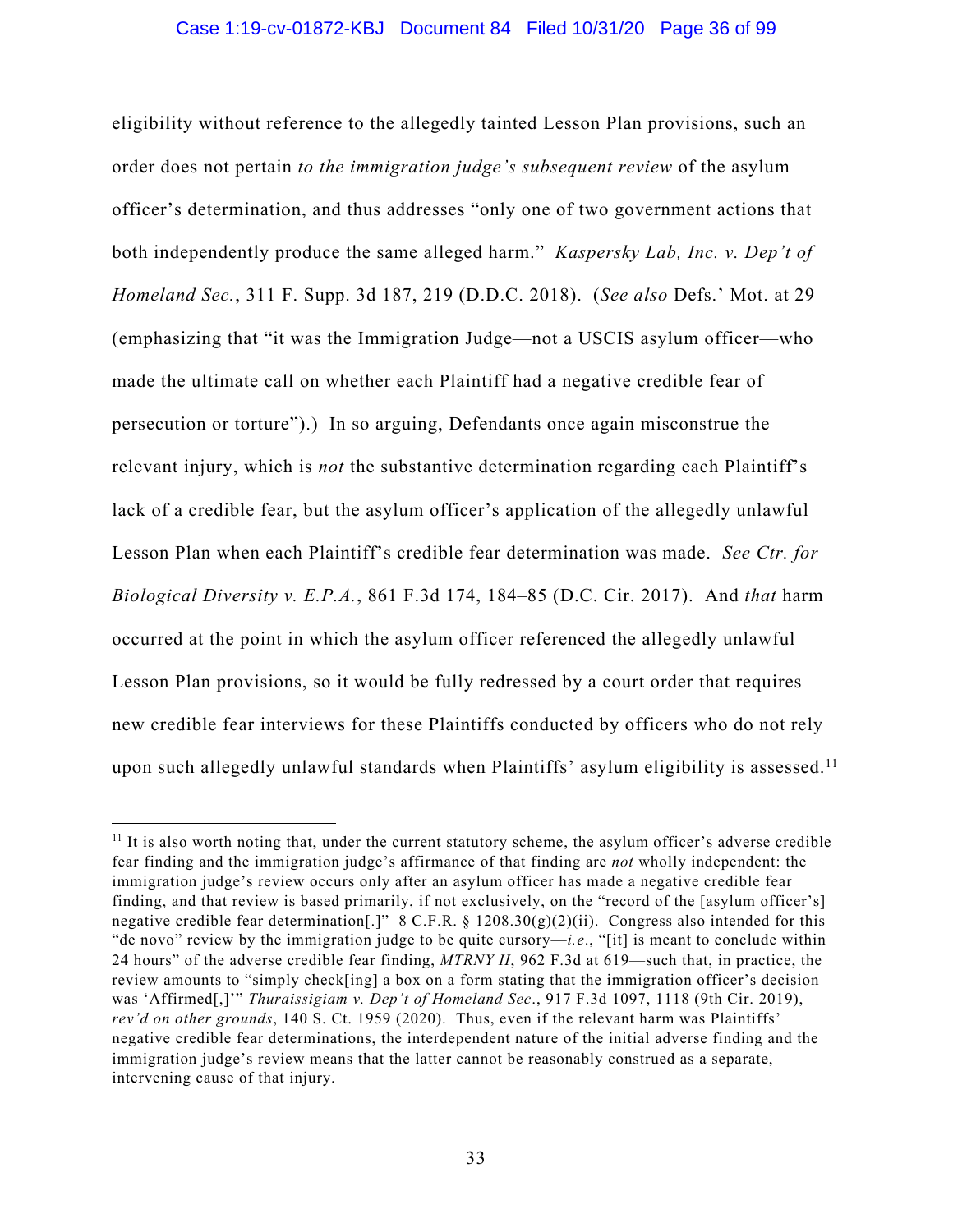#### Case 1:19-cv-01872-KBJ Document 84 Filed 10/31/20 Page 37 of 99

In short, if Plaintiffs' claim that the USCIS asylum officers who undertook to determine whether they each had a credible fear of persecution or torture could not lawfully reference the Lesson Plan when making that determination—as the Court must assume for the purpose of evaluating standing, *see City of Waukesha v. E.P.A.*, 320 F.3d 228, 235 (D.C. Cir. 2003)—then these Plaintiffs (to whom the Lesson Plan was applied with respect to the adverse credible fear determination that each asylum officer made) have established a procedural injury in fact that is fairly traceable to the challenged agency action, and which an order of this Court could potentially redress.

#### 2. Defendants Have Not Persuasively Demonstrated Mootness

In the realm of threshold jurisdictional contentions, Defendants also insist that subsequent developments with respect to each Plaintiff have mooted all of the claims that appear in Plaintiffs' complaint. (*See* Defs.' Reply at 12; *see also* Defs.' Mootness Notice at 1.) To hear Defendants tell it, "the challenged Lesson Plan is no longer causing" Plaintiffs Kiakombua, Emma, and Ana "any legally cognizable injury[,]" because they have "each received the relief they requested" (Defs.' Reply at 12–13; *see also* Defs.' Mootness Notice at 1–4) insofar as USCIS has placed them "into full § 1229a removal proceedings by filing a Notice to Appear" (Defs.' Reply at 13 (internal quotation marks and citation omitted)). At the other end of the spectrum, Defendants argue that, because Julia and Sofia "have [already] been removed" from the United States, the consequences of the allegedly tainted adverse credible fear determination have already played out with respect to them, rendering their legal claims moot. (Defs.' Mootness Notice at 4.) Notably, it is Defendants' "heavy burden" to show that there is no longer any case or controversy with respect to a plaintiff's claims, *Honeywell Int'l,*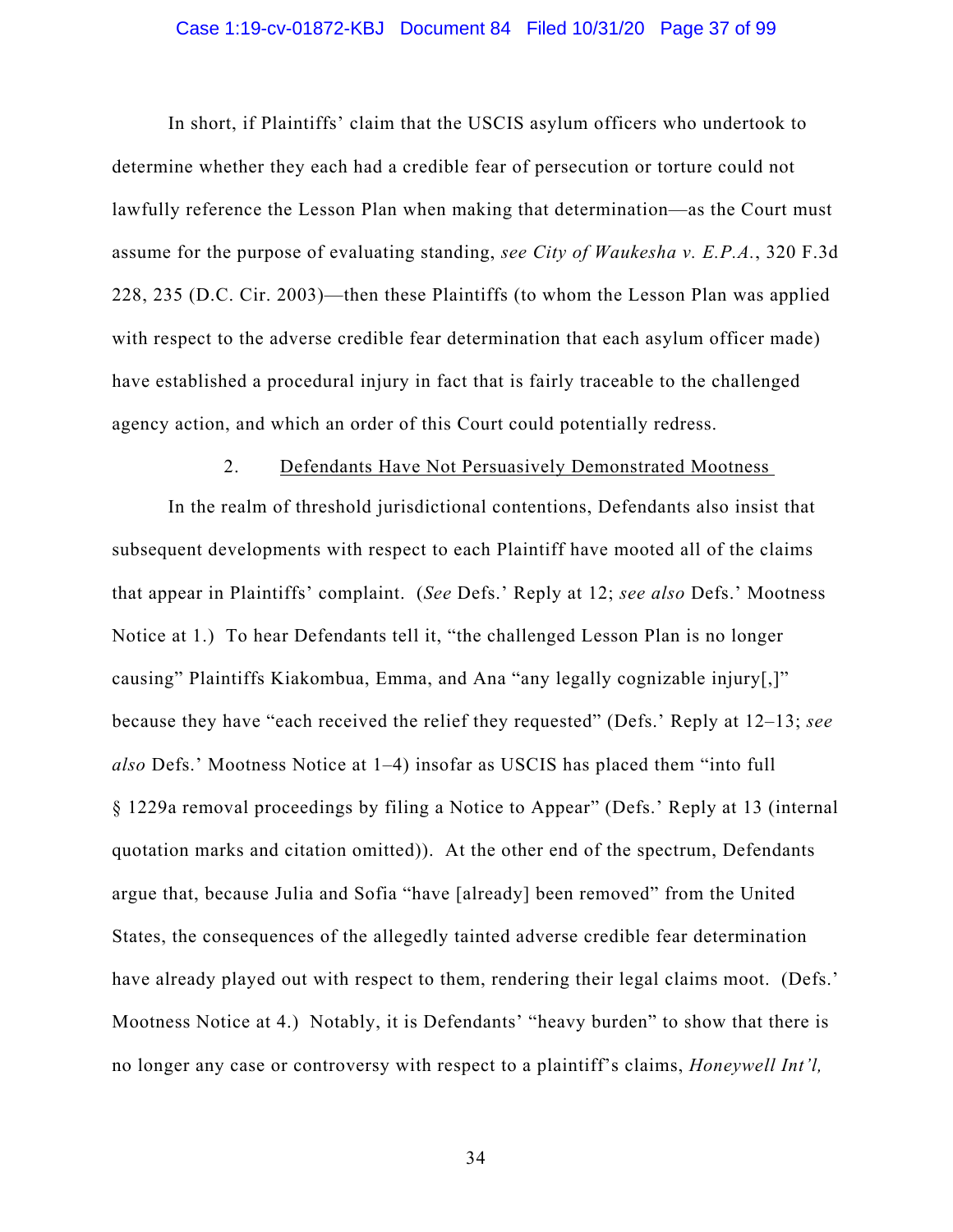*Inc. v. Nuclear Regul. Comm'n*, 628 F.3d 568, 576 (D.C. Cir. 2010) (internal quotation marks and citation omitted), and the Supreme Court has made clear that, "[a]s long as the parties have a concrete interest, however small, in the outcome of the litigation, the case is not moot[,]" *Chafin v. Chafin*, 568 U.S. 165, 172 (2013). This Court finds that Defendants have not carried the heavy burden of establishing mootness, for the following reasons.

First of all, Defendants have not demonstrated that Kiakombua, Emma, and Ana have actually been placed into full removal proceedings. The relevant statutory and regulatory provisions plainly establish not only that "[e]very removal proceeding . . . is commenced by the filing of a notice to appear with the immigration court[,]" 8 C.F.R. § 1239.1(a), but also that notice of "the time, place, and date of [the] hearing" must be given to the noncitizen before the commencement of removal proceedings, 8 C.F.R. § 1003.18(b); *see also* 8 U.S.C. § 1229(a)(1) (stating that, "[i]n removal proceedings under section 1229a . . . , written notice (in this section referred to as a 'notice to appear') shall be given in person to the alien . . . specifying . . . [t]he time and place at which the proceedings will be held"). Yet, the Notices to Appear that Defendants have provided to this Court do not contain a time or a date for Plaintiffs' removal hearings, and only Kiakombua's and Ana's Notices to Appear have been filed with the immigration court. (*See* Kiakombua NTA at 2; Ana's NTA at 2; Emma's NTA at 2.) In other contexts, the Supreme Court has made clear that, "[i]f the three words 'notice to appear' mean anything . . . , they must mean that, at a minimum, the Government has to provide noncitizens 'notice' of the information, *i.e.,* the 'time' and 'place,' that would enable them 'to appear' at the removal hearing in the first place." *Pereira v. Sessions*,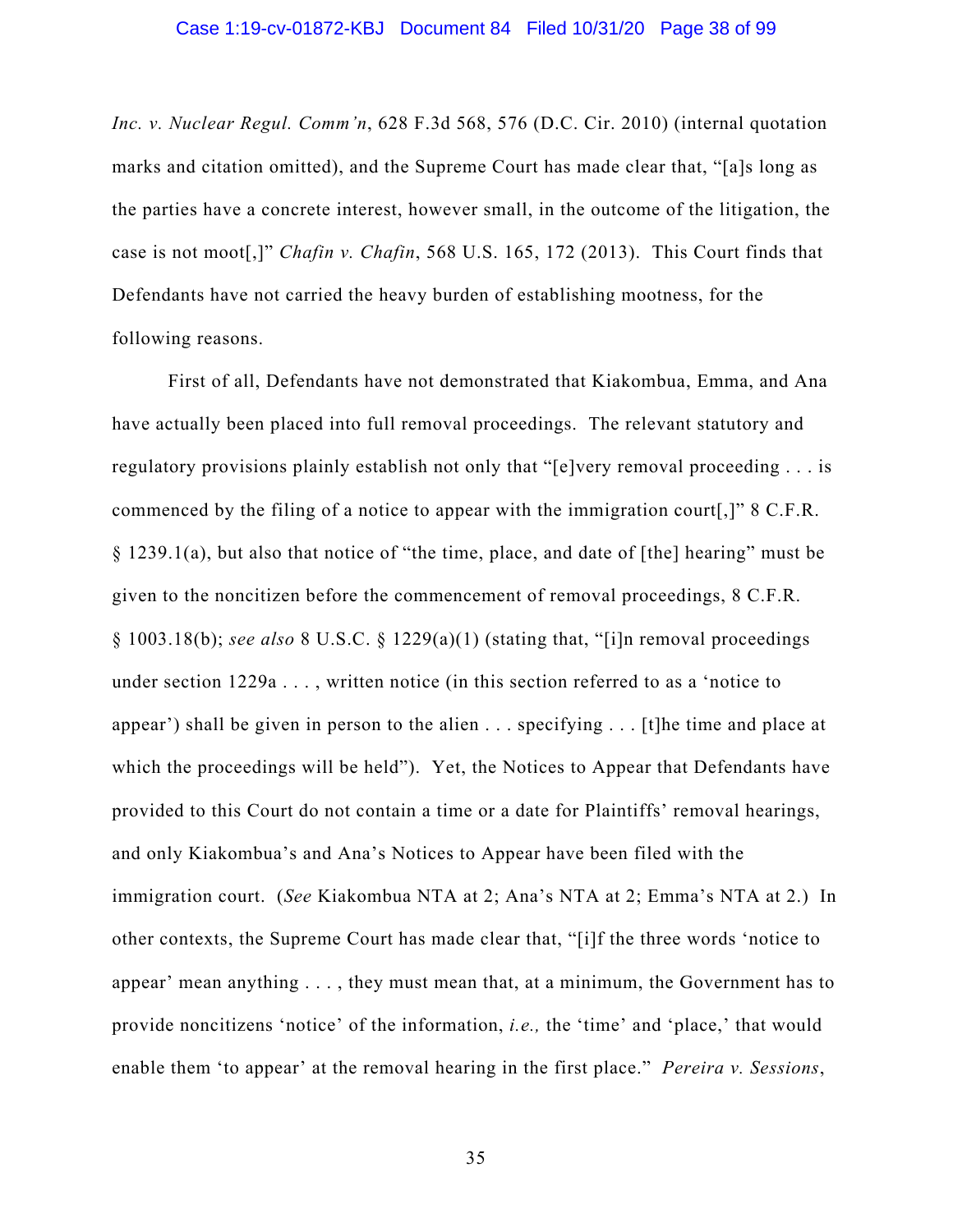138 S. Ct. 2105, 2115 (2018). Thus, a Notice to Appear that is incapable of triggering the initiation of a removal proceeding—such as the ones provided to Plaintiffs Kiakombua, Ana, and Emma—do not suffice to establish that these Plaintiffs are presently in full removal proceedings within the meaning of the INA, such that their claims have become moot.

The cases that Defendants rely upon to support their mootness assertion with respect to these Plaintiffs are non-binding precedents from other jurisdictions and are also wholly inapposite. In *Pierre-Paul v. Barr*, 930 F.3d 684 (5th Cir. 2019), for example, the Fifth Circuit held that a noncitizen could not challenge the immigration judge's jurisdiction on appeal on the grounds that a statutorily defective Notice to Appear had been filed with the immigration court. Although the panel held that, under the applicable regulations, a Notice to Appear that lacks time-and-place information may be sufficient to vest jurisdiction in the immigration court, *see id.* at 689–90, that holding says nothing about whether, per the INA and its implementing regulations, the agency must provide notice of the time and place of the full removal hearing and file that notice with the immigration court in order for a noncitizen to be deemed to have been placed in full removal proceedings, *see* 8 C.F.R. §§ 1003.18(b), 1239.1. And, indeed, "Congress's decision to nest 'service' of an NTA under '[i]nitiation of removal proceedings' suggests . . . that Congress intended for *service*" of a statutorily compliant Notice to Appear "to operate as the point of commencement for removal proceedings." *Perez-Sanchez v. U.S. Att'y Gen*., 935 F.3d 1148, 1154 (11th Cir. 2019). And "the agency [is] not free to redefine the point of commencement[,]" *id.*, because "[i]f Congress has defined a term, then an implementing regulation cannot re-define that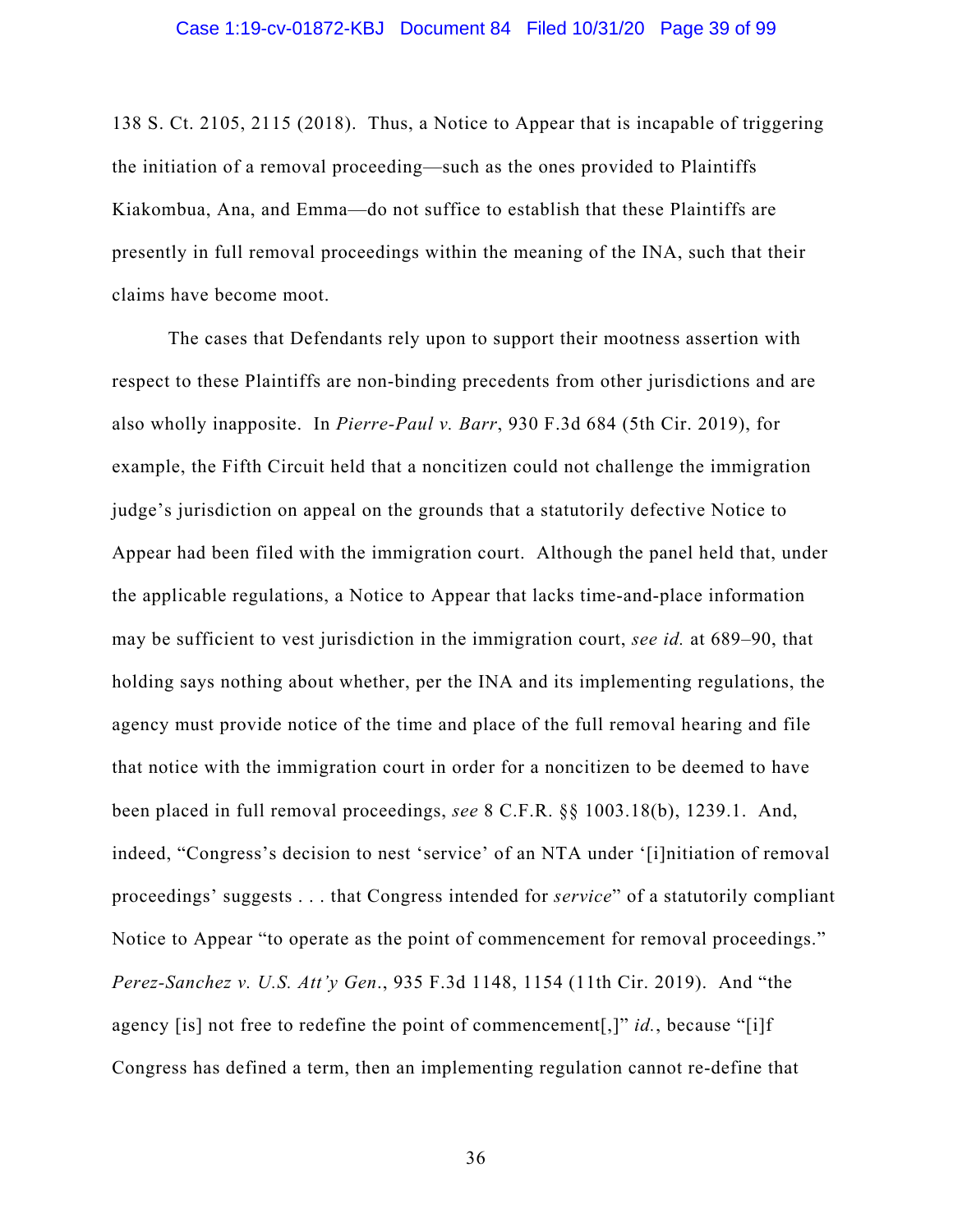term in a conflicting way[,]" *Ortiz-Santiago v. Barr*, 924 F.3d 956, 961 (7th Cir. 2019).

Even if one assumes that the statutorily defective Notices to Appear that were issued to Kiakombua, Ana, and Emma after commencement of the instant case were sufficient to trigger full removal proceedings for these Plaintiffs, it is not at all clear that the legal claims concerning the Lesson Plan have been mooted as a result. *See O.A. v. Trump*, 404 F. Supp. 3d 109, 139–40 (D.D.C. 2019) (holding that the issuance of a Notice to Appear *after* a complaint has been filed does not moot a plaintiff's section 1252(e)(3) challenge). If there is *any* possibility that the prior adverse credible fear determination could be used to thwart Plaintiffs' efforts to obtain full consideration of their asylum applications, then their claims are not moot, and, here, the credible fear findings appear to remain a part of each Plaintiff's record. (*See* Ex. 8 to Admin. Record, ECF No. 61-8, at 19–20 (explaining that USCIS maintains "A-files of detained aliens[,]" which include the asylum officer's "Interview Notes—non-Q&A and Q&A format, both handwritten and typed[,]" "Comments . . . regarding negative credible fear determination[,]" and a "Memo of Adverse Information, if any."); Ex. 11 to Admin. Record, ECF No. 61-10, at 3 (showing that, as part of USCIS's "Record of Determination/Credible Fear Worksheet" (Form I-870), asylum officers inform noncitizens that "[t]he statements [they] make today [at the credible fear interview] may be used in deciding [their] claim and in any future immigration proceedings").) The Court also agrees with Plaintiffs' argument that, by focusing exclusively on the purported limitations on USCIS's ability to switch these Plaintiffs' statuses unilaterally at this point in the process (without making any similar representations concerning the power of any *other* defendant-agency to do so (*see* Defs.' Mootness Notice at 3; Defs.'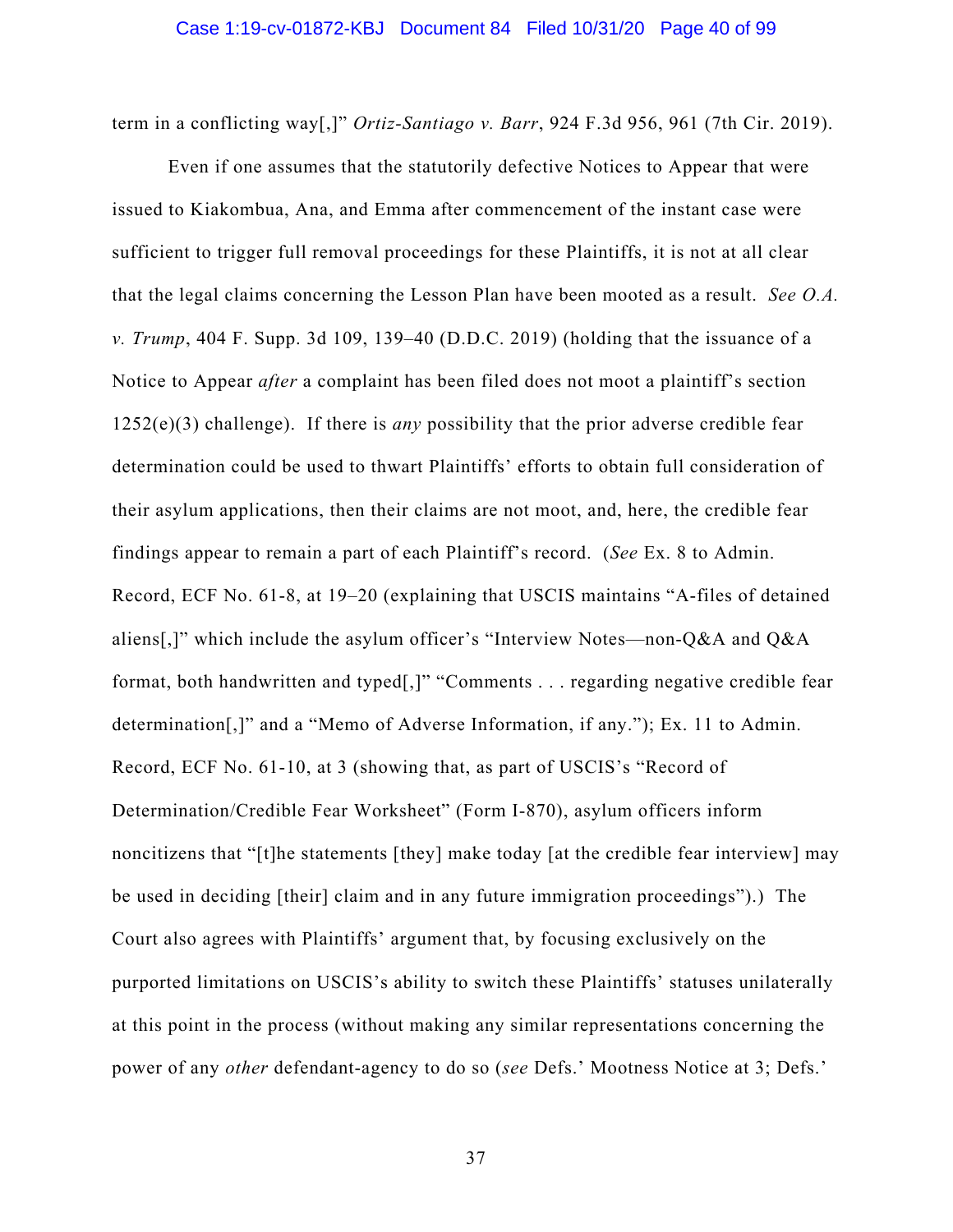#### Case 1:19-cv-01872-KBJ Document 84 Filed 10/31/20 Page 41 of 99

Reply at 14)), "Defendants have failed to carry their burden of proving that there is no possibility that the women could be returned to expedited removal" (Pls.' Reply at 16). *Cf. United States v. W. T. Grant Co*., 345 U.S. 629, 633 (1953) (holding that such a disclaimer "does not suffice to make a case moot although it is one of the factors to be considered").

Furthermore, to be clear: it is not *Plaintiffs'* responsibility to establish a nonspeculative possibility of their being returned to expedited removal status, as Defendants suggest. (*See* Defs.' Mootness Notice at 3.) Rather, "a court may not conclude that a defendant's voluntary cessation of disputed conduct renders a case moot unless *the party urging mootness* demonstrates[,]" among other things, that it is "absolutely clear that the allegedly wrongful behavior could not reasonably be expected to recur." *Zukerman v. U.S.P.S.*, 961 F.3d 431, 442–46 (D.C. Cir. 2020) (emphasis added) (internal quotation marks and citation omitted); *see also Hardaway v. D.C. Hous. Auth*., 843 F.3d 973, 980 (D.C. Cir. 2016) (rejecting the "tactic" of "attempting to foist [the] burden onto" plaintiffs to establish that a case is not moot).And not only have Defendants failed to make such showing under the instant circumstances, but Plaintiffs' counsel avers that there have, in fact, been instances where "DHS has taken individuals in  $\S$  1229a proceedings and put them in expedited removal [.]" (Pls.' Resp. to Defs.' Mootness Notice at 3.) Therefore, this Court concludes that Defendants have failed to show that the claims Kiakombua, Ana, and Emma have brought are now moot.

Defendants' argument that Sofia's and Julia's removals from the United States have mooted their legal claims is even less persuasive. The D.C. Circuit permits the continuation of similar challenges by noncitizens whom the government has already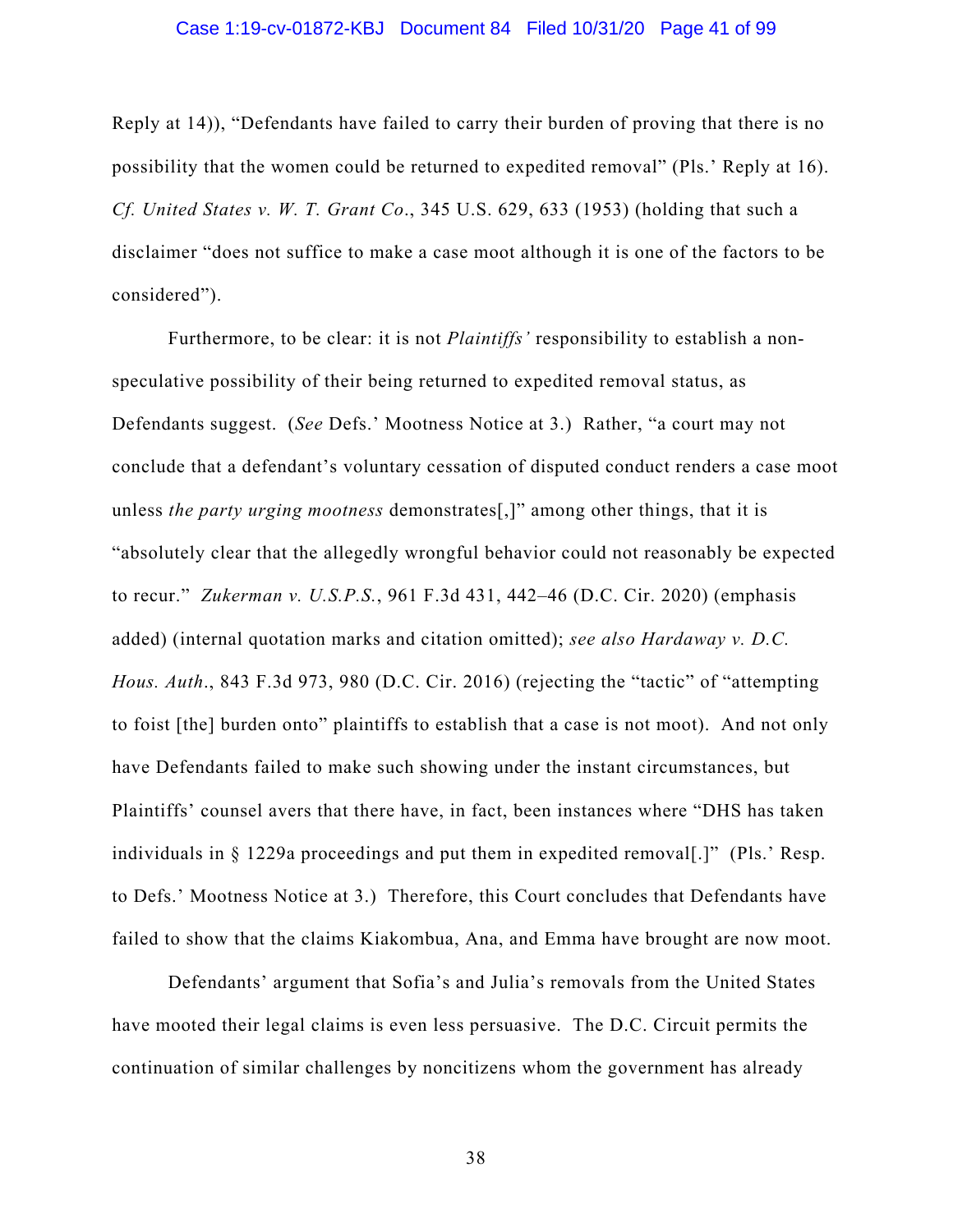removed. *See, e.g.*, *Am. Immigr. Laws. Ass'n v. Reno ("AILA II")*, 199 F.3d 1352, 1363 (D.C. Cir. 2000) (noting that, "[w]hen an alien returned to his native country, nothing prevented him from bringing suit here" under section 1252(e)(3) of the INA). Moreover, this Court has little doubt that it could grant Sofia and Julia effective relief notwithstanding the fact that they have been returned to their home countries; for instance, the Court could order "the government to return to the United States the plaintiffs who were unlawfully deported and to provide them with new credible fear determinations consistent with the immigration laws." *Grace I*, 344 F. Supp. 3d at 105, *aff'd in relevant part*, *Grace II*, 965 F.3d at 909. It is also clear that the Court's alleged lack of authority to issue the requested relief does not render a legal claim moot. The scope of relief "goes to the meaning of the [applicable statute] and the legal availability of a certain kind of relief[,]" and it "confuses mootness with the merits" to argue that the case no longer presents a live controversy because the court does not have the authority to grant the requested relief. *Chafin*, 568 U.S. at 174*.* 

Finally, this Court notes that moving a noncitizen from expedited removal to full removal proceedings does not necessarily portend dismissal (on mootness grounds) of a noncitizen's challenge to expedited removal procedures. In the immigration context, courts have consistently recognized the compelling concern that an agency whose removal practices are challenged in court can effectively insulate itself from judicial review by acting quickly to issue Notices to Appear or to expedite removal, and then arguing that the court thereby lacks jurisdiction over those plaintiffs' legal claims. *See O.A.*, 404 F. Supp. 3d at 140 (rejecting the argument that the court "would lose jurisdiction under  $\S 1252(e)(3)$  if the government moves the plaintiff from expedited to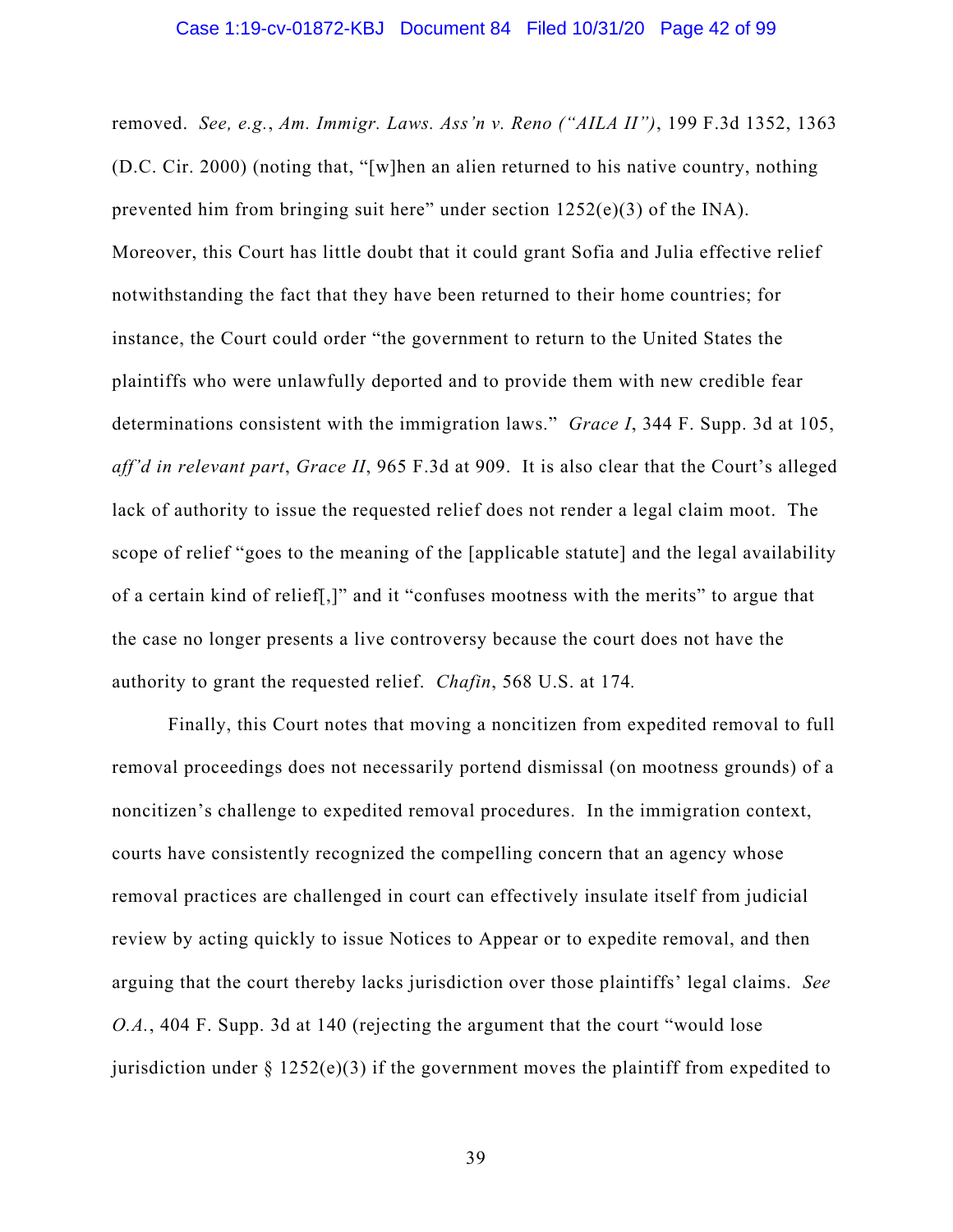#### Case 1:19-cv-01872-KBJ Document 84 Filed 10/31/20 Page 43 of 99

full removal proceedings—up to the moment the Court enters final judgment"—because "[t]hat reading of the statute would attribute to Congress an intent to empower the government to avoid an unfavorable decision at any time," and "[c]onsidered against the backdrop of the usual rule, which fixes statutory jurisdiction at the time the complaint is filed, that contention is a step too far"). In any event, at a minimum, this concern raises the specter of a standard exception to mootness: the "capable of repetition yet evading review" doctrine. *Del Monte Fresh Produce Co. v. United States*, 570 F.3d 316, 322 (D.C. Cir. 2009) (internal quotation marks and alterations omitted). As Plaintiffs note (*see* Pls.' Resp. to Defs.' Mootness Notice at 7 n.6), Defendants issued Notices to Appear to Kiakombua first, and then to Ana and Emma, within days of learning about this lawsuit, presumably in an effort to moot their claims, which is precisely what the "capable of repetition yet evading review" exception seeks to avoid*. See Del Monte*, 570 F.3d at 322 (holding that a plaintiff may avoid dismissal by demonstrating that "(1) the challenged action is in its duration too short to be fully litigated prior to its cessation or expiration, and (2) there is a reasonable expectation that the same complaining party would be subjected to the same action again" (internal quotation marks, citation, and alteration omitted)).

### **B. This Court Has Subject-Matter Jurisdiction To Review Agency Action That Allegedly Violates Provisions Of The INA**

The final threshold disagreement between the parties in this case centers around the scope and meaning of section 1252 of Title 8 of the United States Code, and the extent to which that statutory provision preserves, or eliminates, this Court's subjectmatter jurisdiction over Plaintiffs' claims concerning the Lesson Plan. Plaintiffs maintain that "[t]he Lesson Plan is reviewable under the plain text of 8 U.S.C.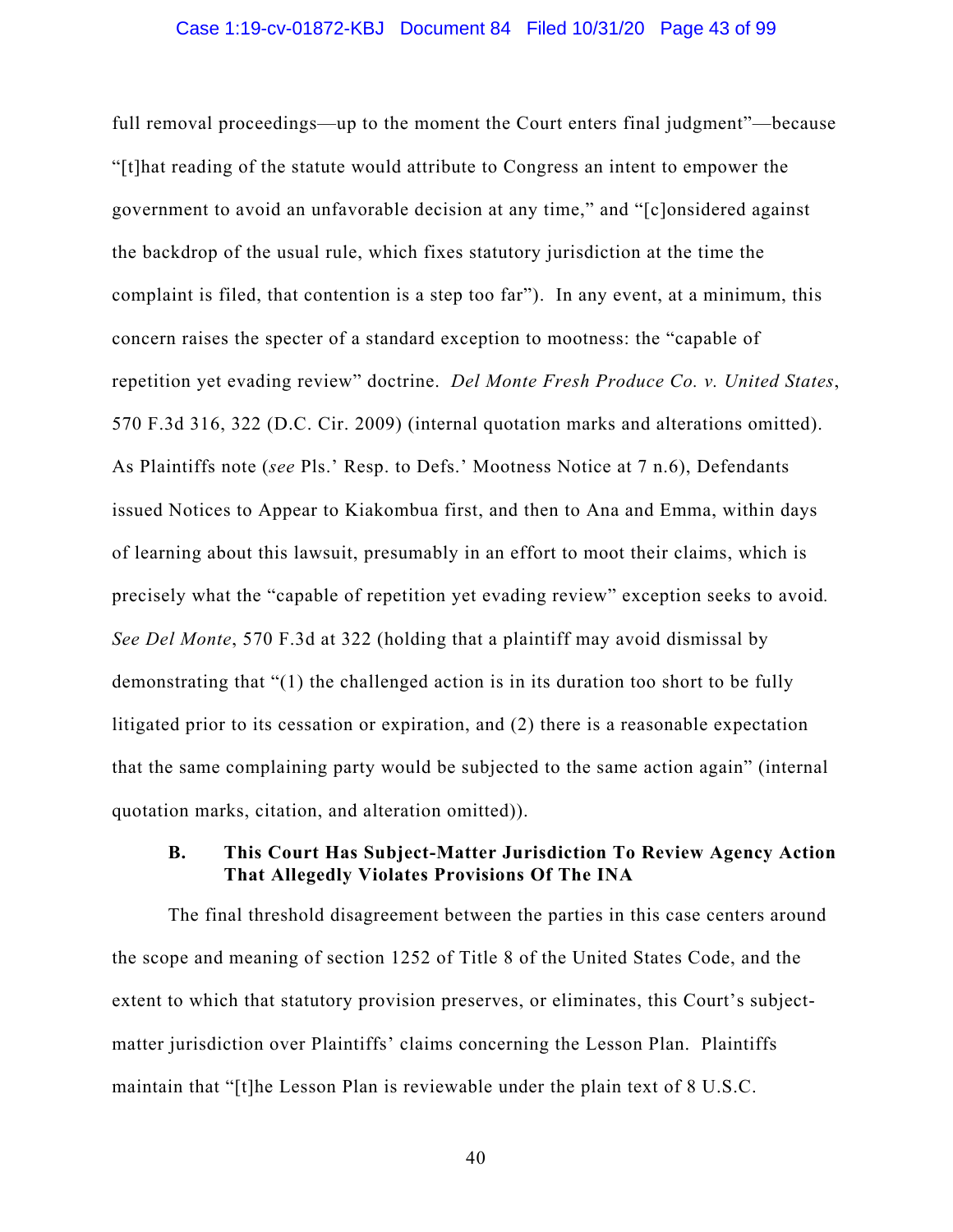§ 1252(e)(3)[,]" which "expressly authorize[s] judicial review of 'Challenges on the validity of the [expedited removal] system'" and, in particular, challenges to written regulations, policy directives, or guidelines that "implement" the expedited removal statute (Pls.' Mot. at 23); according to Plaintiffs, this grant of authority plainly encompasses "[judicial] review of a written policy and procedure (the Lesson Plan) issued by the Secretary of Homeland Security (through its component USCIS) to implement" the asylum aspect of the expedited removal scheme (*id.* at 23–24). Defendants respond that, while the Court might otherwise have had subject-matter jurisdiction over Plaintiffs' claims under 28 U.S.C. § 1331, "the INA precludes the Court from exercising jurisdiction over this case" *precisely because* Plaintiffs' claims concern the agency's practices with respect to screening individuals for expedited removal. (Defs.' Mot. at 30.) In this regard, Defendants point to the fact that the INA (specifically,  $8 \text{ U.S.C.} \$   $1252(a)(2)(A)$ ) "bars district-court jurisdiction in cases involving orders of expedited removal, other than as permitted by section  $1252(e)$ "—a subdivision that Defendants read as authorizing "review only of regulations and written policies that *establish* the structure and procedures for the expedited removal system." (*Id*. (emphasis added)). In other words, in Defendants' view, section 1252(e) is the only potential basis for the exercise of this Court's subject-matter jurisdiction over Plaintiffs' claims in light of section  $1252(a)(2)(A)$ , and the Court lacks jurisdiction under section 1252(e)(3) because the Lesson Plan "does not 'implement' the expedited removal statute[.]" (*Id.* at 30–31.) Defendants further maintain that the Lesson Plan does not satisfy section 1252(e) because it "is not a . . . regulation, policy directive, policy guideline, or procedure" and "Plaintiffs' credible fear findings are not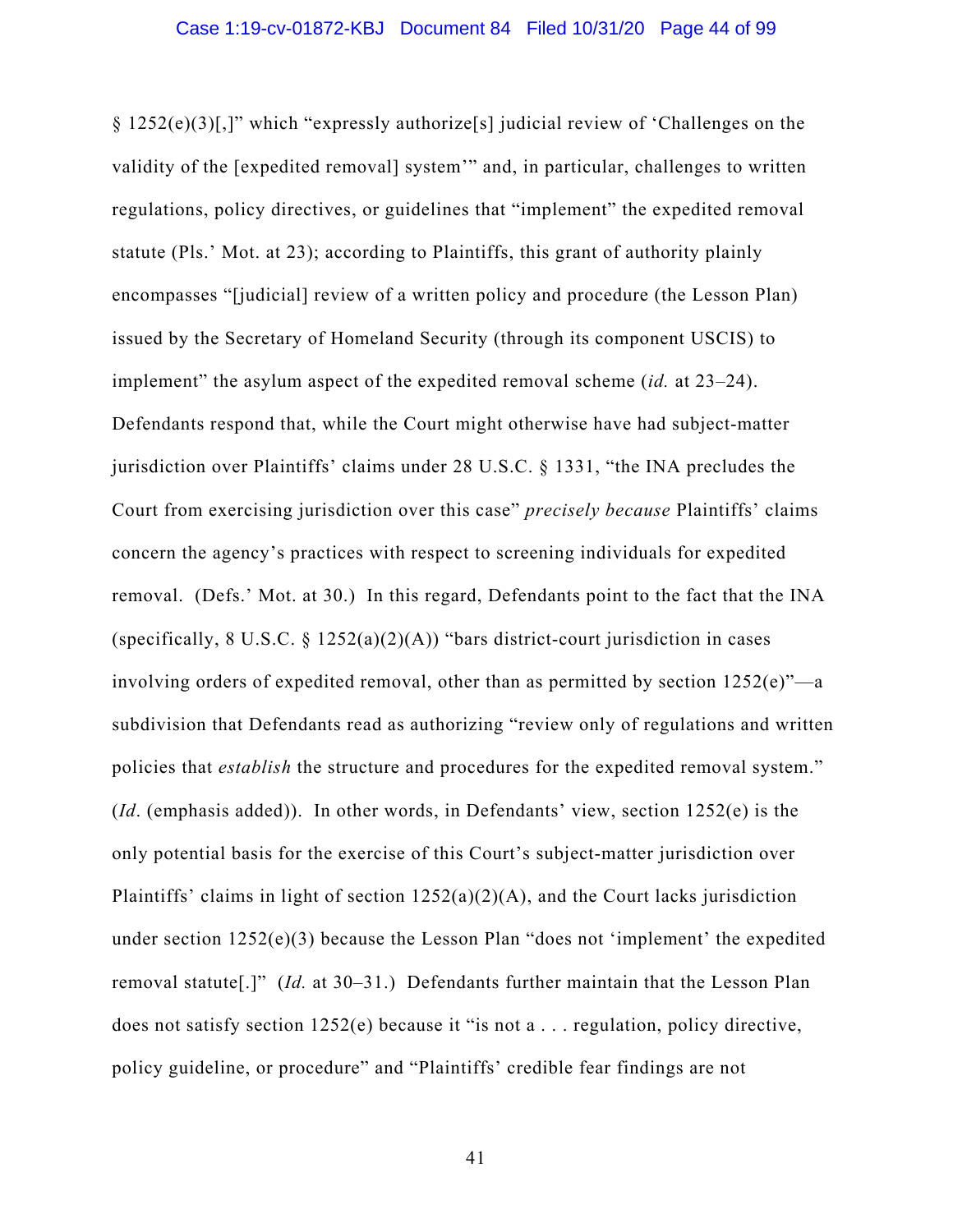#### Case 1:19-cv-01872-KBJ Document 84 Filed 10/31/20 Page 45 of 99

reviewable expedited-removal 'determinations'" (*id*.), and, regardless, Plaintiffs have brought these claims more than 60 days after the alleged implementation of the challenged instructions (*see* Defs.' Reply at 17).

Defendants are correct to observe, at the outset, that section 1252 plainly

expresses Congress's intention to strip federal courts of jurisdiction over the expedited

removal process "*except as provided in subsection (e)*[.]" 8 U.S.C. § 1252(a)(2)(A)

(emphasis added). As relevant here, subsection (e) of section 1252 states:

(e) Judicial review of orders under section  $1225(b)(1)$ 

. . .

- (3) Challenges on validity of the system
	- (A) In general

Judicial review of determinations under section 1225(b) of this title and its implementation is available in an action instituted in the United States District Court for the District of Columbia, but shall be limited to determinations of—

(i) whether such section, or any regulation issued to implement such section, is constitutional; or

(ii) whether such a regulation, or a written policy directive, written policy guideline, or written procedure issued by or under the authority of the Attorney General to implement such section, is not consistent with applicable provisions of this subchapter or is otherwise in violation of law.

(B) Deadlines for bringing actions

Any action instituted under this paragraph must be filed no later than 60 days after the date the challenged section, regulation, directive, guideline, or procedure described in clause (i) or (ii) of subparagraph (A) is first implemented.

*Id.* § 1252(e)(3)(A)–(B). However, as explained below, Defendants' contentions about the effect of section 1252(e) with respect to the scope of this Court's subject-matter jurisdiction miss the mark, and this is especially so in light of intervening D.C. Circuit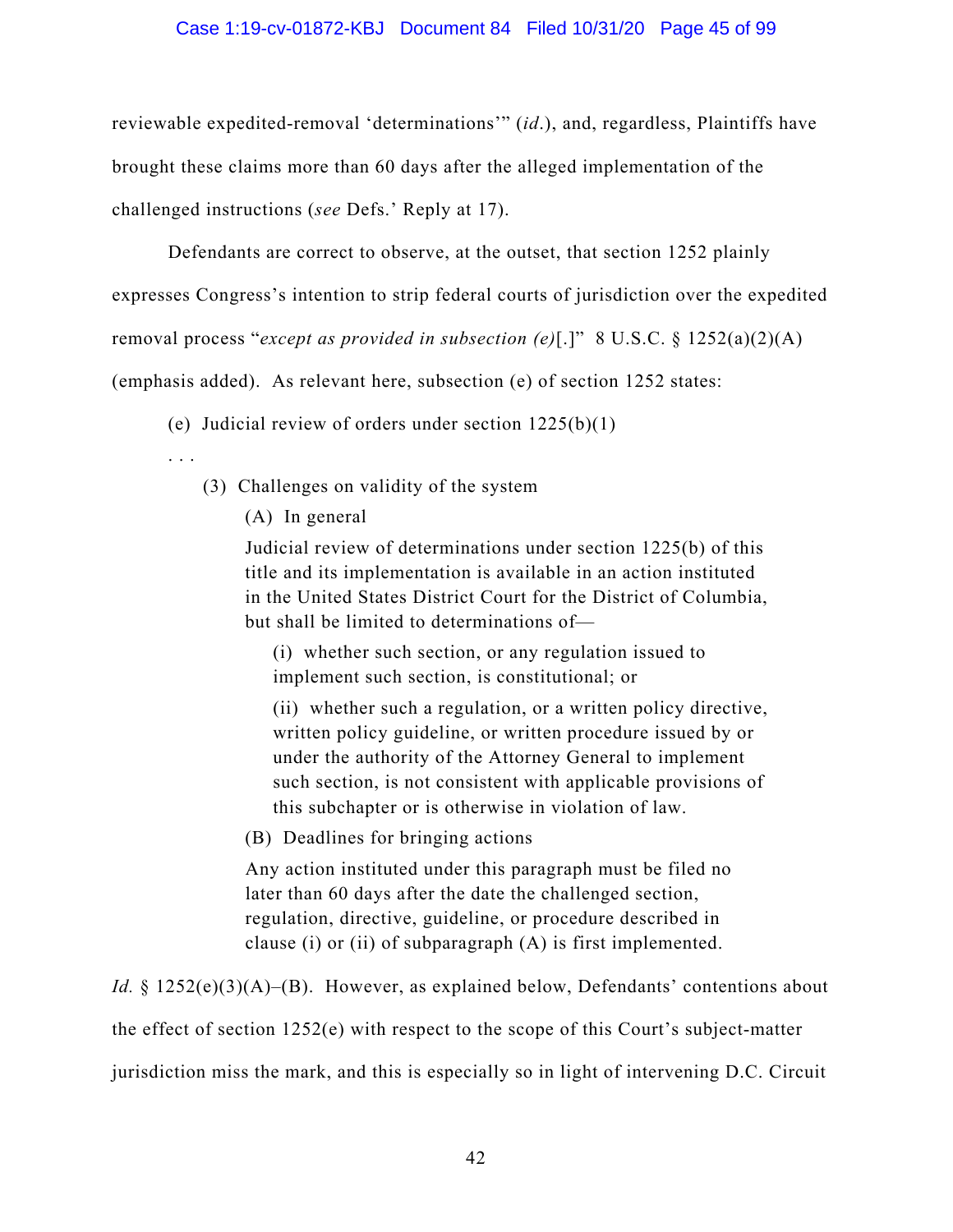#### Case 1:19-cv-01872-KBJ Document 84 Filed 10/31/20 Page 46 of 99

case law that illuminates the contours of section  $1252(e)(3)$ . In sum, this Court maintains its view that 28 U.S.C. § 1331 provides subject-matter jurisdiction over Plaintiffs' claims, *see Make the Rd. N.Y. v. McAleenan ("MTRNY I")*, 405 F. Supp. 3d 1, 26–27 (D.D.C. 2019), *aff'd in relevant part*, *MTRNY II*, 962 F.3d at 624–25, and that section 1252 of Title 8 does not strip federal courts of jurisdiction where, as here, the claims at issue concern a written policy directive, guideline, or procedure that implements the statutory expedited removal process, and are brought no later than 60 days after the agency promulgates the challenged policy or procedure.

## 1. Section 1252(e)(3)(A) Of The INA Preserves This Court's Subject-Matter Jurisdiction Under 28 U.S.C. § 1331 In These Circumstances

The scope and purpose of the judicial review that the text of section  $1252(e)(3)$ expressly preserves is addressed in the legislative history of the provision. Senator Orin Hatch explained that "[i]t was very important to [the drafters] that there be judicial review of the implementation of the[] provisions" of the INA concerning expedited removals, because, "[a]lthough review should be expedited, the INS and the Department of Justice should not be insulated from review." 142 Cong. Rec. S11,491 (daily ed. Sept. 27, 1996) (statement of Sen. Hatch). In this regard, the D.C. Circuit has recently held (not once but twice) that, "although much of section 1252 limits and channels judicial relief directly into the federal appellate courts or habeas corpus proceedings, subsection (e)(3) expressly provides in the expedited removal context for more traditional judicial review of challenges on validity of the system, including agency policies governing credible-fear interviews." *Grace II*, 965 F.3d at 891 (internal quotation marks, citations, and alterations omitted); *see also MTRNY II*, 962 F.3d at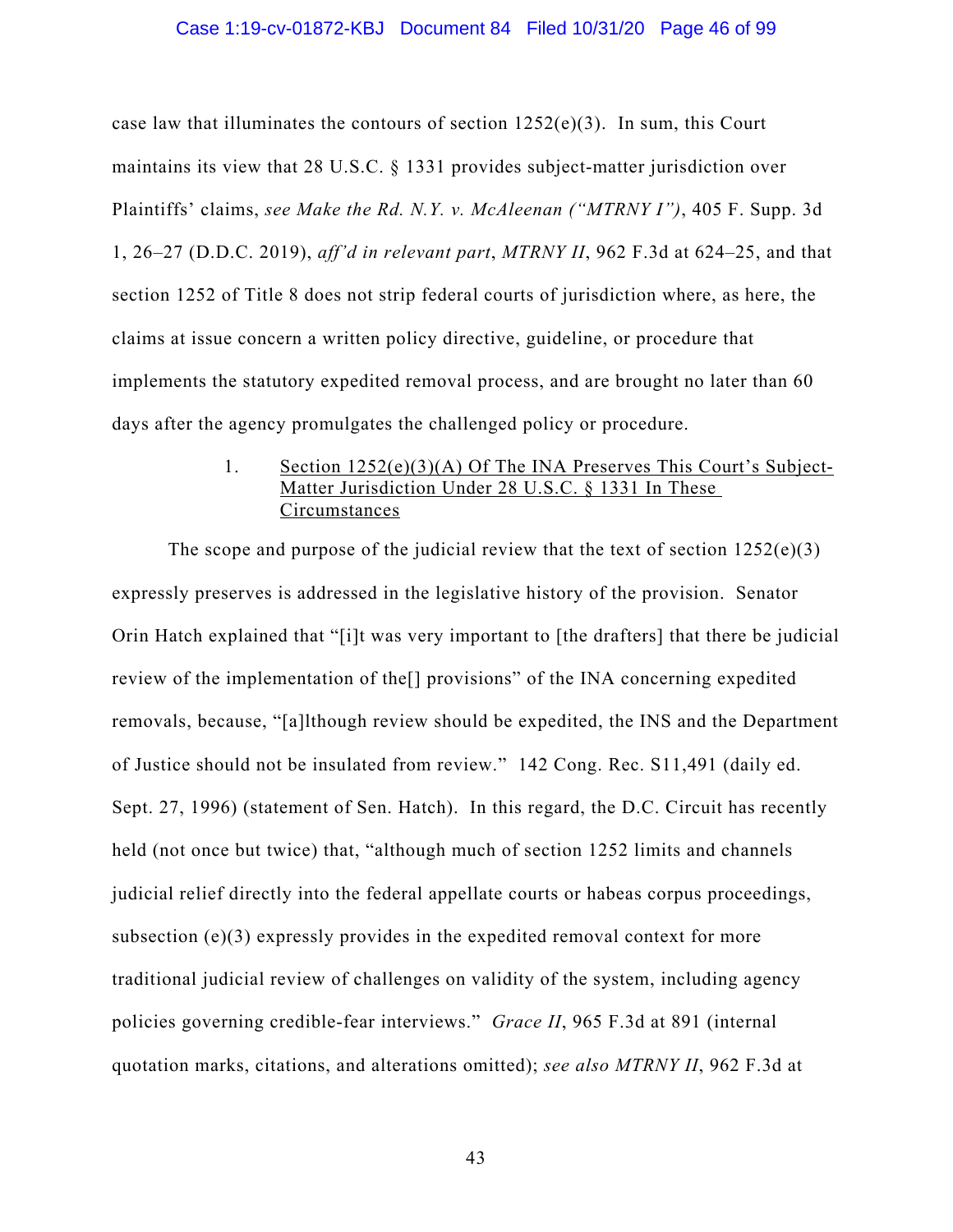625. Thus, whether section  $1252(e)(3)$  is interpreted as a jurisdiction-granting provision, *see id.* at 630, or as a provision that preserves the pre-existing jurisdiction of the Court in the context of the INA's other jurisdiction-stripping provisions, *see id.* at 624–25, it is clear that, per the language of section  $1252(e)(3)$ , this Court has jurisdiction to review the kinds of agency actions and legal challenges that that particular subdivision addresses, *see id.* at 624–30.

Of course, Defendants contend that Plaintiffs' challenges to the Lesson Plan do not fit within section  $1252(e)(3)(A)$ 's prescribed judicial-review authorization, because the Lesson Plan is not a "written policy directive, written policy guideline, or written procedure" that "implement[s]" the expedited removal system that section  $1225(b)$ establishes. (*See* Defs.' Mot. at 30–36.) This argument has little force, however, both because of the plain language of section  $1252(e)(3)$  and also due to the D.C. Circuit's reasoning in a recent binding opinion in *Grace v. Barr*, 965 F.3d 883 (D.C. Cir. 2020).

*Grace* involved a challenge to "a host of executive-branch policies adopted to implement the expedited-removal provisions" of the INA, including a ruling by the Attorney General and a guidance document that USCIS issued concerning that adjudication. *Grace II*, 965 F.3d at 887, 889–90 (addressing *Matter of A-B-*, 27 I. & N. Dec. 316, 321 (A.G. 2018), wherein the Attorney General had laid out new policies concerning asylum claims based on persecution by non-state actors on account of an applicant's membership in a particular social group). With respect to the Attorney General's ruling, the D.C. Circuit held that *A-B-* qualified as an "implementation" of section 1225(b) within the meaning of section 1252(e)(3), because *A-B-* "expressly references the credible-fear standard and asylum officers' role in implementing the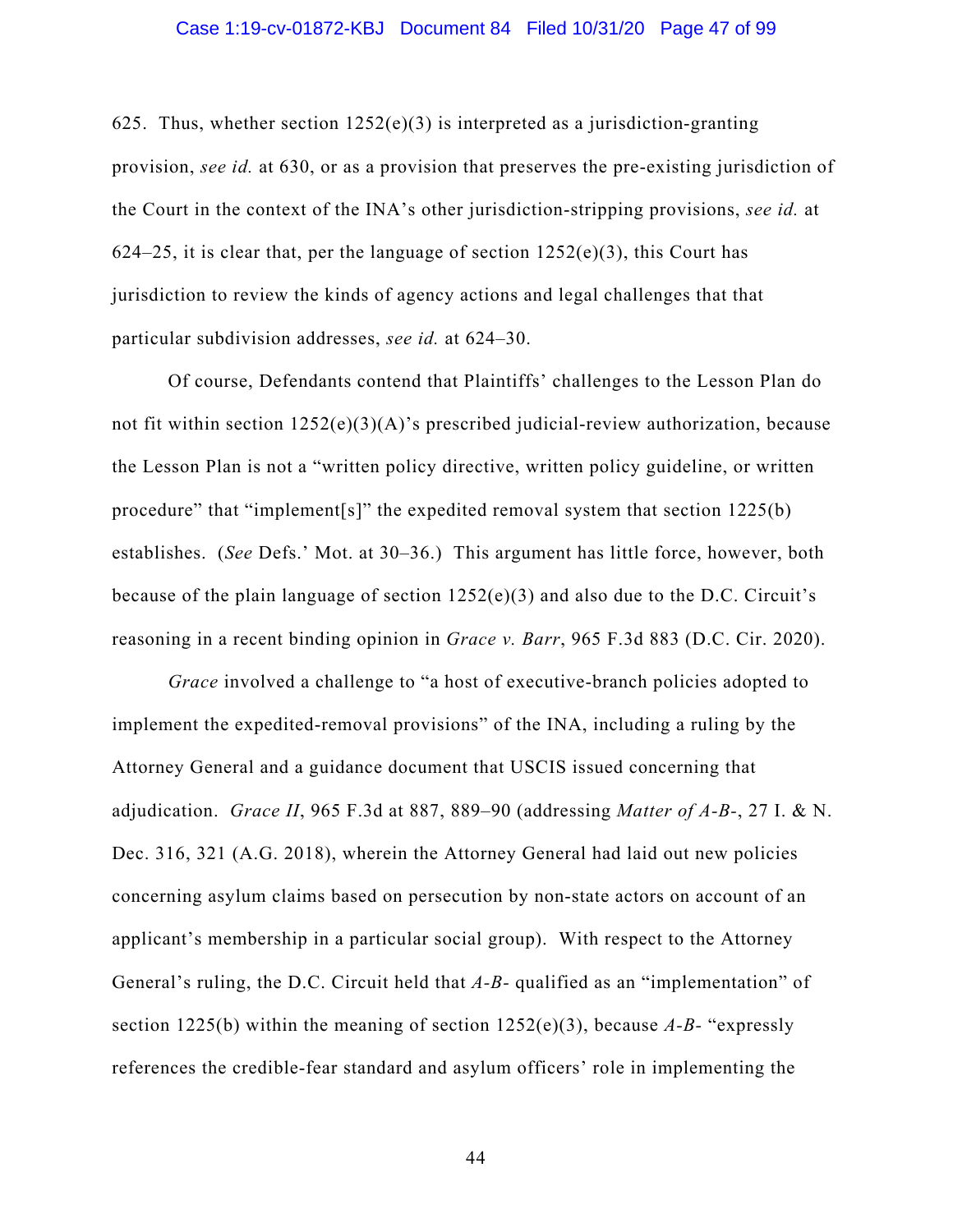#### Case 1:19-cv-01872-KBJ Document 84 Filed 10/31/20 Page 48 of 99

expedited-removal system[,]" and its "overarching purpose, moreover, is to interpret section 1158's phrase 'membership in a particular social group,' which Congress incorporated into section 1225(b)[.]" *Id.* at 895. The D.C. Circuit panel also concluded that *A-B-* qualified as a "written policy directive" or "written policy guideline" under section 1252(e)(3), because "agencies can and do announce new policies in adjudications[,]" especially in the immigration context, and if "the Attorney General could immunize credible-fear policies from judicial review by simply announcing them in section 1229a adjudications[,]" that "result would conflict with section  $1252(e)(3)$ 's purpose" and text. *Id*. The D.C. Circuit further held that the related USCIS guidance document was a "written policy directive" or "guideline" that implements section 1225(b), because the document cited to section 1225(b), "describe[d] itself as a 'policy memorandum' that 'provides guidance' to USCIS officers[,]" and "instruct[ed] 'all USCIS employees' on how to apply *A-B-* 'consistent[ly]' throughout several types of proceedings, including 'credible fear . . . adjudications.'" *Id.* at 892 (internal citations and emphasis omitted).

Drawing from the D.C. Circuit's analysis in *Grace II*, it is clear to this Court that the Lesson Plan also qualifies as a "written policy directive, written policy guideline, or written procedure" that implements the expedited removal scheme and thus can be challenged in federal court under section  $1252(e)(3)$ . 8 U.S.C. §  $1252(e)(3)(A)(ii)$ . To begin with, the plain meaning of the statutory terms "directive" and "guideline" sweeps broadly. *See, e.g.*, *Directive*, Merriam-Webster Unabridged Dictionary (online ed. 2020) (defining "directive" as, *inter alia*, "something that serves to direct, guide, and usually impel toward an action, attainment, or goal"); *Guideline*, Merriam-Webster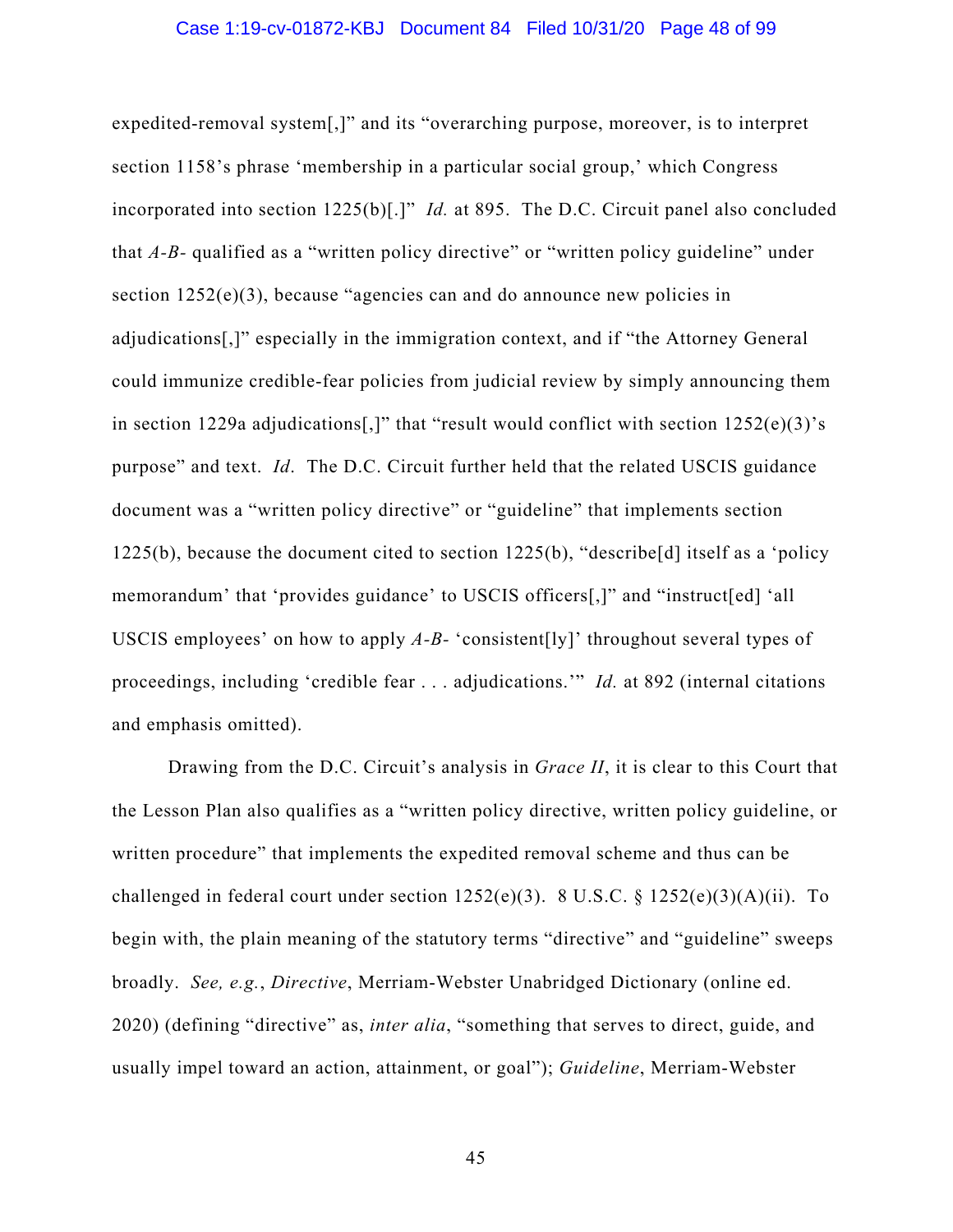#### Case 1:19-cv-01872-KBJ Document 84 Filed 10/31/20 Page 49 of 99

Unabridged Dictionary (online ed. 2020) (explaining that "guideline" is, with respect to a government action, "an indication or outline of future policy or conduct"); *cf. Syncor Int'l Corp. v. Shalala*, 127 F.3d 90, 93 (D.C. Cir. 1997) (defining the term "guidance" in the APA context as "a general statement of policy"). Consistent with the breadth of this plain language, courts in this circuit have generally suggested that the primary statutory limitation on the types of policies concerning an agency's expedited removal practices that can be challenged pursuant to that section is not the type of document that announces the policy, but the fact that any such policy must be written down. *See, e.g.*, *Am. Immigr. Laws. Ass'n v. Reno ("AILA I")*, 18 F. Supp. 2d 38, 58 (D.D.C. 1998) (holding that "unwritten" policies are unreviewable), *aff'd*, *AILA II*, 199 F.3d 1352. In addition, *Grace II* tangentially involved DHS policies that had been included in a prior version of the Lesson Plan at issue here, and the Circuit expressly indicated a lack of actual (or serious) dispute concerning whether that version of the Lesson Plan "reflect[s] USCIS's consistent practice"—and thus qualifies as a policy or procedure especially given that, in *Grace II*, USCIS "nowhere claim[ed] that immigration officials were free to depart" from the Lesson Plan. *Grace II*, 965 F.3d at 902 (internal quotation marks and citations omitted).

Here, government counsel struggles valiantly to suggest that USCIS asylum officers *do* have such freedom: he points out that the Lesson Plan "do[es] not carry the force of law" (Defs.' Mot. at 22), and argues that it "does not ordain or enact any policy" (Defs.' Reply at 15), but is merely an "interpretive material" that "just states the law, as pronounced by statutes, regulations, and case law" (Defs.' Mot. at 32–33). Those assertions (which contradict the position that the government took in *Grace II*)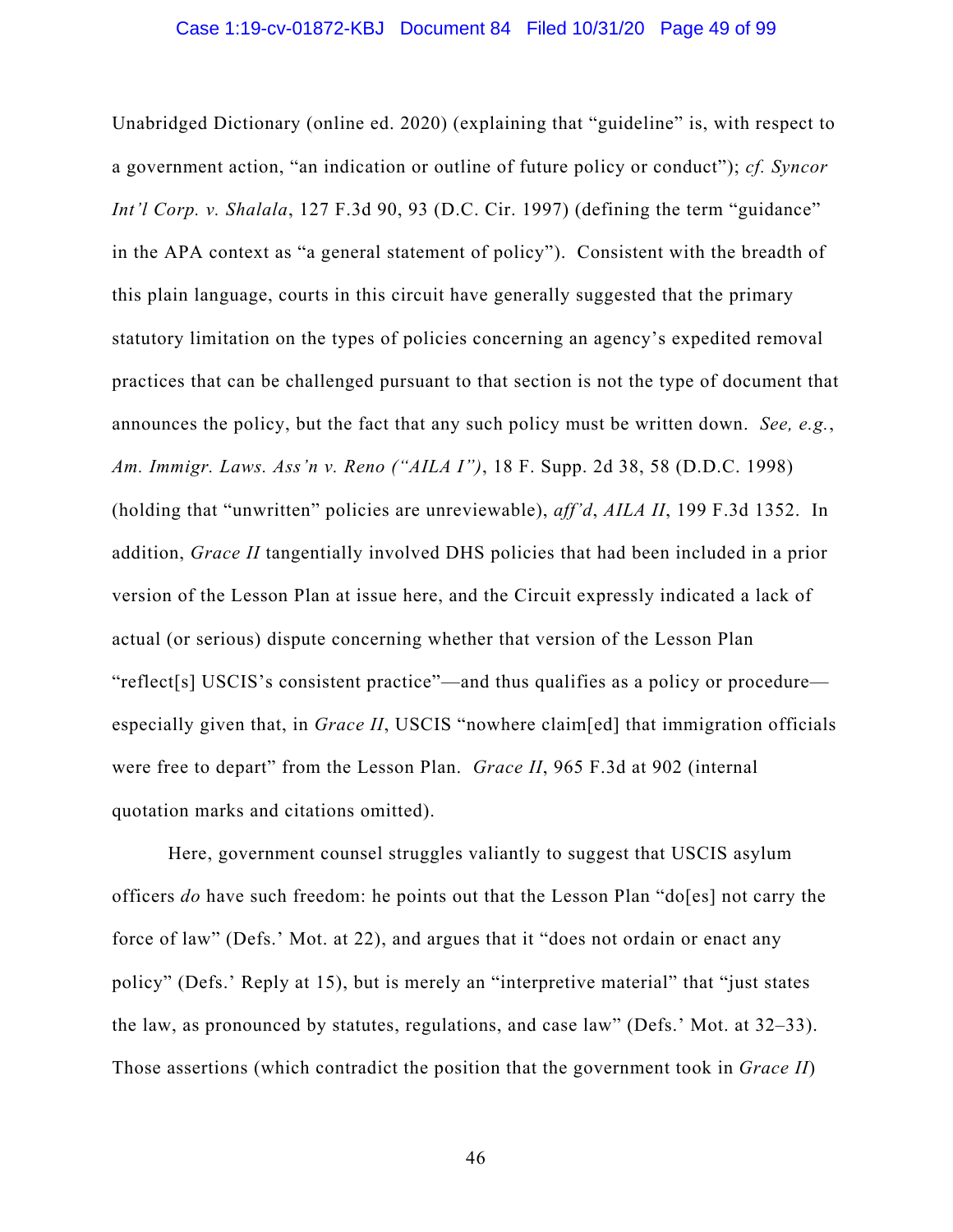#### Case 1:19-cv-01872-KBJ Document 84 Filed 10/31/20 Page 50 of 99

are difficult to square with internal DHS memoranda that plainly indicate that the agency itself understands the Lesson Plan to be binding on asylum officers. (*See, e.g.*, Ex. 28 to Admin. Record, ECF No. 61-25, at 3; Ex. 3 to Admin. Record, ECF No. 61-3, at 3.) Defendants fail to point to a single piece of evidence that supports their current contention that the Lesson Plan is not binding on the officers that are required to apply its prescriptions when they make credible fear determinations—and, to the contrary, all of the evidence in front of this Court—including DHS internal memoranda—suggests otherwise. *See CropLife Am. v. E.P.A*., 329 F.3d 876, 883 (D.C. Cir. 2003) ("[T]he agency's characterization of its own action is not controlling if it self-servingly disclaims any intention to create a rule with the 'force of law,' but the record indicates otherwise."). And to the extent that the Lesson Plan's provisions *are* binding on asylum officers, they are not reasonably characterized as something other than a written policy directive, guidance, or procedure, as Defendants now maintain.

Nor does it matter that the Lesson Plan is part of the "Asylum Division Officer Training Course," and that training materials are not *explicitly* listed as reviewable documents under section 1252(e)(3)(A)(ii). (*See* Defs.' Mot. at 32–33.) The Lesson Plan itself belies Defendants' argument, insofar as its express purpose is "to explain" to asylum officers how to make a credible fear determination. (Lesson Plan at 2.) Thus, there can be no doubt that the document is intended to guide and direct asylum officers in making those determinations. It is also well established that the particular label that an agency chooses to affix to a challenged policy is not dispositive of whether a written policy document falls within the purview of section  $1252(e)(3)$  of the INA, as the D.C. Circuit made clear. *See Grace II*, 965 F.3d at 895–96. Given this, and also the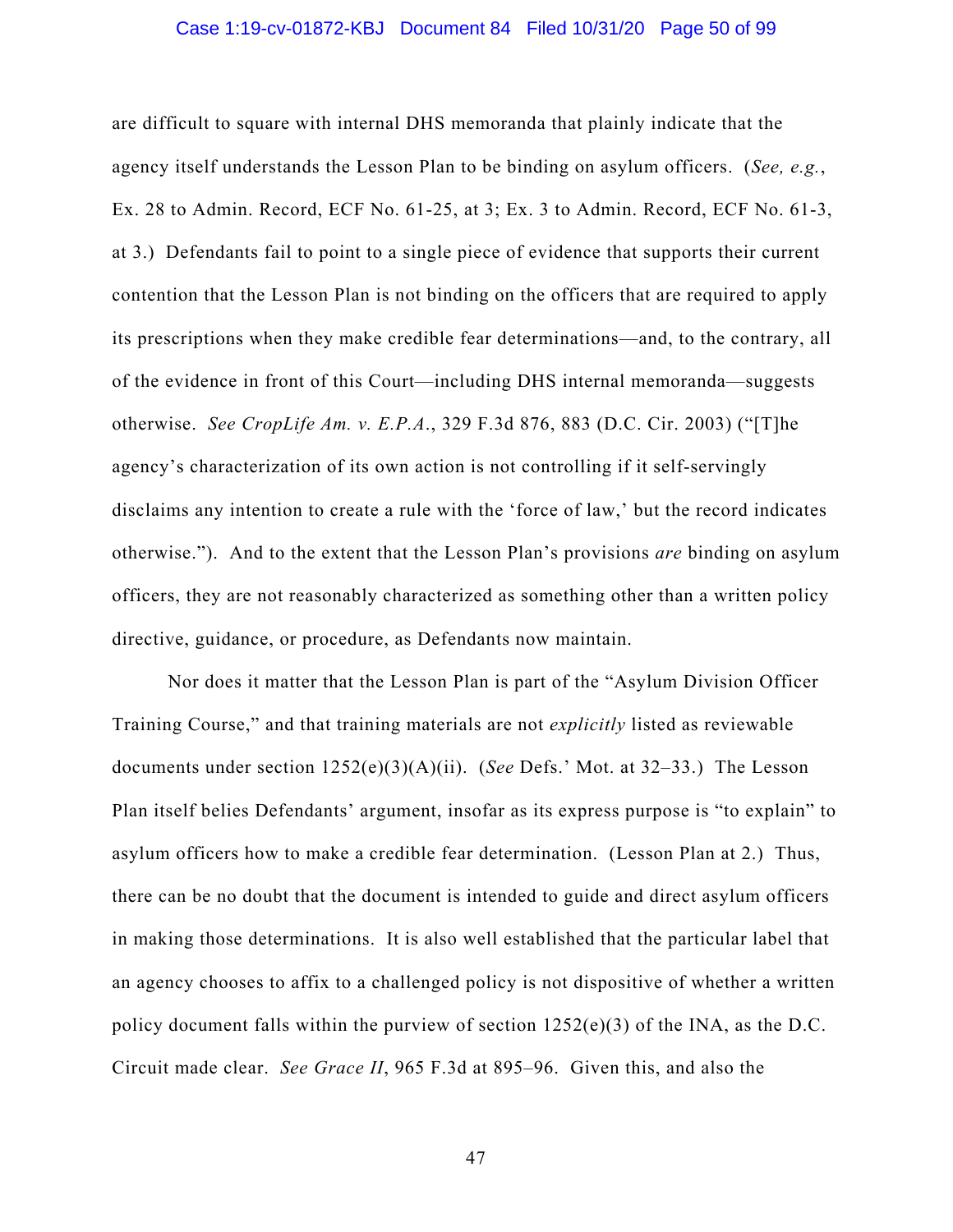#### Case 1:19-cv-01872-KBJ Document 84 Filed 10/31/20 Page 51 of 99

established fact that asylum officers are required to follow the Lesson Plan's guidance in this regard, the Lesson Plan unquestionably counts as a written policy directive, policy guideline, or procedure within the meaning of section  $1252(e)(3)$  of the INA.

The Court is also compelled to conclude that the Lesson Plan "implements" the expedited removal statute for the purpose of section  $1252(e)(3)(A)$ . Consistent with the D.C. Circuit's holding in *Grace II*, an agency's written recitation of its understanding of the substantive and procedural standards of asylum law that pertain to credible fear determinations is an implementation of the various procedures that section 1225(b) requires. *See Grace II*, 965 F.3d at 892. The Lesson Plan is doing exactly that, insofar as it is specifically designed to help the asylum officers whom section 1225(b) charges with making credible fear determinations to fulfill that responsibility. Defendants' responsive contention that the Lesson Plan does not qualify as an implementation of the expedited removal scheme because an "'implementation' involves *intentional* action to accomplish a specific obligation, not a collateral consequence of actions taken to accomplish a different goal" (Defs.' Mot. at 31 (emphasis added and citation omitted))—an argument that was not raised in *Grace II*—is mistaken, because neither the ordinary meaning of the word "implementation" nor the text of section 1252(e)(3)(A) includes such a specific intent requirement. *See* Bryan A. Garner, *A Dictionary of Modern Legal Usage* 422 (2d ed. 2001) (explaining that the verb "to implement" ordinarily means "to carry out"); *Implement*, Merriam-Webster Unabridged Dictionary (online ed. 2020) (defining "implement" as, *inter alia*, to "give practical effect to and ensure of actual fulfillment by concrete measures"); *see also Grace II*, 965 F.3d at 892 (determining whether an agency action was an "implementation" of section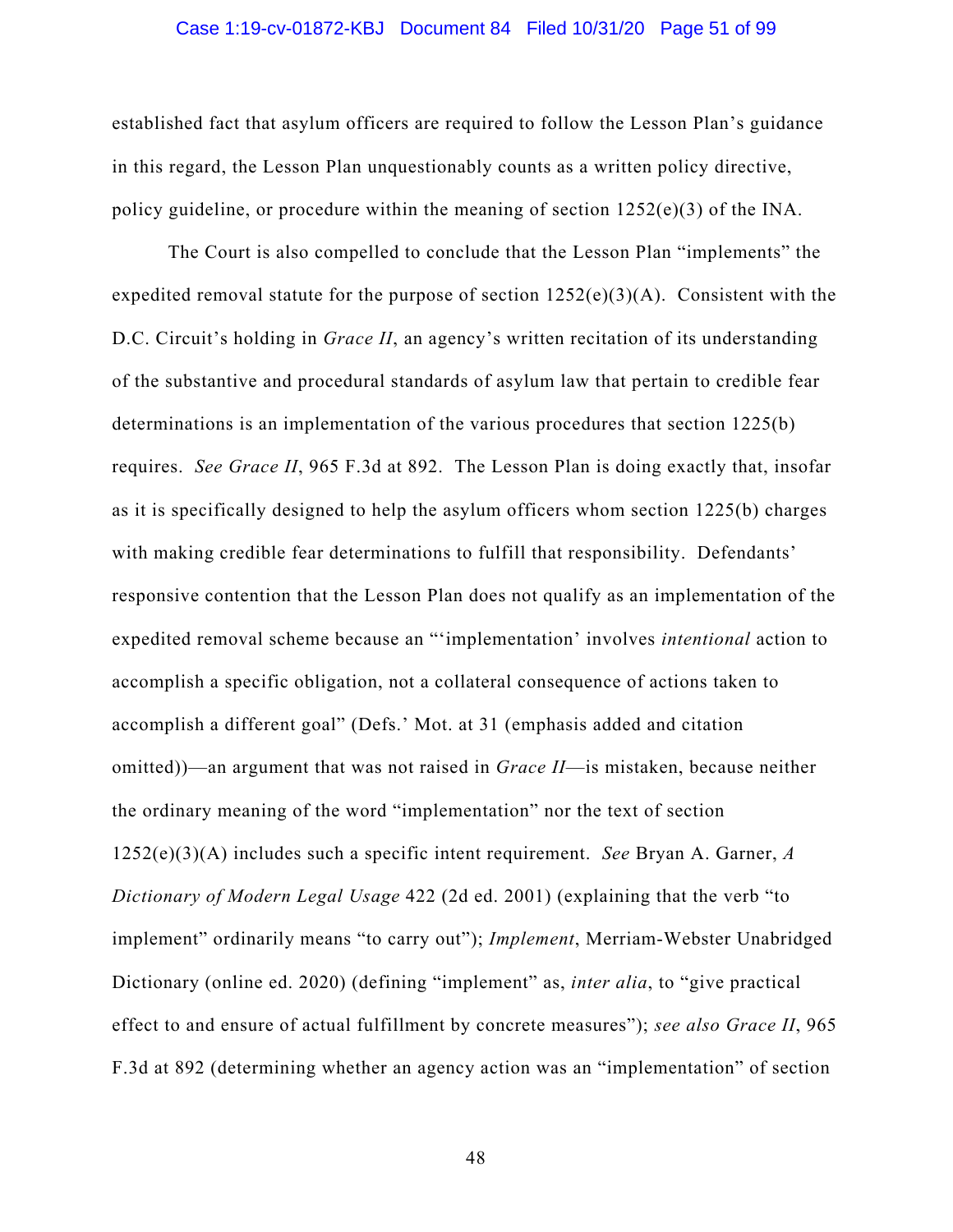#### Case 1:19-cv-01872-KBJ Document 84 Filed 10/31/20 Page 52 of 99

1225(b) without considering whether it was the agency's intent to implement that provision).

In any event, even if Defendants are right that intentionality is required for implementation under section  $1252(e)(3)$ , there is no question that, by issuing the Lesson Plan, the agency intends to facilitate the first stage of the asylum review process that section 1225(b) establishes: the very first page of the training manual announces that the agency's "purpose" in providing this Lesson Plan regarding credible fear determinations is "to explain how to determine whether an alien subject to expedited removal . . . has a credible fear of persecution or torture" (Lesson Plan at 2), which is a task that an asylum officer has the indisputable duty to perform pursuant to the expedited removal scheme established in 8 U.S.C. § 1225(b). Moreover, and perhaps even more significantly, in the course of articulating what Plaintiffs maintain are new and unlawful principles for evaluating credible fear, the Lesson Plan *repeatedly and specifically cites section 1225(b)* and explicitly references the statutory standard for credible fear determinations. (*See, e.g.*, Lesson Plan at 6, 9, 12, 14, 19.) *Cf. Grace II*, 965 F.3d at 892 (relying on similar statements of purpose and citations to determine whether a particular agency action "implements" section 1225(b)). Thus, USCIS plainly intended the Lesson Plan to be used by its agents to carry out the task of making credible fear assessments pursuant to section 1225(b), and as a result, this Court concludes that the Lesson Plan is properly construed as a written policy directive, guideline, or procedure that implements the provisions of the expedited removal statute for the purpose of section  $1252(e)(3)$ .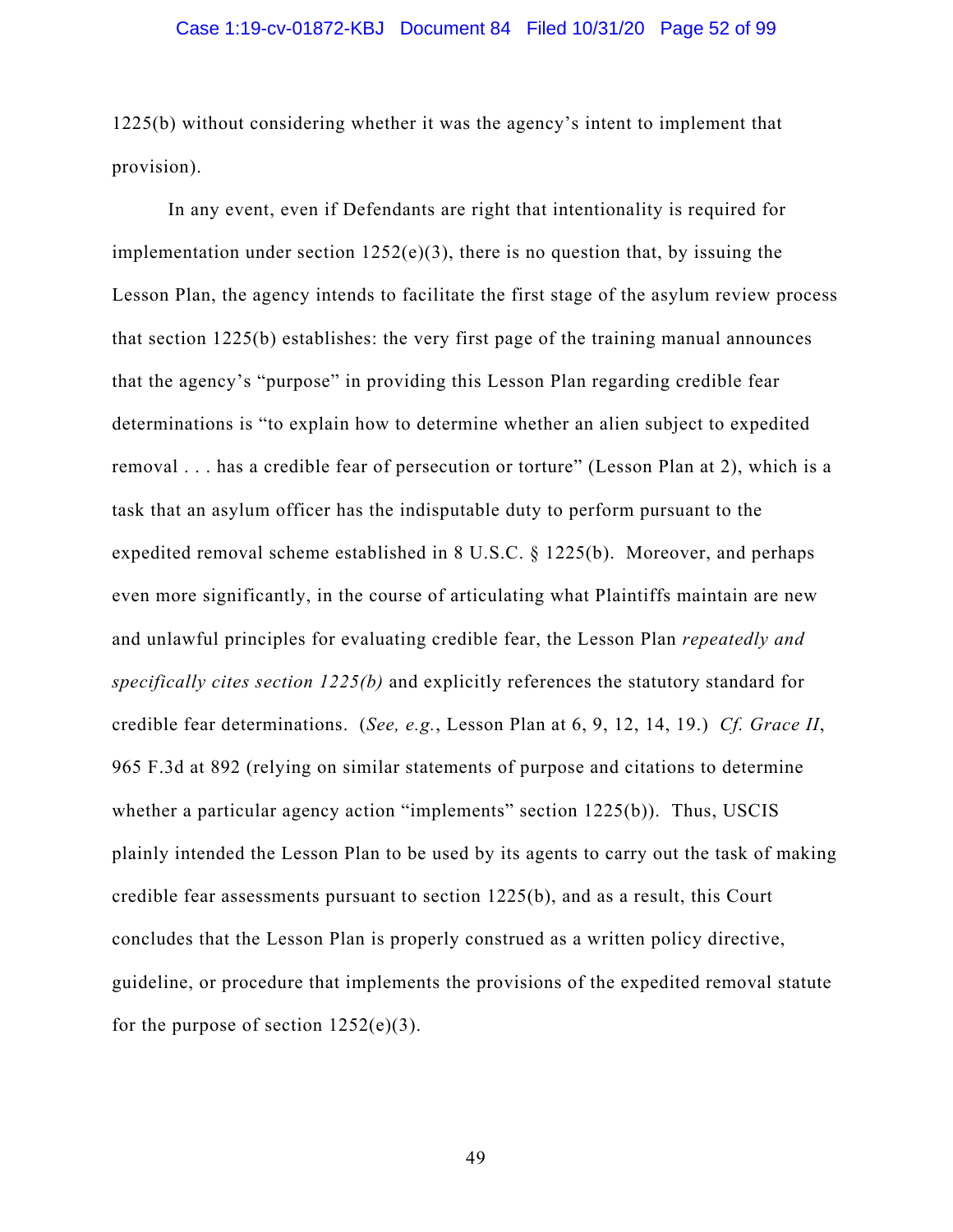## 2. Plaintiffs' Claims Are Not Time-Barred

In their reply brief, Defendants pivot to yet another potential basis for asserting that section  $1252(e)(3)$ 's judicial review requirements are not satisfied under the circumstances presented here; they contend that "Congress has imposed a jurisdictional requirement that these challenges be filed 'no later than 60 days after the date the challenged section, regulation, directive, guideline, or procedure . . . is *first*  implemented[,]'" but "most of the 2019 Lesson Plan has been operative for years, to say nothing of the underlying statutes, regulations, external policies, and other materials cited in the Lesson Plan, much of which has also been operative for years." (Defs.' Reply at 17 (emphasis in the original).)<sup>12</sup> Assuming *arguendo* that the 60-day requirement of section  $1252(e)(3)(B)$  is jurisdictional in nature—which is not at all clear, given that section 1252(e)(3) does not speak in jurisdictional terms, *see MTRNY I*, 405 F. Supp. 3d at 26, *rev'd on other grounds*, *MTRNY II*, 962 F.3d 612; *see also United States v. Kwai Fun Wong*, 575 U.S. 402, 410 (2015) (observing that "most time bars are nonjurisdictional"); *Gonzalez v. Thaler*, 565 U.S. 134, 141 (2012) (suggesting that courts should "press[] a stricter distinction between truly jurisdictional rules . . . and nonjurisdictional claim-processing rules" (internal quotation marks omitted)); *but see Vijender v. Wolf*, No. 19-cv-3337, 2020 WL 1935556, at \*2–6 (D.D.C. Apr. 22,

 $12$  Defendants reference the 60-day requirement in their opening brief, but do not assert that the time bar forecloses Plaintiffs' claims in that context. (*See* Defs.' Mot. at 33–34.) Rather, Defendants mention that part of section  $1252(e)(3)$  initially simply and solely to support their argument about the intended meaning of the statutory term "implementation." (*See id*. at 33 (asserting that "[t]he operation of the statute of limitations under section  $1252(e)(3)$  makes it all the more apparent that Congress did not intend that an interpretation of the asylum or CAT standard in administrative training materials constitutes a new implementation of section  $1225(b)(1)$ ").) The first invocation of the 60-day timeframe as a potential independent bar to the Court's consideration of the merits of Plaintiffs' claims appears in Defendants' reply brief. (*See* Defs.' Reply at 18–19.)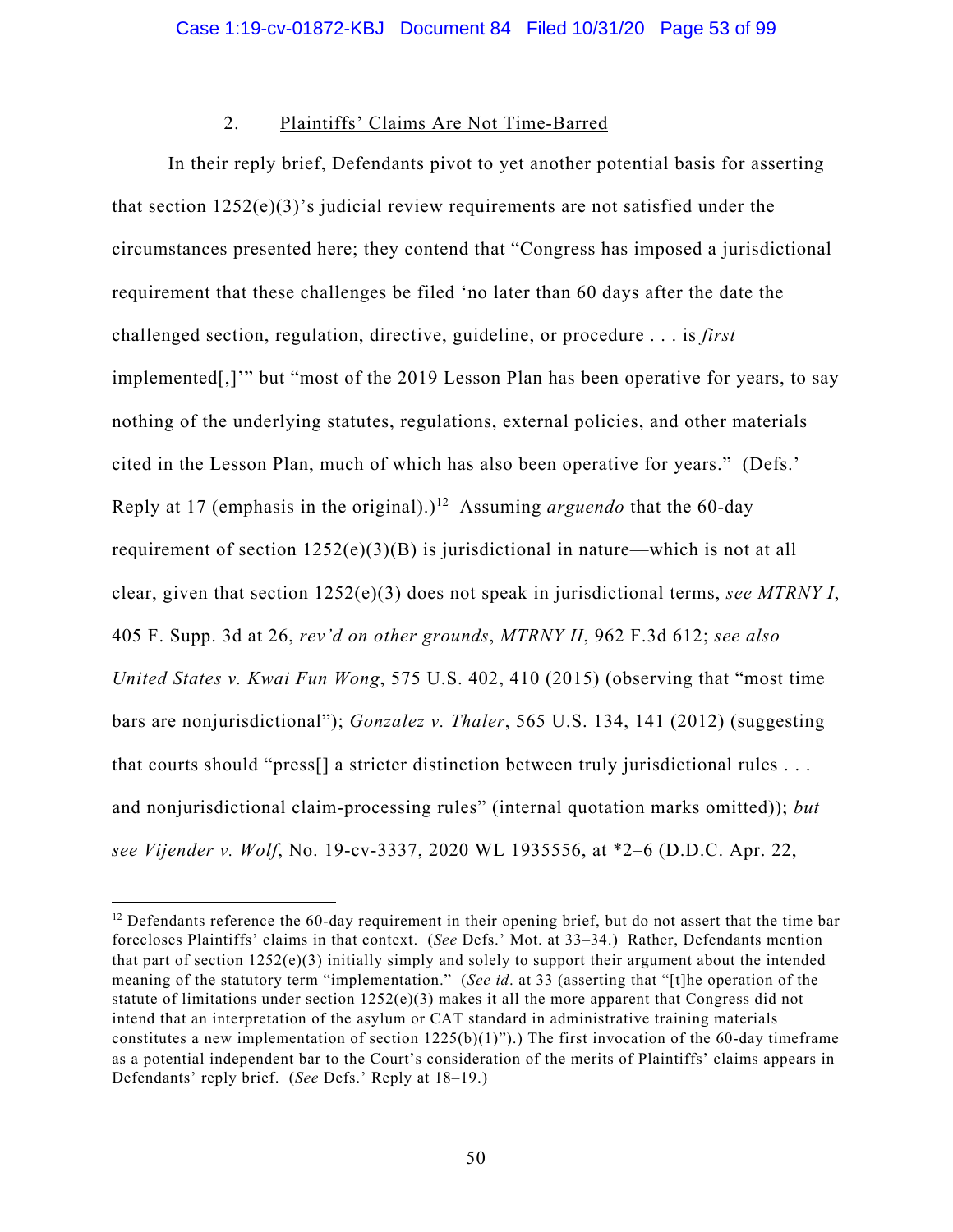#### Case 1:19-cv-01872-KBJ Document 84 Filed 10/31/20 Page 54 of 99

2020) (concluding that the 60-day bar is jurisdictional)—Defendants' insistence that Plaintiffs' claims concerning the Lesson Plan have been brought outside of the prescribed 60-day window are far off base.

First of all, per the plain text of section  $1252(e)(3)$ , a legal claim concerning a written policy directive, guidance, or procedure that implements the expedited removal system is timely if the "action" is brought "no later than 60 days after the date the *challenged* section, regulation, directive, guideline, or procedure . . . is first implemented." 8 U.S.C.  $\S$  1252(e)(3)(B) (emphasis added). Defendants have yet to explain how language that appeared in the Lesson Plan for the first time in April of 2019 could possibly have been challenged previously. And, indeed, it is clear from both the text and operation of section  $1252(e)(3)(B)$  that, by enacting that provision, Congress merely intended to limit the timing of court challenges to within 60 days of when any *particular* policy prescription "first" issues.

Plaintiffs' legal action unquestionably fits within that timeframe. The original complaint in this case was filed on June 25, 2019 (*see* Compl., ECF No. 1, at 21) within 60 days of April 30, 2019, which is the date that is listed on the first page of the relevant version of the Lesson Plan (*see* Lesson Plan at 2). Defendants concede that "this challenge was brought within 60 days of the April 30th Lesson Plan being sent out" (Hr'g Tr., ECF No. 65, at 41:4–5), and the D.C. Circuit has held that the 60-day period in section  $1252(e)(3)(B)$  begins to run on the "effective date" of the relevant regulation or written policy, *AILA II*, 199 F.3d at 1355 (holding that, because the challenged regulation was "effective April 1, 1997," a challenge to that regulation "had to be filed no later than sixty days after April 1"). Thus, the claims in Plaintiffs'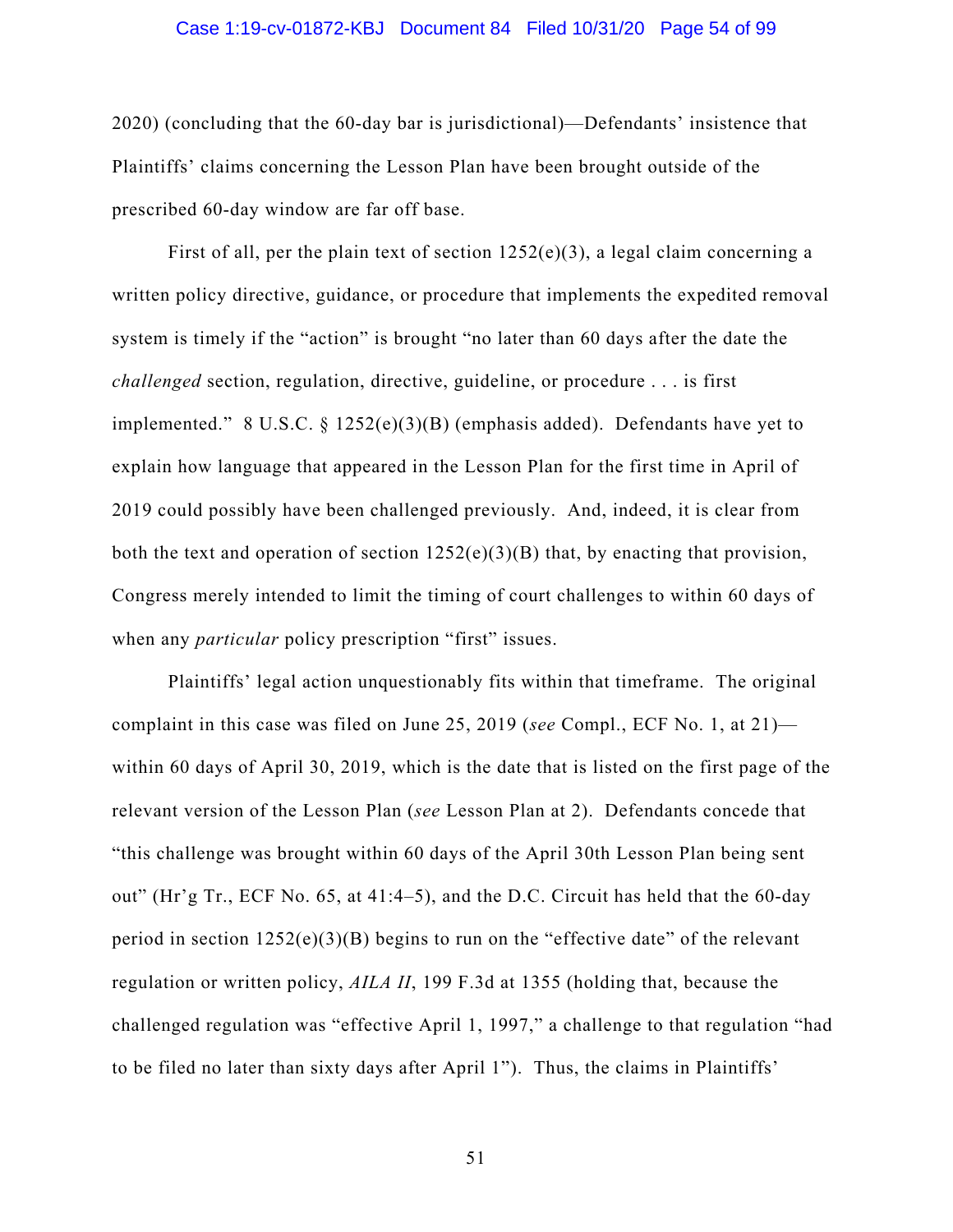#### Case 1:19-cv-01872-KBJ Document 84 Filed 10/31/20 Page 55 of 99

complaint, which concern an amended Lesson Plan that the agency first sent out less than 60 days prior to the filing of this lawsuit, are timely.

There is really no basis in law or logic for Defendants to suggest otherwise. Nevertheless, Defendants argue that section 1252(e)(3)(B) requires the Court to determine *which* of the amended "parts of a reviewable agency document are [*actually*] new" (Defs.' Reply at 18), as distinguished from those amended sections that are substantially similar to the prior iteration because, for example, only "some language on the margins" has changed (Hr'g Tr. at 41:23–25). To support this contention, defense counsel emphasizes that the agency has "discretion to reword" its guidance documents, and argues that it should be able to do so without restarting the 60-day clock. (*Id.* at 42:7.) In the agency's view, then, the Court must "figure out [what] degree of deviance" there is between the prior version of a written policy provision and the challenged amendment in order to determine whether such changes are sufficiently substantive to restart the statutory clock. (*Id.* at 43:14–15.)

Nothing in the statute requires this result. In particular, section  $1252(e)(3)$ plainly authorizes judicial review of written policies, guidelines, or procedures that implement the expedited removal statute, without regard to whether such policies deviate substantively from an agency's prior practices. Thus, consistent with binding precedent, the "first" implementation language in section 1252(e)(3)(B) need not, and should not, be read that broadly. *Cf*. *MTRNY II*, 962 F.3d at 623–24 (explaining that the strong "presumption favoring judicial review of administrative action" applies "even where, as here, the statute expressly prohibits judicial review—in other words, the presumption dictates that such provisions must be read narrowly" (internal quotation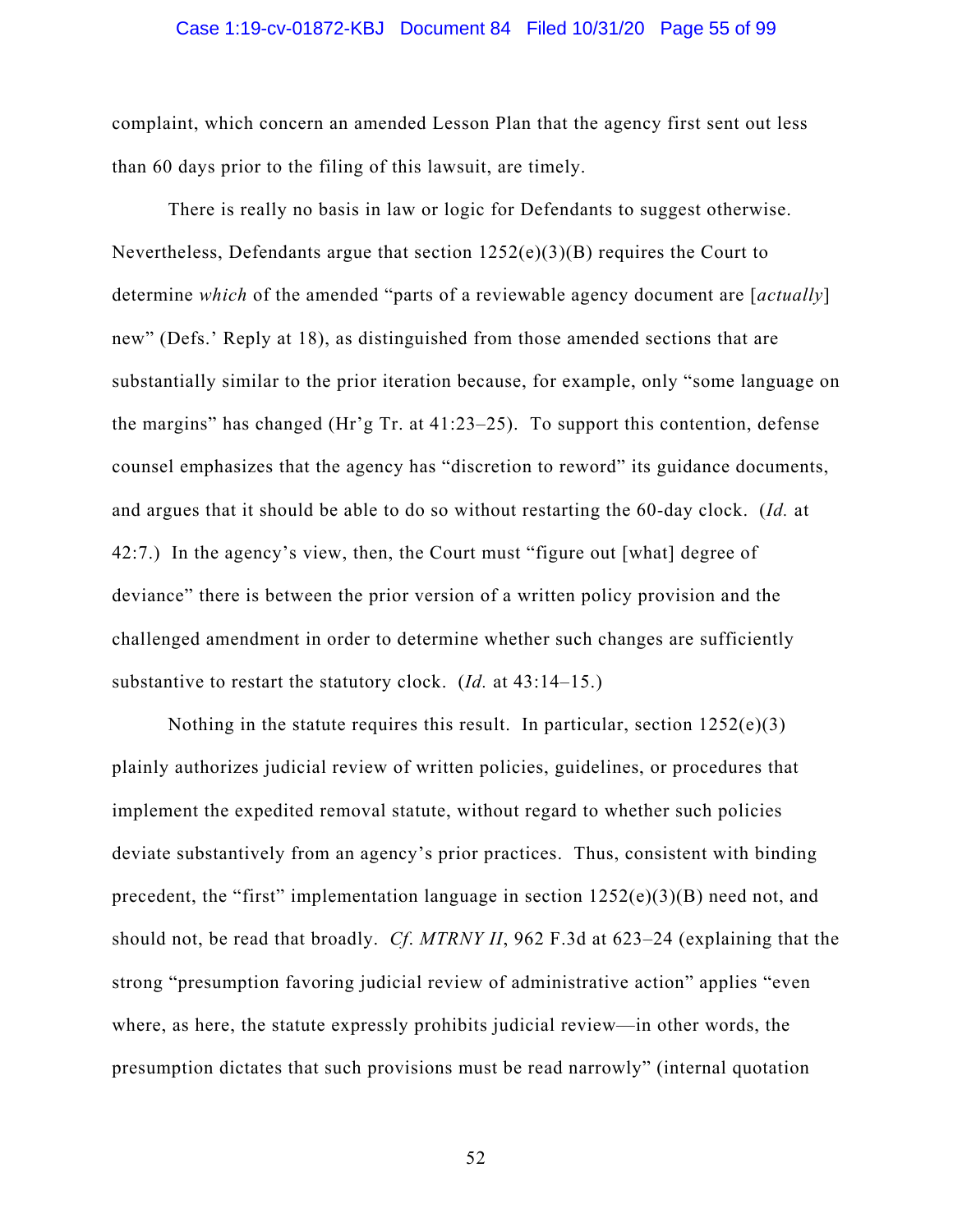#### Case 1:19-cv-01872-KBJ Document 84 Filed 10/31/20 Page 56 of 99

marks and citation omitted)). Accordingly, all that is necessary for timeliness under section  $1252(e)(3)(B)$  is what indisputably happened here: that the lawsuit Plaintiffs have filed to challenge aspects of an agency's written policy directive concerning implementation of the expedited removal scheme is brought within 60 days of when the agency issues the document that contains the challenged prescriptions.

# **C. The Lesson Plan Violates The INA And Its Implementing Regulations**

Having determined that Plaintiffs have Article III standing to bring the claims in this lawsuit, that Plaintiffs' claims are not moot, and that the Court has subject-matter jurisdiction to consider Plaintiffs' legal challenge (*see supra* Sections IV.A–B), the Court now turns to the merits of the complaint's contention that the Lesson Plan is unlawful. As a reminder, Plaintiffs have cited alternative and independent grounds for this proposition, beginning with the contention that certain provisions of the Lesson Plan are "not consistent with the governing [immigration] statutes and regulations" pursuant to section  $1252(e)(3)$ . (Pls.' Mot. at 39; *see also* Am. Compl.  $[90.1]$ <sup>3</sup>

To substantiate this particular claim, Plaintiffs' complaint sets out various examples of ways in which the Lesson Plan allegedly transgresses the INA and its

<sup>&</sup>lt;sup>13</sup> The parties here appear to agree that section  $1252(e)(3)$  creates a cause of action to review the Lesson Plan's consistency with the INA (as amended) and its implementing regulations. (*See* Defs.' Mot. at 55 (noting that section 1252(e)(3) is "the only available cause of action" for Plaintiffs' claims); *see also*  Pls.' Mot. at 39.) This Court has previously doubted whether section 1252(e)(3)'s reference to judicial review of claims that agency's written policies are "otherwise in violation of law" means that "Congress sought to permit plaintiffs to police DHS's compliance with the universe of potentially applicable legal requirements under circumstances in which there would have otherwise been no relief with respect to that violation<sup>[.]"</sup> *MTRNY I*, 405 F. Supp. 3d at 38. But, regardless, section 1252(e)(3) contains an express cause of action for the claim that the agency's policy prescriptions are "not consistent with [the] applicable provisions of" the INA, 8 U.S.C. § 1252(e)(3)(ii), and *that* cause of action (which also "exists, presumptively, with respect to every statute that confers guided discretion upon agency actors") "necessarily relates to the substantive standards that the INA itself prescribes." *MTRNY I*, 405 F. Supp. 3d at 38 n.20 (citing 8 U.S.C. § 1252(e)(3)(ii))*.*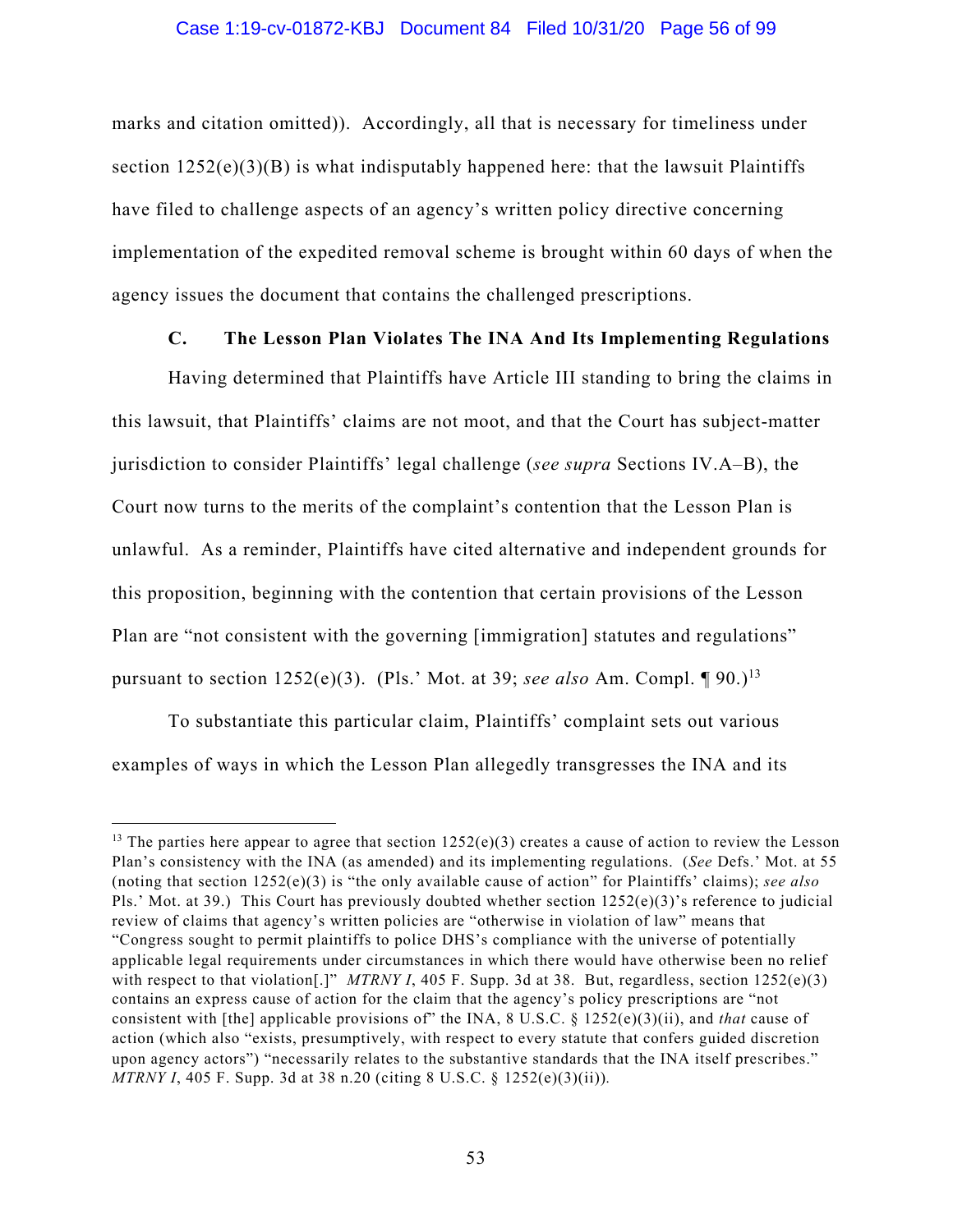#### Case 1:19-cv-01872-KBJ Document 84 Filed 10/31/20 Page 57 of 99

implementing regulations. (*See, e.g*., Am. Compl. ¶ 85(c) (asserting that the Lesson Plan "directs asylum officers to make negative credible fear determinations based on what are actually discretionary factors, not eligibility criteria" (emphasis omitted)); *id.* ¶ 83 (arguing that the Lesson Plan "increases the evidentiary burden the asylum seeker must carry to pass a credible fear screening"); *see also* Pls.' Mot. at 39–50 (expounding further upon the alleged conflict between the credible fear standards in the Lesson Plan and those established by the INA and its related regulations).) For their part, Defendants argue that there is no inconsistency between the provisions of the Lesson Plan and the relevant substantive statutes and regulations. (*See generally* Defs.' Mot. at 48–54; Defs.' Reply at 32–40.)

As explained below, this Court finds that Plaintiffs have the better of this argument. In reaching that conclusion, the Court has applied the well-worn deference framework that governs a federal court's determination of whether or not an agency has faithfully interpreted the law in relation to its own pronouncements. *See Grace II*, 965 F.3d at 896 (noting that it is "well settled" that traditional principles of agency deference "are applicable to the Attorney General's interpretation of the INA" and its implementing regulations (internal quotation marks and citation omitted)). Thus, to the extent Plaintiffs are challenging Defendants' interpretation of the INA, the Court asks "whether Congress has directly spoken to the precise question at issue[,]" because courts "must give effect to the unambiguously expressed intent of Congress." *Chevron, U.S.A., Inc. v. Nat. Res. Def. Council, Inc.*, 467 U.S. 837, 842–43 (1984). But "if the statute is silent or ambiguous with respect to the specific issue, the question for the court [becomes] whether the agency's answer is based on a permissible construction of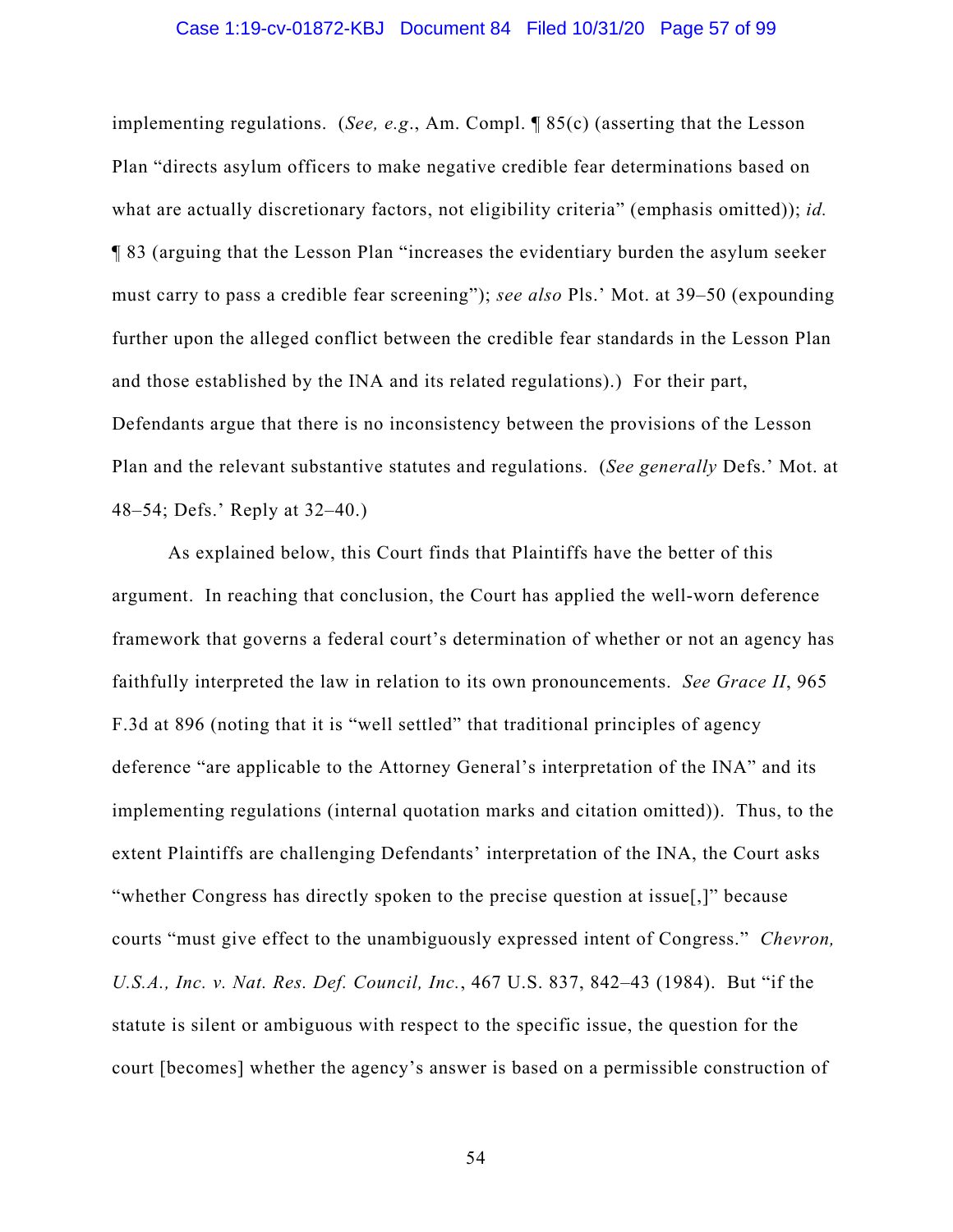#### Case 1:19-cv-01872-KBJ Document 84 Filed 10/31/20 Page 58 of 99

the statute." *Id.* at 843. And where Plaintiffs seek to challenge Defendants' interpretation of *regulations* that implement the INA, the Court asks whether the regulation is "genuinely" or "truly" ambiguous, "even after a court has resorted to all the standard tools of interpretation." *Kisor v. Wilkie*, 139 S. Ct. 2400, 2414 (2019). If it is, then the relevant question becomes whether Defendants' interpretation is "reasonable" or "within the zone of ambiguity the court has identified after employing all its interpretive tools." *Id.* at 2415–16.

When this Court applies these standards to evaluate the bulk of the provisions of the Lesson Plan that Plaintiffs point to as examples of the unlawful nature of this guidance, the Court concludes that USCIS has unlawfully required screening officers to make credible fear determinations in a manner that is manifestly inconsistent with the two-stage asylum eligibility framework that the INA plainly establishes. In addition, the Court finds that certain Lesson Plan provisions speak to aspects of the credible fear process that neither Congress nor DHS has expressly addressed, but in so doing USCIS improperly relies on unreasonable interpretations of the established statutory scheme. Therefore, the Court concludes that various aspects of the Lesson Plan cannot be squared with the INA's mandates.

## 1. The INA And Its Regulations Plainly Establish A Two-Stage Framework To Demonstrate Asylum Eligibility In The Expedited Removal Context, And Provide Standards For Making The Required Assessment At Each Stage Of The Process

To start, it bears repeating that, under the INA, DHS may designate certain noncitizens for expedited removal, *see* 8 U.S.C. § 1225(b)(1)(A)(iii)(I)–(II), and the process for determining whether those individuals will be granted asylum, or will be removed from the United States swiftly, has two stages: (1) an initial screening to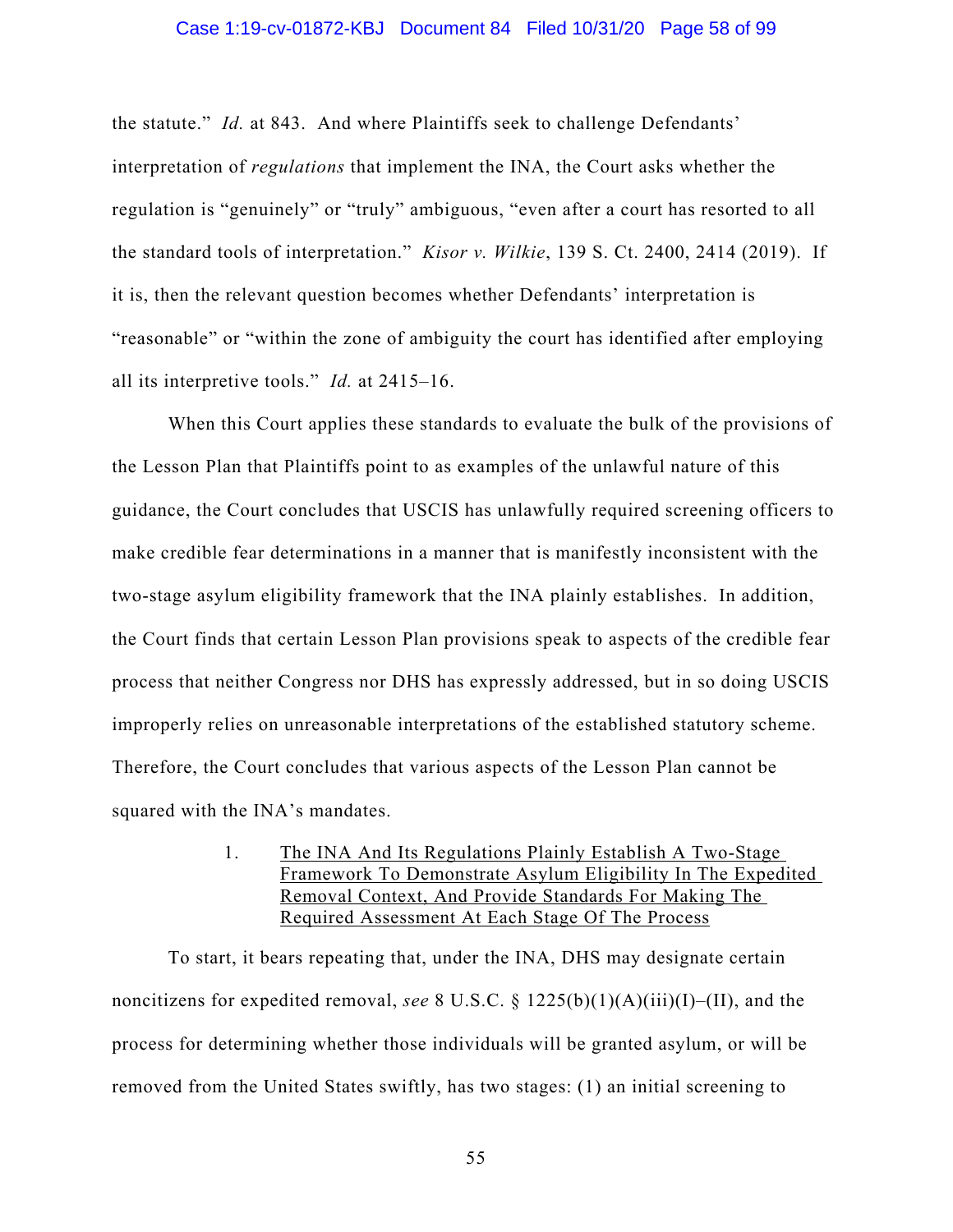#### Case 1:19-cv-01872-KBJ Document 84 Filed 10/31/20 Page 59 of 99

determine whether or not the noncitizen has a credible fear of persecution or torture in their home country (if she does not, she is slated for expedited removal without an additional hearing), and (2) full removal proceedings, during which the noncitizen bears the burden of establishing her eligibility for asylum.

Moreover, and importantly, the legal standard for whether or not a noncitizen clears the first hurdle in this two-stage process—*i.e.*, whether she is entitled to a positive credible fear determination or an adverse one—is specifically addressed in the INA. Section 1225(b) defines "credible fear of persecution" as follows:

> For purposes of this subparagraph, the term "credible fear of persecution" means that there is a significant possibility, taking into account the credibility of the statements made by the alien in support of the alien's claim and such other facts as are known to the officer, that the alien could establish eligibility for asylum under section 1158 of this title.

*Id.* § 1225(b)(1)(B)(v). As relevant here, a noncitizen is eligible for asylum under section 1158 if she demonstrates that she "is a refugee[,]" *id*. § 1158(b)(1)(A)—a term that the statute defines as a noncitizen "who is unable or unwilling to return to  $\dots$ . [her] country because of [past] persecution or a well-founded fear of persecution on account of race, religion, nationality, membership in a particular social group, or political opinion," *id.*  $\frac{1}{2}$  1101(a)(42)(A).<sup>14</sup>

 $14$  A "credible fear of torture" is defined by regulation, not statute, and has a meaning that is notably different from the statutory standard that defines a credible fear of persecution. For example, instead of turning on the "possibility" that the noncitizen "could establish" eligibility in the future, 8 U.S.C.  $\S 1225(b)(1)(B)(v)$ , the regulations that govern credible fear of torture state that "an alien will be found to have a credible fear of torture if the alien shows that there is a significant possibility that he or she *is*  eligible for withholding of removal or deferral of removal[,]" 8 C.F.R. § 208.30(e)(3) (emphasis added). Because the complaint most clearly alleges that provisions of the Lesson Plan concerning the determination of a credible fear of persecution conflict with the INA, the Court has only considered Plaintiffs' claims concerning the Lesson Plan's consistency with the credible fear of persecution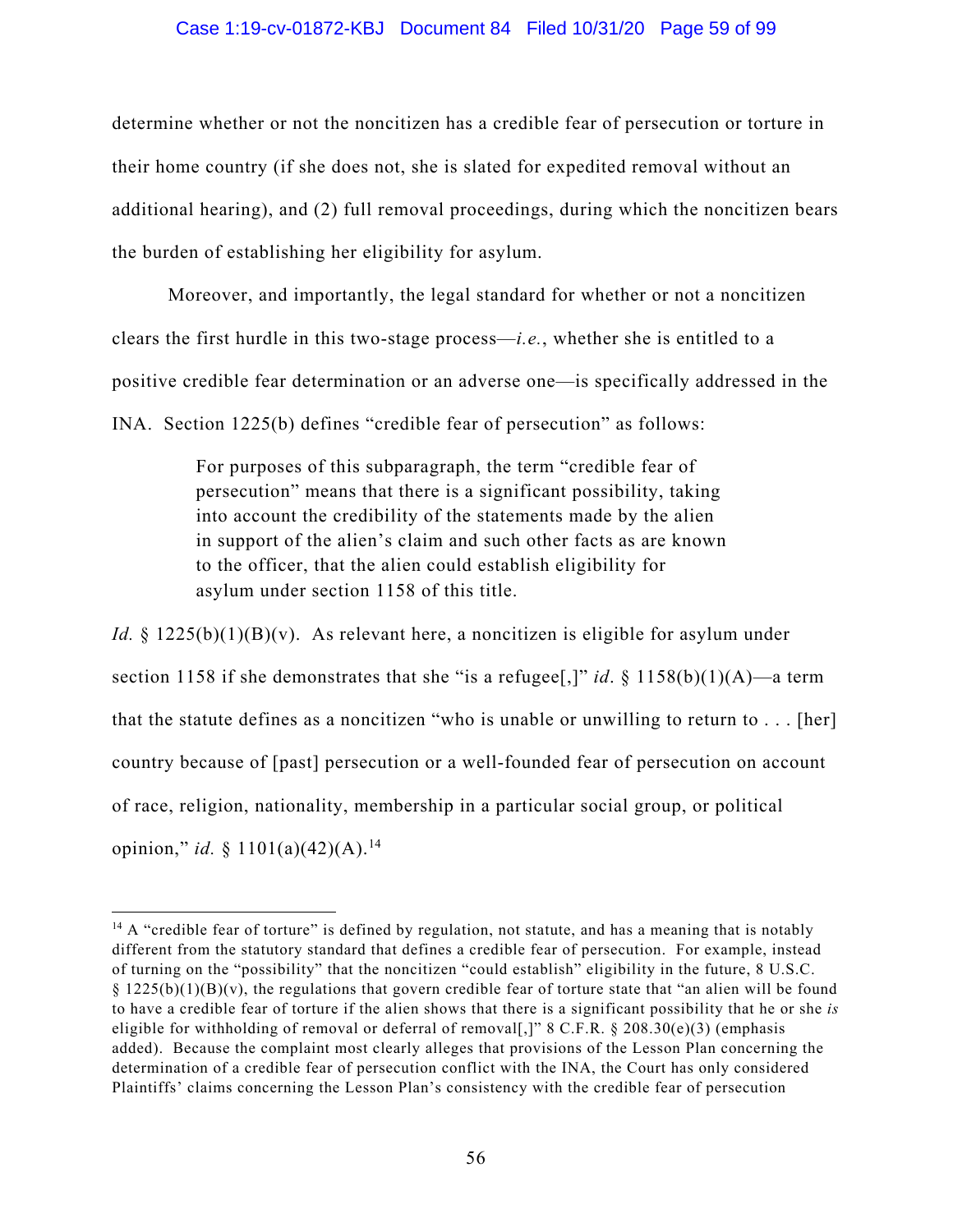#### Case 1:19-cv-01872-KBJ Document 84 Filed 10/31/20 Page 60 of 99

The INA also specifically addresses *the manner* in which government officers undertake to assess whether a noncitizen has a credible fear of persecution. A trained "asylum officer" interviews the noncitizen, *id.* § 1225(b)(1)(B)(i), and determines whether she has a credible fear of persecution, "taking into account the credibility of the statements" of the applicant in support of her claim and "such other facts as are known to the officer," *id.* § 1225(b)(1)(B)(v). The applicable regulations clarify that "[t]he purpose of the interview shall be to elicit all relevant and useful information bearing on whether the applicant has a credible fear of persecution[,]" and that the interview is to be conducted "in a nonadversarial manner[.]" 8 C.F.R. § 208.30(d).

During this credible fear interview, the noncitizen "may present other evidence" concerning "whether the applicant has a credible fear of persecution or torture[,]" *id.*  § 208.30(d)(4); however, such additional proof is only provided "if available[,]" and is not required, *id.* Accordingly, courts have long held that "the credible fear interview does not require the level of detail expected of the petitioner for an asylum claim[,]" *Yang v. Ashcroft*, 99 F. App'x 124, 125 (9th Cir. 2004), especially since these "often rushed" assessments can occur under "tense conditions," *Lin Ming Feng v. Sessions*, 721 F. App'x 53, 55 (2d Cir. 2018). As a practical matter, a noncitizen "appearing at a credible fear interview has ordinarily been detained since his or her arrival in the United States and is therefore likely to be more unprepared, more vulnerable, and more wary of government officials than an asylum applicant who appears for an interview before immigration authorities well after arrival." *Zhang v. Holder*, 585 F.3d 715, 724

process laid out in the INA and its implementing regulations.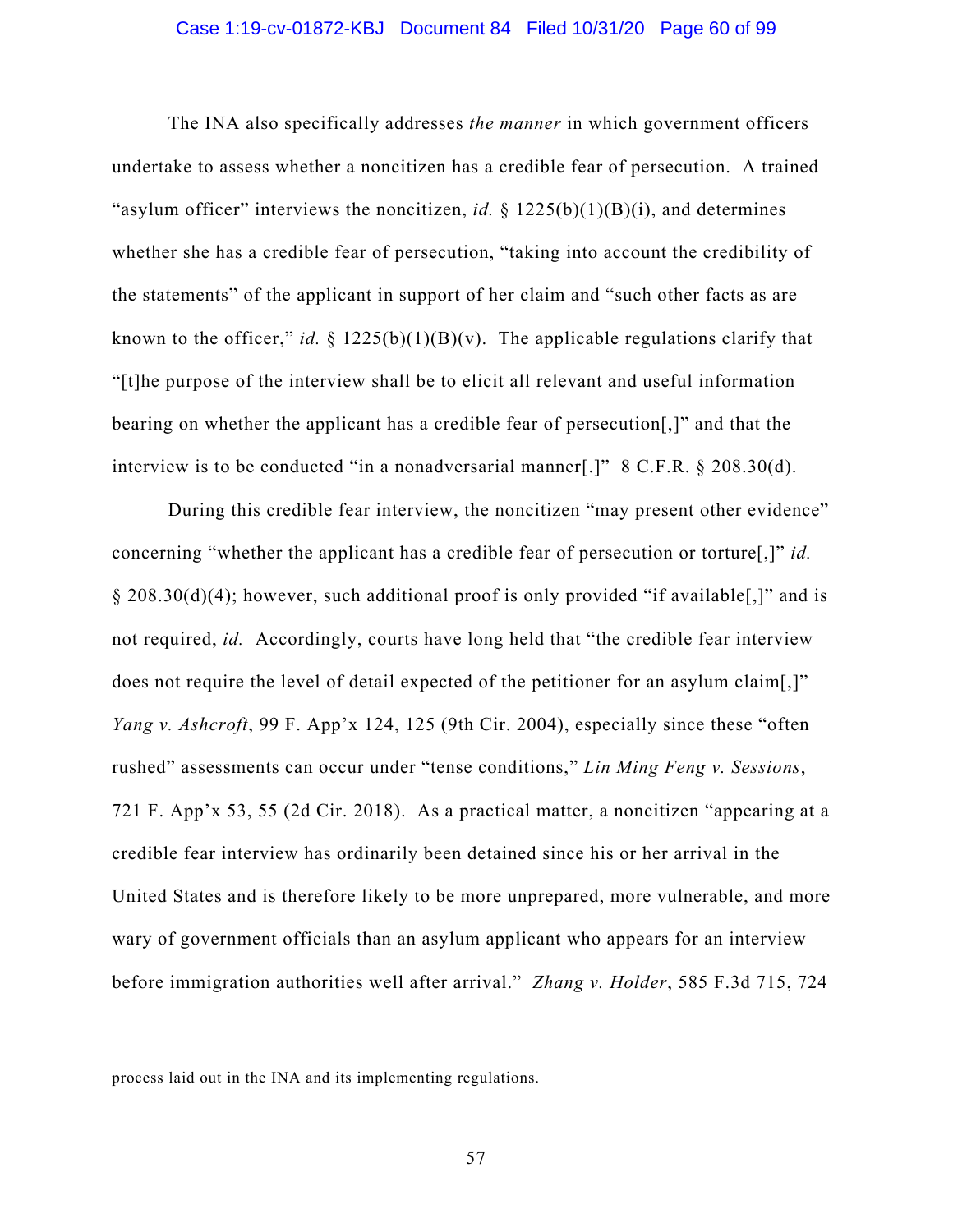#### Case 1:19-cv-01872-KBJ Document 84 Filed 10/31/20 Page 61 of 99

(2d Cir. 2009). Moreover, the interviewee "is not represented by counsel, and may be completely unfamiliar with United States immigration laws and the elements necessary to demonstrate eligibility for asylum." *Ramsameachire v. Ashcroft*, 357 F.3d 169, 179 (2d Cir. 2004) (Sotomayor, J.). Thus, this first stage of the asylum eligibility process is intended to be a mere "screening interview[,]" *Thuraissigiam*, 140 S. Ct. at 1965, during which "[t]he applicant need not show that he or she *is in fact eligible* for asylum—a 'credible fear' equates to only a 'significant possibility' that the alien would be eligible." *Id.* (emphasis in original); *see also Ferreira v. Lynch*, 831 F.3d 803, 809 (7th Cir. 2016) ("[T]he credible-fear interview is not meant to be a detailed account of the events supporting an applicant's asylum claim[.]"). 15

It is also important to note that the noncitizens who are found to have a credible fear of persecution after the credible fear interview are statutorily entitled to proceed to the next stage of the process: section  $1225(b)(1)(B)(ii)$  states unequivocally that, "[i]f the officer determines at the time of the interview that an alien has a credible fear of persecution (within the meaning of clause (v)), the alien *shall be* detained for further consideration of the application for asylum" in the context of full removal proceedings. 8 U.S.C. § 1225(b)(1)(B)(ii) (emphasis added); *see also* 8 C.F.R. § 208.30(e)(5)(i) (providing that a noncitizen who "is able to establish a credible fear of persecution but

<sup>&</sup>lt;sup>15</sup> The relevant legislative history confirms that Congress intended for the credible fear threshold "to be a low screening standard for admission into the usual full asylum process." 142 Cong. Rec. S11,491 (daily ed. Sept. 27, 1996) (statement of Sen. Hatch); *see also* 142 Cong. Rec. H11,081 (daily ed. Sept. 25, 1996) (statement of Rep. Hyde) (explaining that the "significant possibility" standard is lower than the "more probable than not" language used in an earlier version of the bill). *Cf. Inspection and Expedited Removal of Aliens*, 62 Fed. Reg. 10,312, 10,320 (Mar. 6, 1997) ("The credible fear standard sets a low threshold of proof of potential entitlement to asylum; many aliens who have passed the credible fear standard will not ultimately be granted asylum.").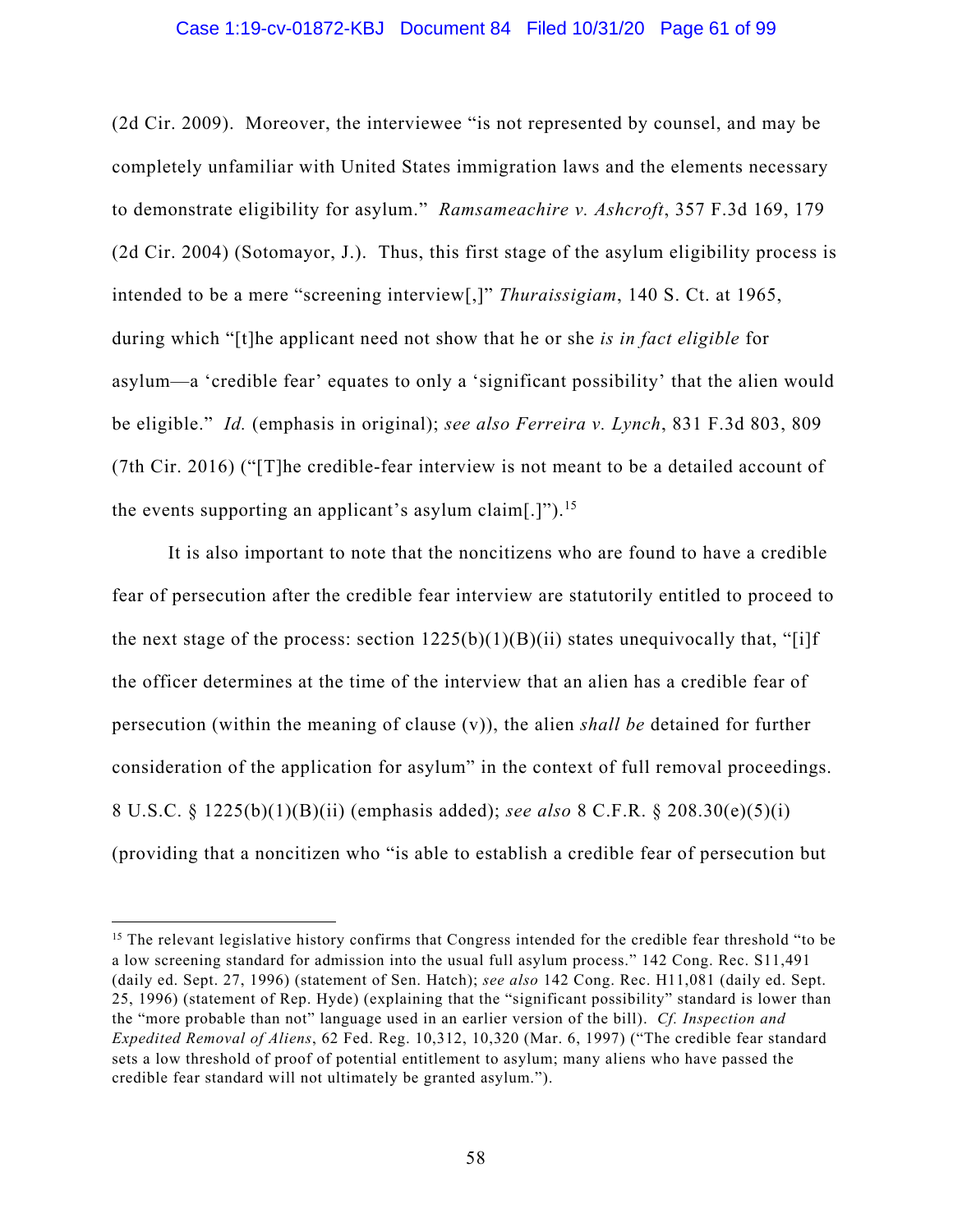#### Case 1:19-cv-01872-KBJ Document 84 Filed 10/31/20 Page 62 of 99

appears to be subject to one or more of the mandatory bars to applying for, or being granted, asylum . . . shall nonetheless" be placed in full removal proceedings).

With respect to the second stage of the asylum-eligibility process, asylum seekers have a full hearing before an immigration judge, *see* 8 U.S.C. § 1229a, during which they may be represented by counsel, *see id.* § 1362. The goal, in relevant part, is to "refer[] to specific facts sufficient to demonstrate that the applicant is a refugee[,]" *id.* § 1158(b)(1)(B)(ii), and if the judge "determines that the applicant should provide evidence that corroborates otherwise credible testimony, such evidence must be provided unless the applicant does not have the evidence and cannot reasonably obtain the evidence[,]" *id.* Per the applicable regulations, "[t]he burden of proof is on the applicant for asylum to establish that he or she is a refugee[,]" and the noncitizen "may qualify as a refugee either because he or she has suffered past persecution or because he or she has a well-founded fear of future persecution." 8 C.F.R. § 208.13(a)–(b).

Finally, the INA and its implementing regulations make clear that even those noncitizens who establish that they are *eligible* for asylum because they qualify as refugees are not *entitled* to asylum under U.S. law. In other words, at the end of the day, asylum is *discretionary* relief that the federal government "*may* grant" to anyone the agency "determines . . . is a refugee" in the context of full removal proceedings. 8 U.S.C. § 1158(b)(1)(A) (emphasis added). DHS has promulgated regulations that lay out various discretionary criteria to guide agency officials in deciding whether to grant asylum to noncitizens. In particular, a noncitizen who demonstrates that she has been persecuted *in the past* "shall also be presumed to have a well-founded fear of persecution on the basis of the original claim[,]" 8 C.F.R. § 208.13(b)(1), although an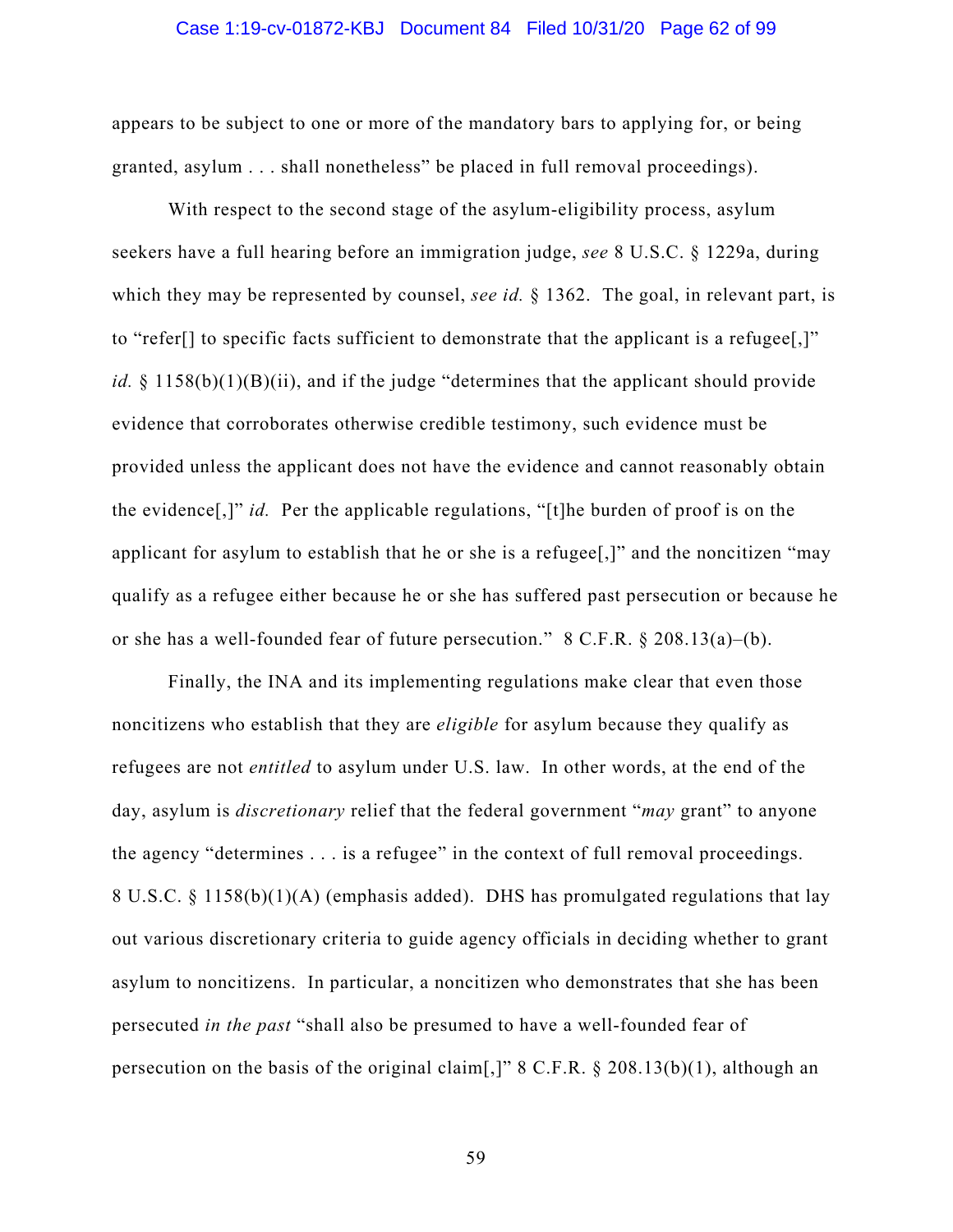#### Case 1:19-cv-01872-KBJ Document 84 Filed 10/31/20 Page 63 of 99

asylum officer can, "in the exercise of his or her discretion," deny the asylum application of a noncitizen entitled to such a presumption by making a finding, "by a preponderance of the evidence[,]" that either "[t]here has been a fundamental change in circumstances such that the applicant no longer has a well-founded fear of persecution" or "[t]he applicant could avoid future persecution by relocating to another part of the applicant's country of nationality[,]" *id.* § 208.13(b)(1)(i). If the asylum officer makes either finding, the noncitizen bears the burden of establishing that she "may be granted asylum, in the exercise of the decision-maker's discretion," *id.* § 208.13(b)(1)(iii), for "humanitarian reasons[,]" *Matter of Chen*, 20 I. & N. Dec. 16, 19 (B.I.A. 1989), including "compelling reasons for being unwilling or unable to return to the country arising out of the severity of the past persecution[,]" or when "there is a reasonable possibility that he or she may suffer other serious harm upon removal to that country[,]" 8 C.F.R. § 208.13(b)(1)(iii).

- 2. Certain Provisions Of The Lesson Plan Conflate The Initial Credible Fear Screening Standards With The Requirements For Asylum Eligibility, And Are Thus Manifestly Inconsistent With The INA's Express Prescriptions
	- a. *The Lesson Plan Requires That A Noncitizen "Identify More Than Significant Evidence That The Applicant Is A Refugee Entitled To Asylum" In Order To Pass The Credible Fear Screening*

The Lesson Plan specifically instructs USCIS asylum officers that "the credible fear significant possibility standard of proof . . . requires the applicant to identify more than significant evidence that the applicant is a refugee entitled to asylum[.]" (Lesson Plan at 13 (internal quotation marks omitted).) This policy is in direct conflict with the plain text of the INA and its regulations in three related ways.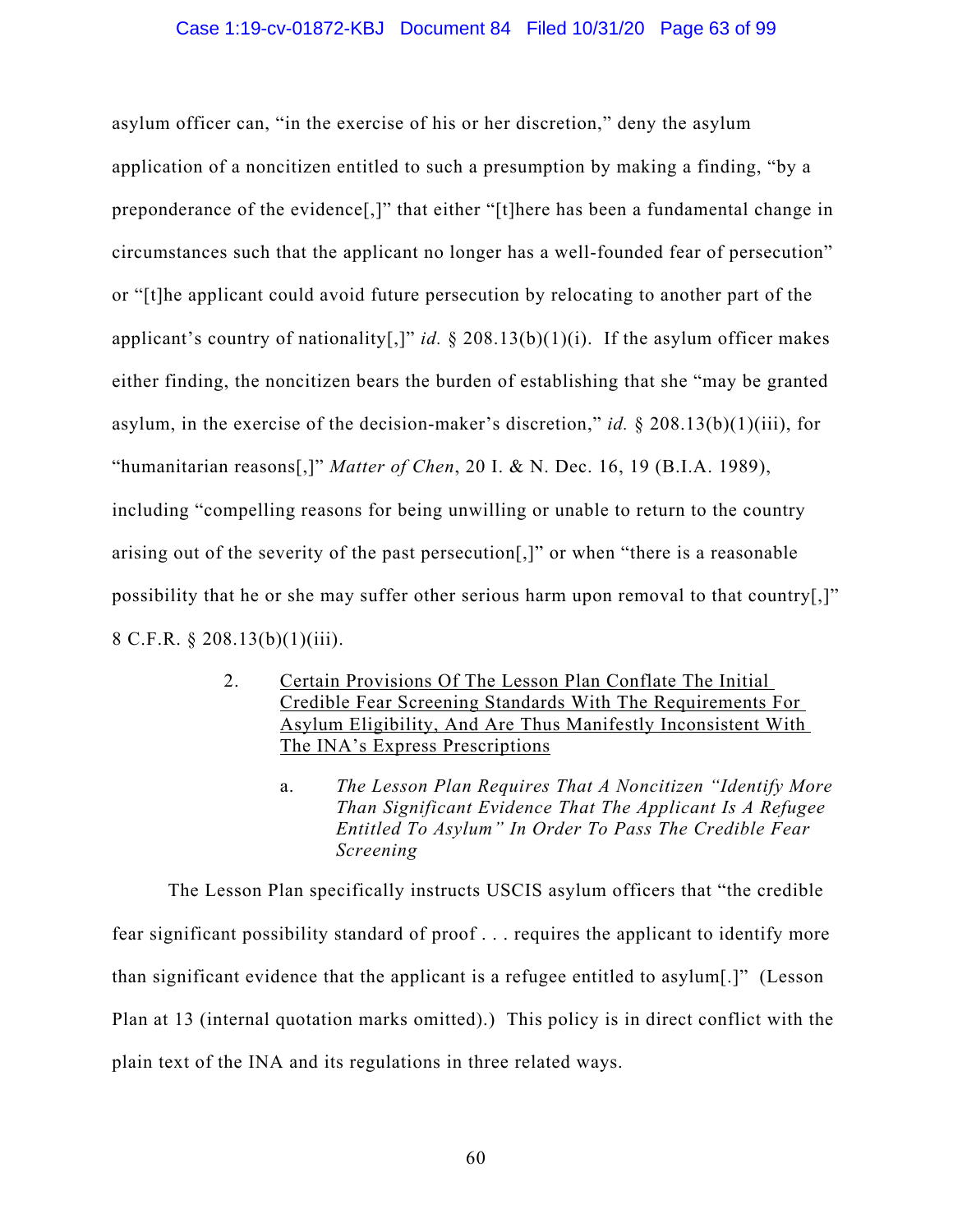### Case 1:19-cv-01872-KBJ Document 84 Filed 10/31/20 Page 64 of 99

First of all, the INA only requires that a credible fear interviewee have a "significant possibility" of establishing her eligibility for asylum, 8 U.S.C.  $\S 1225(b)(1)(B)(v)$ , which is not the same as demanding "more than significant" evidence that the applicant is a refugee" (Lesson Plan at 13). These two standards plainly differ, for at least the simple reason that the credible fear screening interview, as Congress envisioned it, focuses primarily on the "statements" of the applicant during the interview, not necessarily any evidence. 8 U.S.C. § 1225(b)(1)(B)(v); *see also* 8 C.F.R. § 208.30(d)(4) (providing that the noncitizen "may present other evidence" only "if available"). By contrast, the Lesson Plan expressly requires the asylum officer to evaluate the applicant's evidence. And the fact that the "significant evidence" language that appears in the Lesson Plan "comes from the D.C. Circuit" in a completely different context (Defs.' Reply at 34) is of no moment. It is entirely inapposite that a D.C. Circuit panel once suggested that one of "the elements of a cause of action for negligent or reckless spoliation of evidence" under D.C. law is "a significant possibility of success of the potential civil action if the evidence were available[,]" and that, in that respect, "'significant possibility' . . . implies a showing higher than the already recognized standard of 'significant evidence.'" *Holmes v. Amerex Rent-A-Car*, 180 F.3d 294, 297 (D.C. Cir. 1999) (quoting *Holmes v. Amerex Rent-A-Car*, 710 A.2d 846, 852, 854 (D.C. 1998)). Thus, Defendants cannot rely on that language or that reasoning to contend that the Lesson Plan's clear shift toward mandating an evidentiary showing at the credible fear stage is consistent with what the INA requires.

Second, and similarly, applicants have a credible fear under the INA if there is a significant possibility that they "*could* establish" that they are refugees during the next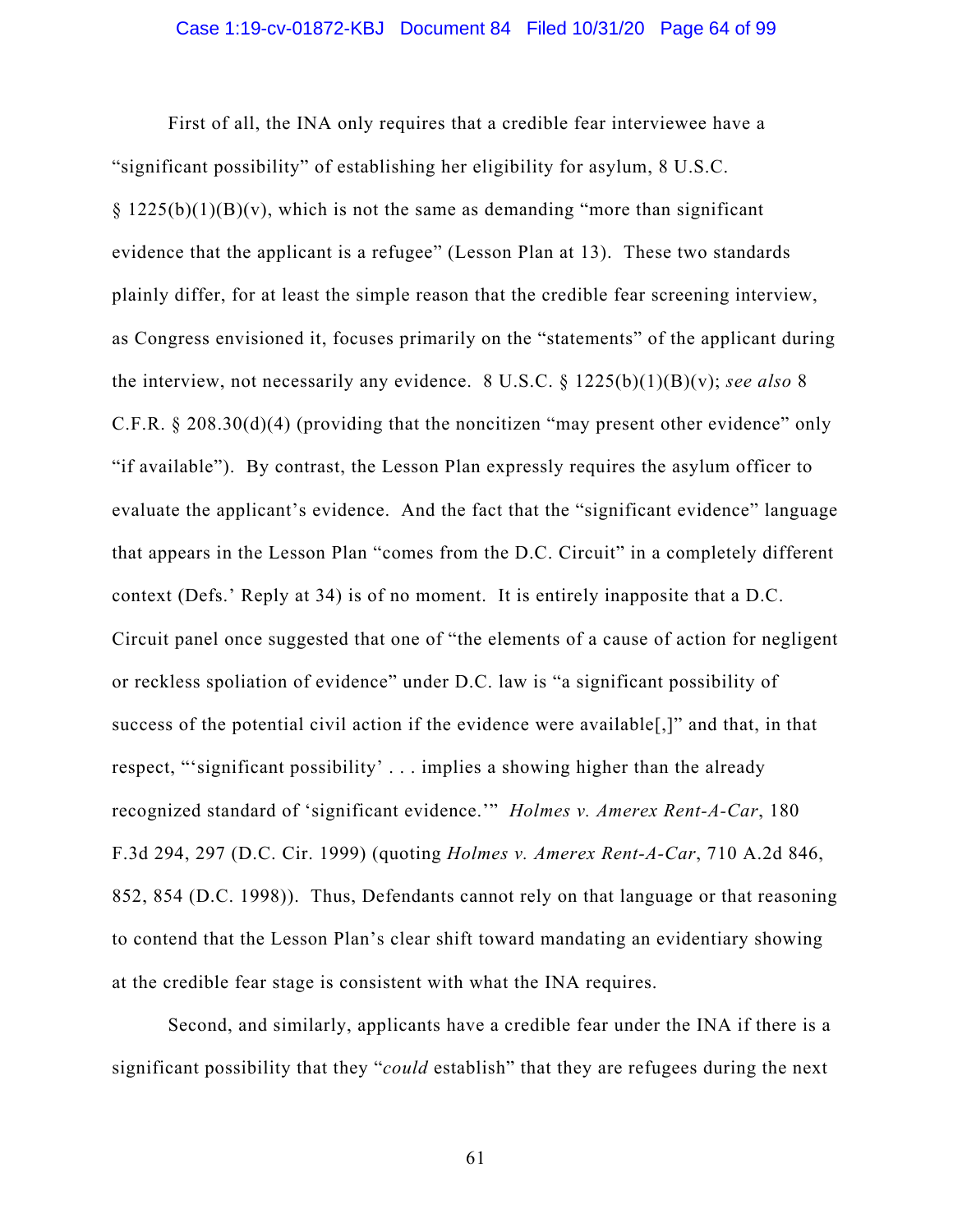#### Case 1:19-cv-01872-KBJ Document 84 Filed 10/31/20 Page 65 of 99

stage of the process,  $8 \text{ U.S.C. } § 1225(b)(1)(B)(v)$  (emphasis added), which means that the Lesson Plan's requirement that a credible fear interviewee have significant evidence that she "*is* a refugee" unquestionably heightens the bar (Lesson Plan at 13 (emphasis added)). "Congress' use of a verb tense is significant in construing statutes[,]" *United States v. Wilson*, 503 U.S. 329, 333 (1992), and there is no doubt that the word "is" connotes "a more certain determination" than "could[,]" *Yusupov v. Att'y Gen. of U.S*., 518 F.3d 185, 201 (3d Cir. 2008) (focusing on a different provision of the INA). Therefore, USCIS's requirement of certainty, as conveyed by the use of the present tense "is," is in tension with Congress's deliberate employment of the verb phrase "could"—for the latter conveys that a possibility, rather than certainty, suffices at the credible fear stage of the asylum-eligibility process.

Third, because even those noncitizens who ultimately manage to establish that they qualify as refugees under the statute are thereby only rendered eligible for asylum, *see* 8 U.S.C. § 1158(b)(1)(A), it is misleading to the point of conflict for the Lesson Plan to require applicants to make a showing of *entitlement* to asylum at the credible fear stage—or, indeed, at any point in the asylum-eligibility process. (*See* Lesson Plan at 13.) And to the extent that this part of the Lesson Plan also appears to demand a more substantial showing than what section  $1225(b)(1)(B)(v)$  requires, it unlawfully alters the credible fear standard. (*See* Pls.' Mot. at 43–44.)

### b. *The Lesson Plan Imports Factors That Are Relevant For Asylum Relief During The Full Removal Proceeding Stage Into The Initial Credible Fear Determination Process*

Under the INA, a noncitizen "who has suffered past persecution or who has a well-founded fear of being persecuted in the future is eligible for asylum," *Gutierrez-*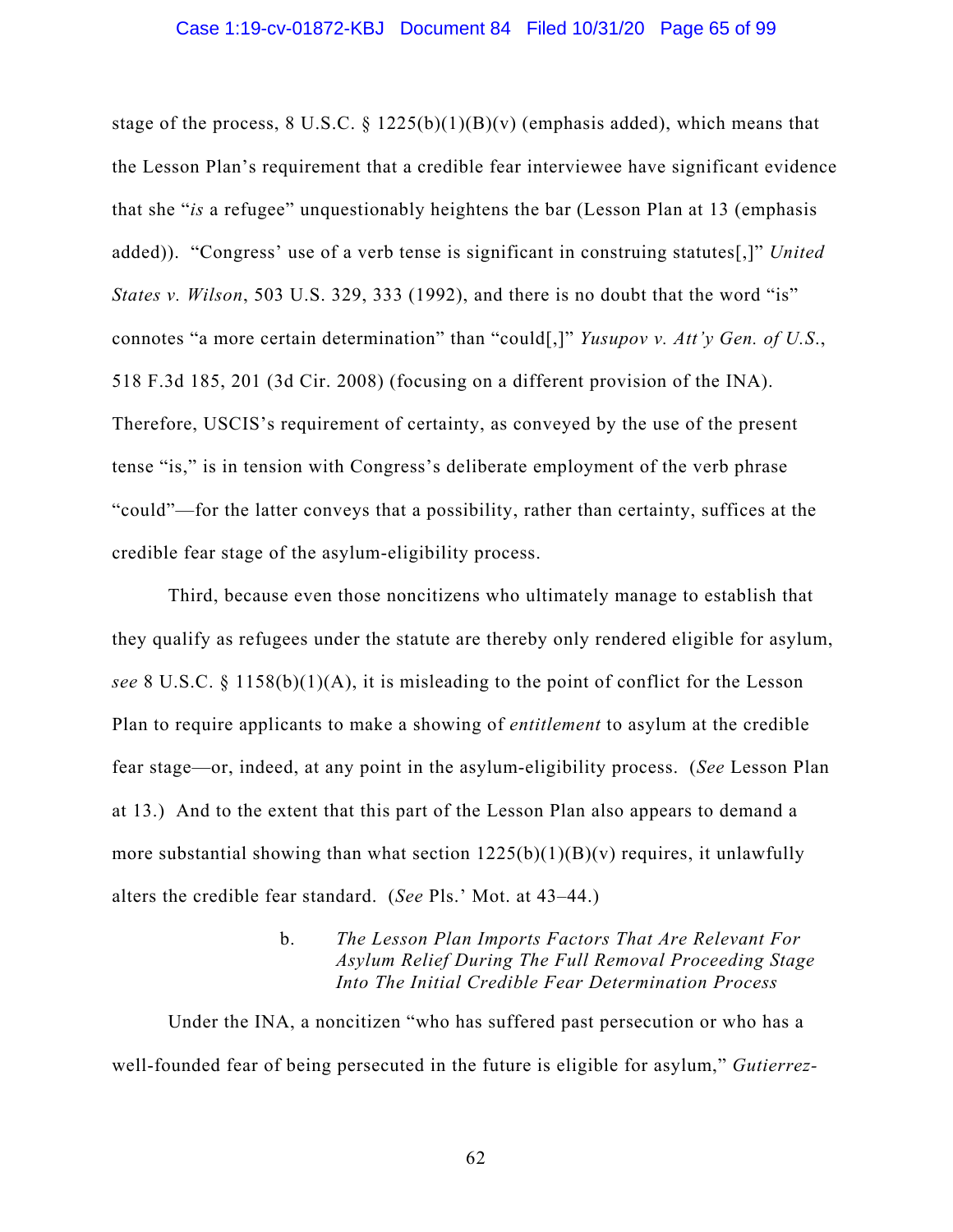*Rogue v. I.N.S.*, 954 F.2d 769, 771 (D.C. Cir. 1992) (internal quotation marks and citation omitted); yet, the ultimate "decision whether to grant asylum is within the discretion of the Attorney General[,]" *id*. The INA's regulations identify particular grounds for the discretionary denial of asylum to established refugees who suffered persecution in the past, including "a fundamental change in circumstances such that the applicant no longer has a well-founded fear of persecution" or the ability to "avoid future persecution by relocating to another part of the applicant's country of nationality[.]" 8 C.F.R.  $\S$  208.13(b)(1)(i). This Court agrees with Plaintiffs that, insofar as the Lesson Plan requires asylum officers to consider these kinds of discretionary factors at the credible fear stage of the asylum eligibility process, it plainly subverts the INA's two-stage asylum scheme.

For instance, according to the Lesson Plan, if "internal relocation is reasonable, the applicant does not have a credible fear of persecution." (Lesson Plan at 16; *see also id.* at 20 (making "a significant possibility that the applicant cannot reasonably internally relocate within his or her country" one of the required elements for a positive credible fear determination).) The Lesson Plan also specifically instructs USCIS asylum officers that the following findings, taken together, "are sufficient to satisfy the credible fear standard": "(1) there is a significant possibility  $\dots$  that the applicant experienced past persecution on account of a protected characteristic, (2) the conditions that gave rise to such persecution continue to exist in the applicant's home country, and (3) the applicant could not avoid such persecution by relocating within his or her home country[.]" (*Id.* at 19; *see also id.* at 36 (same).) And the Lesson Plan further indicates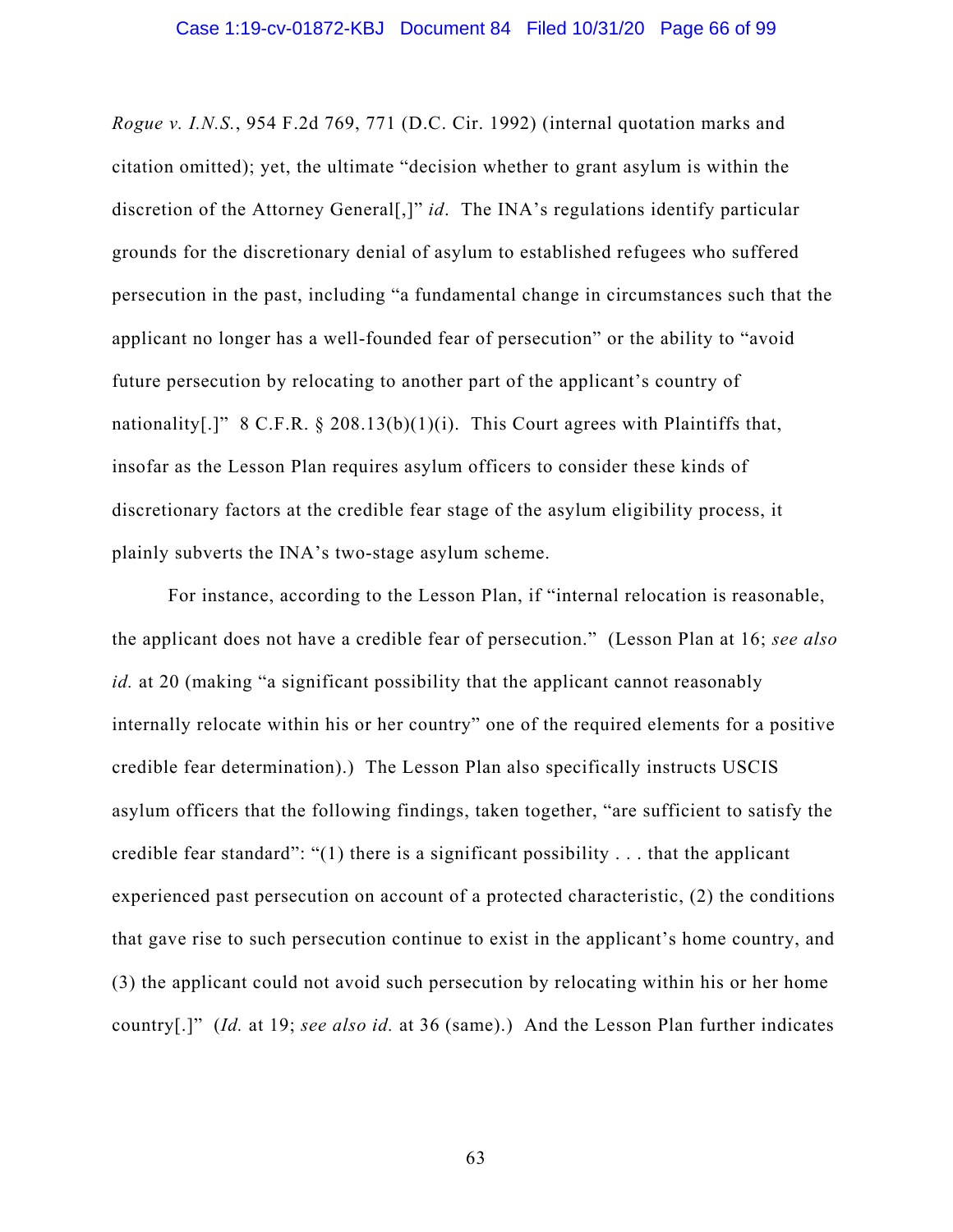#### Case 1:19-cv-01872-KBJ Document 84 Filed 10/31/20 Page 67 of 99

that, "if the evidence does not establish . . . reasons why internal relocation is not possible, a negative credible fear determination is appropriate." (*Id*. at 19.)

These required findings, and the consequences of establishing them as set forth in the Lesson Plan, bear no relationship to the assessments that Congress has prescribed when credible fear determinations are made pursuant to the INA. Again, all that the statute requires for a determination that the noncitizen has a credible fear of persecution is a significant possibility that the asylum seeker could establish eligibility for asylum, *see* 8 U.S.C. § 1225(b)(1)(B)(v), and once this statutory standard is satisfied, the applicant *must* be deemed to have a credible fear of persecution. The statute says nothing about country conditions or the ability of the person to relocate. And the fact that the regulations list such factors as potential bases for the eventual denial of asylum in the discretion of the agency after a full hearing is neither here nor there as far as the initial credible fear screening is concerned; indeed, even when the agency is *required* to deny asylum to certain refugees ultimately, it is clear that asylum officers must *still* allow such persons to proceed beyond the credible fear stage of the process. *Cf.* 8 C.F.R.  $\S 208.30(e)(5)(i)$  (indicating that not even mandatory grounds for denial of asylum are sufficient to warrant an adverse determination at the credible fear stage).

This all means that USCIS is not free to add factors that the regulations recognize at other stages of the process to the considerations that an asylum officer must take into account during the credible fear assessment. Yet, that is precisely what the Lesson Plan does. (*See, e.g.*, Lesson Plan at 19–20, 25, 36). And, of course, the mere fact that the Lesson Plan cites to the actual text of the regulations concerning the discretionary factors in the margins of the relevant Lesson Plan pages (*see, e.g.*, Lesson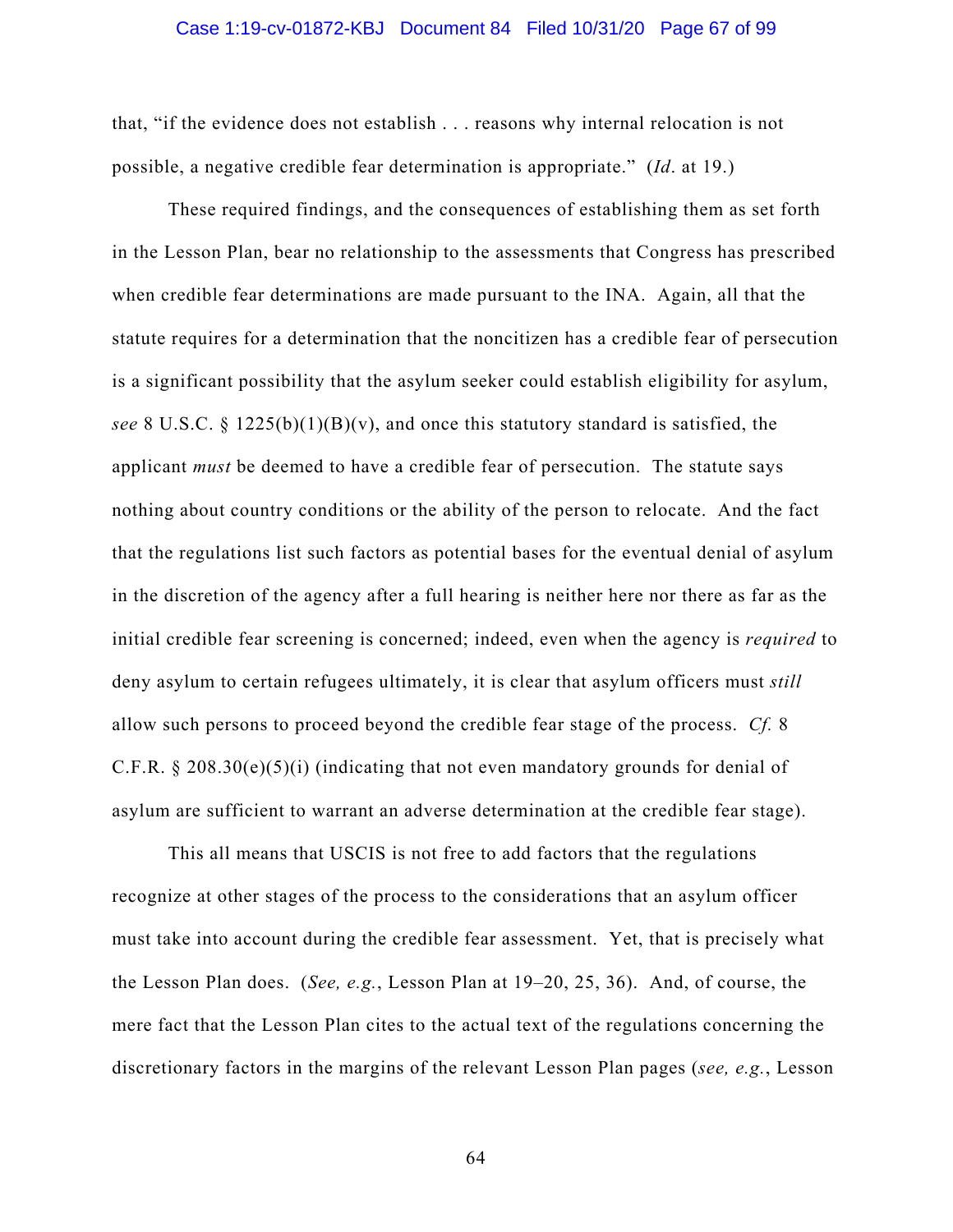#### Case 1:19-cv-01872-KBJ Document 84 Filed 10/31/20 Page 68 of 99

Plan at 19 (citing 8 C.F.R. § 208.13(b)(1)) does not alleviate the conflict (*see* Defs.' Mot. at 53 (asserting that the Lesson Plan "direct[s] students to read sections 208 and 235 of the INA, which are codified at 8 U.S.C. §§ 1158 and 1225 and which draw the contrast between discretionary asylum and the non-discretionary credible fear process" and suggesting that, as a result, "the Lesson Plan is completely consistent with the INA")). If anything, such citations only serve to create confusion, inasmuch as they underscore the discrepancies between the Lesson Plan's dictates and the statutes and regulations upon which the agency's training materials are purportedly based.

The bottom line is this: the Lesson Plan plainly contradicts the unambiguous text of the INA and its implementing regulations in this significant regard, and nothing in Defendants' motion or argument demonstrates that the Lesson Plan faithfully describes what the governing prescriptions establish regarding how USCIS asylum officers are supposed to identify a noncitizen who has a credible fear of persecution.

> c. *The Lesson Plan Places A Burden On The Asylum Seeker Who Suffered Past Persecution To Show Unchanged Country Conditions And The Unavailability Of Internal Relocation As Prerequisites For A Favorable Credible Fear Determination*

The third example in the category of direct contradictions between the unambiguous text of the INA and the Lesson Plan is straightforward: the Lesson Plan not only impermissibly requires asylum officers making credible fear assessments to consider discretionary factors that are applicable only during the full asylum review process, but also places the burden of making these showings on the asylum seeker. To accomplish this, the Lesson Plan states that, unless the noncitizen "establish[es] each one of the elements below," he or she "must receive a negative credible fear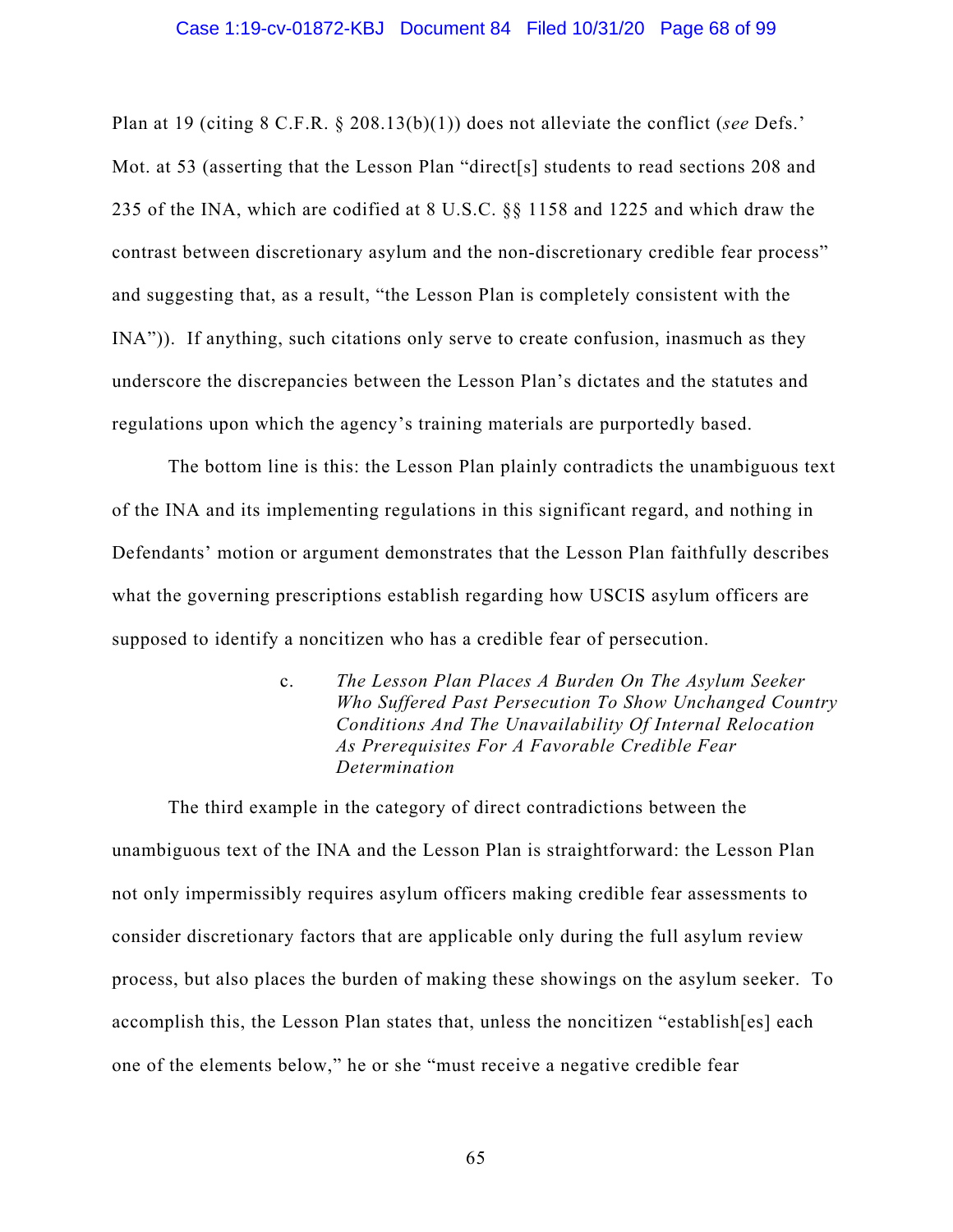determination" (Lesson Plan at 20), and one of the listed elements is "Future Fear (Well-Founded Fear)[,]" which the Lesson Plan says requires, among other things, a showing by the noncitizen that is sufficient to "demonstrate[]" either "past persecution based on continuing country conditions" or a "well-founded fear" of persecution (*id.*). Another element that noncitizens must establish to avoid a negative credible fear determination under the Lesson Plan concerns "Internal Relocation" (*id.* at 25); that is, when the noncitizen fears persecution by non-government actors, she bears the burden of demonstrating that there is "a significant possibility that the applicant cannot reasonably internally relocate within his or her country" (*id.* at 25; *see also id.* at 20 ("[I]f the evidence does not establish a significant possibility  $\dots$  [that] internal relocation is not possible, a negative credible fear determination is appropriate")). In this regard, the Lesson Plan specifically requires asylum officers "to assess whether an applicant could relocate to another area of his or her home country in order to avoid the alleged persecution[,]" because, "[i]f such internal relocation is reasonable, the applicant does not have a credible fear of persecution." (*Id.* at 16.)

These evidentiary burdens are plainly at odds with the regulations that pertain to credible fear determinations. (*See* Pls.' Mot. at 42–43.) For instance, under the regulations, a presumption of asylum eligibility due to past persecution may be rebutted at the full removal hearing stage if *the agency* shows, by a preponderance of the evidence, that the conditions in the country of origin have changed. *See* 8 C.F.R. § 208.13(b)(1)(i)(A). But, as explained, in the Lesson Plan, *it is the noncitizen* who must show that those country conditions continue even if her asylum request is based on past persecution, and she must do so at the credible fear stage of the process. (*See*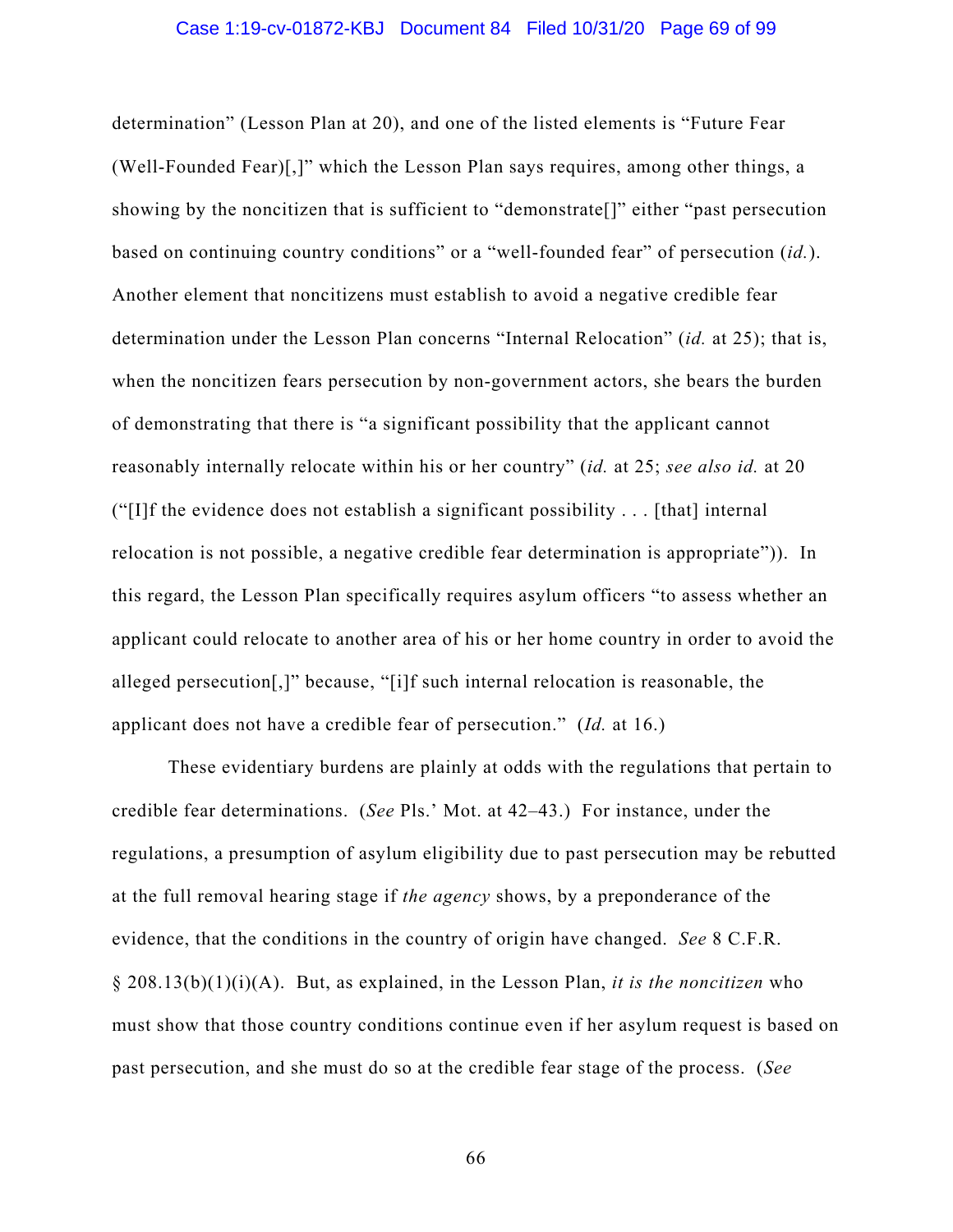#### Case 1:19-cv-01872-KBJ Document 84 Filed 10/31/20 Page 70 of 99

Lesson Plan at 20.) Furthermore, even though the regulations permit agency officials to exercise the discretion to deny asylum when a preponderance of the evidence establishes that an applicant who suffered past persecution might be able to reasonably relocate within her country of origin, *see* 8 C.F.R. § 208.13(b)(1)(i)(B), the Lesson Plan plainly flips that burden onto the shoulders of those credible fear interviewees (*see*  Lesson Plan at 16, 25). Thus, for this reason, too, this aspect of the Lesson Plan conflicts with the INA's implementing regulations.

### 3. Certain Provisions Of The Lesson Plan Are Based Upon An Unreasonable Interpretation Of The INA's Asylum Review Process

In addition to those parts of the Lesson Plan that contradict the express requirements of the INA and its implementing regulations concerning what is necessary for noncitizens to be considered to have a credible fear such that they advance to full removal proceedings, as described above, other parts of the Lesson Plan establish unreasonable standards for the credible fear determination with respect to matters that Congress has not specifically addressed, given the thrust of what the INA and its regulations prescribe. Put in *Chevron* and *Kisor* parlance, the following Lesson Plan provisions can be said to be based on an unreasonable interpretation of the INA, and thereby exceeded the reasonable boundaries of any ambiguity to be found in the statute and related regulations.

## a. *The Lesson Plan's Mandate That Noncitizens Provide "Evidence" And "Facts" That Pertain To "Every Element" Of Their Asylum Claim Is Plainly Unreasonable Given The Statutory Requirements*

During full removal proceedings, an asylum seeker must offer specific facts that pertain to every element necessary to show that she is a refugee. *See* 8 U.S.C.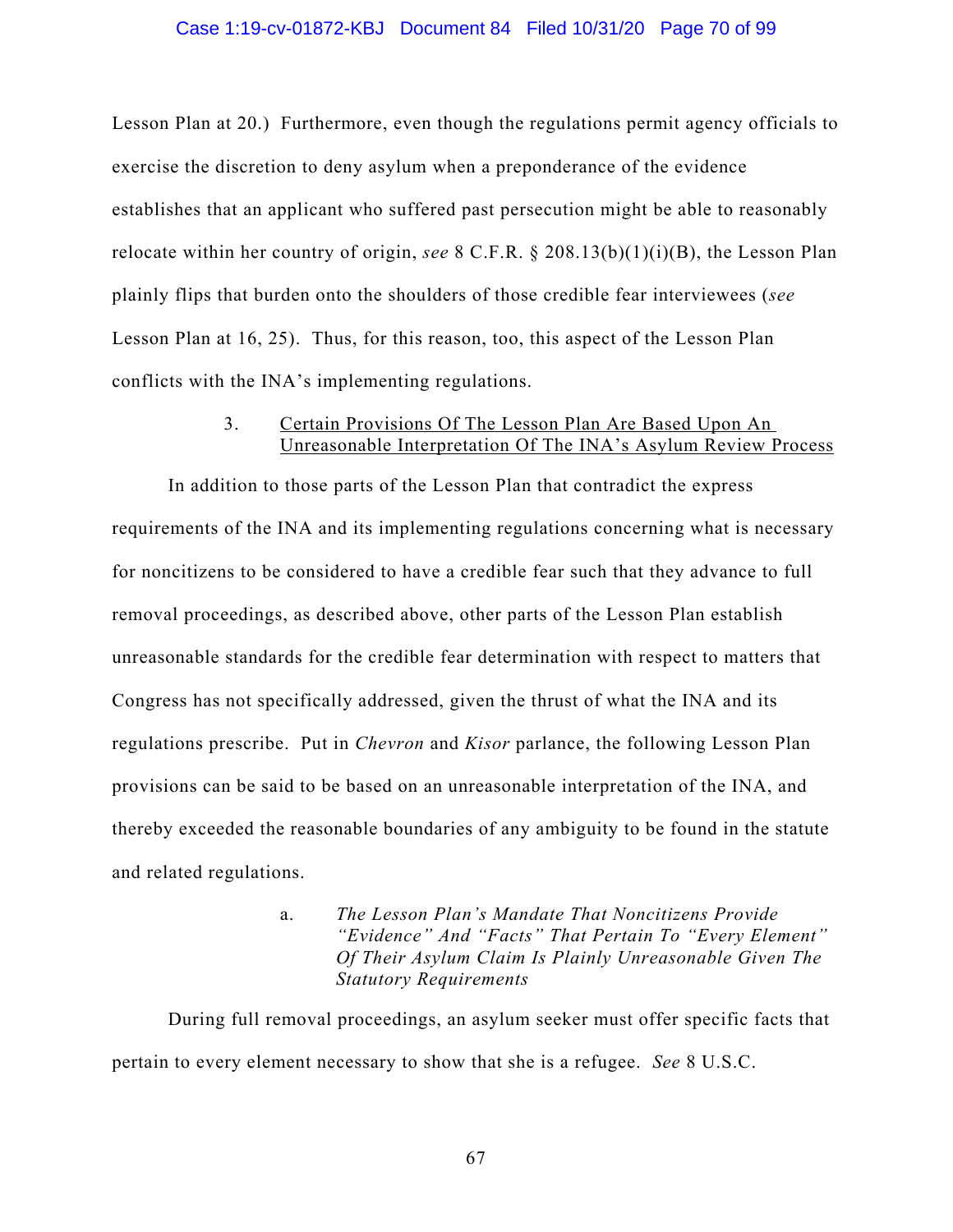$\S 1158(b)(1)(B)(i)$  ("To establish that the applicant is a refugee within the meaning of [section  $1101(a)(42)(A)$  of the INA], the applicant must establish that race, religion, nationality, membership in a particular social group, or political opinion was or will be at least one central reason for persecuting the applicant."); *see also Matter of A-B-*, 27 I. & N. Dec. 316, 340 (A.G. 2018), *abrogated on other grounds*, *Grace II*, 965 F.3d 883 (explaining that, during full removal proceedings, an asylum applicant "must present facts that undergird *each* of the[] elements" necessary to establish eligibility for asylum, and the agency "has the duty to determine whether those facts satisfy all of the legal requirements for asylum"). But the INA is silent with respect to the standard of proof that applies when a noncitizen is undergoing an assessment for credible fear of persecution: all that Congress says is that there must be "a significant possibility . . . that the alien could establish eligibility for asylum[.]" 8 U.S.C.  $\S$  1225(b)(1)(B)(v).

The Lesson Plan fills this gap by providing that "[t]he applicant bears the burden of proof to establish a credible fear of persecution" by "produc[ing] sufficiently convincing evidence that establishes the facts of the case, and that those facts must satisfy every element of the relevant legal standard[.]" (Lesson Plan at 11.) It further emphasizes that, "[i]n order to establish a credible fear of persecution, the applicant must establish each one of the elements" listed in the Lesson Plan (*id.* at 20), and that "[i]f the applicant is not able to establish all of the elements, the applicant must receive a negative credible fear determination" (*id.*). According to the Lesson Plan, the necessary elements that a noncitizen must establish at the credible fear stage, by offering facts and evidence that go to each element, are: (1) a well-founded fear of persecution, (2) based on either past persecution or a risk of future persecution (3) due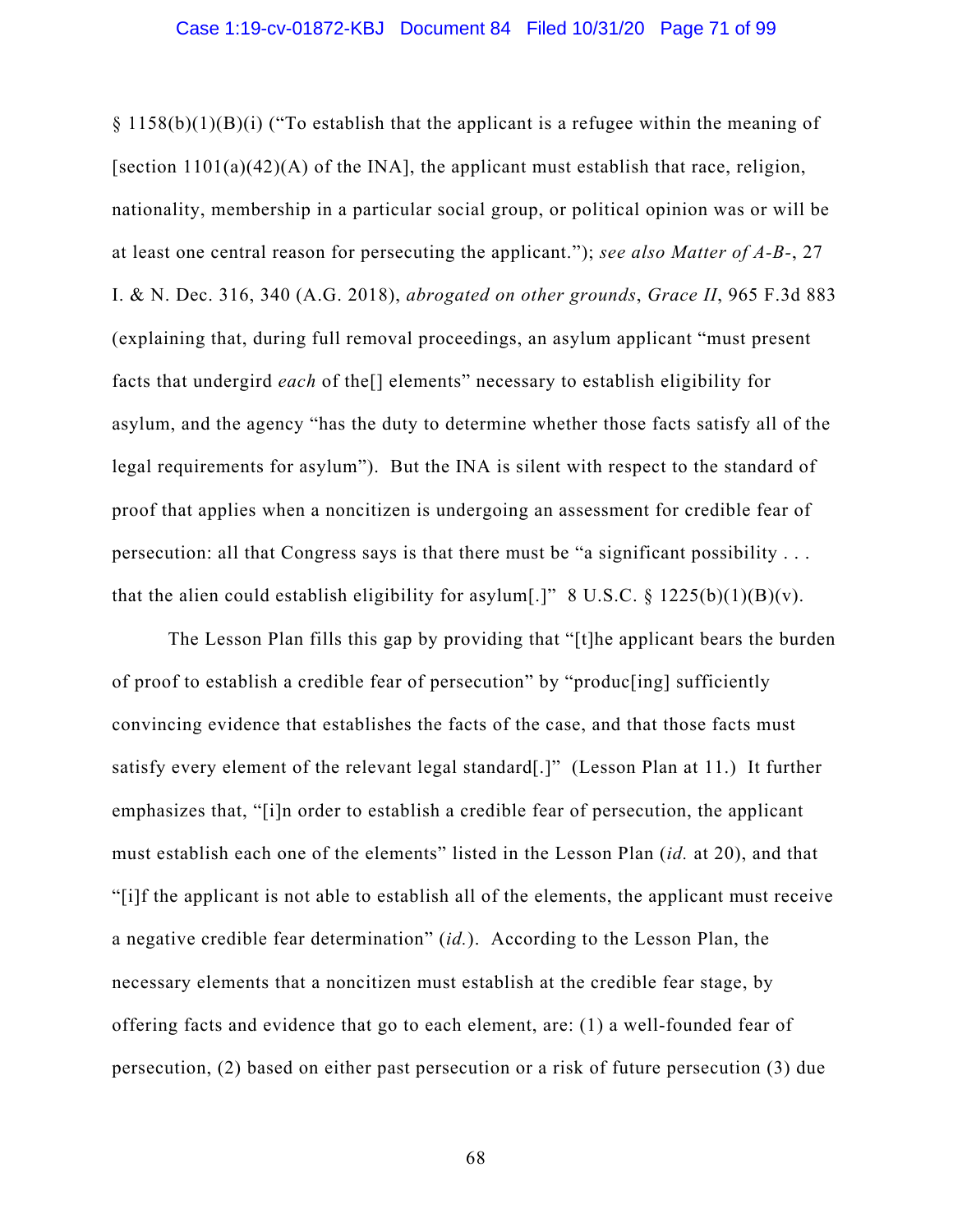#### Case 1:19-cv-01872-KBJ Document 84 Filed 10/31/20 Page 72 of 99

to membership in a particular social group, in addition to the discretionary elements for denial of asylum discussed above, such as (4) continuing country conditions and (5) inability to relocate internally. (*See* Lesson Plan at 21–26.)

The task of determining whether the Lesson Plan's interpretation is a "permissible" or "reasonable" one, *Chevron,* 467 U.S. at 843–44; *Kisor*, 139 S. Ct. at 2416, necessarily requires the Court to focus on the purpose of credible fear interviews as Congress envisioned them, *see Goldstein v. S.E.C.*, 451 F.3d 873, 881 (D.C. Cir. 2006) (explaining that, whether an agency's construction is reasonable depends, in part, "on the construction's fit with the statutory language, as well as its conformity to statutory purposes" (internal quotation marks and citation omitted)); *see also Kisor*, 139 S. Ct. at 2416 (same for regulatory provisions). As discussed above, it is clear beyond cavil that the credible fear evaluation is intended to be merely an initial screening interview that poses a relatively low bar for asylum applicants, *see Thuraissigiam*, 140 S. Ct. at 1965; *see also Yang*, 99 F. App'x at 125 (explaining that "the credible fear interview does not require the level of detail expected of the petitioner for an asylum claim"); therefore, the required reasonableness analysis need not detain the Court for long.

Again, section 1225's text plainly indicates that an asylum applicant can be found to have a credible fear when the asylum officer concludes that the noncitizen *might* be able to establish the elements of her claim with the assistance of counsel during the subsequent full removal proceeding, even if the noncitizen cannot be said to have established all of those elements at the time of her credible fear interview. (*See*  Pls.' Reply at 29); *see also* 8 U.S.C. § 1225(b)(1)(B)(v). The INA's implementing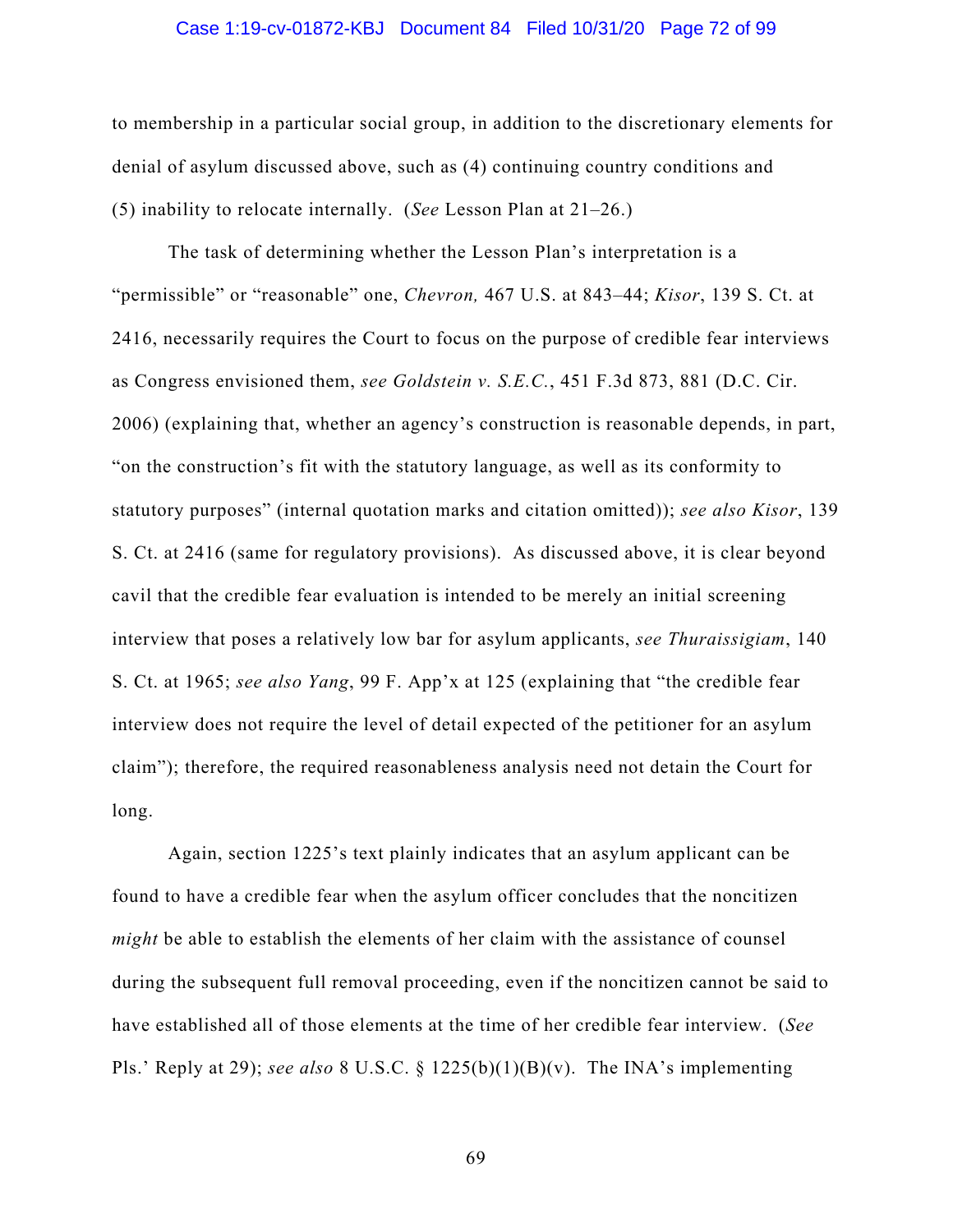# Case 1:19-cv-01872-KBJ Document 84 Filed 10/31/20 Page 73 of 99

regulations also make clear that the credible fear interview is only designed "to elicit all relevant and useful information bearing on whether the applicant has a credible fear of persecution," 8 C.F.R. § 208.30(d), and USCIS's Form I-870—which asylum officers use to take notes during credible fear interviews—expressly indicates that "[t]here may be areas of the individual's claim that were not explored or documented for purposes of this threshold screening" (Ex. 11 to Admin. Record, ECF No. 61-10, at 5).

In sum, it is entirely unreasonable for the Lesson Plan to demand that, during the credible fear interview, the noncitizen establish "facts" that "satisfy every element" of her future asylum claim as a prerequisite to getting a favorable credible fear determination. (Lesson Plan at 11.) Imposing such a requirement is tantamount to making asylum applicants prove that they *are* a refugee during their credible fear interviews, even though Congress has made abundantly clear that a noncitizen need only carry *that* burden *after* she has shown a credible fear of persecution and has been placed in full removal proceedings. *See* 8 U.S.C. § 1158(b)(1)(B)(ii). Put another way, even though the statute and regulations do not speak directly to the standard of proof that is applicable at the credible fear stage of the asylum eligibility process, the one that the Lesson Plan adopts is not based on a reasonable interpretation of those binding statutory and regulatory requirements.

# b. *The Lesson Plan Unreasonably Permits Asylum Officers To Require Corroboration In The Context Of The Credible Fear Interview Process*

The Lesson Plan erects another impermissible hurdle for noncitizens at the initial stage of the asylum eligibility process, to the extent that it provides that "the asylum officer is . . . entitled to determine that the applicant must provide evidence that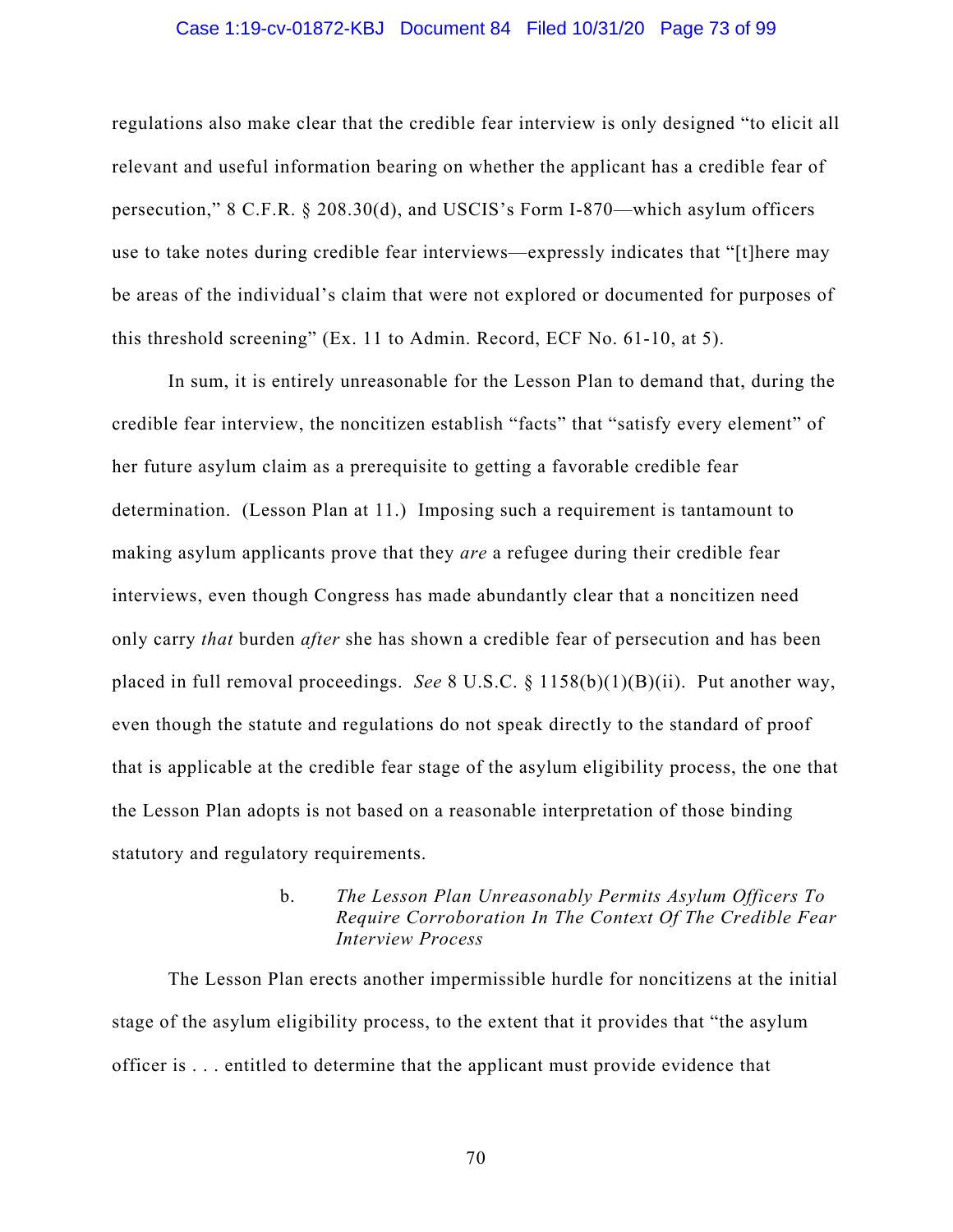#### Case 1:19-cv-01872-KBJ Document 84 Filed 10/31/20 Page 74 of 99

corroborates the applicant's testimony, even where the officer might otherwise find the testimony credible." (Lesson Plan at 12.) The Lesson Plan states that, "[i]n cases in which the asylum officer determines that the applicant must provide such evidence, the asylum officer must provide the applicant notice and the opportunity to submit evidence, and the applicant *must* provide the evidence unless the applicant cannot reasonably obtain the evidence." (*Id.* (emphasis in the original).) To be sure, at the point in which the Lesson Plan provides this authority for asylum officers to mandate corroboration, it cites the general statutory and regulatory provisions that apply to credible fear determinations. (*See id.* (citing 8 U.S.C. § 1225(b)(1)(B)(v); 8 C.F.R.  $\S 208.30(e)(2)$ ).) But nothing about eliciting corroborating evidence appears in those provisions. And, in fact, USCIS seems to have imported the corroboration standards from the statutory provision that addresses full asylum proceedings, *see* 8 U.S.C.  $§$  1158(b)(1)(B)(ii), and adopted those standards nearly verbatim with respect to the Lesson Plan's instructions for making a credible fear determination.

Thus, once again, the question for this Court is whether it is reasonable for the agency to employ a standard that applies to full asylum proceedings—*i.e*., the authority to request corroboration—in the context of the credible fear process, given the INA's purposes and in light of relevant statutory and regulatory language. *See Chevron,* 467 U.S. at 843–44; *Kisor*, 139 S. Ct. at 2416. And for the reasons that follow, given both "the goals of the statute[,]" *Vill. of Barrington, Ill. v. Surface Transp. Bd.*, 636 F.3d 650, 660 (D.C. Cir. 2011) (internal quotation marks and citation omitted), and the "statutory purposes[,]" *Abbott Labs. v. Young*, 920 F.2d 984, 988 (D.C. Cir. 1990), the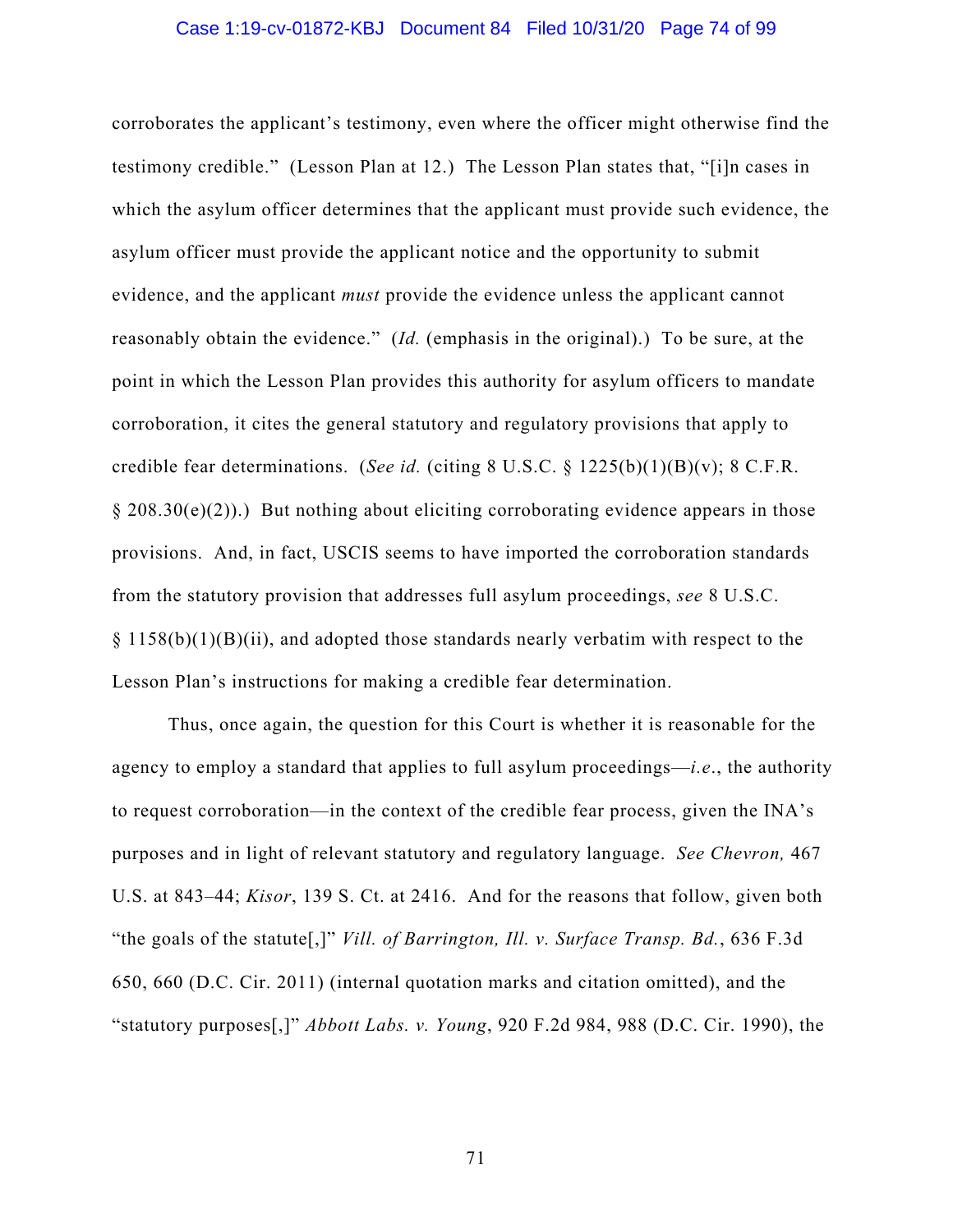# Case 1:19-cv-01872-KBJ Document 84 Filed 10/31/20 Page 75 of 99

Court cannot discern a reasonable fit between the Lesson Plan's corroboration requirement and the credible fear process that Congress created.

The legislative history of the credible fear provision provides one lens through which to view Congress' intent with respect to a noncitizen's burden during the credible fear stage of the asylum application process. An early draft of the 1996 amendments to the INA provided that, "in order to establish a credible fear of persecution, the applicant for asylum would need to establish that 'it is more probable than not that the statements made by the alien in support of the alien's claim are true, and . . . there is a significant possibility, in light of such statements . . . that the alien could establish eligibility for asylum.'" H. Rep. No. 104-469, at 529 (Mar. 4, 1996). However, certain members of the House of Representatives and the Senate believed that that was "simply too onerous a standard for an asylee to meet who has just escaped dangerous persecution." *Id*. And, ultimately, Congress "struck a compromise by rejecting the higher standard of credibility included in the House bill" and adopting the enacted credible fear provision, which was "intended to be a low screening standard for admission into the usual full asylum process." 142 Cong. Rec. S11,491 (daily ed. Sept. 27, 1996) (statement of Sen. Hatch).

It is certainly true that "credible fear interviewees are [reasonably] asked to provide all of the *reasons* for their concern about being removed," *Zhang,* 585 F.3d at 724 (emphasis in original), but "they are not required to give a detailed and specific account of the bases for their claims, as applicants for asylum must in their asylum application[,]" *id.* (internal quotation marks and citation omitted). Thus, the Lesson Plan's instruction that an asylum officer might require the interviewee to "provide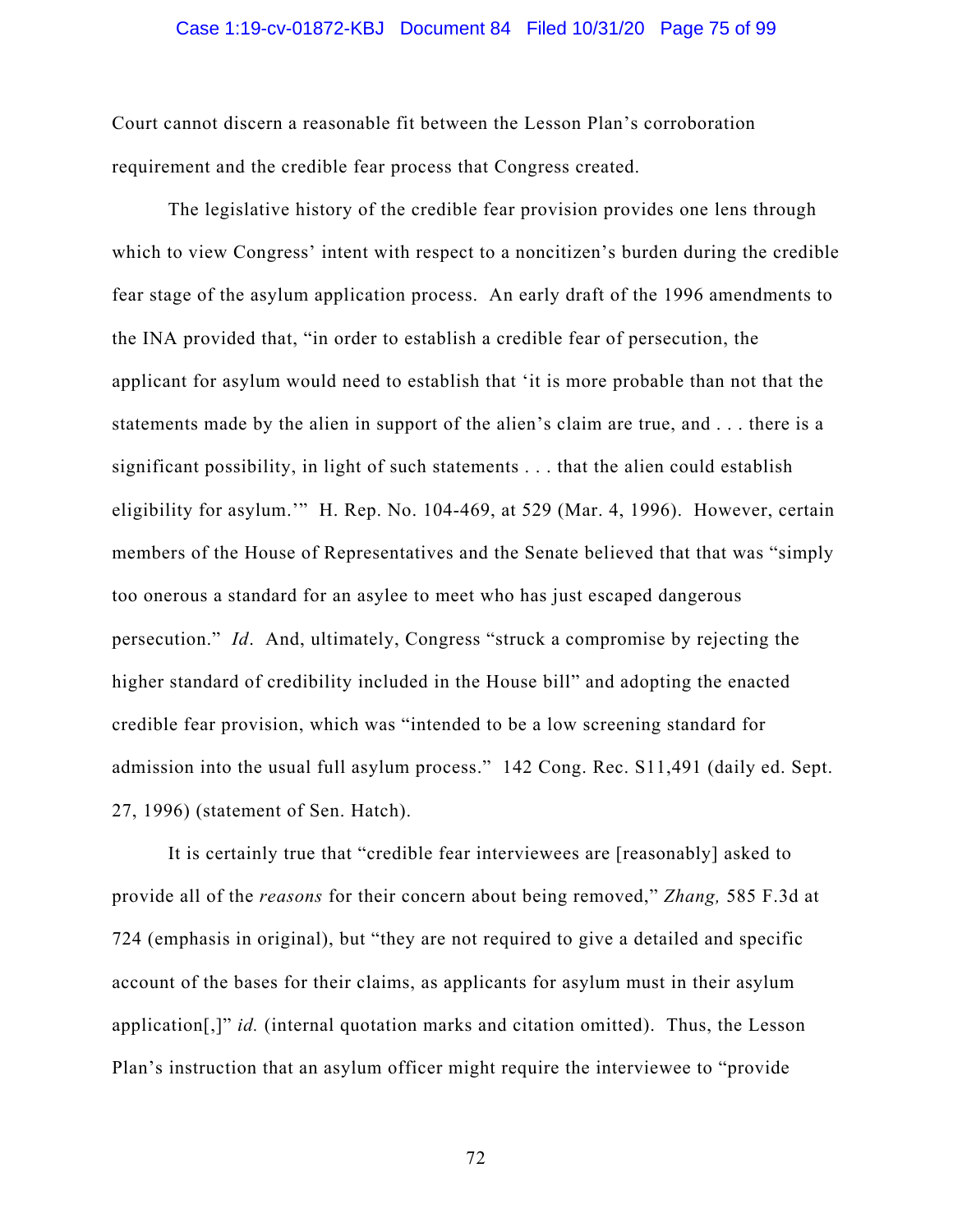# Case 1:19-cv-01872-KBJ Document 84 Filed 10/31/20 Page 76 of 99

evidence that corroborates the applicant's testimony, *even where the officer might otherwise find the testimony credible*" (Lesson Plan at 12 (emphasis added))—*i.e.*, even when "the credibility of the statements made by the alien in support of the alien's claim" is not in question, 8 U.S.C. §  $1225(b)(1)(B)(v)$ —clearly transforms the credible fear interview, which is a mere screening process that is primarily focused on assessing the noncitizen's credibility as a means of determining whether she could ultimately and eventually establish refugee status, into a probing quest for evidence that is virtually indistinguishable from full asylum eligibility proceedings.

Consequently, this Court has little doubt that the Lesson Plan's authorization of demands for corroboration at the credible fear stage rests on an unreasonable interpretation of what the INA and its implementing regulations allow. (*See* Pls.' Mot. at  $46-47.$ )

> c. *The Lesson Plan Unreasonably Requires The Screening Officer To Consider Whether The Noncitizen's Home Government Has "Abdicated Its Responsibility" To Control Persecution*

The Lesson Plan's effort to assist asylum officers with the core task of identifying when a noncitizen has a credible fear of persecution by defining the term "persecution"—which the INA does not specifically address—is impermissible for substantially similar reasons. At least ever since *Matter of Acosta*, 19 I. & N. Dec. 211 (B.I.A. 1985), the term "persecution" as it appears in the INA has been understood to refer to "harm or suffering . . . inflicted either by the government of a country or by persons or an organization that the government was unable or unwilling to control[,]" *id.* at 222; *see also generally Bringas-Rodriguez v. Sessions*, 850 F.3d 1051, 1062–69 (9th Cir. 2017) (collecting cases applying the "unable or unwilling" standard). In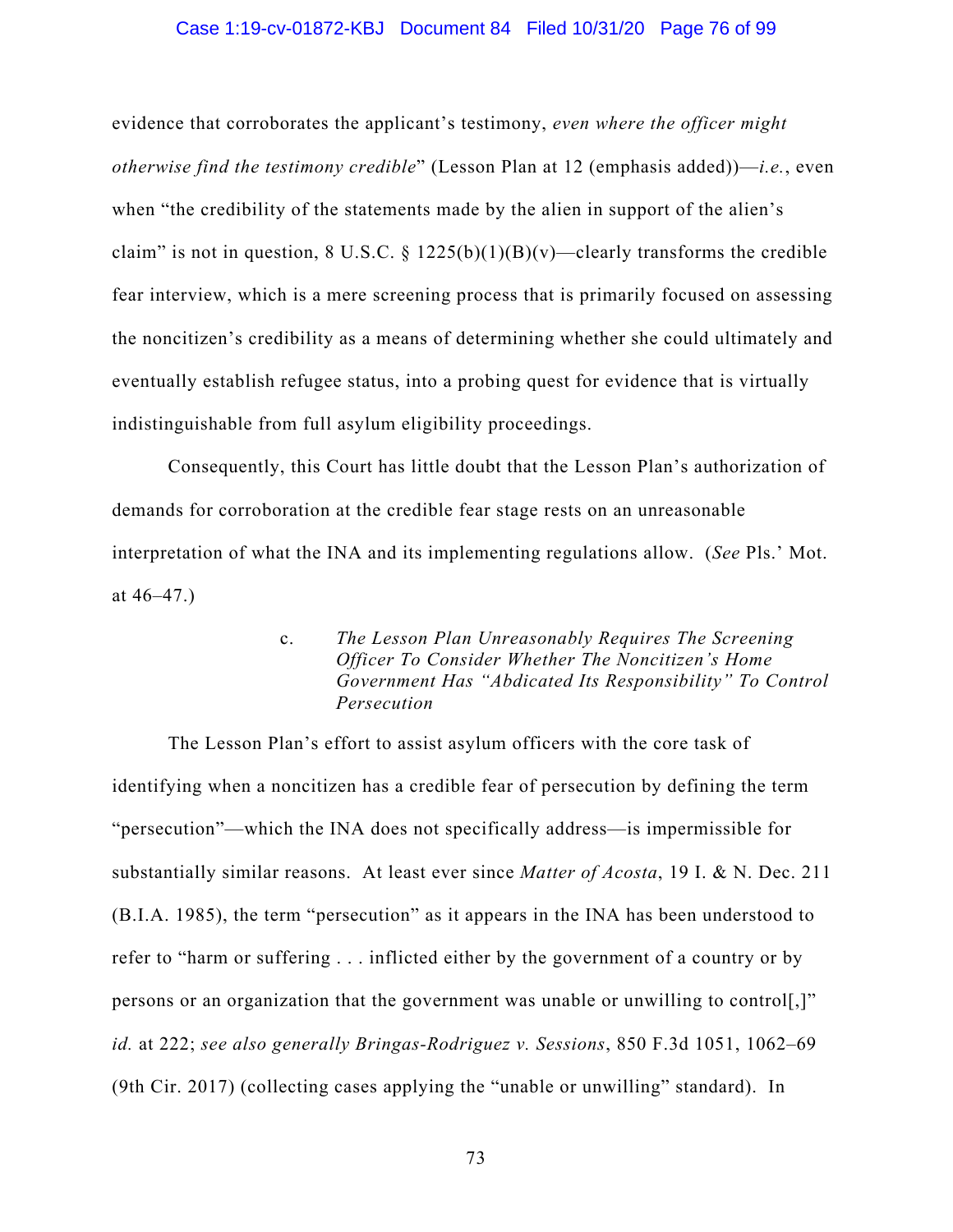*Grace II*, the D.C. Circuit set aside the agency's attempts to recharacterize the "unable" or unwilling" standard as referring solely to circumstances in which the noncitizen's home country has "condoned the behavior or demonstrated a complete helplessness to protect the victim." *Grace II*, 965 F.3d at 897 (internal quotation marks and citation omitted).<sup>16</sup> But USCIS continues in this impermissible vein with the language that it has adopted in the Lesson Plan: it explains that, "[f]or a credible fear of persecution, there must be a significant possibility the applicant can establish that the entity that harmed the applicant (the persecutor) is . . . an entity that the government is unable or unwilling to control[,]" but because "[a]sylum officers must recognize that no government can guarantee the safety of each of its citizens or control all potential persecutors at all times[,]" "[i]t is not sufficient for an applicant to assert that the government lacks sufficient resources to address criminal activity[;] [r]ather, the government must have *abdicated its responsibility to control persecution*." (Lesson Plan at 23–24 (emphasis added).)

This Court finds that the Lesson Plan's guidance is a departure from prior agency regulations and adjudications, and one that is not owed deference under *Kisor*, for largely the same reasons that D.C. Circuit expressed in *Grace II*. Specifically, a government need not entirely abdicate its protection duties in order to be *unable* to control persecution by third parties. (*See* Pls.' Mot. at 47 (arguing that the Lesson Plan

<sup>&</sup>lt;sup>16</sup> According to the D.C. Circuit, those two "formulations" of the standard for persecution are "hardly interchangeable" for at least two reasons: first, "[a] government that 'condones' or is 'completely helpless' in the face of persecution is obviously more culpable, or more incompetent, than one that is simply 'unwilling or unable' to protect its citizens[,]" *Grace II*, 965 F.3d at 898–99; and, second, when applied to the same set of facts, the two formulations may lead to opposite outcomes, *see id.* at 899 (discussing *Rosales Justo v. Sessions*, 895 F.3d 154, 159 (1st Cir. 2018)).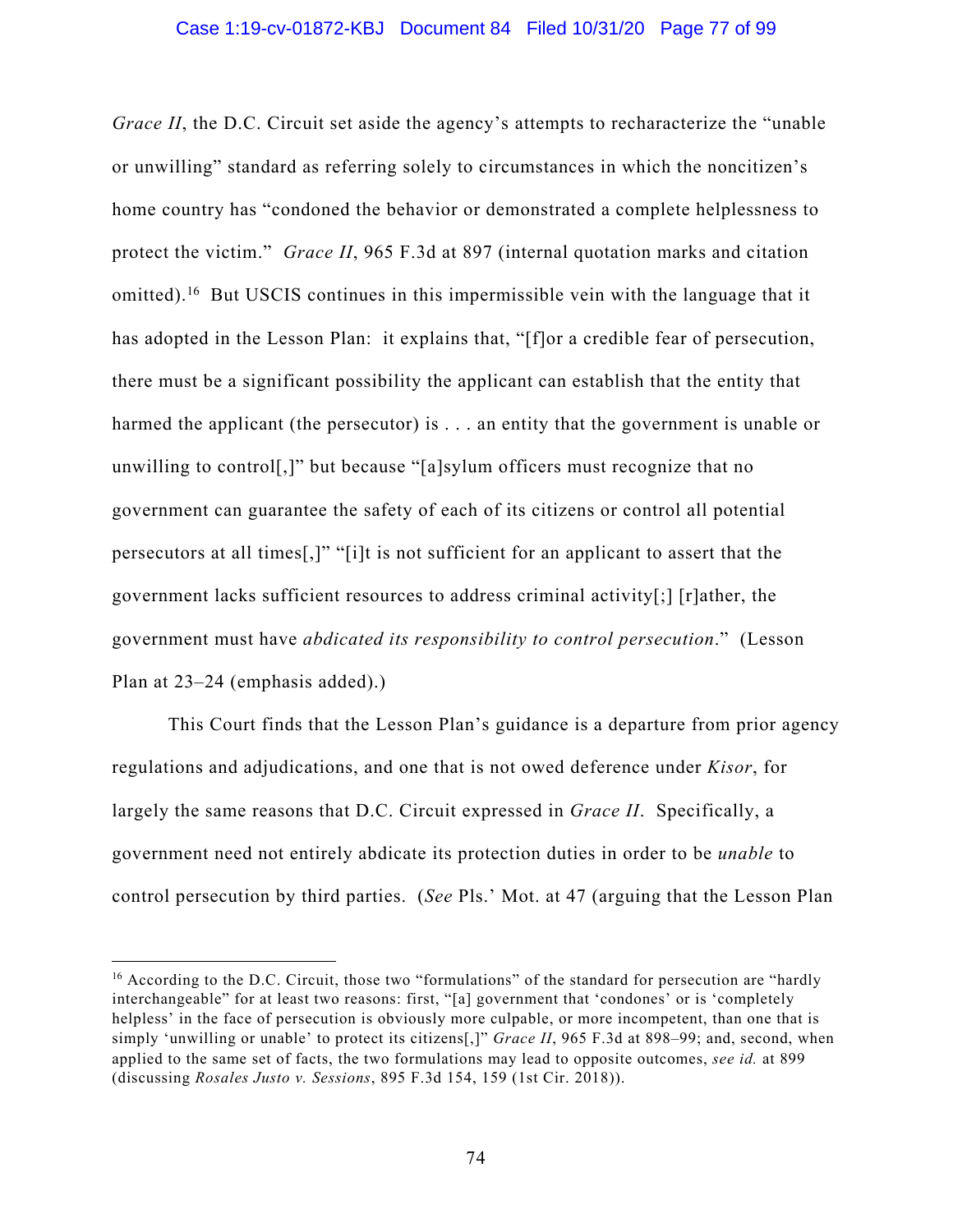# Case 1:19-cv-01872-KBJ Document 84 Filed 10/31/20 Page 78 of 99

improperly "conflates the two prongs of the relevant standard—that the government be 'unable *or* unwilling to control' the persecutor").) Moreover, that distinction is important, because the Lesson Plan's reformulation might well lead asylum officers to make an adverse credible fear determination in cases where it would be appropriate to find that the noncitizen does have a credible fear of persecution using the BIA's unableor-unwilling standard.

To understand why this is so, consider the example that the D.C. Circuit contemplated in *Grace II*: where a person seeks asylum after the murder of their child due to the devastating impact of organized crime in their home community, the fact that the local authorities "responded to the crime scene, took statements from the asylum seeker and his wife, and autopsied the body[,]" *Grace II*, 965 F.3d at 899, indicates that the government had not necessarily "abdicated its responsibility to control persecution" (Lesson Plan at 24); however, if there is evidence that "organized criminals generally operated with impunity" in the community nonetheless, the government can rightly be said to be *unable* to offer its citizens protection, *Grace II*, 965 F.3d at 899. Consequently, USCIS cannot reasonably instruct its officers that the hallmark of "unwilling or unable" is that the government has abdicated its responsibility to protect its citizens without running afoul of its prior pronouncement that a credible fear of persecution can be established based on the government's inability to afford adequate protection. *Cf. Kisor*, 139 S. Ct. at 2417–18.

Defendants' arguments to the contrary are not persuasive. Defendants maintain that, "when read in context and with the deference it is due," the Lesson Plan does not unlawfully *change* the unable-or-unwilling standard; its "discussion of a government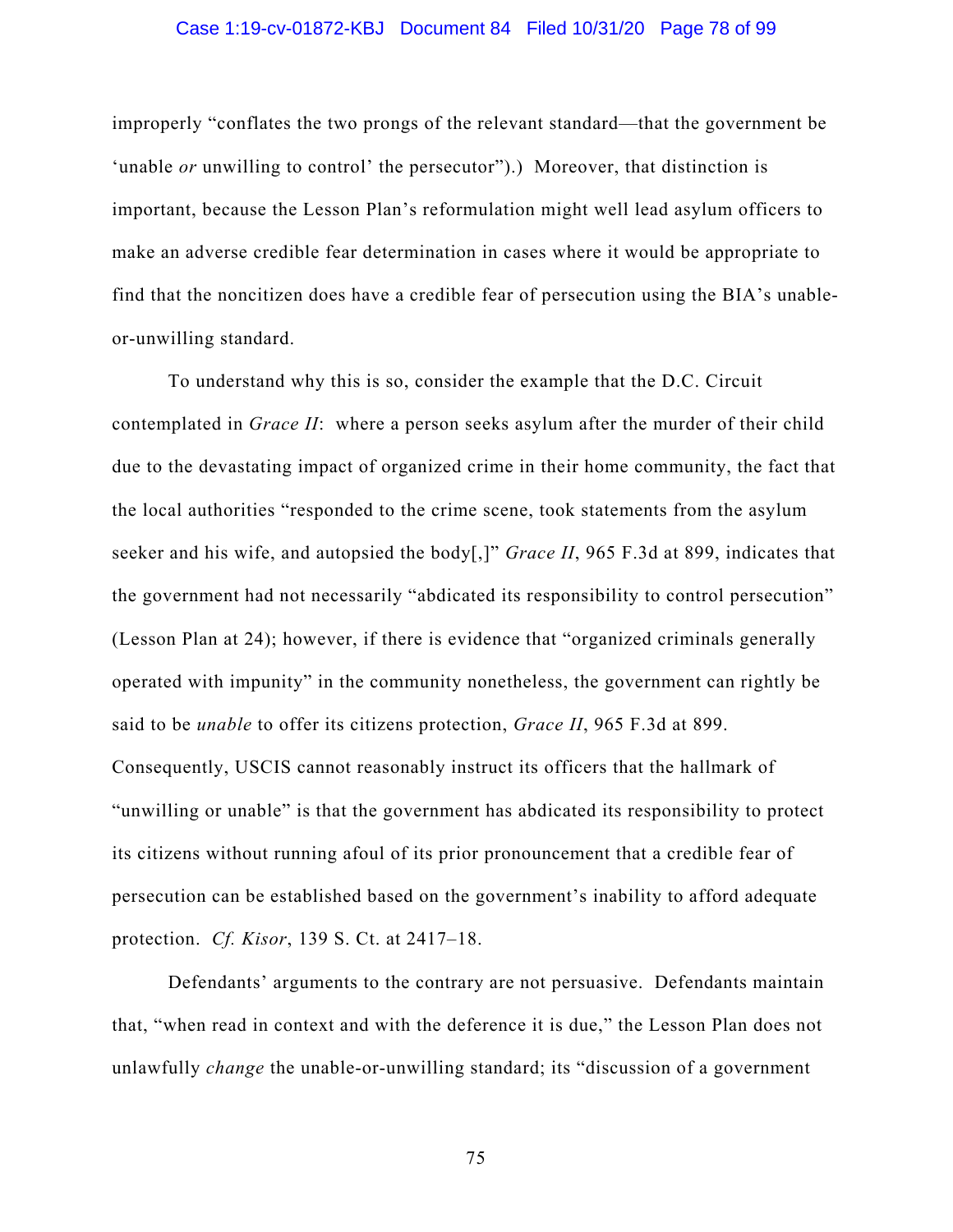#### Case 1:19-cv-01872-KBJ Document 84 Filed 10/31/20 Page 79 of 99

abdicating its responsibility to control a persecutor is simply *explanatory*, provided as a counterpoint to the explanation that it is not enough to merely show that the government lacks resources[.]" (Defs.' Reply at 37 (emphasis added).) But, of course, an explanation that does not faithfully adhere to the statutory or regulatory standard that it purports to explicate is owed no deference. *See Circus Circus Casinos, Inc. v. N.L.R.B.*, 961 F.3d 469, 483 (D.C. Cir. 2020) ("Courts do not defer to an agency's arbitrary and capricious interpretation of its own standard."). And, here, as in *Grace II*, the agency's explanation portends a situation in which asylum officers "can choose between the two standards"—"unwilling or unable" versus abdication of the duty to protect—such that a noncitizen "appearing before one official may suffer deportation" while an "identically situated" noncitizen "appearing before another may gain the right to stay in this country." *Grace II*, 965 F.3d at 900 (internal quotation marks, alteration, and citation omitted).

Thus, this Court finds the Lesson Plan's effort to illuminate the meaning of "persecution" is not based on a reasonable interpretation of the "unable or unwilling" standard that the agency had previously announced in its adjudications interpreting that term, and is therefore impermissible.

# **D. The Unlawful Provisions Of The Lesson Plan Cannot Be Severed From The Remainder Of The Document, So The Court Will Exercise Its Equitable Authority To Vacate The Entire Lesson Plan And Will Also Order New Credible Fear Determinations For These Plaintiffs**

Based on the prior discussion, the Court has concluded that certain parts of USCIS's "Lesson Plan on Credible Fear of Persecution and Torture Determinations" conflict with the INA and its implementing regulations in various ways, as Plaintiffs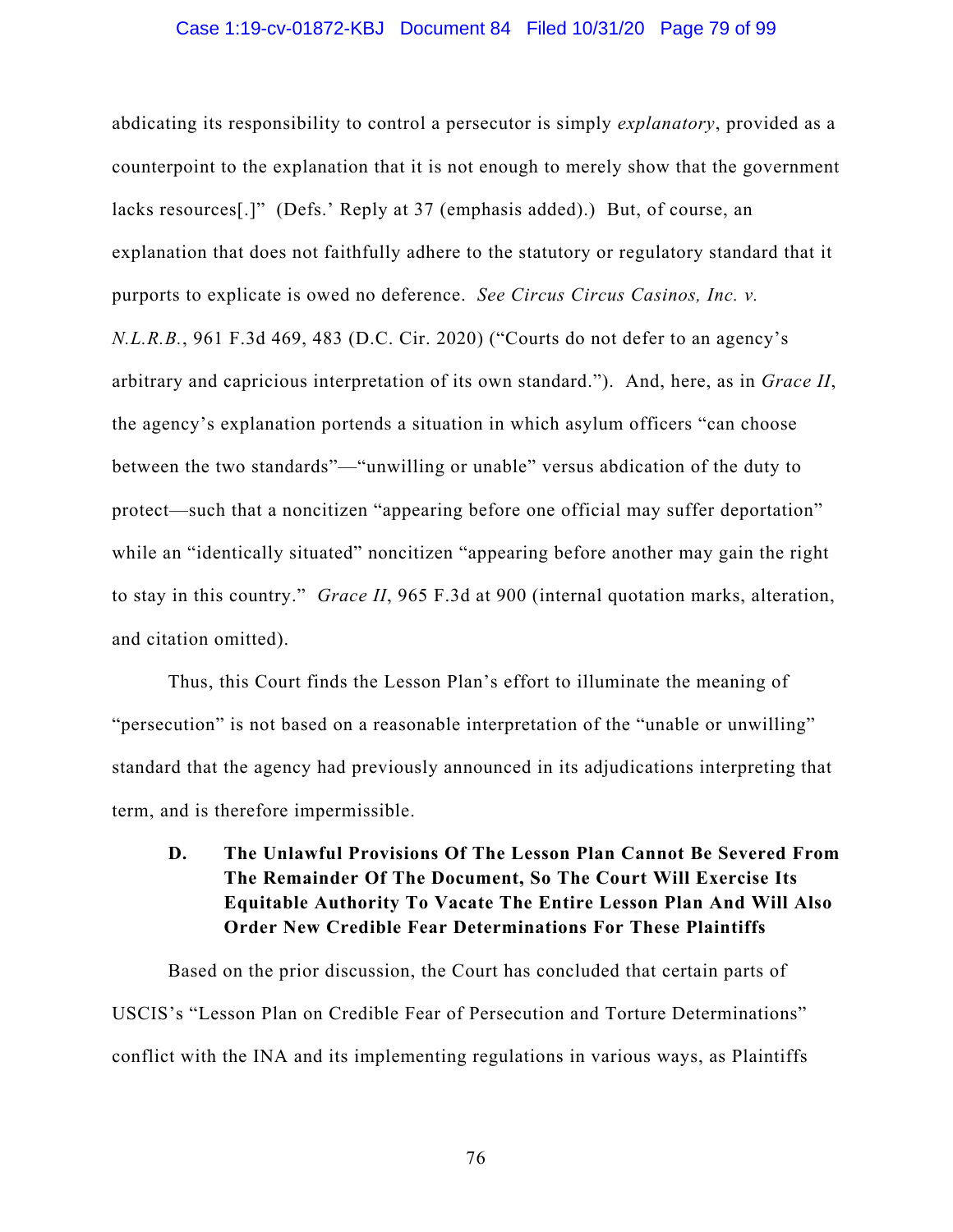allege in their complaint. (*See* Section IV.C., *supra*.)<sup>17</sup> Accordingly, Plaintiffs are entitled to summary judgment with respect to the first claim for relief in their complaint, given the Court's conclusion that certain parts of the Lesson Plan impermissibly conflict with the INA and its implementing regulations as a matter of law. (*See* Am. Compl. ¶¶ 90, 92–93.) Plaintiffs have presented the remaining claims for relief—including their contention that the Lesson Plan violates the notice-andcomment provisions of the APA—in the "alternative" (Pls.' Mot. at 39); therefore, the Court need not proceed to evaluate Plaintiffs' APA and constitutional claims at this juncture. Instead, the question now becomes what remedy is appropriately afforded to these Plaintiffs based upon their success in establishing their entitlement to relief with respect to their first claim.

In this regard, Defendants insist that, per the terms of section  $1252(e)(3)$ , the Court can only issue a declaratory judgment—*i.e*., the Court "may only determine the

 $17$  The Court is not convinced that the other provisions of the Lesson Plan that are highlighted in Plaintiffs' complaint constitute similarly unlawful agency action. Specifically, the complaint alleges that the Lesson Plan conflicts with the INA and its regulations in three additional respects. Plaintiffs maintain that the Lesson Plan impermissibly (1) instructs that the asylum seeker must establish greater than "a 1 in 10 chance of future persecution" (*see* Am. Compl*.* ¶ 82(b)); (2) requires asylum officers "to measure the asylum seeker's statements against information in Department of State-issued reports . . . and to treat the reports as 'objective' fact" (*see* ¶ 84(a)); and (3) suggests that asylum officers "need not provide the asylum seeker with an opportunity to address concerns that might lead to a negative credibility determination" (*see* ¶ 84(b)). In this Court's view, none of these provisions constitutes an irreconcilable conflict between the Lesson Plan and the applicable statutory and regulatory provisions. The Lesson Plan plainly clarifies that the Supreme Court's discussion of a one-in-ten chance of persecution in *I.N.S. v. Cardoza-Fonseca*, 480 U.S. 421, 431–32 (1987), was dicta. (*See* Lesson Plan at 21–22.) The applicable regulations permit asylum officers to rely on "material provided by the Department of State[,]" *see* 8 C.F.R. § 208.12(a), and the Lesson Plan's requirement that officers consult such material does not conflict with that authorization. Nor does the Lesson Plan's directive that asylum officers "*should* follow up" on credibility concerns and "*should* give the applicant and opportunity to explain all concerns" (Lesson Plan at 16 (emphasis added)) suggest that officers need not do so in a manner that contradicts or undermines the asylum officers' obligation to elicit all relevant and useful information, as required under the applicable regulations, *see* 8 C.F.R. § 208.30(d), and as clearly stated in the Lesson Plan (*see* Lesson Plan at 11).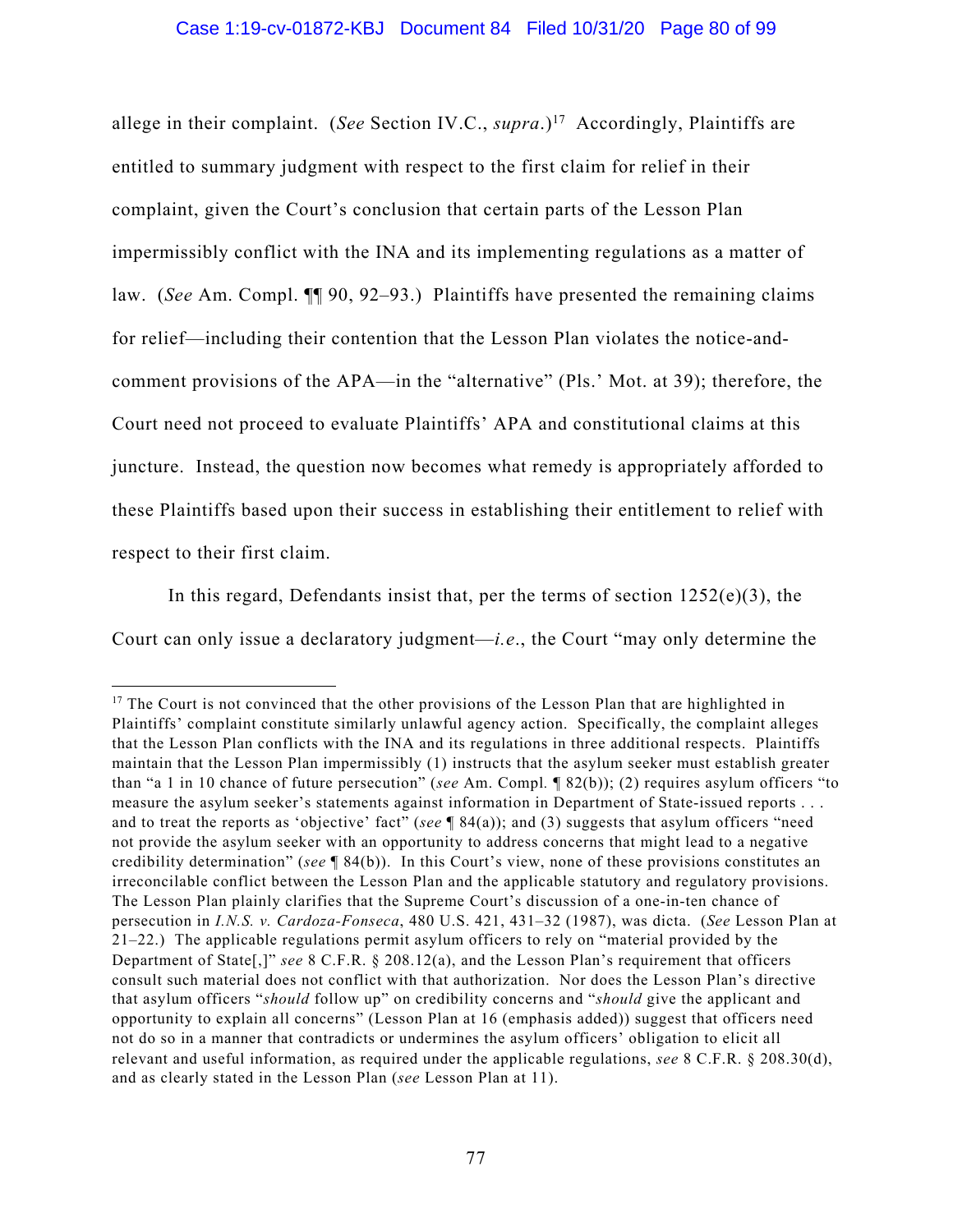# Case 1:19-cv-01872-KBJ Document 84 Filed 10/31/20 Page 81 of 99

Lesson Plan's lawfulness, and lacks statutory authority to enjoin or vacate the Lesson Plan or stay removals." (Defs.' Mot. at 63.) The Court rejects this unfounded contention for the reasons explained below. To the contrary, it is well settled that federal courts have equitable power to order the vacatur of unlawful agency conduct in whole or in part—and nothing in the INA restricts or withdraws that established authority. Furthermore, in the instant case, it is appropriate for the Court to vacate the Lesson Plan in its entirety, because the unlawful provisions are not severable from the rest of the document. In addition, to ensure that Plaintiffs are made whole, the Court has determined that a limited injunction that requires USCIS to void Plaintiff's credible fear determinations, and provide new ones as necessary to evaluate their entitlement to press their asylum claims in full removal proceedings, is warranted.

# 1. Vacatur Is An Appropriate Remedy Under These Circumstances

It is blackletter law that vacatur is "a form of equitable relief that the Court may award, withhold, and craft to fit the circumstances of the case before it." *Sierra Forest Legacy v. Sherman*, 951 F. Supp. 2d 1100, 1106 (E.D. Cal. 2013); *see also* 73A C.J.S. *Public Administrative Law and Procedure* § 552 (Sept. 2020) (explaining that "vacatur is a species of equitable relief"). Indeed, according to the D.C. Circuit, when a reviewing court declares that the challenged action of an administrative agency violates the law, vacatur is the "normal remedy," *Allina Health Servs. v. Sebelius*, 746 F.3d 1102, 1110 (D.C. Cir. 2014), and the "ordinary result" that follows from the court's determination, *Nat'l Mining Ass'n v. U.S. Army Corps of Eng'rs*, 145 F.3d 1399, 1409 (D.C. Cir. 1998). In essence, a vacatur order takes the unlawful agency action "off the books[,]" *AFL-CIO v. Chao*, 496 F. Supp. 2d 76, 92 (D.D.C. 2007), which is an entirely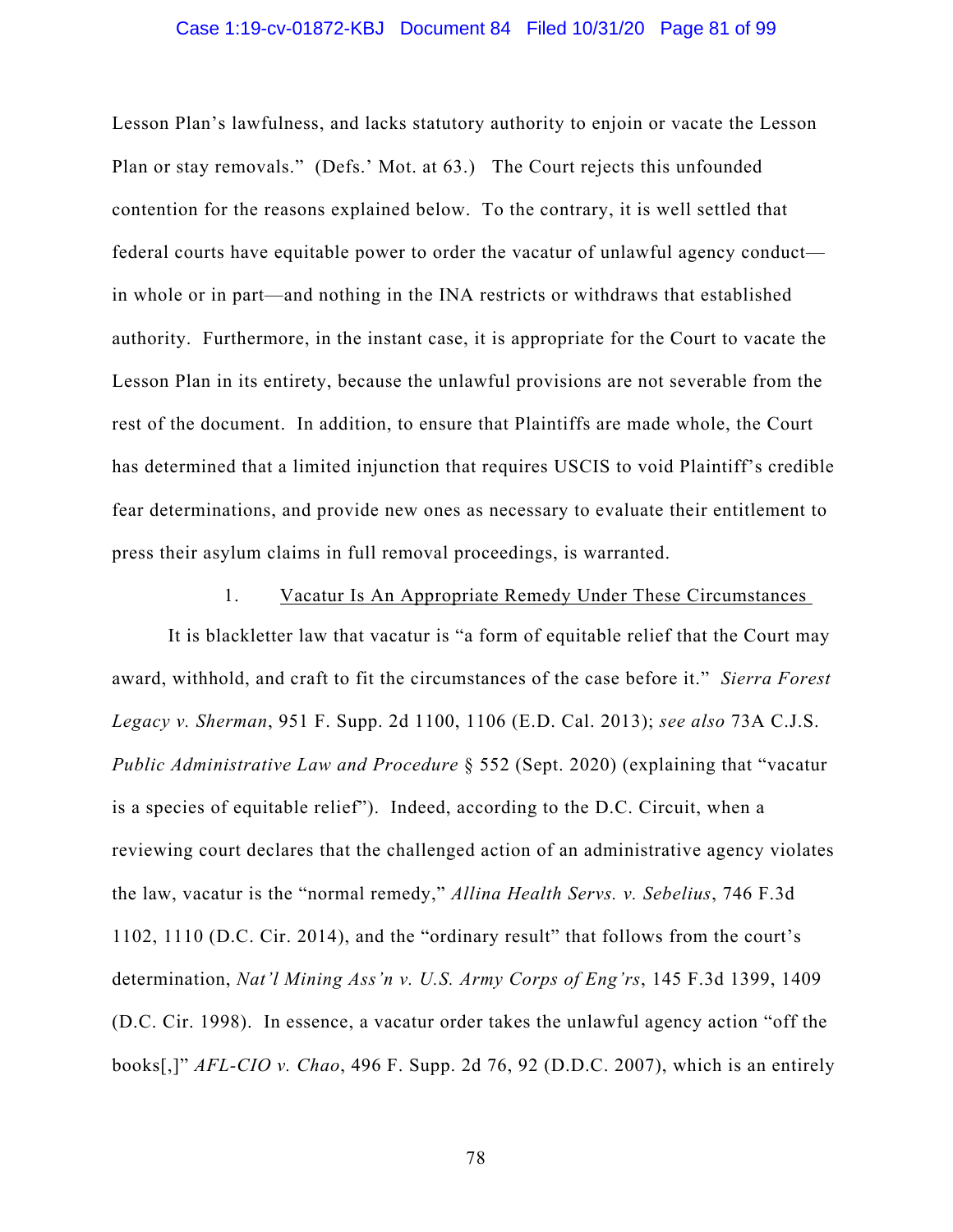#### Case 1:19-cv-01872-KBJ Document 84 Filed 10/31/20 Page 82 of 99

appropriate response when a plaintiff successfully establishes that the agency's conduct violates the law, *see, e.g.*, *Int'l Union, United Mine Workers of Am. v. Fed. Mine Safety and Health Admin*., 920 F.2d 960, 966–67 (D.C. Cir. 1990).

It is notable that federal courts have equitable power to order vacatur even in the absence of a specific statutory authorization. *See* 73A C.J.S. *Public Administrative Law and Procedure* § 552 (Sept. 2020); *see also Franklin v. Gwinnett Cty. Pub. Sch.*, 503 U.S. 60, 70–71 (1992) ("The general rule . . . is that absent clear direction to the contrary by Congress, the federal courts have the power to award any appropriate relief in a cognizable cause of action brought pursuant to a federal statute."). But the appropriateness of such relief is further underscored by the fact that Congress has specifically prescribed this particular remedy when agency action violates the law and the plaintiff brings her claim under the APA. *See* 5 U.S.C. § 706(2) (stating that, under the specified circumstances, a "reviewing court shall . . . hold unlawful and set aside agency action").

Nothing in the INA divests the federal courts of their traditional power to vacate unlawful agency action. (*But see* Defs.' Mot. at 62–67.) In support of the argument that this Court cannot vacate the Lesson Plan, Defendants first point to section  $1252(e)(1)(A)$ , which provides that "no court may enter declaratory, injunctive, or other equitable relief in any action pertaining to an order to exclude an alien in accordance with section 1225(b)(1) of this title except as specifically authorized in a subsequent paragraph of this subsection[.]" 8 U.S.C.  $\S$  1252(e)(1)(A). The agency reads this provision to strip federal courts of *all* such equitable remedies in *all* circumstances. (*See* Defs.' Mot. at 63.) But as the D.C. Circuit recently explained, section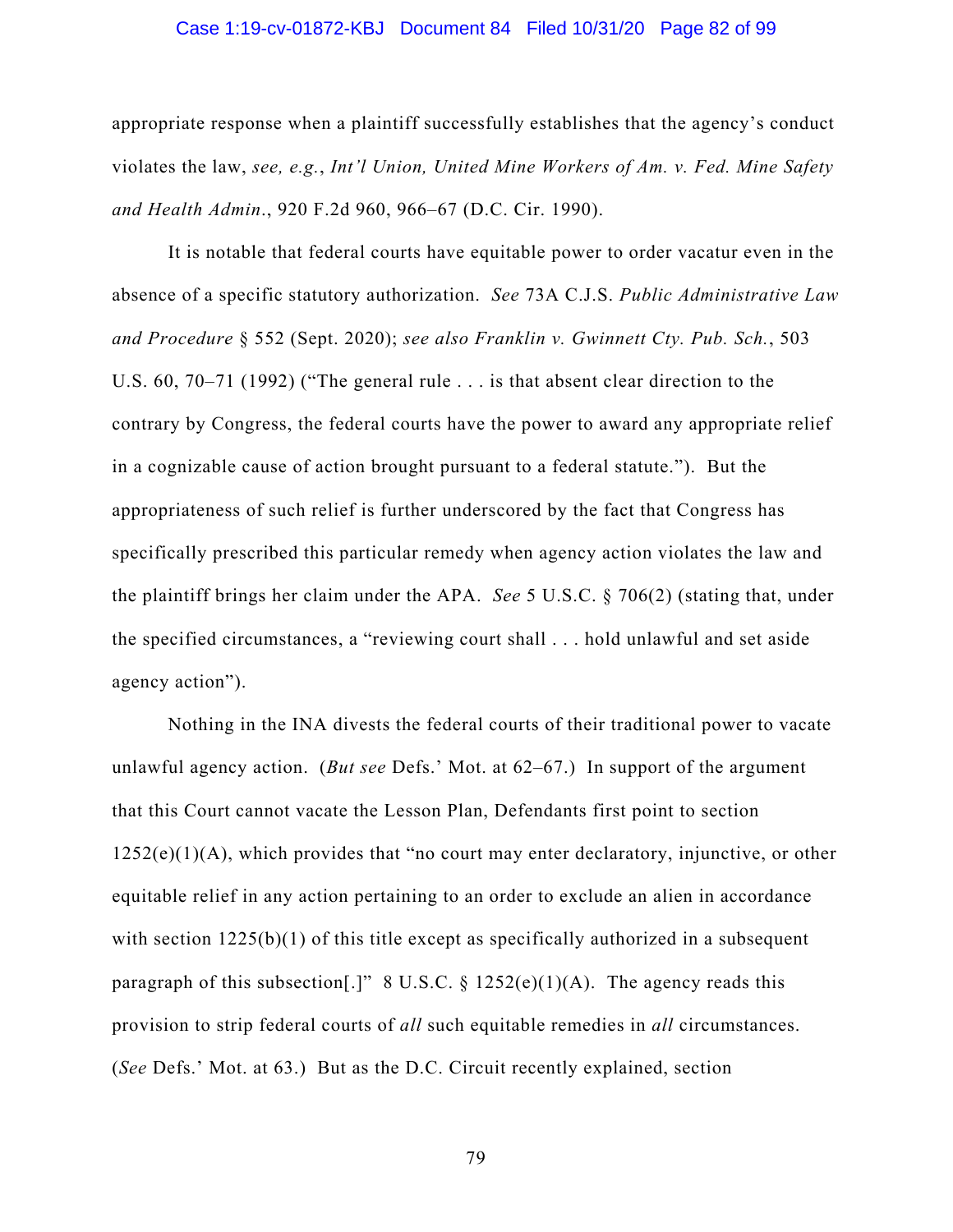# Case 1:19-cv-01872-KBJ Document 84 Filed 10/31/20 Page 83 of 99

1252(e)(1)(A) is inapplicable to "challenges on the validity of the expedited-removal system"—like the one at issue here—given that such challenges are "authorized in a subsequent paragraph" of the INA, namely section 1252(e)(3). *Grace II*, 965 F.3d at 907 (internal quotation marks, citations, and alterations omitted). In addition, Congress must have meant for section  $1252(e)(1)(A)$ 's restrictions to apply only when a court is called upon to examine "underlying credible-fear determinations[,]" *id.*; otherwise, it would have "expressly authorized the district court to review expedited-removal policies yet simultaneously prohibited it from issuing any remedies[,]" *id*.

Defendants' second statutory argument (*see* Defs.' Mot. at 66) is similarly unpersuasive. The agency observes that section  $1252(e)(3)(A)$  authorizes the United States District Court for the District of Columbia to make a "determination[]" regarding whether certain regulations and written policies are valid, *see* 8 U.S.C. § 1252(e)(3)(A), and because a "determination" can theoretically be conceived of as a form of declaratory relief, Defendants surmise that the sole "specifically authorized remedy" in the relevant subsequent paragraph, as per section  $1252(e)(1)(A)$ , is a declaration that the agency's written policy is unlawful. (*See* Defs.' Mot. at 66.) Of course, this interpretation ignores the fact that section  $1252(e)(3)$  is not addressed to remedies. Moreover, the clear context of that provision's reference to "determinations" is that Congress is authorizing the United States District Court for the District of Columbia to undertake judicial review of the implementation of the expedited removal scheme, but further specifying that such review "shall be limited to determinations of" *certain legal issues*, including whether the written policy directive, guideline, or procedure is consistent with the INA. 8 U.S.C  $\S 1252(e)(3)(A)(ii)$ . Establishing that this Court is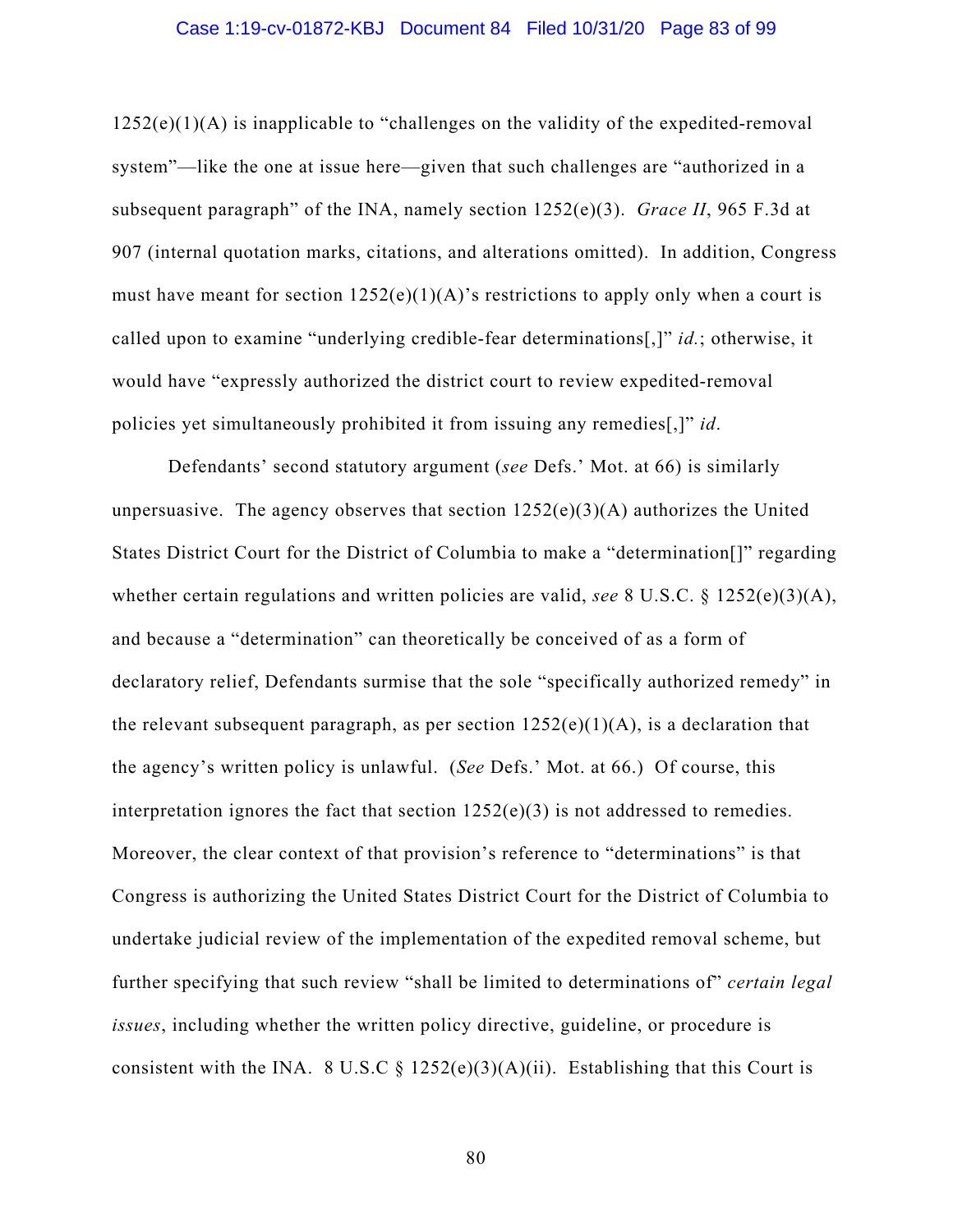# Case 1:19-cv-01872-KBJ Document 84 Filed 10/31/20 Page 84 of 99

authorized to determine specified legal issues cannot be logically equated with the remedies that the Court may prescribe once such a determination has been made. *See Grace II*, 965 F.3d at 907 ("'Determination' . . . denotes a decision, not a remedy.") What is more, the D.C. Circuit considered and rejected Defendants' declaration-only interpretation in *Grace II*, when it upheld in part an injunction that the district court had issued as a remedy for a legal determination that the district judge made pursuant to section 1252(e)(3). *See id.* at 908–09.

Still, Defendants argue that, even if the INA itself does not place limits on this Court's remedial powers, a vacatur is not appropriate in this case as a matter of the equities. (*See* Defs.' Mot. at 65 (citing *Allied-Signal, Inc. v. U.S. Nuclear Regulatory Comm'n*, 988 F.2d 146, 150–51 (D.C. Cir. 1993).) To be sure, courts "have commonly remanded without vacating an agency's rule or order where the failure lay in lack of reasoned decisionmaking, [and] also where the order was otherwise arbitrary and capricious[.]" *Int'l Union*, 920 F.2d at 966; *see also Allied-Signal*, 988 F.2d at 150 (remanding without vacating where the agency action is "inadequately supported")*.* But where the agency action is "so crippled as to be unlawful[,]" and not simply "potentially lawful but insufficiently or inappropriately explained[,]" it is clear beyond cavil that the common "practice is to vacate the agency's order[.]" *Radio-Television News Directors Ass'n v. F.C.C*., 184 F.3d 872, 888 (D.C. Cir. 1999). Thus, Defendants cannot reasonably dispute that vacatur is the norm where, as here, the deficiencies that the court has identified are "substantively fatal[.]" *Int'l Union*, 920 F.2d at 967.

Defendants' other remedy-related contention (*see* Defs.' Mot. at 63) is also baseless. They insist that, absent a class action—which Congress has expressly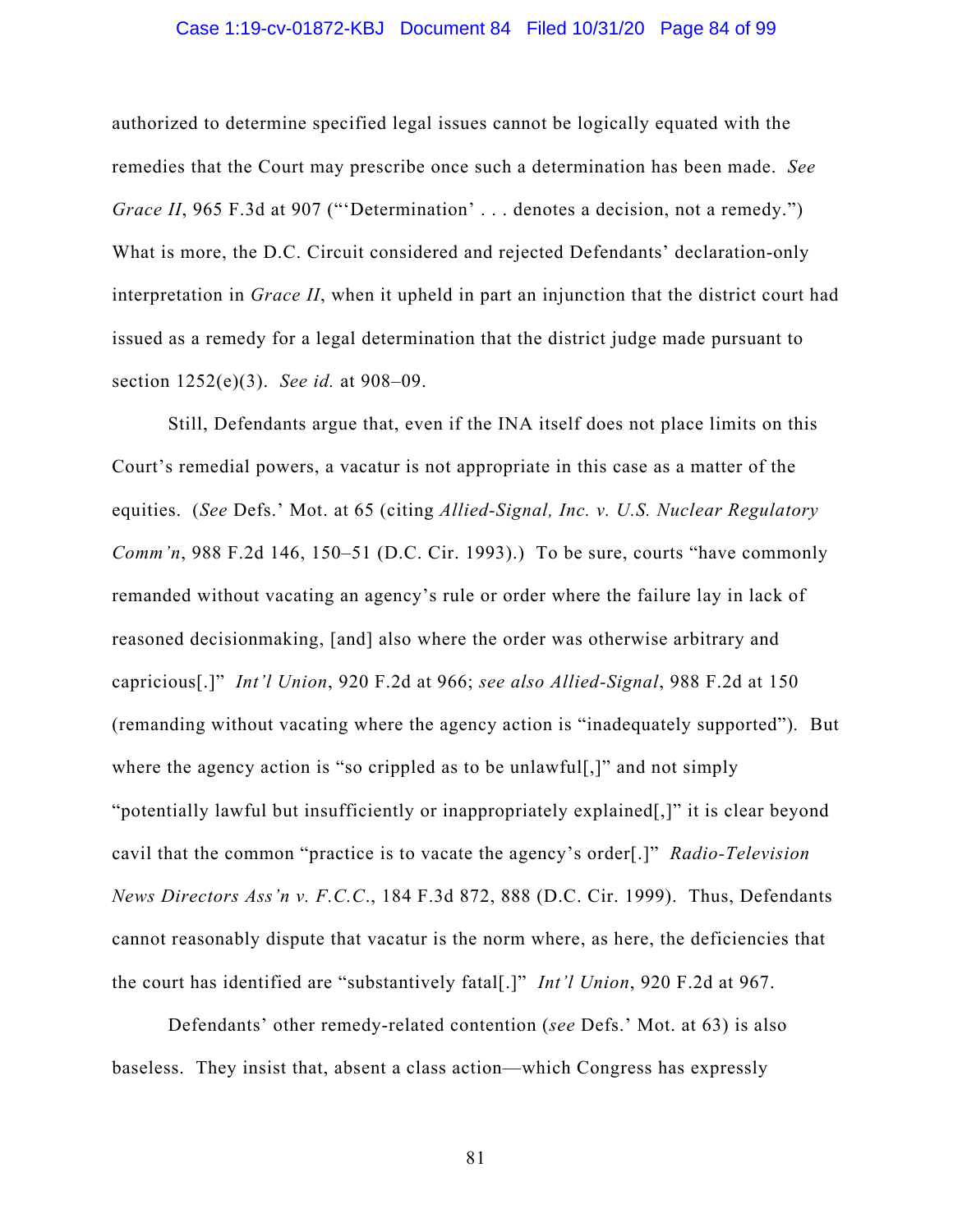prohibited in this context, *see* 8 U.S.C. § 1252(e)(1)(B)—"the Court has no authority to vacate or enter an injunction against the Lesson Plan," but may only "order limited systemic relief at the behest of individual aliens." (Defs.' Mot. at 63.) (*See also* Defs.' Grace Brief at 12 ("[I]n no event, and for no claims, should any relief extend beyond the five Plaintiffs here[.]").) With this argument, Defendants have cast a standard order that is directed solely to the agency that is before the court and that vacates a particular policy directive that Plaintiffs have successfully challenged (without purporting to create enforcement rights with respect to anyone other than Plaintiffs) as a "prospective nationwide injunction" that inappropriately "reaches the future credible fear determinations of hundreds of thousands of aliens 'none of whom are parties to the lawsuit,' and 'unconstrained by the requirements' of Rule 23." (Defs.' Mot. at 65.) Unfortunately for Defendants, this Court has seen this play before. *See, e.g., MTRNY I*, 405 F. Supp. 3d at 71 (rejecting similar contentions), *rev'd on other grounds*, *MTRNY II*, 962 F.3d 612. And in the end, contrary to Defendants' representations, it is the "long-held understanding that once a rule is vacated, it is vacated for everyone." *D.A.M. v. Barr*, No. 20-cv-1321, 2020 WL 5525056, at \*7 (D.D.C. Sept. 15, 2020).

It suffices to note here that the argument that a court can only vacate the agency's unlawful conduct with respect to the particular plaintiffs who have filed the legal action that is before it has no grounding in the Article III doctrine or in any federal statute of which this Court is aware. This argument also conveniently ignores the fact that what is at issue in the lawsuit is the agency's unlawful conduct—here, its issuance of a binding instruction manual that contains provisions that conflict with the INA—and *that conduct, when it was undertaken, was not directed at the Plaintiffs in*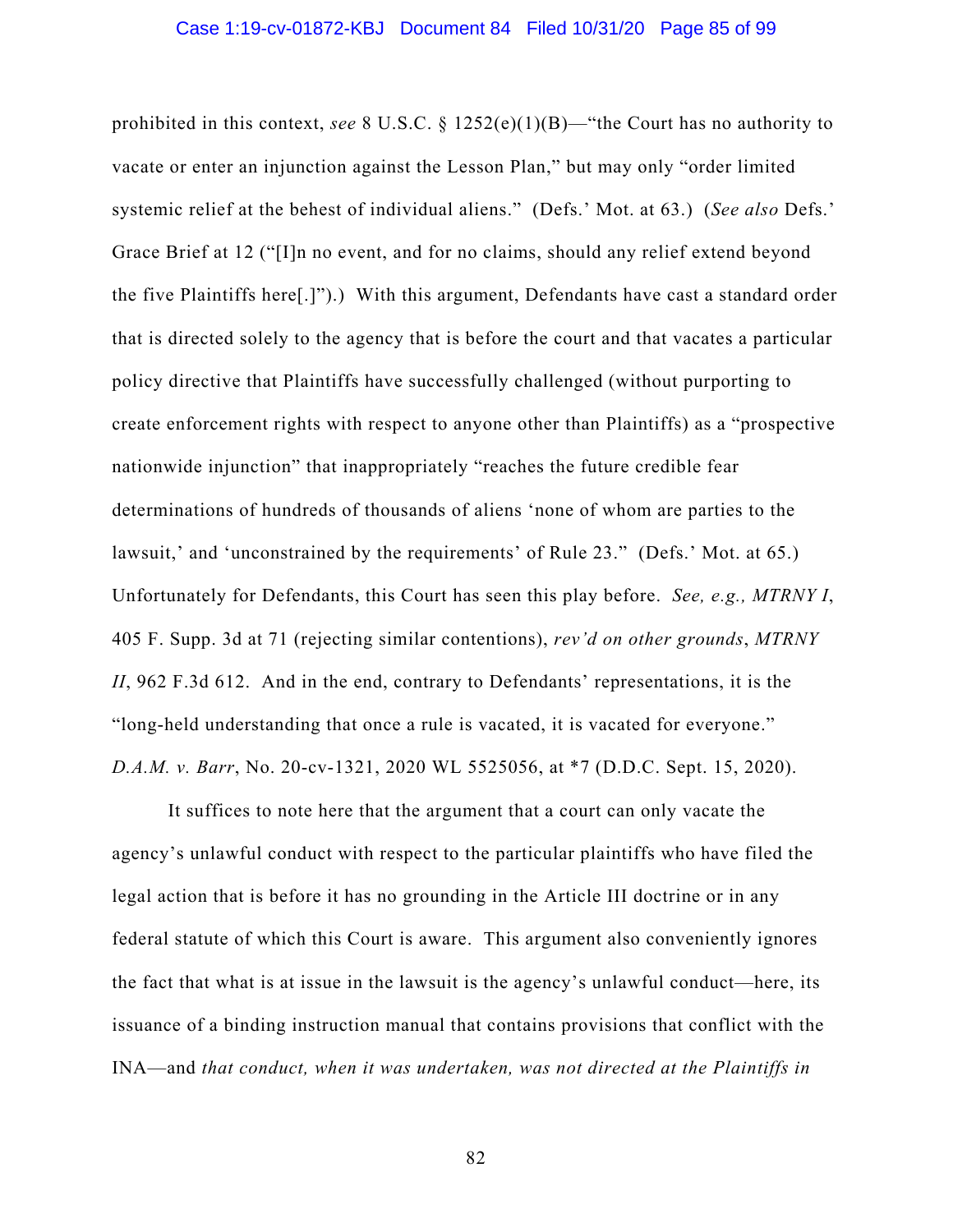# Case 1:19-cv-01872-KBJ Document 84 Filed 10/31/20 Page 86 of 99

*this lawsuit*. Thus, where the legal claim at issue is the unlawfulness of an agency action of general applicability, it makes no sense whatsoever to insist that a district court limit its vacatur to address solely the impact of the unlawful agency action on the plaintiffs. In fact, doing so is tantamount to transforming a facial challenge to agency conduct into an as applied claim. It defies both law and logic.

It is also worth observing that no less an authority than the Supreme Court has made it abundantly clear that injunctions and vacaturs are distinct remedies, and that the latter is considered substantially less intrusive. *See Monsanto Co. v. Geertson Seed Farms*, 561 U.S. 139, 165–66 (2010) (explaining that injunctive relief is "a drastic and extraordinary remedy, which should not be granted as a matter of course[,]" whereas a "partial or complete vacatur" of an agency's action is a different, "less drastic remedy" that, at times, might be "sufficient to redress" a plaintiff's injury); *see also Dep't of Homeland Sec. v. Regents of the Univ. of California*, 140 S. Ct. 1891, 1916 n.7 (2020) (recognizing this distinction by holding that affirmance of the "order vacating the [agency action] makes it unnecessary to examine the propriety of the nationwide scope of the injunctions"). And given the established and lengthy history of federal courts employing their equitable powers to vacate unlawful agency actions, Defendants' professed concern that a vacatur would "reach[] the future credible fear determinations of hundreds of thousands of aliens none of whom are parties to the lawsuit" (Defs.' Mot. at 65 (internal quotation marks and citation omitted)) is really neither here nor there when it comes to demonstrating that this Court lacks the authority to issue a vacatur order in this case. That is to say, the mere fact that a vacatur order may *happen* to confer a possible benefit upon other individuals who are not before the Court—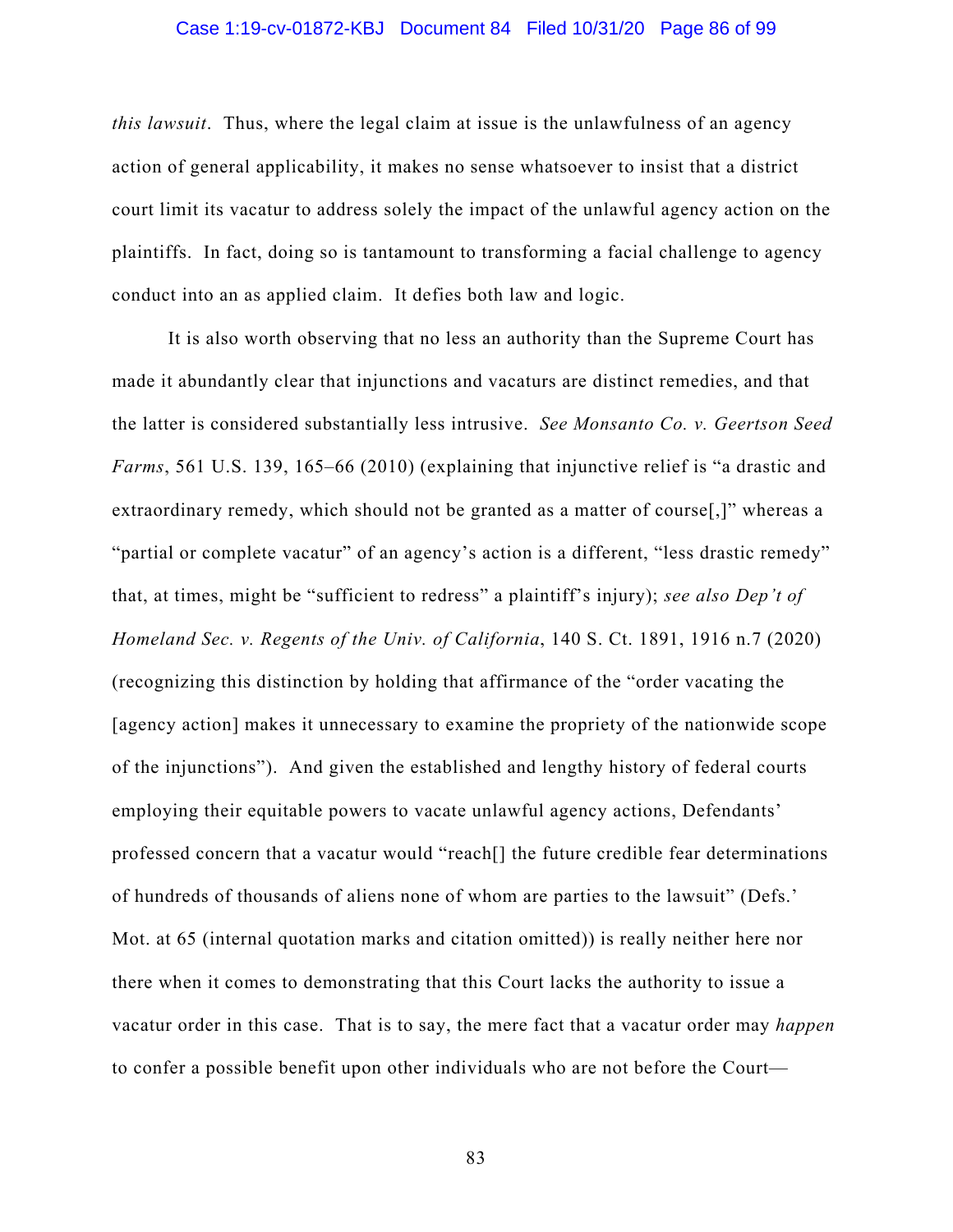# Case 1:19-cv-01872-KBJ Document 84 Filed 10/31/20 Page 87 of 99

indeed, conceivably, any and every person who might have otherwise been subjected to the government's unlawful conduct benefits from its vacatur—is not a *reason* to conclude that the Court lacks the power to nullify the unlawful government practice; indeed, that collateral consequence is wholly irrelevant to the determination of whether or not a standard vacatur order is appropriate to remedy the violation of law that the court has pronounced. Regardless, if a court concludes that an agency action violates the law, vacatur is routinely ordered to address that substantively unlawful conduct, notwithstanding the alleged windfall that the nullification gives to nonparties (if being shielded from violative agency action can even rationally be considered as such).

The Court notes further that this typical result has rarely been an issue, because an administrative agency that is acting in good faith and in the public's interest can be expected to heed the implications of the federal court's ruling and desist voluntarily from engaging in conduct that the court has deemed unlawful (at least pending its appeal of the court's determination) in any event. *See Ramirez de Arellano v. Weinberger*, 745 F.2d 1500, 1565 (D.C. Cir. 1984) (en banc) (Scalia, J., dissenting) (explaining that "it must be assumed that officers of the Executive Branch will honor their oath to uphold the laws of the United States[,]" and therefore "once a court takes it upon itself to pronounce that the actions challenged here are unlawful all of the adverse effects of injunction . . . ensue"); *see also Alsea Valley All. v. Dep't of Commerce*, 358 F.3d 1181, 1186 (9th Cir. 2004) (explaining that a vacatur "prohibits, as a practical matter, the enforcement" of an unlawful agency action, but is not actually "the practical equivalent of 'enjoining'" the agency, and noting that such reasoning, "[t]aken to its logical end," would "classify as 'injunctive' all declaratory relief that deems an agency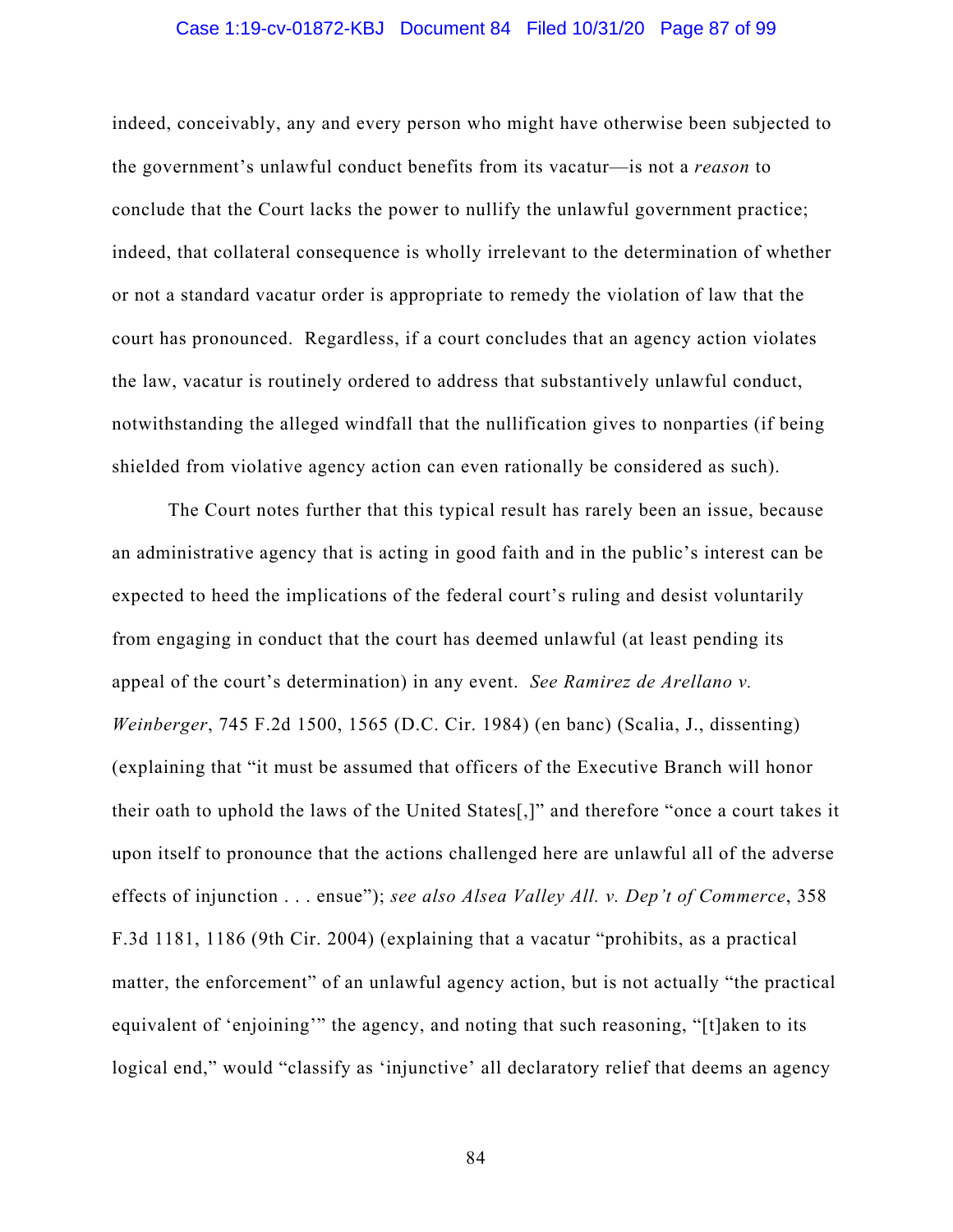# Case 1:19-cv-01872-KBJ Document 84 Filed 10/31/20 Page 88 of 99

rule unlawful"). It has apparently only been in recent years that federal agencies have consistently and audaciously demanded an entitlement to persist in the unlawful conduct despite a federal court's ruling declaring that conduct unlawful, which has manifested itself in the strange argument that Defendants have presented here—*i.e*., that *precisely because* outsiders might benefit from a vacatur, the Court lacks the power to vacate the agency action and must instead craft a remedy that permits the agency to continue to act in flagrant violation of the law as the court has announced it to be with respect to anyone who has not been joined as a party in the case before the court.<sup>18</sup>

Yet, here as elsewhere, Defendants have failed to provide any persuasive reason *why* the potential incidental benefit that is conferred to the rest of humanity when a court addresses unlawful agency action by vacating the agency's conduct is sufficiently problematic, under the Constitution or otherwise, to justify limiting a federal court's traditional power to nullify the actions of the defendant when that challenged conduct violates the law. *See L.M.-M. v. Cuccinelli*, 442 F. Supp. 3d 1, 37 (D.D.C. 2020) (explaining that the "consequences" of a vacatur "with respect to parties not before the Court" simply "lie[] beyond this Court's jurisdiction"). And there is none, in light of "[t]raditional administrative law principles[,]" which dictate that, "[w]hen a reviewing

<sup>&</sup>lt;sup>18</sup> As other district court judges have ably noted, "[f]or the [government] to suggest that they were entitled . . . to basically ignore [a court's] declaratory judgment until after appellate review is exhausted is unsupported in the law." *Florida ex rel. Bondi v. Dep't of Health & Human Servs*., 780 F. Supp. 2d 1307, 1316 (N.D. Fla. 2011) (internal quotation marks omitted). Moreover, as a practical matter, "[t]he Court does not know how a court vacates a rule only as to one state, one district, or one party[,]" *N.M. Health Connections v. Dep't of Health Human Servs*., 340 F. Supp. 3d 1112, 1183 (D.N.M. 2018), or what "it [would] mean to 'vacate' a rule as to some but not other members of the public[,]" *O.A.*, 404 F. Supp. 3d at 153. Nevertheless, federal agencies appear to be making a concerted effort to conscript the courts in this tedious self-censoring exercise on the seemingly irrelevant grounds that non-parties may be tangentially affected if the court exercises its ordinary equitable powers. *See, e.g., MTRNY I*, 405 F. Supp. 3d at 71.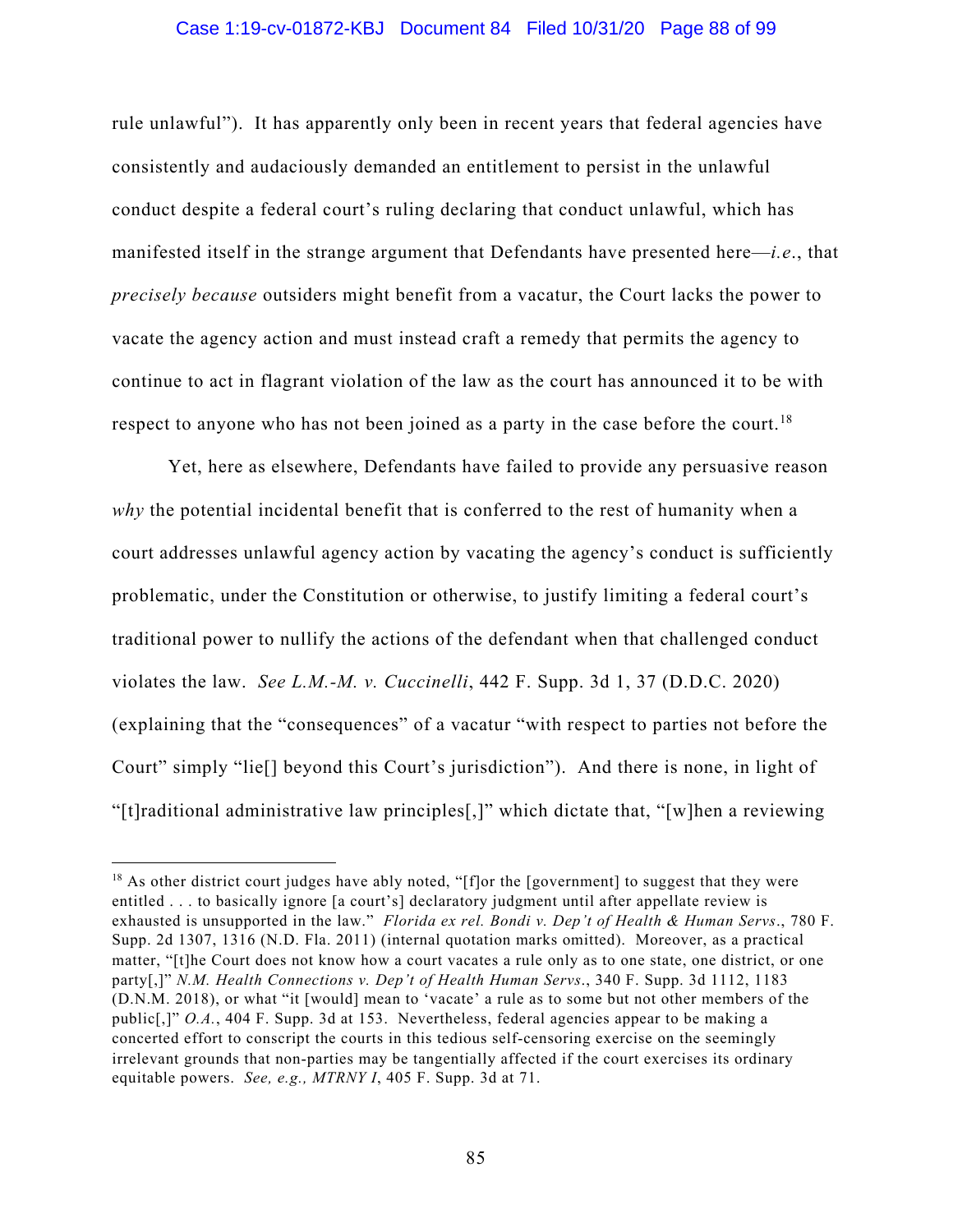#### Case 1:19-cv-01872-KBJ Document 84 Filed 10/31/20 Page 89 of 99

court determines that agency regulations are unlawful, the ordinary result is that the rules are vacated—not that their application to the individual petitioners is proscribed." *Harmon v. Thornburgh*, 878 F.2d 484, 495 n.21 (D.C. Cir. 1989); *see also Barr v. Am. Ass'n of Political Consultants, Inc.*, 140 S. Ct. 2335, 2351 n.8 (2020) (explaining that, when "a provision [of law] is declared invalid[,]" the invalid provision "cannot be lawfully enforced against others"—and not just "against the plaintiff"); *Grace v. Whitaker*, No. 18-cv-1853, 2019 WL 329572, at \*2 (D.D.C. Jan. 25, 2019) ("There is no statutory requirement, as the government argues, to declare a policy in violation of the law only as applied to the individual plaintiffs."). In addition, Defendants' limited vacatur argument flies in the fact of the "fundamental" notion that "agency policy is to be made, in the first instance, by the agency itself [and] not by courts[,]" *Harmon*, 878 F.2d at 494, since vacating or enjoining a rule of general applicability only with respect to specific parties "would be drawing a line which the agency itself has never drawn[,]" *id*. at 495.

Therefore, in addition to declaring that certain provisions of the Lesson Plan are unlawful, this Court will proceed to vacate all or part of the Lesson Plan, as in the ordinary course, to ensure that USCIS implements the Court's determination with respect to the agency's unlawful action. *Cf. A.B.-B.*, 2020 WL 5107548, at \*9 (declaring that DHS's policy to allow CBP officers to conduct credible fear interviews instead of USCIS asylum officers violated the INA, and issuing a preliminary injunction under section  $1252(e)(3)$  that prohibits DHS from implementing its policy of authorizing CBP officers to conduct credible fear screenings).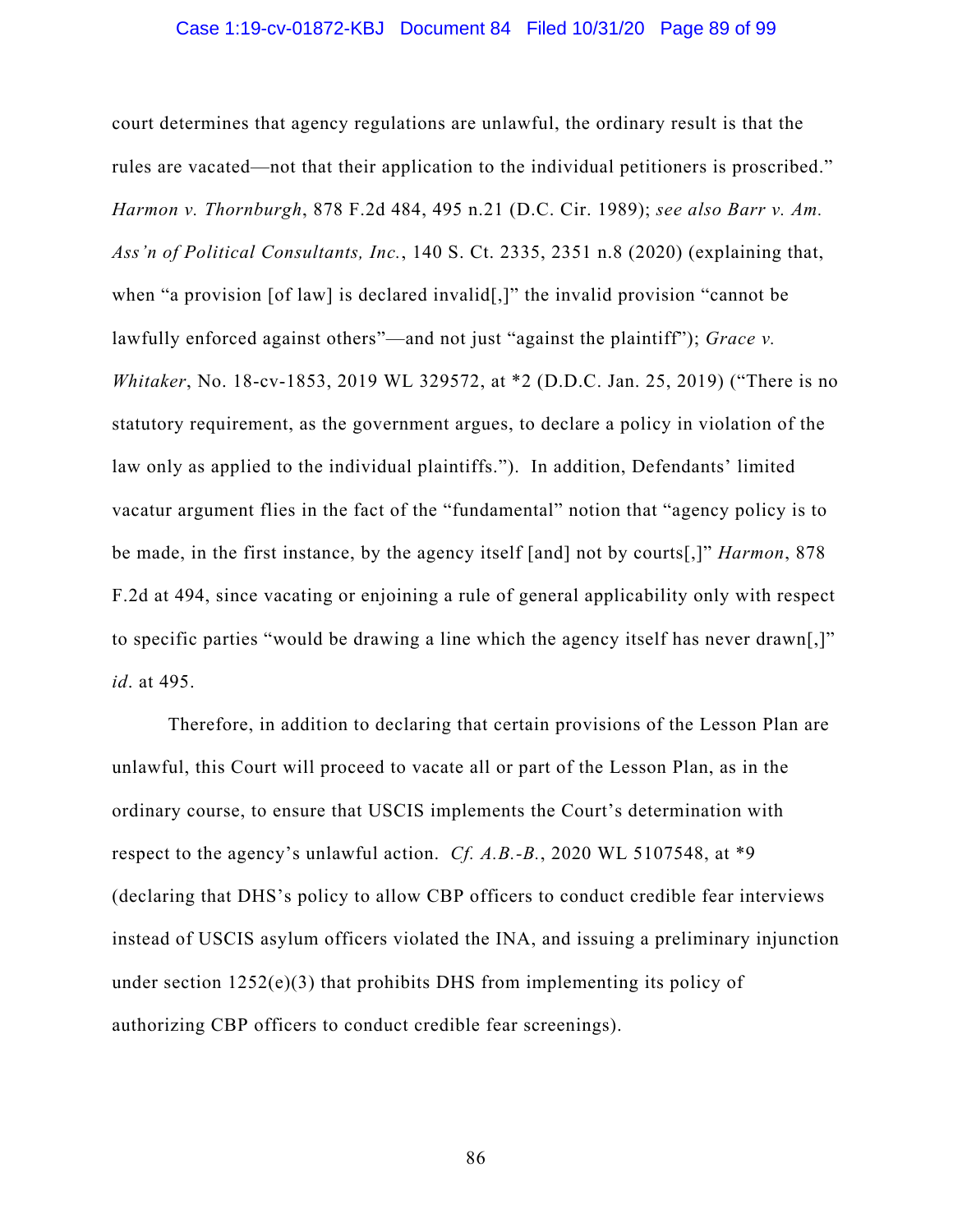2. The Unlawful Provisions Of The Lesson Plan Are Not Severable From The Remainder Of The Document, Such That Vacatur Of The Entire Lesson Plan Is Required

The next question that must be answered is whether the Court needs to vacate the *entire* Lesson Plan, or whether the various unlawful provisions that Plaintiffs have successfully identified can be severed from the rest of the document. This Court ordered the parties to provide supplemental briefing on this issue (*see* Pls.' Suppl. Brief on Severability, ECF No. 68; Defs.' Suppl. Brief on Severability, ECF No. 69), and after a careful review of both the parties' arguments and the governing legal standards, the Court has concluded that the unlawful parts of the Lesson Plan described in Section IV.C above cannot, and should not, be severed by the Court.

"Whether an administrative agency's order or regulation is severable, permitting a court to affirm it in part and reverse it in part, depends on the issuing agency's intent." *North Carolina v. F.E.R.C.*, 730 F.2d 790, 795–96 (D.C. Cir. 1984). The necessary intent is ordinarily ascertained pursuant to a two-prong test: (1) whether "the agency would have adopted the same disposition regarding the unchallenged portion of the regulation if the challenged portion were subtracted[,]" and (2) whether the parts of the regulation that remain can "function sensibly without the stricken provision[,]" *Carlson v. Postal Regulatory Comm'n*, 938 F.3d 337, 351 (D.C. Cir. 2019) (internal quotation marks, citations, and alternation omitted). With respect to the first prong, severance "is improper if there is 'substantial doubt' that the agency would have adopted the severed portion on its own." *Davis Cnty. Solid Waste Mgmt. v. E.P.A.*, 108 F.3d 1454, 1459 (D.C. Cir. 1997) (per curiam) (internal citation omitted). With respect to the second factor, the Court asks whether severance "would severely distort the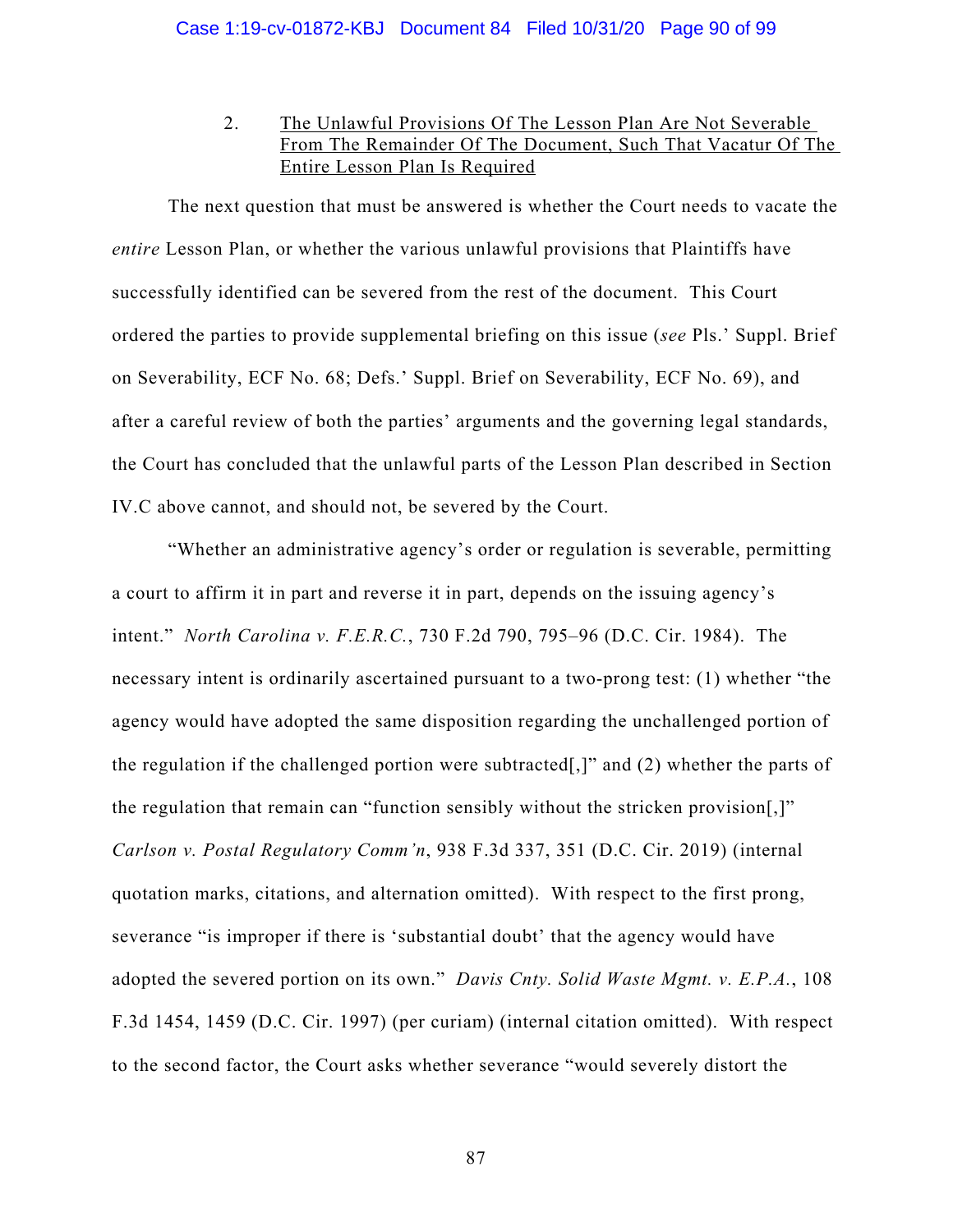#### Case 1:19-cv-01872-KBJ Document 84 Filed 10/31/20 Page 91 of 99

[agency's] program and produce a rule strikingly different from any the [agency] has ever considered or promulgated[.]" *MD/DC/DE Broadcasters Ass'n v. F.C.C. ("MD/DC/DE I")*, 236 F.3d 13, 23 (D.C. Cir. 2001).

Application of this standard severability analysis to the facts of the instant case compels the conclusion that the unlawful portions of the Lesson Plan that the Court discusses above are not severable for at least three reasons. First, the Lesson Plan's stated purpose is "to explain how to determine whether an alien subject to expedited removal or an arriving stowaway has a credible fear of persecution or torture" (Lesson Plan at 2), and the unlawful provisions that this Court has addressed speak directly to critical aspects of the credible fear assessment, such that the Court has "substantial doubt" that Defendants would have adopted a guidance document that excluded the directives concerning the credible fear determination that this Court has found to be unlawful. *North Carolina*, 730 F.2d at 796. Second, it is also hard to imagine how the Lesson Plan "could function sensibly as a freestanding" guidance document without the unlawful provisions. *MD/DC/DE Broadcasters Ass'n v. F.C.C. ("MD/DC/DE II")*, 253 F.3d 732, 735 (D.C. Cir. 2001). The various directives are so interwoven that it is highly likely that severance would "severely distort" the binding instructions that the agency has issued concerning how to administer the complex system of credible fear determinations, resulting in a policy document that is "strikingly different" from prior versions of the Lesson Plan. *MD/DC/DE I*, 236 F.3d at 23. Third, and even more to the point, setting aside the post-hoc representations that Defendants have made in the severance brief that the Court required them to file during the course of this litigation (*see, e.g.*, Defs.' Suppl. Brief on Severability at 11), USCIS has not made any statement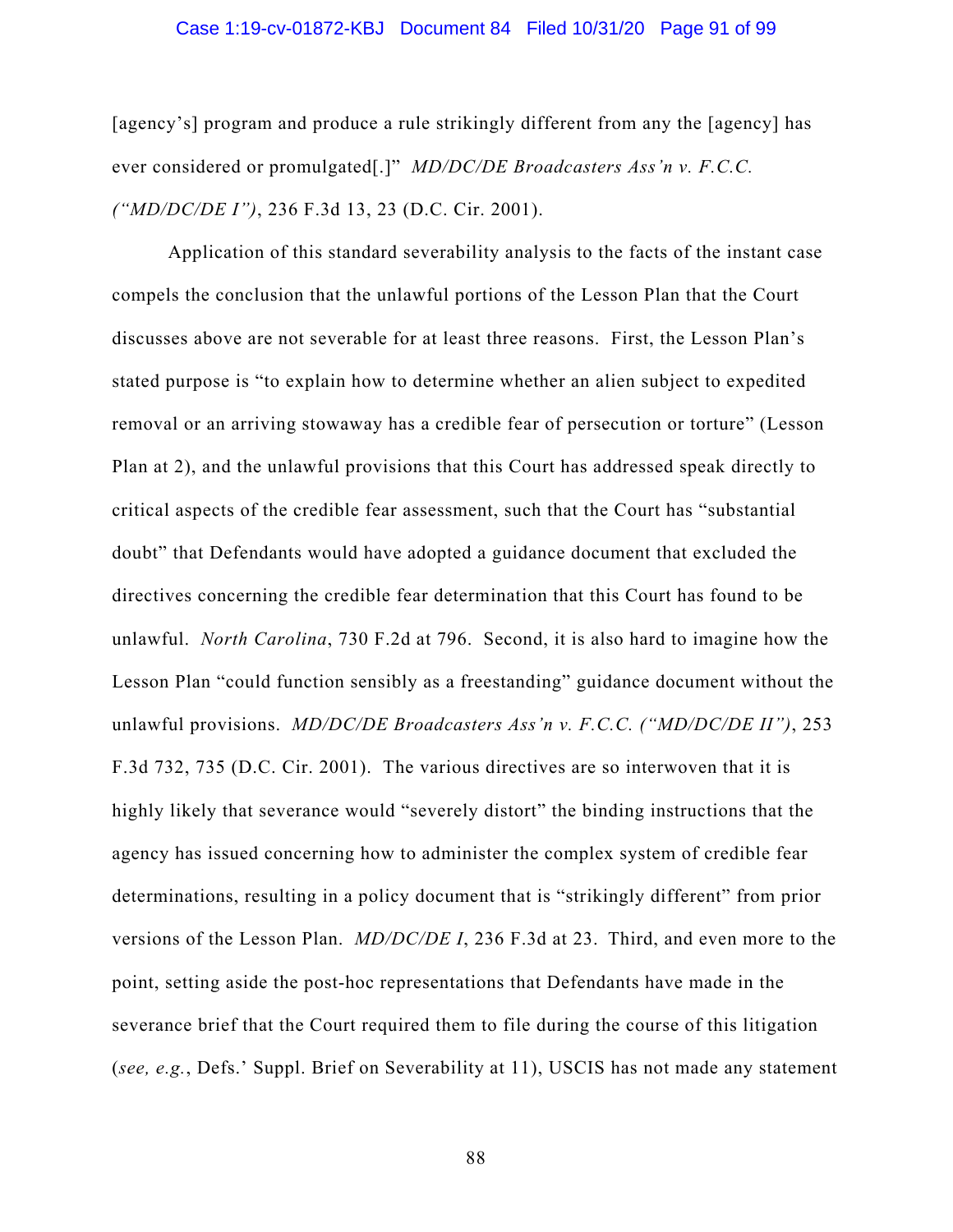# Case 1:19-cv-01872-KBJ Document 84 Filed 10/31/20 Page 92 of 99

or given any other indication that it ever intended any of the Lesson Plan's provisions to function independently of the rest, *see Sierra Club v. F.E.R.C.*, 867 F.3d 1357, 1366 (D.C. Cir. 2017). *Cf. AFL-CIO v. N.L.R.B*., No. 20-cv-0675, 2020 WL 3041384, at \*19 (D.D.C. June 7, 2020) (observing that, by stating that it "would adopt each of these amendments individually, or in any combination, regardless of whether any of the other amendments were made[,]" the agency had specifically addressed severability in the challenged rule (internal citation omitted)).

Undaunted, Defendants assert that "[t]here is no doubt that USCIS would have issued the Lesson Plan" *without* the challenged provisions, because "USCIS has repeatedly revised its Lesson Plan" over the years, and "the vast majority of the Lesson Plan under review in this case . . . has been included in several past iterations of the Lesson Plan." (Defs.' Suppl. Brief on Severability at 11.) But this argument cuts *against* the agency's severability position instead of bolstering it. For one thing, it appears that USCIS issues an entirely new Lesson Plan when there is an update, instead of maintaining previous portions and repealing only certain segments as circumstances change. (*See, e.g.,* Defs.' Status Report, ECF No. 58, at 1 (explaining that "the primary effect of the September 2019 Lesson Plan[,]" which replaced the April 2019 Lesson Plan, "is to incorporate a discussion of a new immigration administrative decision, *Matter of L-E-A-*, 27 I. & N. Dec. 581 (A.G. 2019)").) This editorial prerogative indicates the connectedness of the document's directives and the agency's apparent view that particular provisions of this manual are not wholly independent of the rest. *Cf., e.g.*, *Am. Petroleum Inst. v. E.P.A.*, 862 F.3d 50, 71–72 (D.C. Cir. 2017) (explaining that the court could not find that two provisions were "wholly independent"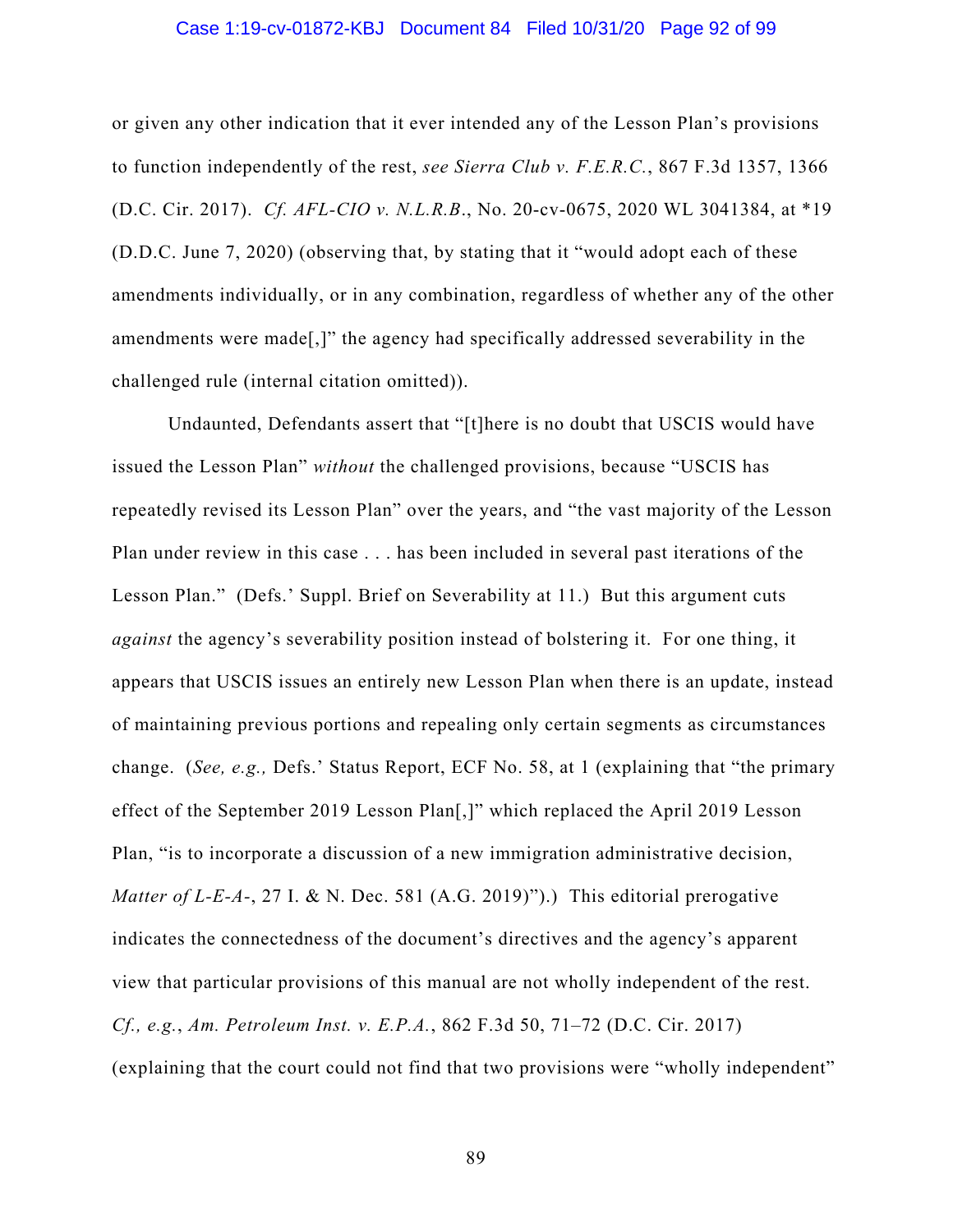# Case 1:19-cv-01872-KBJ Document 84 Filed 10/31/20 Page 93 of 99

because "[a]t no point in the record does EPA propose keeping [one provision] and repealing [the other]"). It is also clear from the redlined version of the Lesson Plan that Plaintiffs have filed to indicate the changes that the agency made to produce the April 2019 version (*see* Ex. A to Pls.' Mot., ECF No. 36-3, at 4–72) that the challenged portions are not *isolated* in the least; they involve hundreds of line strikes and additions, which manifests the author's intent to integrate these edits into the training materials in a manner that is comprehensive and wholesale.<sup>19</sup>

That said, this Court acknowledges the validity of Defendants' concern that "completely vacating the Lesson Plan" with immediate effect "would leave USCIS without an up-to-date training document reflecting the latest legal developments, and instead force the agency to teach officers on materials that no longer reflect the law[.]" (Defs.' Suppl. Brief on Severability at 16.) Of course, this Court has ruled that the current version of the training manual does not accurately reflect the law, and the inability to rely on an unlawful policy document is the ordinary impact of the vacatur of such agency action. Also, after more than a year of litigation over the particular provisions of the Lesson Plan that are specifically identified in Plaintiffs' complaint, Defendants cannot reasonably complain that the Court's ruling catches them off guard.

<sup>&</sup>lt;sup>19</sup> In support of their cross-motion for summary judgment, Plaintiffs have submitted additional evidence and declarations, outside of the administrative record, including the redlined version of the Lesson Plan. (*See generally* Exs. A–Q to Pls.' Mot., ECF No. 36-3.) Defendants have moved to strike these documents because, "[u]nder the APA, the district court's review of merits issues must be based on the record the agency presents to the reviewing court." (Defs.' Mem. in Supp. of Mot. to Strike Evidence Outside of Admin. Record, ECF No. 52-1, at 3 (internal quotation marks and citation omitted).) Defendants' argument is inapposite where, as here, the Court is evaluating the remedies for non-APA related claims, and Defendants make no argument as to why it would be inappropriate for the Court to rely on such evidence with respect to these INA claims. Accordingly, Defendants' motion to strike evidence outside of the administrative record will be **DENIED**.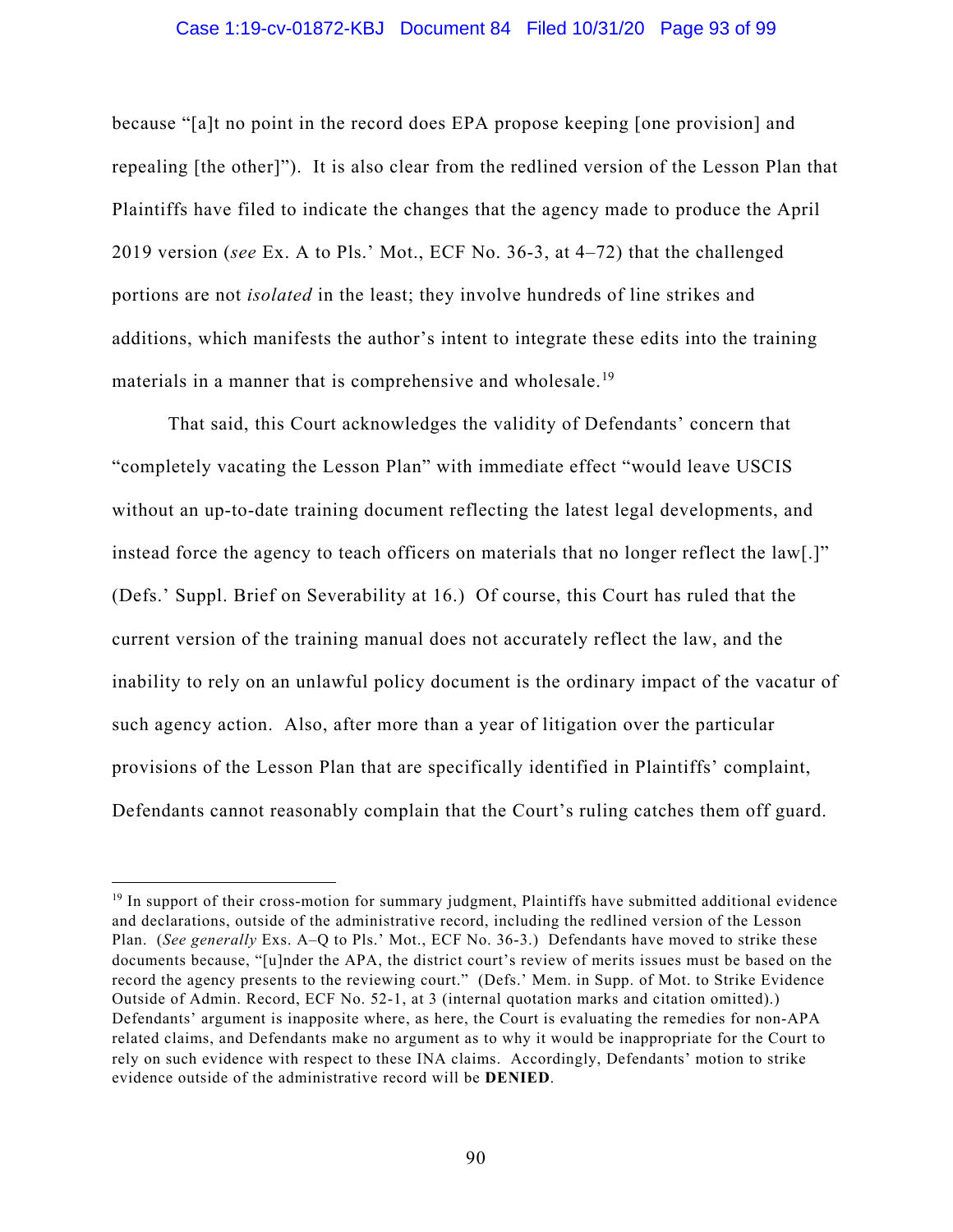# Case 1:19-cv-01872-KBJ Document 84 Filed 10/31/20 Page 94 of 99

The Court also finds it odd that USCIS argues *both* that a vacatur order would be substantially disruptive because it would create "a vacuum on guidance for any new developments in immigration law since 2017" (*id.* at 8), *and* that the provisions that the Court has found unlawful are discrete and severable, because the April 2019 version "has been included in several past iterations of the Lesson Plan" (*id.* at 11). The former merely underscores the non-severability finding that the agency contests. And, if the latter is the case, then responding to the vacatur should not be particularly onerous, for the agency can rely on the allegedly substantially similar 2017 version of the Lesson Plan while it fashions relevant updates that are consistent with the law.

Nor is this a case in which vacating the entire Lesson Plan would necessarily create confusion, *see Chamber of Commerce v. S.E.C.*, 443 F.3d 890, 909 (D.C. Cir. 2006) (staying a vacatur order on this ground), or deprive one or more parties of significant rights, *see Bauer v. DeVos*, 332 F. Supp. 3d 181, 185 (D.D.C. 2018). The instant detailed opinion explains why various provisions of the Lesson Plan violate the INA, and thus should be sufficient to guide the agency's reconsideration and preparation of training materials that accurately describe the statutory and regulatory requirements. Furthermore, and importantly, the Court is ever mindful that, at bottom, the process of revising the Lesson Plan to conform with the INA and its regulations is quintessentially the agency's responsibility, and not this Court's. *Cf. Regents*, 140 S. Ct. at 1914 (noting that making "difficult decision[s]" concerning policy matters is the "agency's job")*.* This means that it would be less than prudent under the circumstances presented in this case for the Court to undertake its *own* amendment process, by identifying and striking only certain portions of the Lesson Plan; rather, given the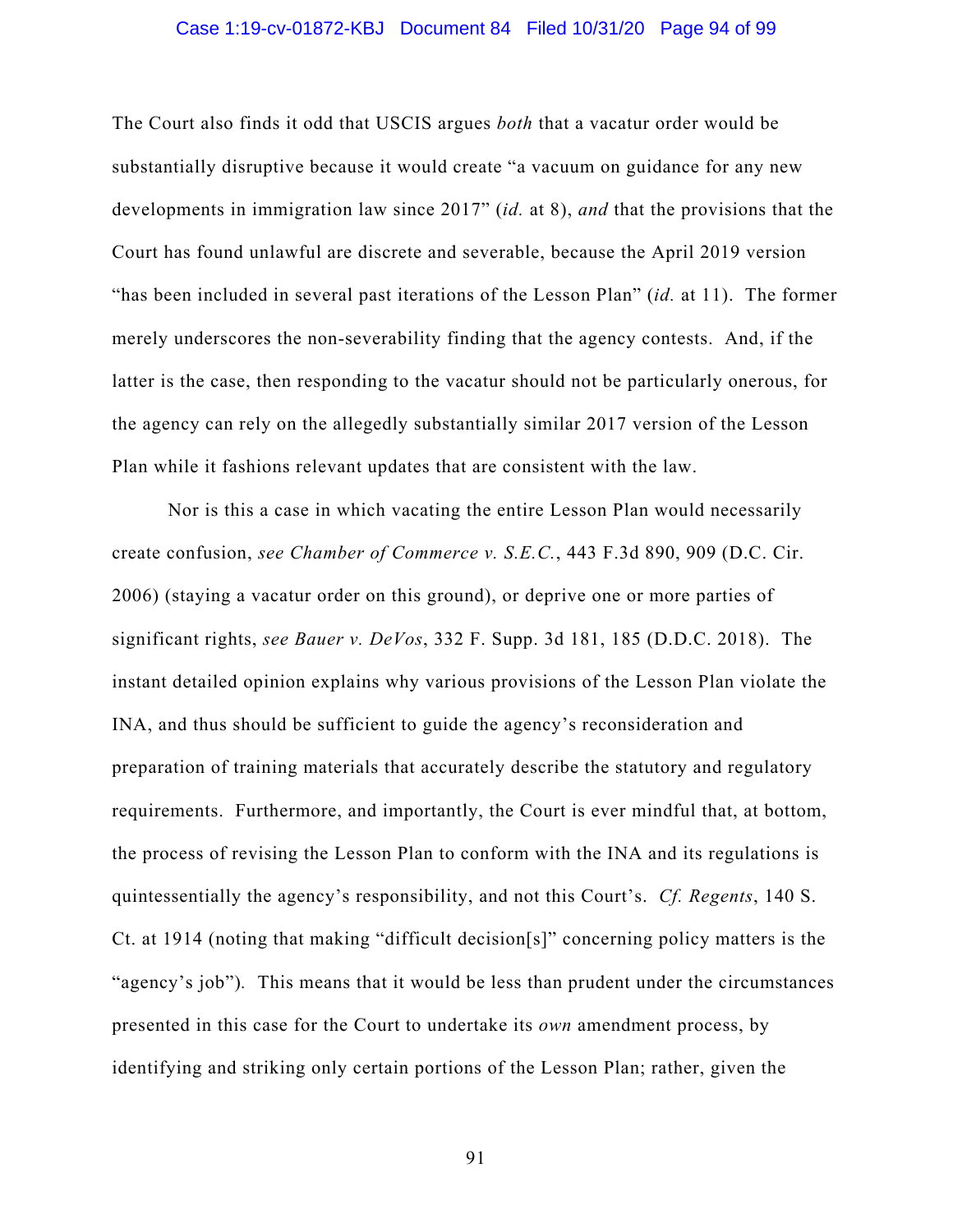# Case 1:19-cv-01872-KBJ Document 84 Filed 10/31/20 Page 95 of 99

integrated nature of the unlawful provisions and the lack of any indication that USCIS intended for any portion to be severable, the better course of action is for the Court to vacate the entire document, and thereby facilitate the agency's own decisionmaking processes concerning the necessary revisions. *See, e.g.*, *ACA Int'l v. F.C.C.*, 885 F.3d 687, 708 (D.C. Cir. 2018).

# 3. Plaintiffs Are Entitled To New Credible Fear Determinations

Lastly, this Court has determined that vacatur of the Lesson Plan is not sufficient to redress Plaintiffs' injuries fully, and that "specific injunctive relief" is necessary for each individual Plaintiff (Pls.' Reply at 40), for several reasons.

First, the instant circumstances satisfy the familiar four-factor test for injunctive relief. *See eBay Inc. v. MercExchange, L.L.C*., 547 U.S. 388, 391 (2006) (holding that a grant of injunctive relief requires consideration of the plaintiff's irreparable injury, the adequacy of the remedies available at law, the parties' balance of hardships, and the public interest). Plaintiffs' sworn declarations establish the potential for irreparable injury, insofar as they detail the rapes, beatings, shootings, and family deaths that Plaintiffs experienced previously in their countries of origin and might experience again in the future if their asylum applications are not re-evaluated in accordance with the standards that the law prescribes, and if they are removed pursuant to such procedurally defective credible fear determinations. (*See* Exs. B–G to Pls.' Mot., ECF No. 36-3, at 79–111.) It is also sufficiently clear that, "without an injunction, the plaintiffs previously removed will continue to live in fear every day, and the remaining plaintiffs are at risk of removal." *Grace I*, 344 F. Supp. 3d at 146, *aff'd in relevant part*, *Grace II*, 965 F.3d 883. In other words, an order vacating the Lesson Plan and declaring it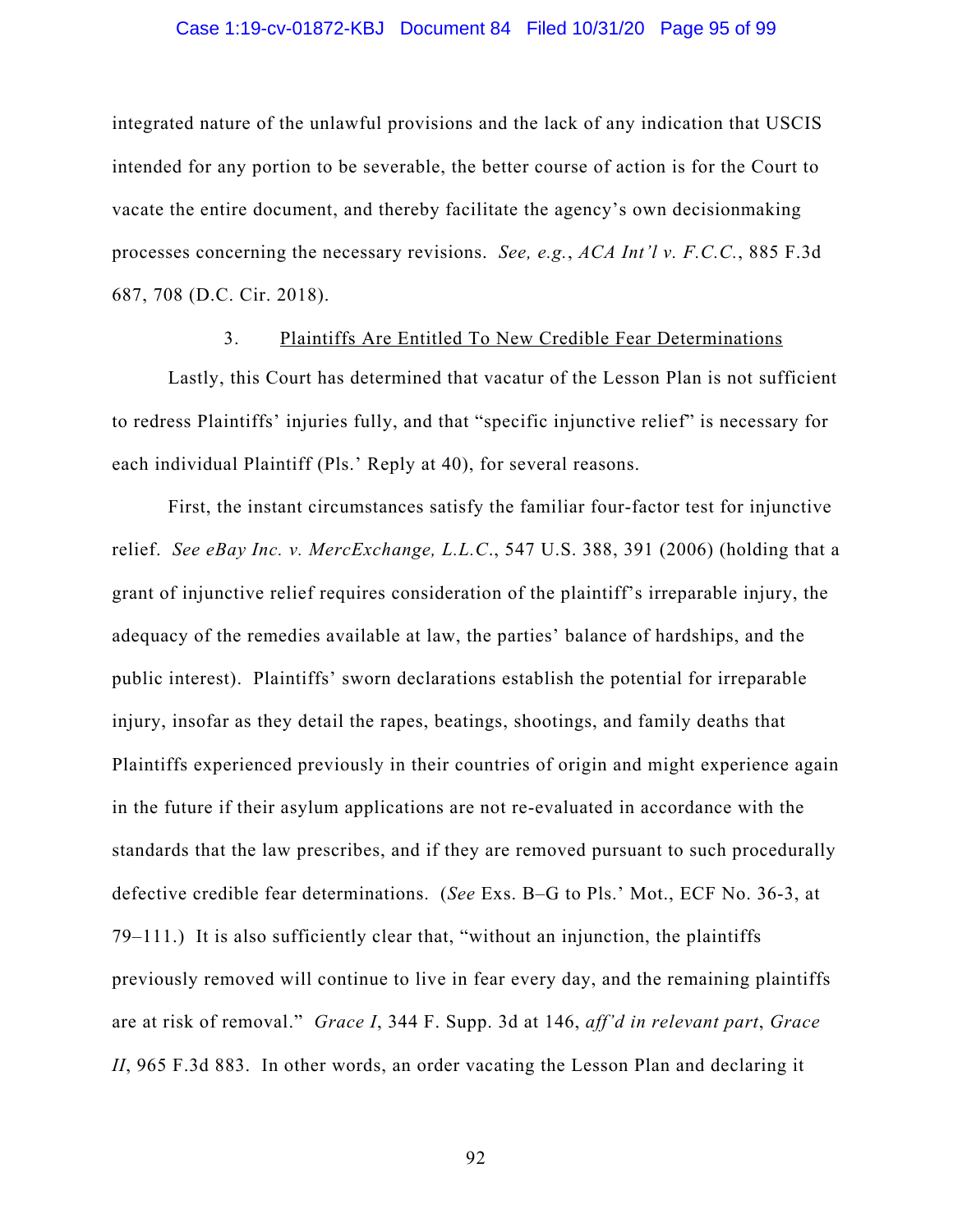# Case 1:19-cv-01872-KBJ Document 84 Filed 10/31/20 Page 96 of 99

unlawful would provide only partial relief to Julia and Sofia, who have already been removed, and to Kiakombua, Ana, and Emma, who seemingly remain subject to unlawful removal orders. The balance of the hardships favors injunctive relief for Plaintiffs' benefit as well, because the government "cannot suffer harm from an injunction that merely ends an unlawful practice[.]" *R.I.L-R v. Johnson*, 80 F. Supp. 3d 164, 191 (D.D.C. 2015) (quoting *Rodriguez v. Robbins*, 715 F.3d 1127, 1145 (9th Cir. 2013)). And the Supreme Court has further recognized that, although there is "a public interest in prompt execution of removal orders[,]" there also "is a public interest in preventing aliens from being wrongfully removed, particularly to countries where they are likely to face substantial harm." *Nken v. Holder*, 556 U.S. 418, 436 (2009). Thus, this Court is satisfied that injunctive relief is proper.

Injunctive relief is also warranted because, given the Court's findings and conclusions regarding the unlawfulness of critical portions of the Lesson Plan and the need for vacatur of the entire document, "there is 'only one rational course' for the [a]gency to follow upon remand[,]" *Berge v. United States*, 949 F. Supp. 2d 36, 43 (D.D.C. 2013) (quoting *Am. Fed'n of Gov't Emps., AFL-CIO v. F.L.R.A*., 778 F.2d 850, 862 n.19 (D.C. Cir. 1985)), which is to void the credible fear determination that were made with respect to each Plaintiff pursuant to the unlawful Lesson Plan, and to provide Plaintiffs with new credible fear determinations that do not apply the unlawful standards in that document. As noted above, Defendants' argument that the Court lacks the authority to issue any kind of injunctive relief (*see* Defs.' Mot. at 65) relies on an interpretation of the INA that has been rejected on numerous occasions, by all levels of the federal judiciary. *See, e.g.*, *R.I.L-R*, 80 F. Supp. 3d at 184 ("[W]here a petitioner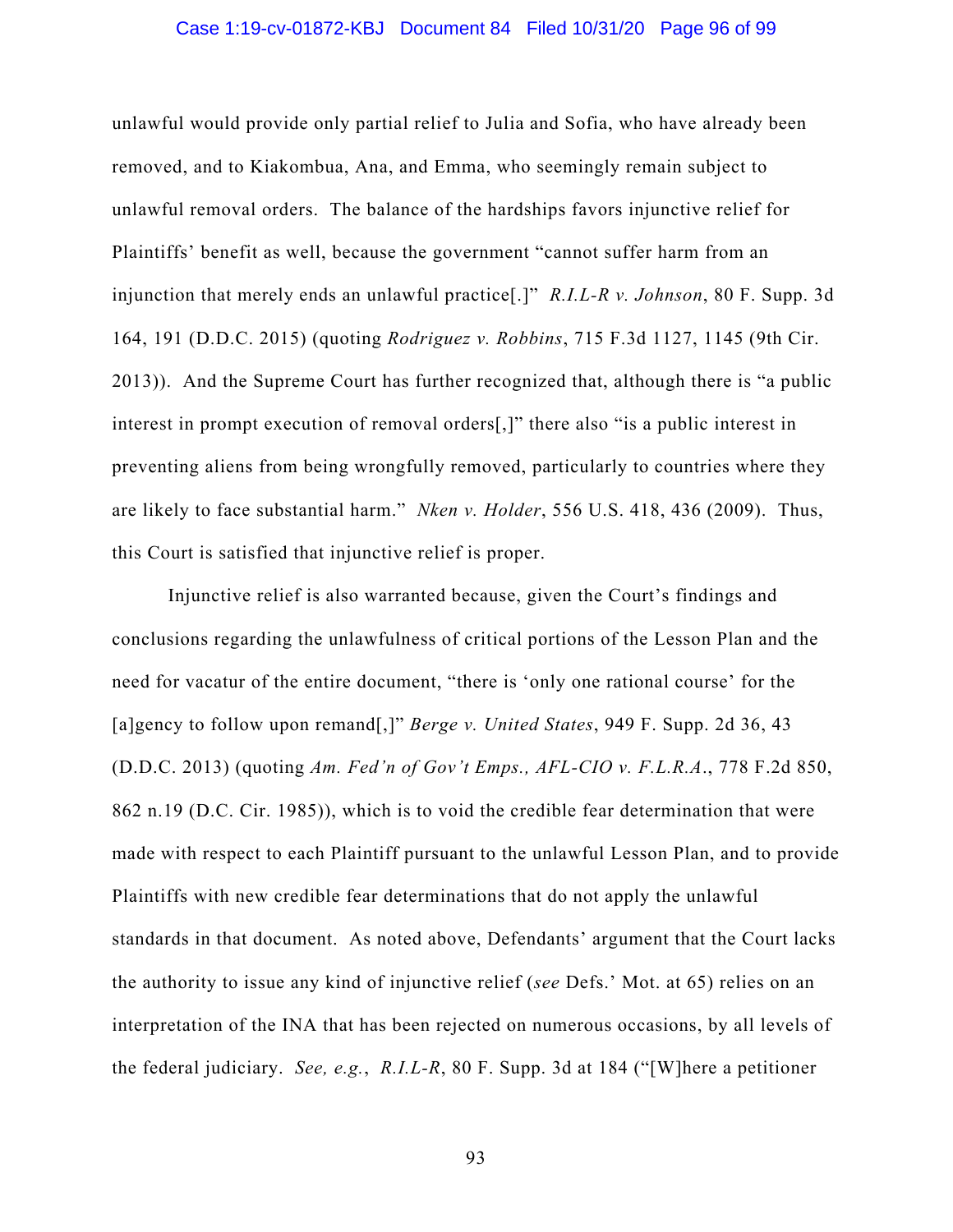# Case 1:19-cv-01872-KBJ Document 84 Filed 10/31/20 Page 97 of 99

seeks to enjoin conduct that allegedly is not even authorized by the statute, the court is not enjoining the operation of the statute, and  $\S$  1252(f)(1) therefore is not implicated." (internal alternations, quotation marks, and citations omitted)); *see also Reno v. Am.- Arab Anti-Discrimination Comm.*, 525 U.S. 471, 481 (1999) (noting that section 1252(f) only "prohibits federal courts from granting classwide injunctive relief against the operation of §§ 1221–1231"); *Grace II*, 965 F.3d at 907 (explaining that section 1252(f)(1) "places no restriction on the district court's authority to enjoin *agency action* found to be unlawful"). Thus, nothing in the INA prevents this Court from enjoining the agency to take certain actions to remedy prior unlawful agency conduct.

Notably, returning Plaintiffs Julia and Sofia (who have already been removed) to the status quo *ante* means that Defendants will have to facilitate the return of these Plaintiffs back to the United States, at no cost to Plaintiffs Julia and Sofia. *See, e.g., Grace I*, 344 F. Supp. 3d at 144 (holding that the Court has the authority to order the return of plaintiffs unlawfully removed, and doing so), *aff'd in relevant part*, *Grace II*, 965 F.3d at 909. Consistent with this Court's Order, these Plaintiffs must be afforded every opportunity to meet with a properly trained USCIS asylum officer, and they must be interviewed in accordance with the standards and requirements of the INA and its implementing regulations. And they must not be made to fear the burden of having to find the means of making the journey back to the United States border, or having to incur the financial costs involved. *Cf.* Order, *Grace v. Whitaker,* No. 18-cv-01853, ECF No. 105, at 3 (Dec. 19, 2018) (ordering "defendants to bring back into the United States, at no expense to plaintiffs, any plaintiff who has been removed pursuant to an expedited removal order prior to this Order").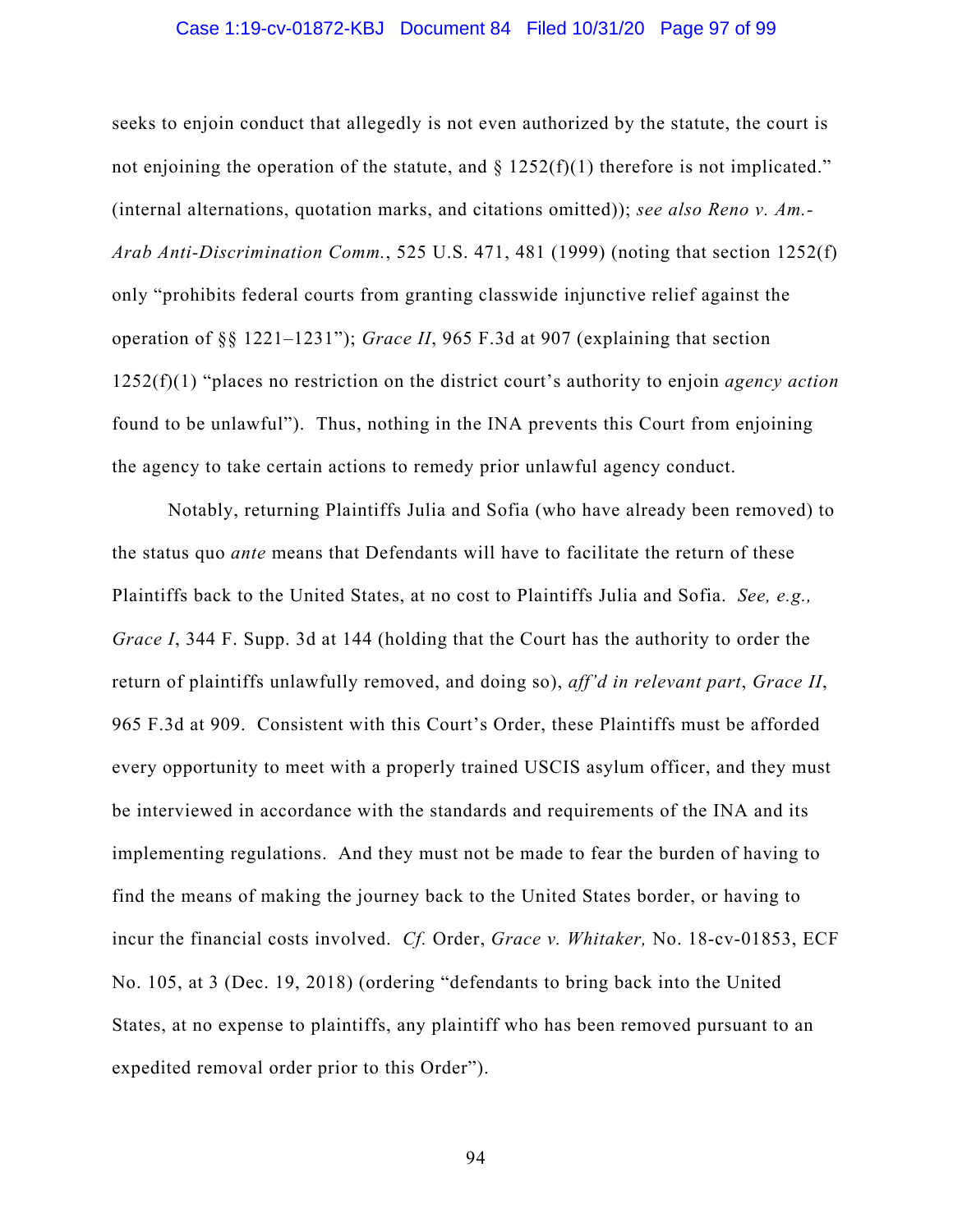#### Case 1:19-cv-01872-KBJ Document 84 Filed 10/31/20 Page 98 of 99

With respect to Plaintiffs Kiakombua, Ana, and Emma, Defendants might opt to confirm (through the issuance of proper Notices to Appear) that these Plaintiffs have already cleared the credible fear hurdle, in lieu of providing new credible fear screenings. However, if the agency determines that new credible fear interviews are required, these Plaintiffs' evaluations, too, must be fully consistent with the INA and its regulations, and thus must not rely in any way upon the now invalidated Lesson Plan or any of its unlawful provisions. Only if each Plaintiff's circumstances are assessed anew pursuant to, and consistent with, all applicable statutory and regulatory requirements concerning the credible fear stage of the asylum application process will this Court's order enjoining Defendants to provide new credible fear determinations for Plaintiffs be satisfied.

# **V. CONCLUSION**

The INA and the regulations that federal agencies have promulgated to govern the modern asylum application process plainly reflect "the historic policy of the United States to respond to the urgent needs of persons subject to persecution in their homelands[.]" 8 U.S.C. § 1521 note. One manifestation of this policy is the statute's two-stage process for evaluating asylum eligibility in the expedited removal context, which includes an initial screening assessment of whether prospective asylum applicants have a credible fear of persecution in their home countries. The credible fear evaluation is meant to be a "low bar" for the noncitizen, insofar as the interviewing officer need only determine that there is a significant possibility that the applicant would be eligible for asylum. *Thuraissigiam*, 140 S. Ct. at 1965–67. Yet, as explained in this Memorandum Opinion, USCIS's amended "Lesson Plan on Credible Fear of